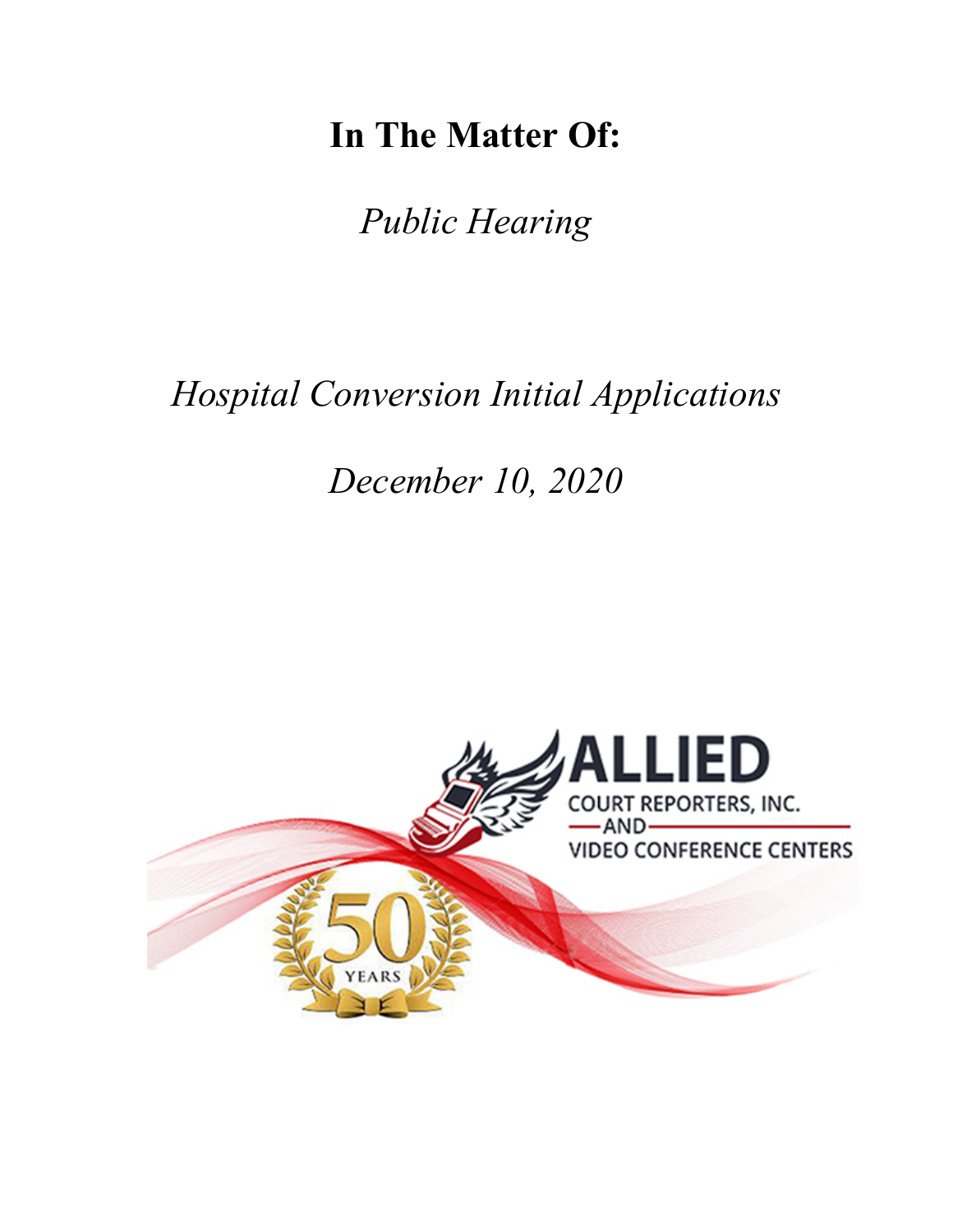| 1  | RHODE ISLAND OFFICE OF THE ATTORNEY GENERAL AND                                                                                           |
|----|-------------------------------------------------------------------------------------------------------------------------------------------|
| 2  | RHODE ISLAND DEPARTMENT OF HEALTH                                                                                                         |
| 3  |                                                                                                                                           |
| 4  | PUBLIC MEETING                                                                                                                            |
| 5  |                                                                                                                                           |
| 6  |                                                                                                                                           |
| 7  | NOTICE OF APPLICATIONS:                                                                                                                   |
| 8  | HOSPITAL CONVERSION INITIAL APPLICATIONS OF<br>CHAMBER, INC.; IVY HOLDINGS, INC.;<br>IVY<br>INTERMEDIATE HOLDINGS, INC.; PROSPECT MEDICAL |
| 9  | HOLDINGS, INC.; PROSPECT EAST HOLDINGS, INC.;<br>PROSPECT EAST HOSPITAL ADVISORY SERVICES, LLC;                                           |
| 10 | PROSPECT CHARTERCARE, LLC; PROSPECT CHARTERCARE<br>SJHSRI, LLC; PROSPECT CHARTERCARE RWMC, LLC                                            |
| 11 |                                                                                                                                           |
| 12 |                                                                                                                                           |
| 13 | DATE: DECEMBER 10, 2020                                                                                                                   |
| 14 | TIME: 5:00 P.M.<br>PLACE: ZOOM CONFERENCE                                                                                                 |
| 15 |                                                                                                                                           |
| 16 |                                                                                                                                           |
| 17 | APPEARANCES:                                                                                                                              |
| 18 | Rhode Island Department of Health                                                                                                         |
| 19 | Rhode Island Office of the Attorney General<br>Counsel to Transacting Parties                                                             |
| 20 |                                                                                                                                           |
| 21 |                                                                                                                                           |
| 22 |                                                                                                                                           |
| 23 |                                                                                                                                           |
| 24 |                                                                                                                                           |
| 25 |                                                                                                                                           |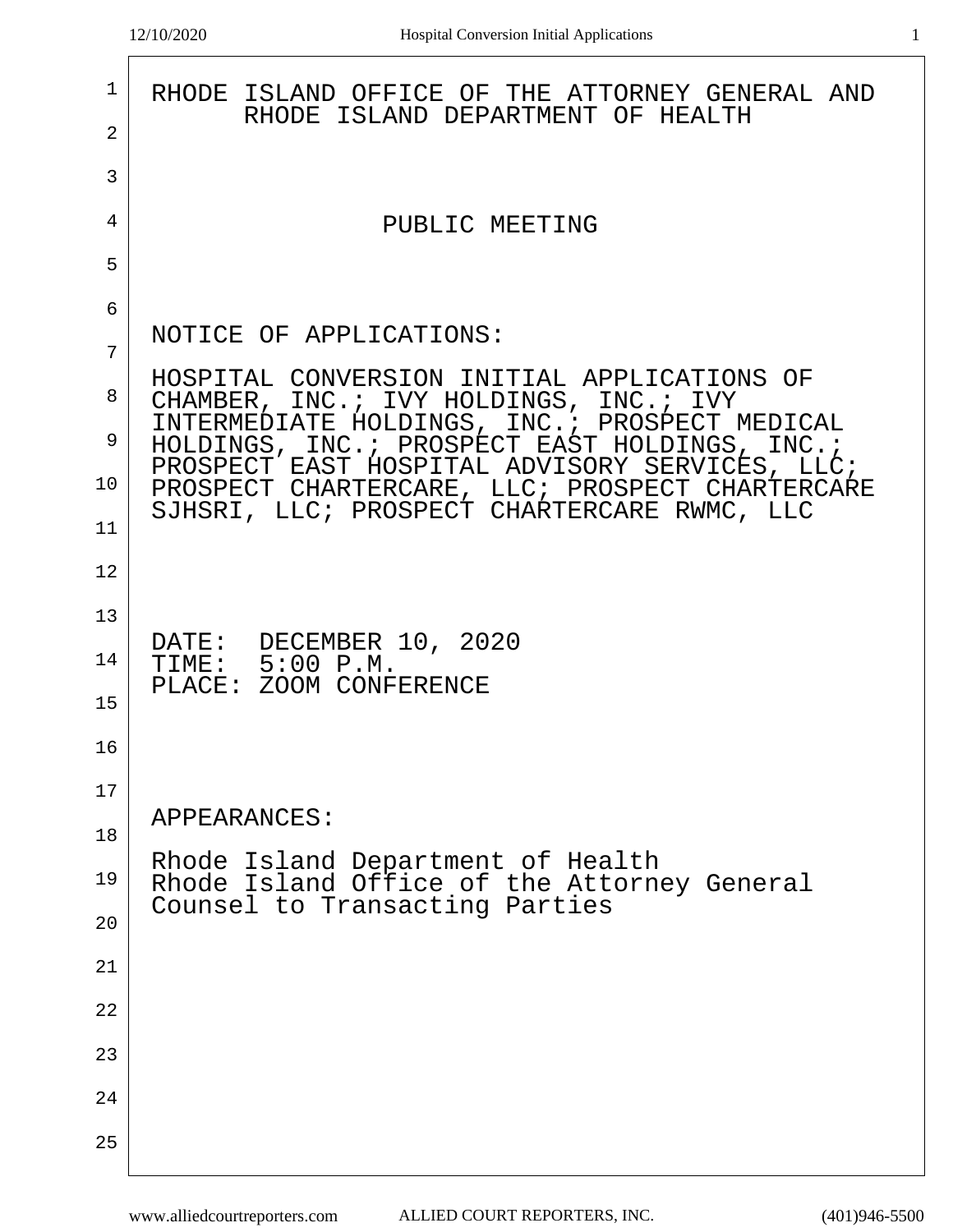| $\mathbf{1}$   | (MEETING COMMENCED AT 5:02 P.M.)                 |
|----------------|--------------------------------------------------|
| 2              | MS. WEIZENBAUM: Hello, everyone.                 |
| $\mathsf{3}$   | I'm going to start this meeting. We are a        |
| $\overline{4}$ | little past 5:00, and I know that there are a    |
| 5              | number of people who want to speak, so I want to |
| 6              | get us going, try to keep us on schedule, and    |
| 7              | make sure that we have time for everybody.       |
| 8              | So, hello. My name is Miriam                     |
| 9              | Weizenbaum, and I am the chief of the civil      |
| 10             | division for the Office of Attorney General here |
| 11             | in Rhode Island, and I'd like to -- I'd like to  |
| 12             | first welcome everybody who is here and ready to |
| 13             | participate and thank you for, I guess I should  |
| 14             | say, coming -- with air quotes, because we're    |
| 15             | not actually together -- and also for braving    |
| 16             | this format and helping to make it work and      |
| 17             | helping to make public participation happen.     |
| 18             | This is the joint public                         |
| 19             | informational meeting of the Office of the       |
| 20             | Attorney General and the Rhode Island Department |
| 21             | of Health regarding the proposed hospital        |
| 22             | conversion of Chamber, Incorporated, and Ivy     |
| 23             | Holding, Incorporated, owner of Prospect Medical |
| 24             | Holdings.                                        |
| 25             | At the local level, Prospect                     |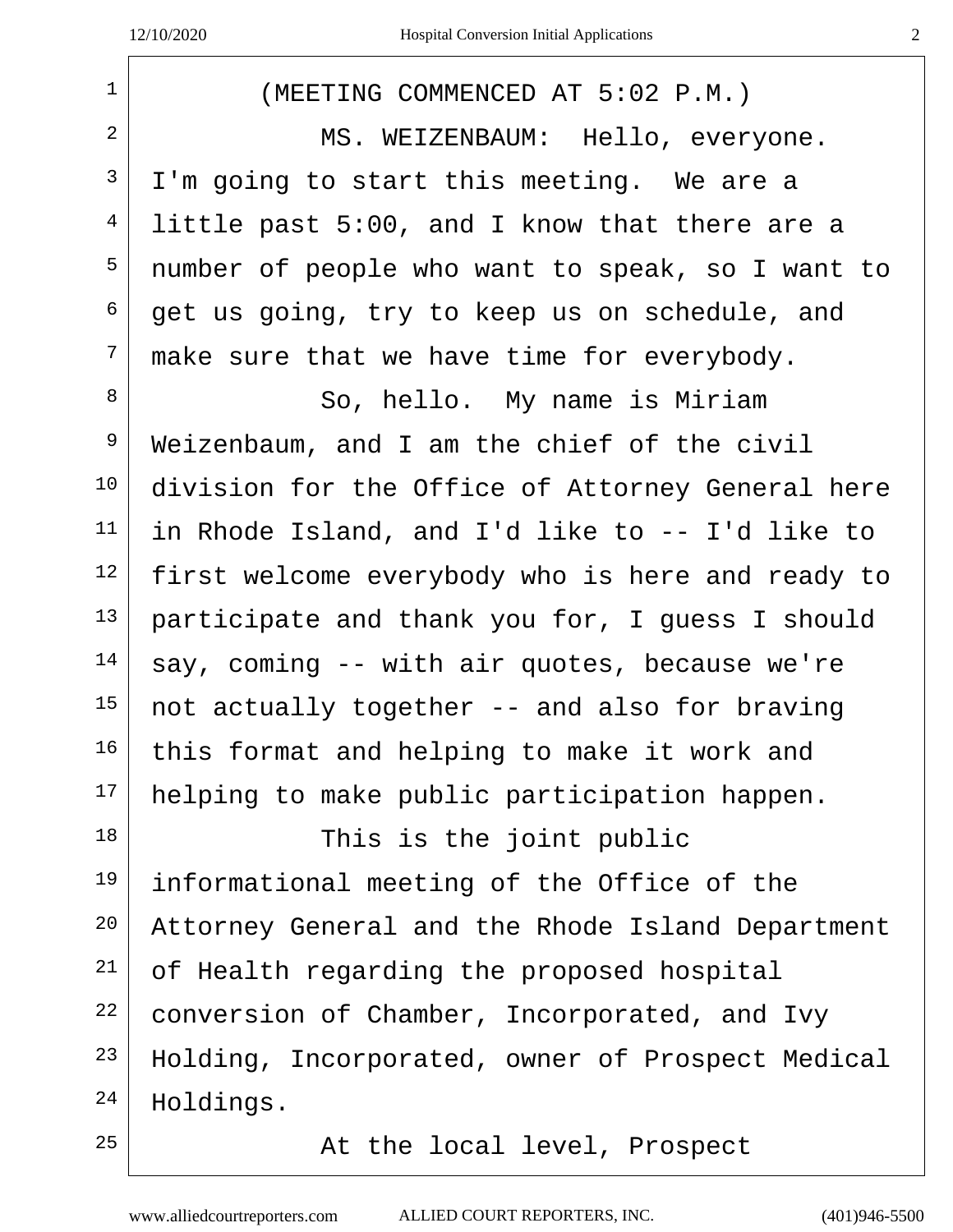Г

| ۰,<br>۰.<br>۰.<br>ï |
|---------------------|
|                     |
| I<br>I<br>I         |
| ٠                   |

| $\mathbf 1$    | CharterCARE, a subsidiary of Prospect Medical      |
|----------------|----------------------------------------------------|
| $\overline{2}$ | Holdings, owns and operates Roger Williams         |
| 3              | Medical Center and Our Lady of Fatima Hospital     |
| 4              | in Rhode Island.                                   |
| 5              | Here on behalf of the attorney                     |
| 6              | general's office is Attorney General Peter         |
| 7              | Neronha; the attorney general's healthcare         |
| 8              | advocate, Jessica Rider; the attorney general's    |
| 9              | insurance advocate, Maria Lenz; and, again,        |
| 10             | myself, Miriam Weizenbaum, chief of the civil      |
| 11             | division.                                          |
| 12             | Tonight we will initially be hearing               |
| 13             | from the attorney general and then from the        |
| 14             | Department of Health, followed by a description    |
| 15             | of the format that we'll be following for this     |
| 16             | meeting, and then public comments.                 |
| 17             | Again, I would like to thank                       |
| 18             | everybody for participating and turn it over to    |
| 19             | Attorney General Peter Neronha.                    |
| 20             | MS. RIDER: Peter, you're on mute.                  |
| 21             | MR. NERONHA: Thank you.                            |
| 22             | I feel like I've been Zooming all                  |
| 23             | day, so I apologize for $-$ - you would think that |
| 24             | would enhance my Zoom skills, but, obviously, it   |
| 25             | has just hurt them.                                |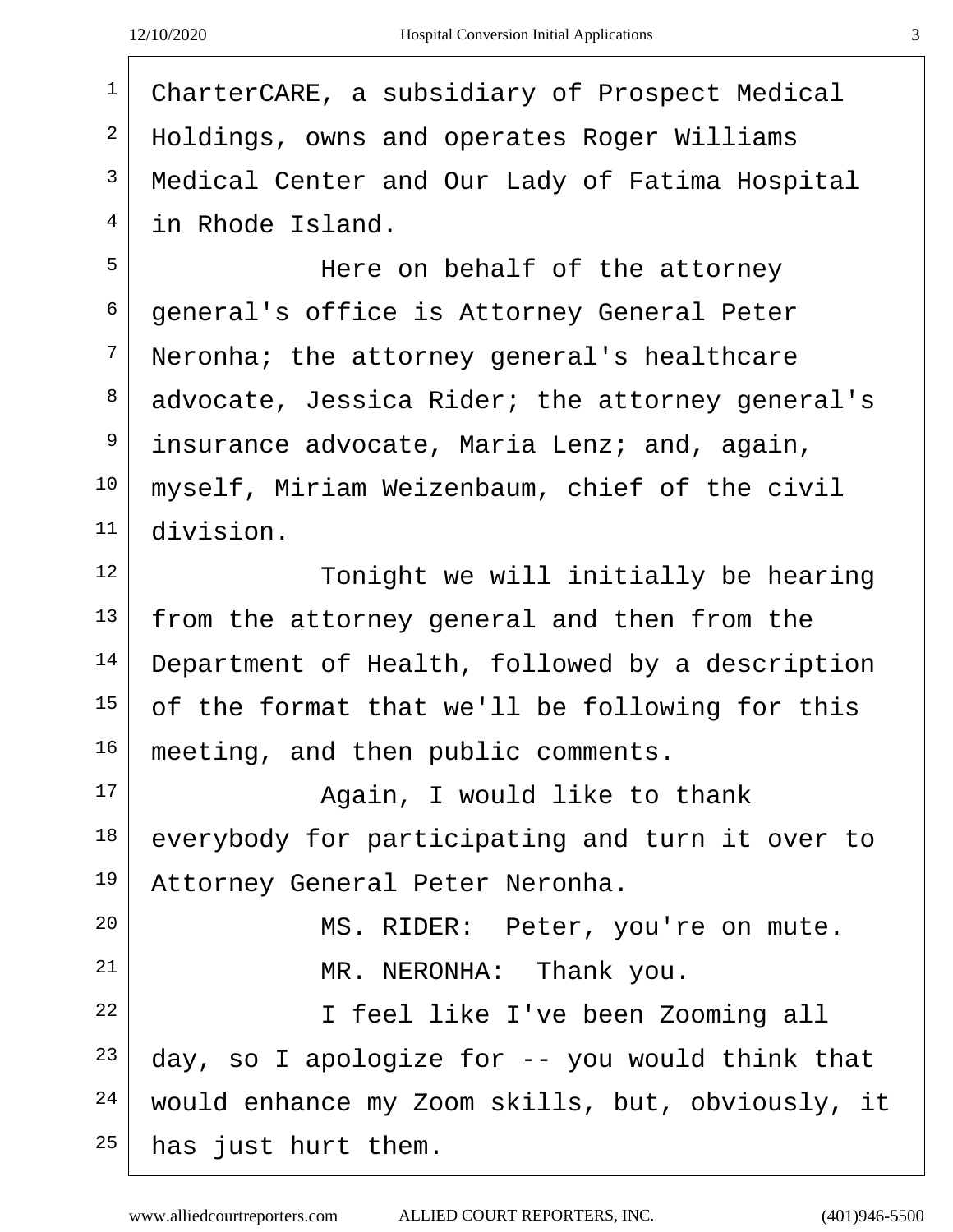<sup>1</sup> Let me begin by thanking everybody for participating in this public hearing, even under these unusual circumstances. You know, it  $4 \mid$  is critical important -- critically important that we hear from the public as we conduct our review of the proposed transaction. The transaction that is under review by my office and the Rhode Island Department of Health is the buyout of the corporate investor. Leonard Green and other minority shareholders <sup>11</sup> collectively own approximately 60 percent of Prospect Medical Holdings by Samuel Lee, and the David & Alexa Topper Family Trust currently owning -- oh, excuse me. My Alexa here is acting up here. This only happens in the era of COVID.  $-$  the David & Alexa Topper Family Trust currently owning approximately 40 percent of PMH. If the proposed transaction is approved, Lee and Topper would own 100 percent of Prospect Medical Holdings. <sup>22</sup> Under the law and the Hospital Conversions Act, the State's review is to ensure

the viability of a safe, accessible, and

affordable health care system that is available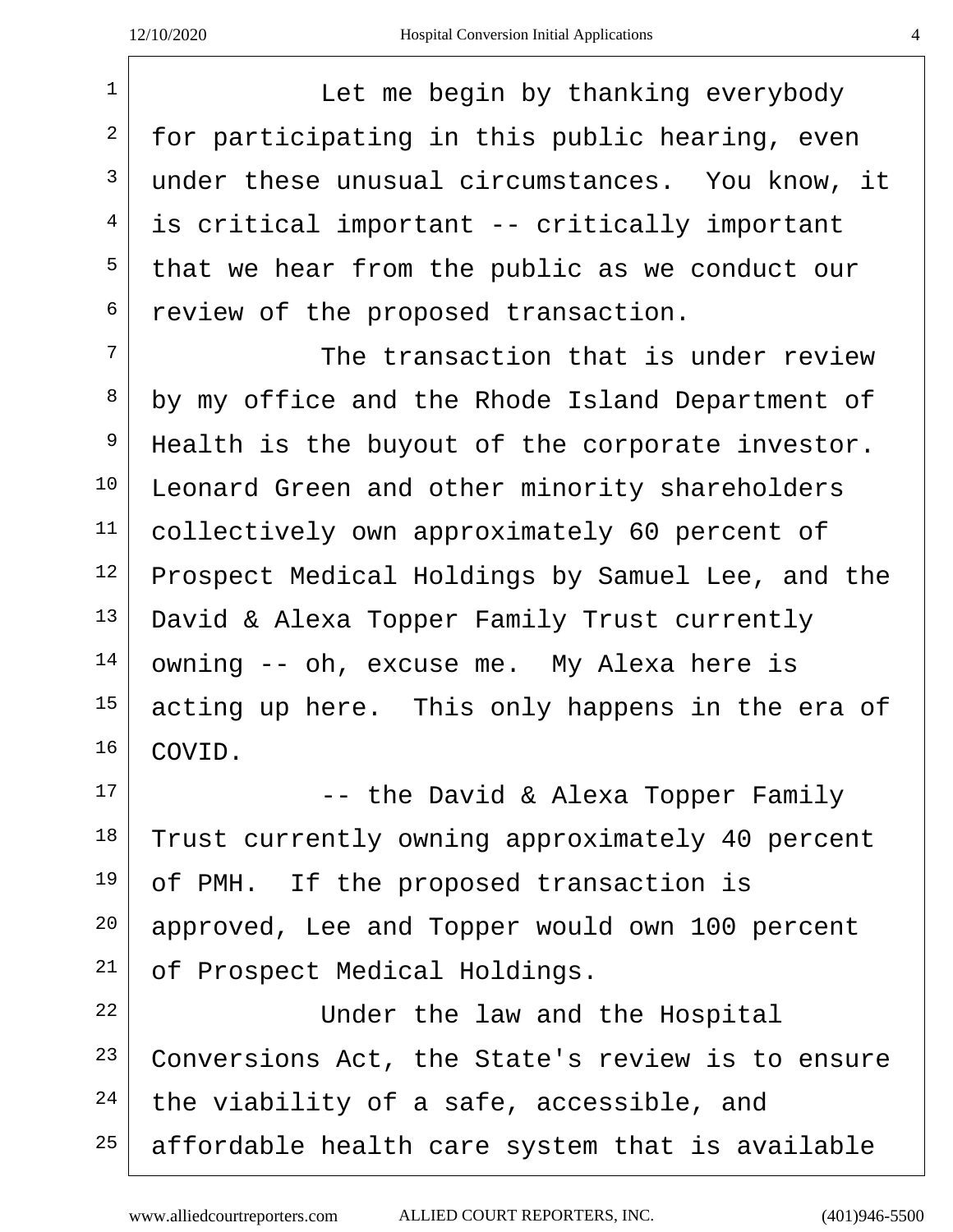to all of the citizens of the state and to

| ۰ | I  |          |
|---|----|----------|
|   |    |          |
|   |    |          |
|   |    |          |
|   | ۰, | ۰.<br>۰. |

 review whether for-profit hospitals will maintain, enhance, or disrupt the delivery of health care in the state. We know, I know, how important this matter is to Rhode Island and particularly the communities that Fatima and Roger Williams <sup>8</sup> Medical Center are serving, especially during the COVID-19 pandemic. I'm committed and my office is committed to a thorough and complete vetting of this transaction, which includes a review of the parties to the transaction. Hearing from the public tonight is a key part of that review and continuing to hear from the public is critical to the review, and I'm looking forward to hearing from all of you who are here tonight. I appreciate the opportunity to welcome everyone, and I want to thank you for your willingness to give comments and to give 20 your perspective. MS. WEIZENBAUM: I think with that, I will turn it over to the Department of Health. <sup>23</sup> Thank you, Attorney General Neronha. 24 MS. NOVAIS: I'm trying to get off mute, which I successfully did. So, thank you.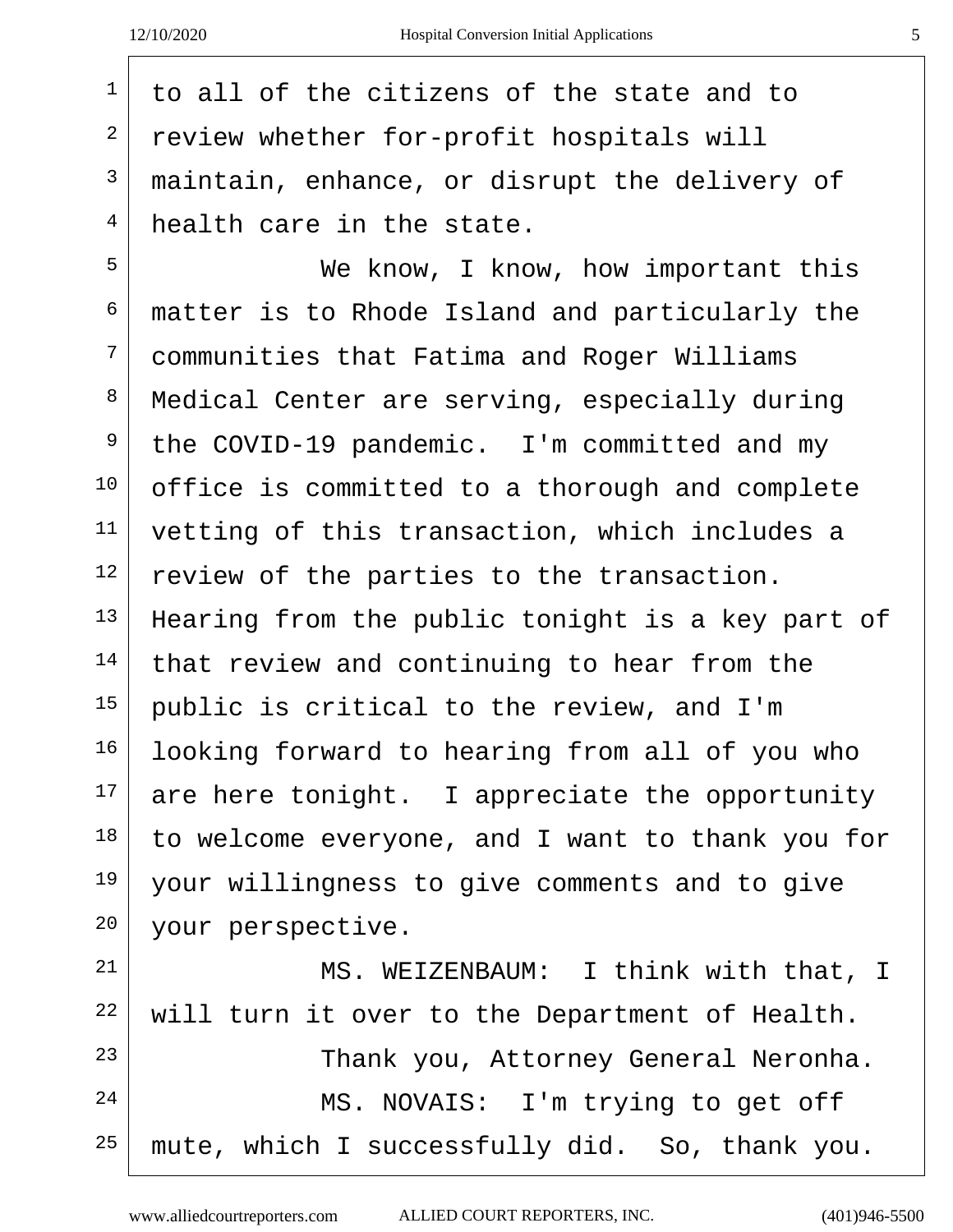| ٠<br>۰. |    |
|---------|----|
| ۰<br>×  | ۰. |

| $\mathbf{1}$   | Good evening, everyone. My name is               |
|----------------|--------------------------------------------------|
| $\mathbf{2}$   | Ana Novais -- and thank you attorney general.    |
| $\overline{3}$ | My name is Ana Novais. I'm currently             |
| 4              | the assistant secretary of the executive office  |
| 5              | of Health and Human Services, a position that I  |
| 6              | very recently started back in August, and then   |
| $7\phantom{.}$ | most recently I was the deputy director of the   |
| 8              | Rhode Island Department of Health.               |
| 9              | So on behalf of the Rhode Island                 |
| $10 \,$        | Department of Health, on behalf of our director, |
| 11             | Dr. Alexander-Scott, who could not be here --    |
| 12             | she's busy with responding to COVID at this      |
| 13             | moment, so she couldn't be here. If not, she     |
| 14             | would be here, because this is a critical and    |
| 15             | important meeting -- I wanted to acknowledge     |
| 16             | everyone. We are here to listen to everyone's    |
| 17             | observations and comments regarding this         |
| 18             | hospital conversion application that is before   |
| 19             | both the department of attorney general and the  |
| $20 \,$        | Rhode Island Department of Health.               |
| 21             | I would also like to let you know                |
| 22             | that the following members of the RIDOT team are |
| 23             | in attendance: We have Director Powell, Sandra   |
| 24             | Powell, our associate director of health; Jackie |
| 25             | Kelley, legal counsel; Mike Dexter, the chief of |
|                |                                                  |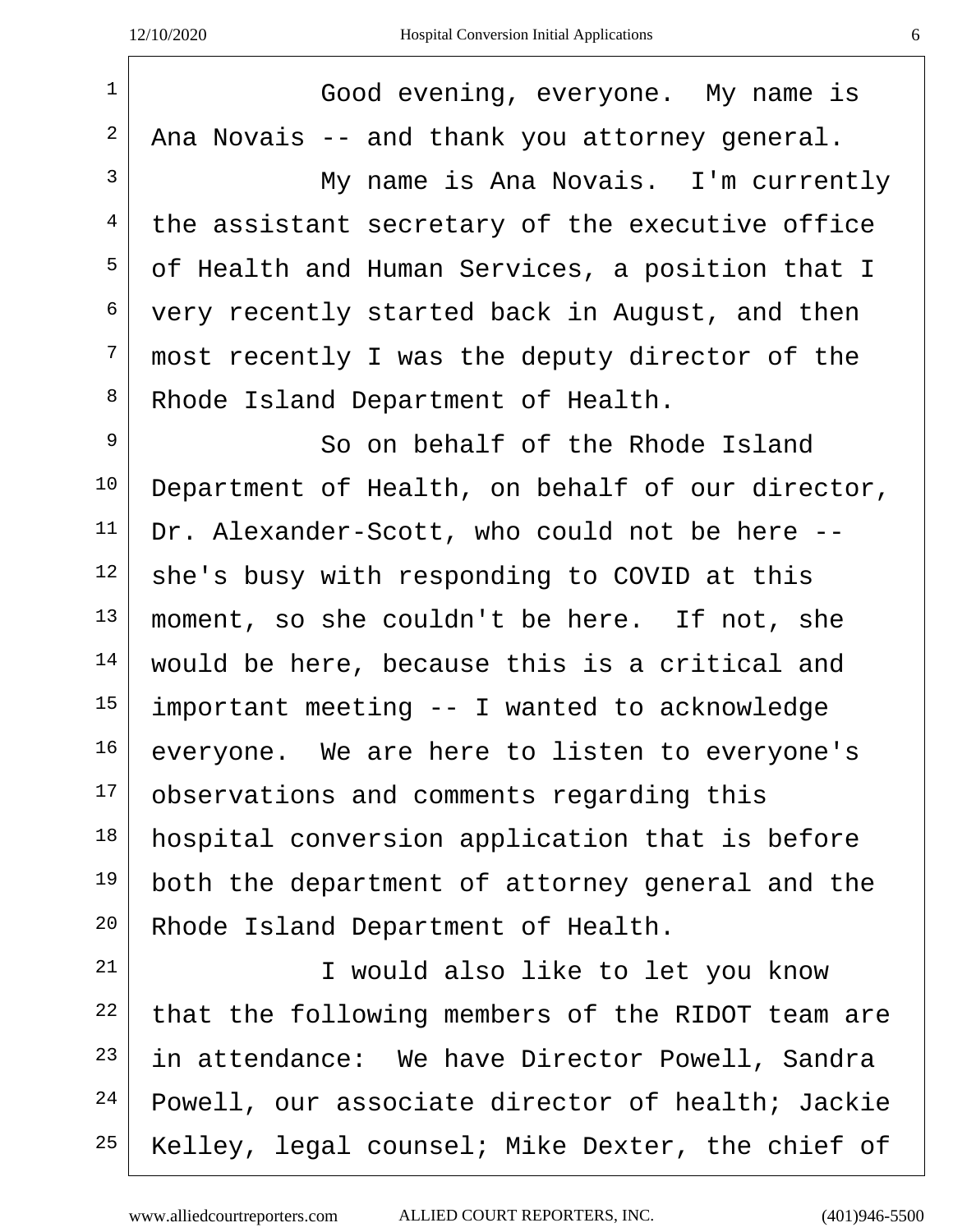| I |
|---|
|   |
|   |
| ٦ |
|   |

| $\mathbf{1}$   | the center that's processing the application;    |
|----------------|--------------------------------------------------|
| 2              | and Fernanda Lopes, the chief of the office      |
| 3              | that's processing, also, the application along   |
| $\overline{4}$ | with Powell, Polano, and Deb Brown. As you can   |
| 5              | see, a large team that, in alignment and in      |
| 6              | partnership with the attorney general's team,    |
| 7              | has been working to get here today.              |
| 8              | We're putting a lot of resources into            |
| 9              | this project, and so we want to make sure that   |
| 10             | it is evident how much of a priority this review |
| 11             | is and how much we are looking forward to        |
| 12             | hearing from all of you so that we can be the    |
| 13             | most informed in making these important          |
| 14             | decisions.                                       |
| 15             | Fernanda Lopes will commence with the            |
| 16             | public comments. And so I want to thank you on   |
| 17             | behalf of the department and on behalf of        |
| 18             | everyone on the team for being here today and    |
| 19             | for sharing your comments. Thank you.            |
| 20             | MS. LOPES: Thank you, Ana.                       |
| 21             | My name is Fernanda Lopes, and I                 |
| 22             | serve as the chief of the Office of Health       |
| 23             | Systems Development at the Rhode Island          |
| 24             | Department of Health. I'd like to review the     |
| 25             | framework around the administrative and          |
|                |                                                  |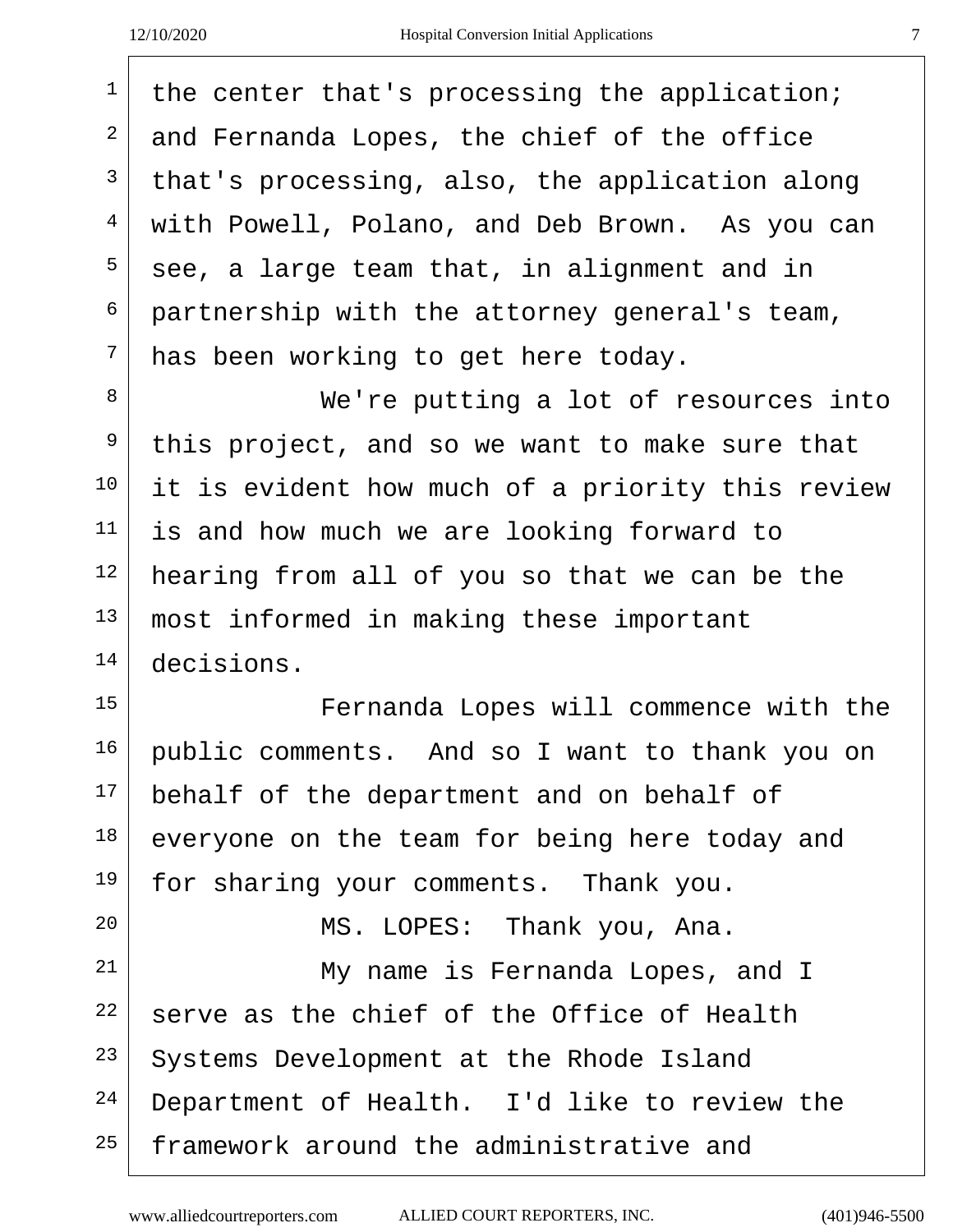procedural processes that will be undertaken

 during today's meeting. First, I'd like to note that this  $4 \mid$  meeting is being recorded. We also have with us  $5<sup>5</sup>$  a stenographer. So we should have an audio recording and a transcript of this meeting for the record. We have a large number in attendance today. <sup>9</sup> As you know, this meeting is being run virtually, and in order for it to be conducted in an organized and an orderly manner, I am asking that everyone please remain on mute until it is your turn to provide comments. Muting will help avoid any feedback and allow us all to hear those speaking one at a time. I really appreciate your flexibility in this virtual environment. As the link posted in the public notice for this joint public meeting is a live link, if you haven't already done so and are interested in providing comment during today's meeting, please sign up. Participants will be called on to provide their public comments according to that active list. It is important that the person speaking during the course of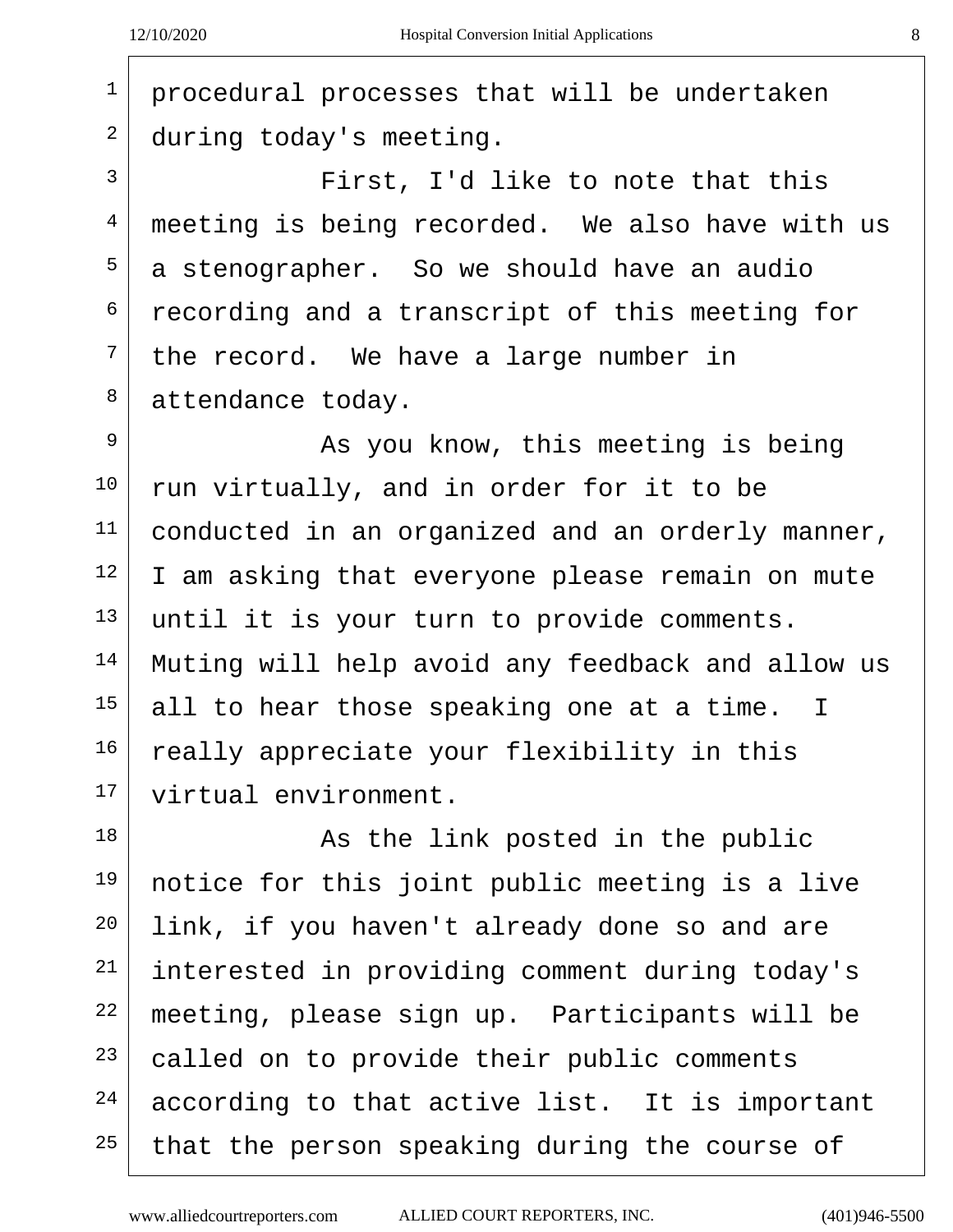| ٠                           |
|-----------------------------|
|                             |
| I<br>I<br>I<br>۰.<br>٧<br>v |
|                             |

| $\mathbf 1$ | today's meeting identify themselves by name,     |
|-------------|--------------------------------------------------|
| 2           | affiliation, if any, and please spell it for the |
| 3           | stenographer so the record is clear.             |
| 4           | Please refrain from posting reactions            |
| 5           | or engaging in chats on Zoom.                    |
| 6           | Finally, each participant in this                |
| 7           | meeting will have up to six minutes to speak. I  |
| 8           | ask that comments provided by those speaking     |
| 9           | today please be pointed, succinct, and concise   |
| 10          | so that we have an opportunity to hear from all  |
| 11          | who have public comments to share.               |
| 12          | If you have already submitted written            |
| 13          | comments, those are part of the record and do    |
| 14          | not need to be repeated here today. Written      |
| 15          | comments will continue to be accepted in place   |
| 16          | of or should you want to supplement your verbal  |
| 17          | comments today. We're here to listen to the      |
| 18          | public's comments. All verbal and written        |
| 19          | comments will be considered by our agencies.     |
| 20          | And with all of that said, I will                |
| 21          | turn it over to Attorney Rocha for a brief       |
| 22          | overview of the proposed transaction. Thank      |
| 23          | you.                                             |
| 24          | MS. ROCHA: Thank you, Fernanda.                  |
| 25          | General Neronha and the attorney                 |
|             |                                                  |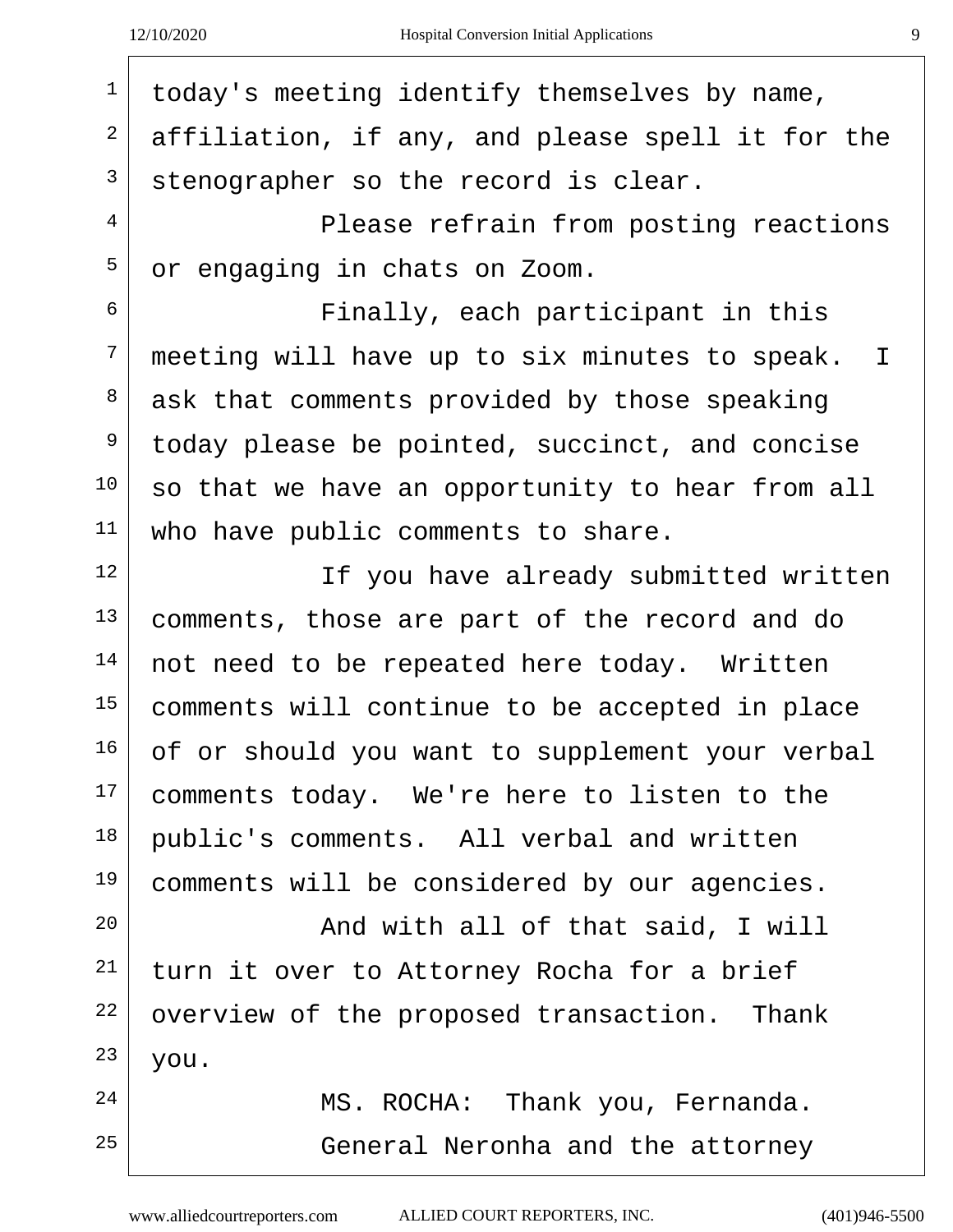| general team, Ms. Novais, and the Department of  |
|--------------------------------------------------|
| Health team, good evening.                       |
| With Leslie Parker and Richard                   |
| Beretta, we represent the transacting parties.   |
| As you've heard this evening, the reason we're   |
| here is because of a proposed change of          |
| ownership at the top of the corporate chain.     |
| And, Fernanda, you anticipated my                |
| next request.                                    |
| This is the current organizational               |
| chart. And if we scroll down to the bottom, and  |
| if you take out your magnifying glasses, you     |
| will see the two licensed Rhode Island           |
| hospitals, Roger Williams Medical Center and Our |
| Lady of Fatima. And then if we scroll up --      |
| thank you -- scroll up to the top of the         |
| corporate chain, you'll see the Leonard Green    |
| private equity entities with the majority        |
| ownership of approximately 60 percent, and       |
| Mr. Samuel Lee and Mr. Dave Topper, through its  |
| family trust, with approximately 30-plus         |
| percent.                                         |
| May I have the next slide?                       |
| With approval from the Department of             |
| Health and the attorney general's office, we'll  |
|                                                  |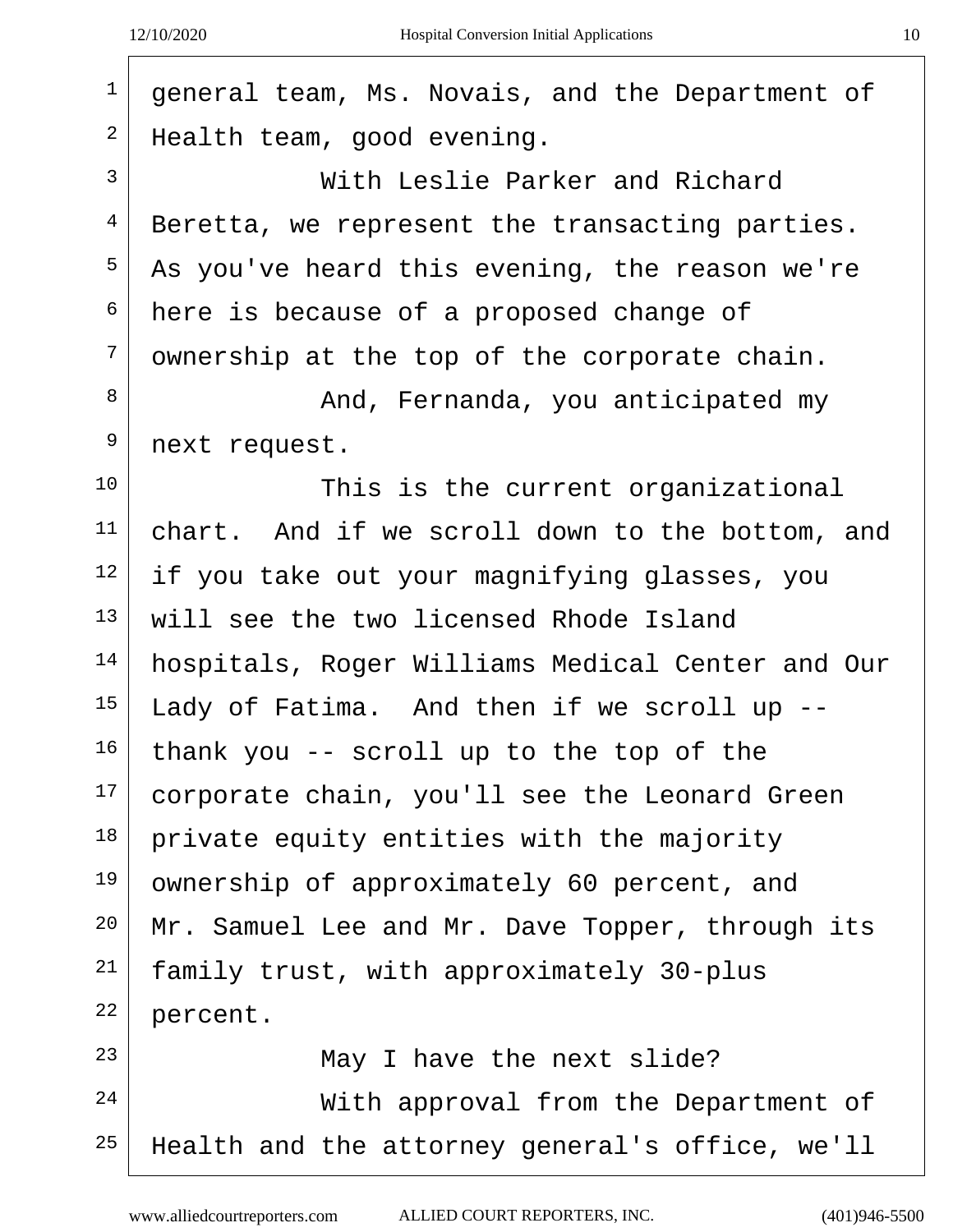| $\mathbf 1$    | have the same structure with one change: At the  |
|----------------|--------------------------------------------------|
| 2              | top of the corporate chain, 100 percent          |
| 3              | ownership will be with the original cofounders   |
| 4              | of Prospect, Mr. Lee and Mr. Topper. Mr. Lee     |
| 5              | will have approximately 66 percent ownership and |
| 6              | Mr. Topper, approximately 33 percent.            |
| 7              | You may take that down. Thanks,                  |
| 8              | Fernanda.                                        |
| $\overline{9}$ | Now, what does this transaction mean             |
| 10             | to the two Rhode Island community hospitals? It  |
| 11             | means that the support that Mr. Lee and          |
| 12             | Mr. Topper have given to those hospitals since   |
| 13             | 2014 will continue; operational support,         |
| 14             | clinical support, financial support. It means    |
| 15             | the local leadership under Jeff Leibman will     |
| 16             | continue. It means that the same medical staff   |
| 17             | and other health care providers will continue to |
| 18             | provide quality health care. It means that       |
| 19             | these two very important local community         |
| 20             | hospitals will continue to provide access to     |
| 21             | high-quality affordable care to their patient    |
| 22             | populations, many of whom live in underserved    |
| 23             | areas.                                           |
| 24             | Now, we do want to thank the attorney            |
| 25             | general's office and the Department of Health    |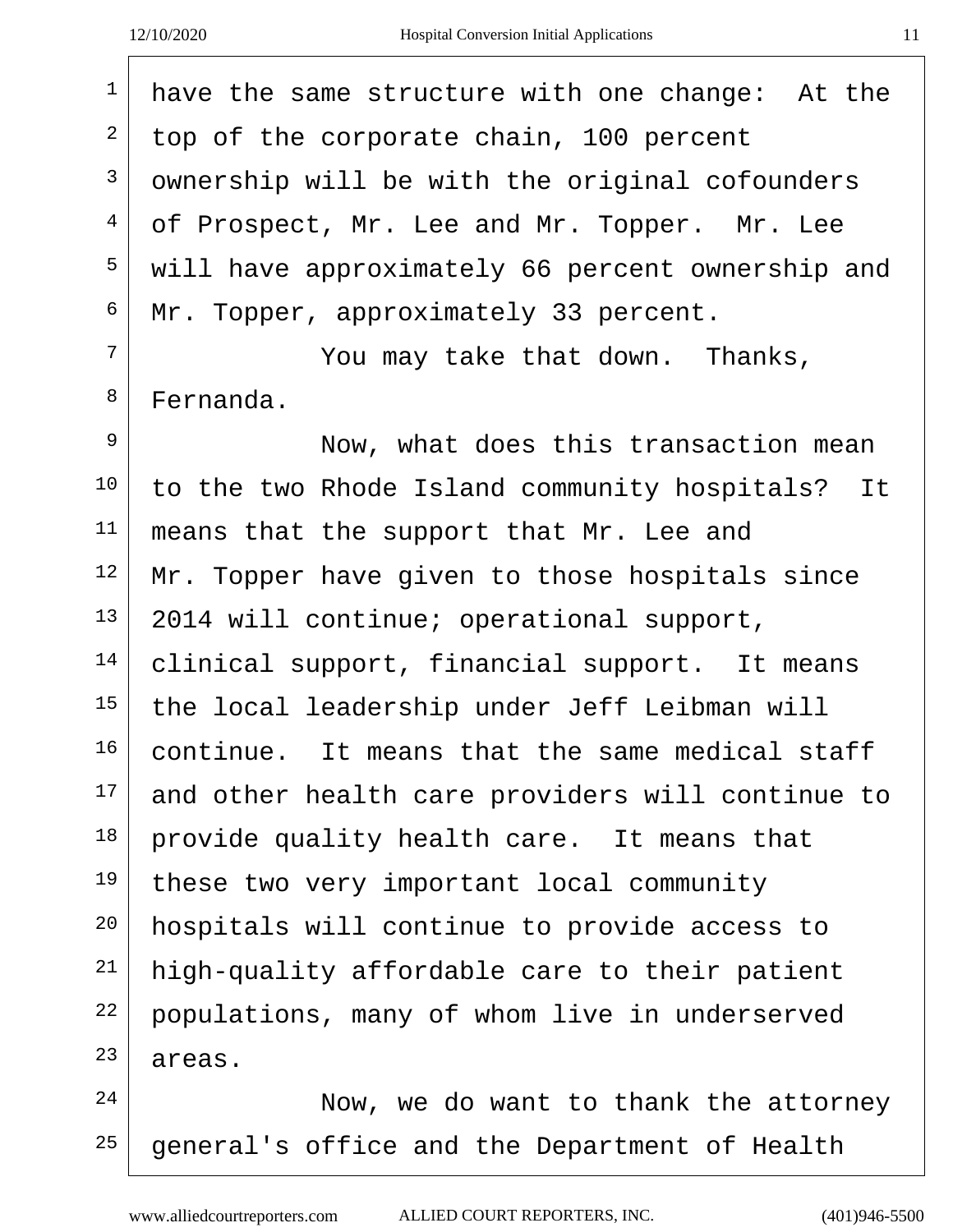|                | Hospital Conversion Initial Applications<br>12/10/2020<br>12 |
|----------------|--------------------------------------------------------------|
| $\mathbf{1}$   | for your time and efforts. We've been at this a              |
| $\overline{a}$ | long time. We believe the transacting parties                |
| 3              | have proved that they meet all statutory review              |
| 4              | criteria, and we look forward to an approval in              |
| 5              | the near term.                                               |
| 6              | Now, before I turn it over to                                |
| 7              | Jeff Leibman, because it is December 10th, let               |
| 8              | me wish everyone and their families happy                    |
| 9              | holidays, and I hope that 2021 is bright for                 |
| 10             | everyone in all respects.                                    |
| 11             | So having said that, thank you. And,                         |
| 12             | Jeff, I'm going to turn it over to you.                      |
| 13             | MR. LEIBMAN: Thank you, Pat. Can                             |
| 14             | everybody hear me? Can you hear me, folks?                   |
| 15             | Anybody?                                                     |
| 16             | MS. LOPES: Yes.                                              |
| 17             | MR. LEIBMAN: Okay. Great. Thank                              |
| 18             | you.                                                         |
| 19             | Thank you for giving me some time                            |
| 20             | tonight to say a few comments before we get into             |
| 21             | the meeting. And, obviously, Pat Rocha's done a              |
| 22             | great job for an introduction.                               |
| 23             | Let me say that what we're dealing                           |

www.alliedcourtreporters.com ALLIED COURT REPORTERS, INC. (401)946-5500

here tonight -- or I should mention that this is

an essential community health care system. If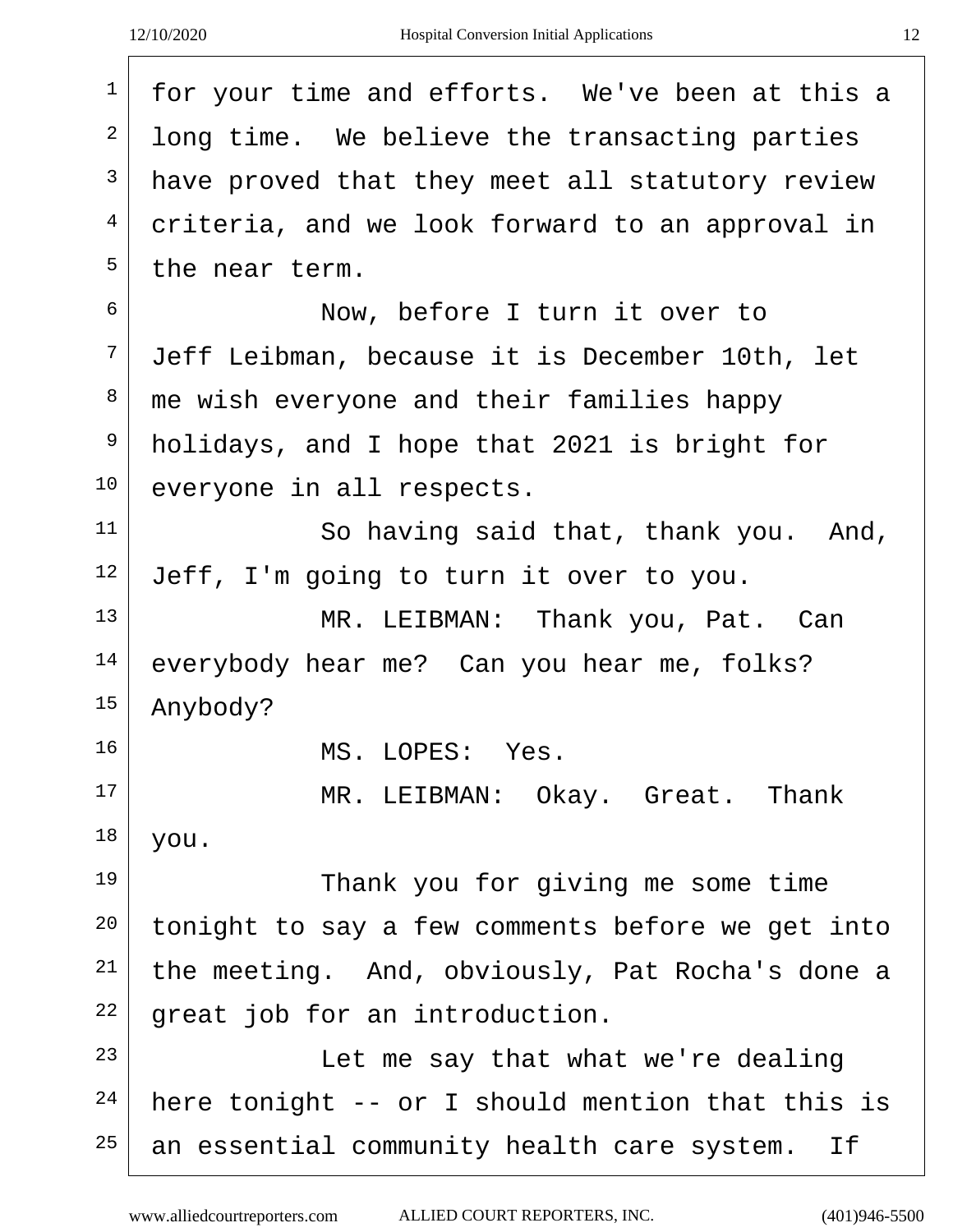$\sqrt{2}$ 

| I<br>I<br>۰ |
|-------------|

| $\mathbf{1}$   | you look just at the recent pandemic of COVID     |
|----------------|---------------------------------------------------|
| $\overline{a}$ | and give you a quick update, we have treated      |
| 3              | over 800 inpatient COVID patients with            |
| 4              | spectacular outcomes, that really the credit      |
| 5              | belongs to our dedicated physicians, nurses, and  |
| 6              | staff members here.                               |
| 7              | We have continued to invest so that               |
| 8              | there's always 90 days of PPE supplies on-site,   |
| 9              | lots of ventilators, and we do have available     |
| 10             | ICU beds. We have always been able to take care   |
| 11             | of these patients on our campuses without having  |
| 12             | to go towards a field hospital solution or        |
| 13             | transferring patients out.                        |
| 14             | This is the core of what we do.<br>We             |
| 15             | feel we actually deal with two pandemics:         |
| 16             | One -- the one I'm discussing -- is COVID.<br>The |
| 17             | other is our huge investment in the behavioral    |
| 18             | health pandemic that occurs in this state.        |
| 19             | That's not a topic for tonight, though, but we    |
| 20             | can mention it at another time.                   |
| 21             | Let me ask you to reflect on where                |
| 22             | these hospitals were before Prospect got          |
| 23             | involved. These hospitals were on the verge of    |
| 24             | closing. I wasn't here then, but it's easy to     |
| 25             | look back and see they had no cash, they were     |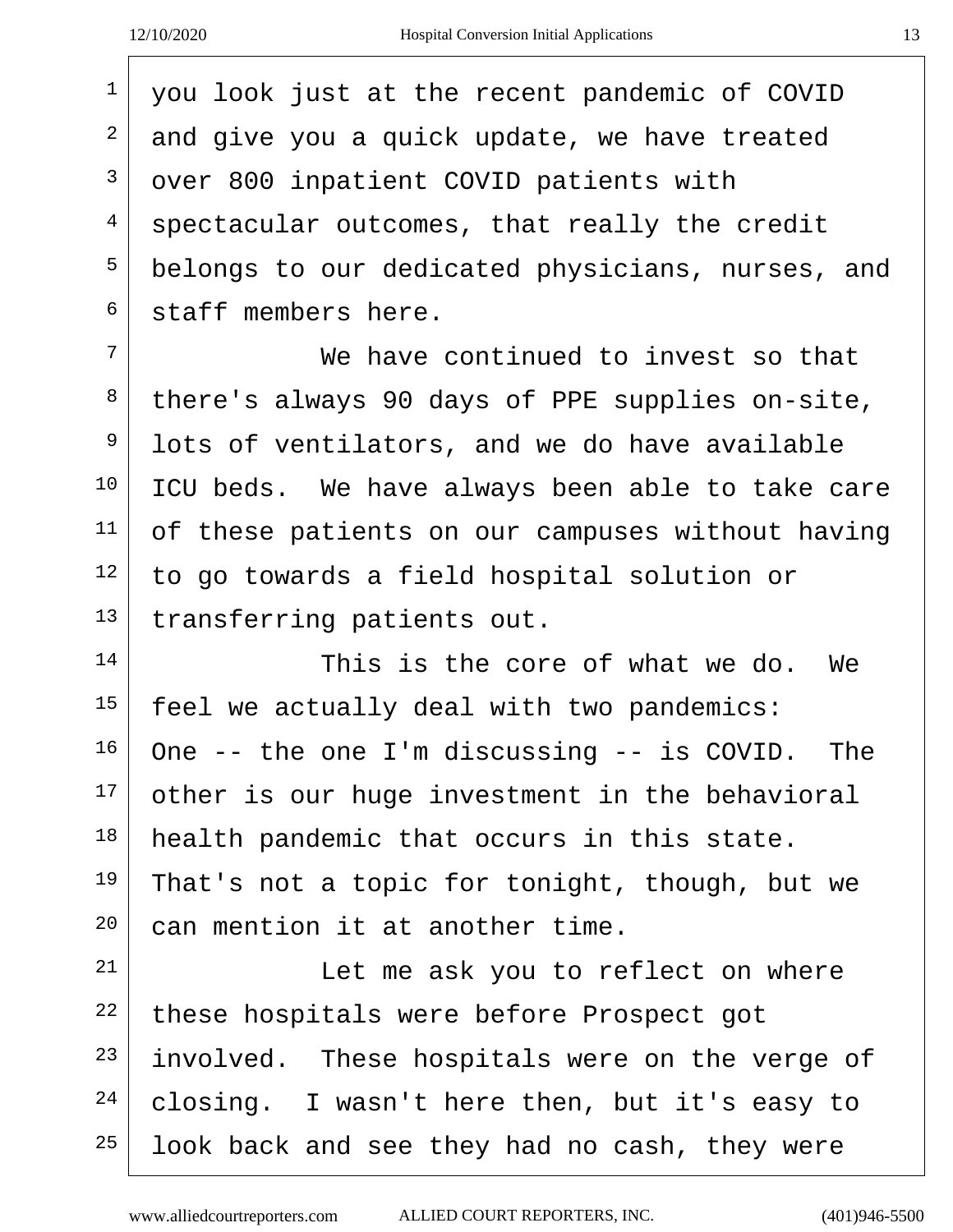losing caregivers, and they had a decaying physical plant. Prospect literally saved these institutions. Sam Lee and Dave Topper are the  $4 |$  ones that led the charge. They brought outside financing to the situation. They brought -- helped bring new management systems. And without those, we would not have seen improved performance across the board. And that has led to transformational change. Where we are today is in a much stronger position, in fact, a very <sup>11</sup> strong position.

 Let me give you a few examples. I don't have enough time to give all the examples 'cause we only have six minutes. But Roger Williams now has the newest emergency room in the state; state-of-the-art modern equipment, better than any other institution has right now. We have the only Level IV inpatient addiction medicine program, and we have the only inpatient bone marrow therapy program in the state that we continue to support.

22 Turning to Our Lady of Fatima and giving you another  $-$  a few more examples, we have the largest number of inpatient behavioral health beds for any acute care hospital with an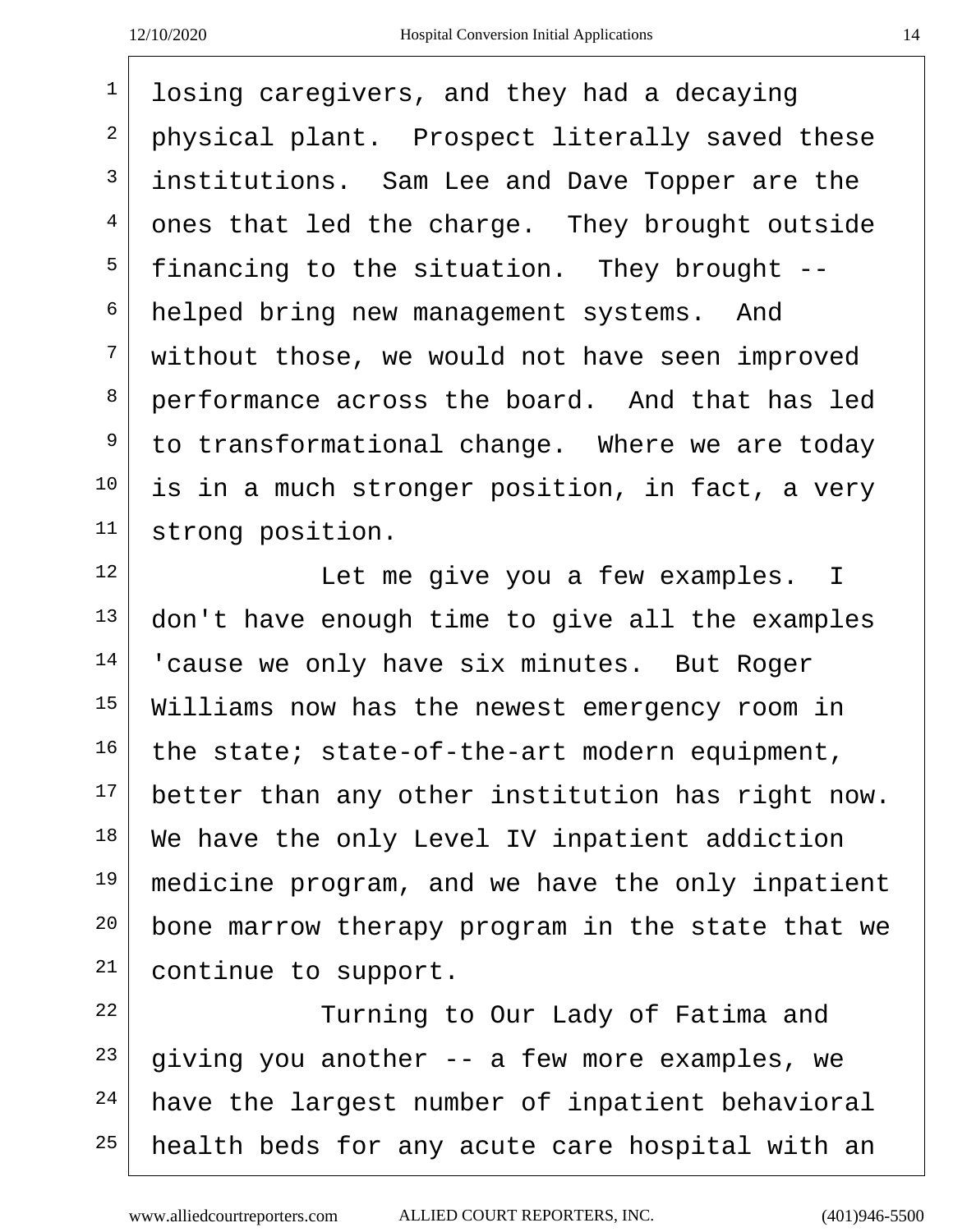$\sqrt{ }$ 

| $\mathbf{1}$   | active emergency room. We have a huge            |
|----------------|--------------------------------------------------|
| $\overline{2}$ | investment there with over 70 licensed beds      |
| $\mathsf{3}$   | there. We also have invested in the North        |
| $\overline{4}$ | Providence community and South Providence with   |
| 5              | other programs from Our Lady of Fatima,          |
| 6              | including a Suboxone center, as well as a dental |
| 7              | residency training program that has a huge       |
| 8              | benefit for the children and the adults in South |
| 9              | Providence. We don't make money off of those     |
| 10             | programs, I assure you. When it comes to         |
| 11             | Suboxone and dental residency, we do that        |
| 12             | because that is part of our core mission.        |
| 13             | These are now financially sound                  |
| 14             | institutions. We have a large number of loyal    |
|                |                                                  |

 doctors, some of whom you'll hear from tonight, and we've greatly improved our infrastructure; new emergency rooms, new pharmacies, new fire alarm systems, new entryways to the hospital. All this was done because Sam Lee and David 20 Topper helped bring outside funding, funding from outside the state, to us so that we could do a better job.

23 We've also expanded our access to care. When you look at certain areas, primary care, behavioral health services, emergency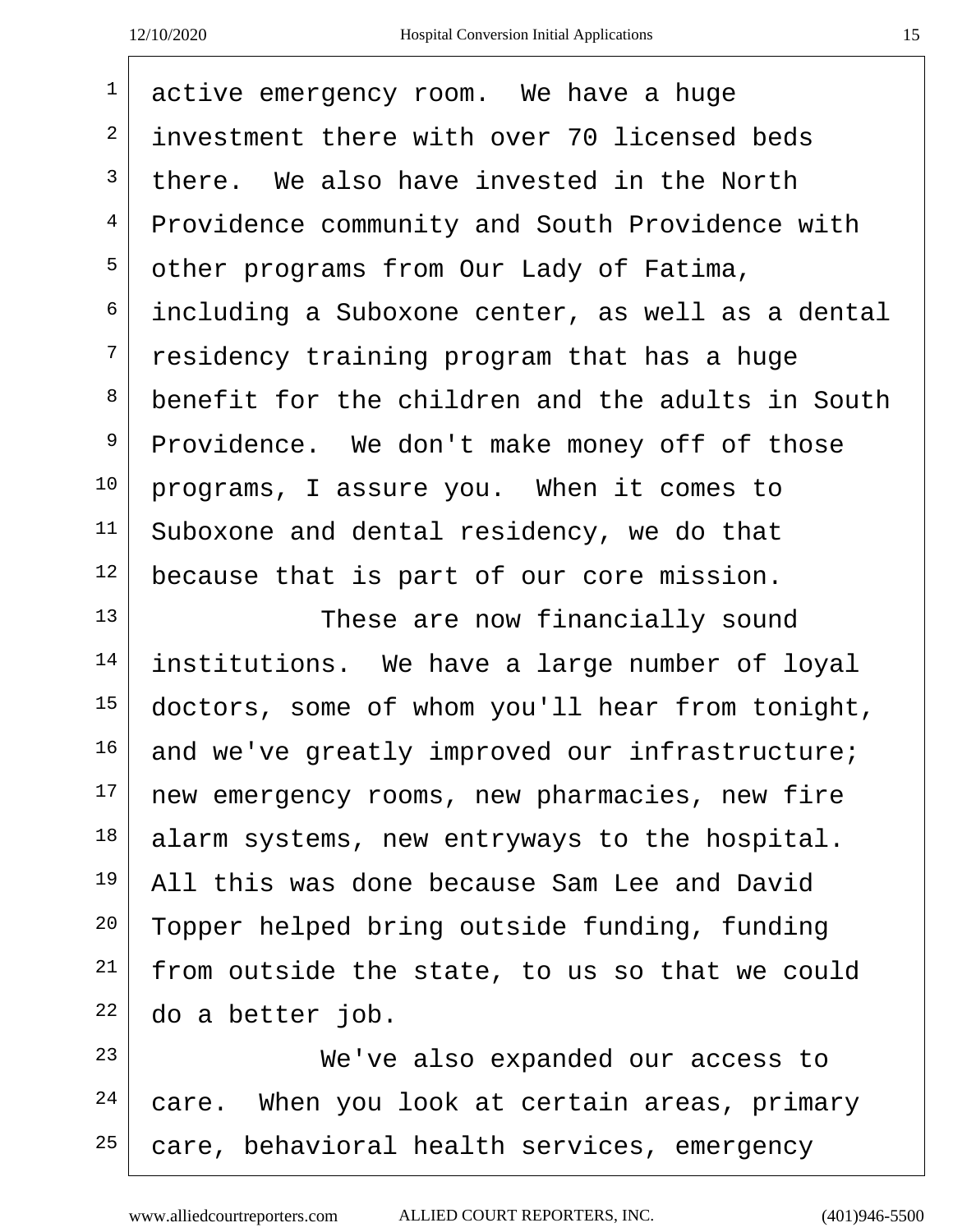Г

| $\mathbf 1$    | services, those are the keys for creating a      |
|----------------|--------------------------------------------------|
| $\overline{2}$ | solid statewide health care system that we've    |
| 3              | been investing in. Other additional investments  |
| 4              | have been graduate medical education, where we   |
| 5              | trained 70 residents and fellows. And we have a  |
| 6              | unique community position in many ways. I'll     |
| 7              | just give you two examples: One is we're the     |
| 8              | only hospital in North Providence, and that's a  |
| $\overline{9}$ | very, very important community to the state, and |
| 10             | we continue to treat many socioeconomically      |
| 11             | challenged citizens. That has always been the    |
| 12             | policy for over a 100-year history for each one  |
| 13             | of these hospitals. That has not changed.        |
| 14             | When we look forward, we will                    |
| 15             | continue on an annual basis to make multimillion |
| 16             | dollar investments in infrastructure and program |
| 17             | development. One good example is, within the     |
| 18             | next 30 days, we'll be opening the only          |
|                |                                                  |

 behavioral health emergency department in the state at Roger Williams. This will be a unique program and one that will be dedicated towards, again, that other pandemic that a lot of people don't talk about.

 We're also in the process of recruiting more doctors to the state of Rhode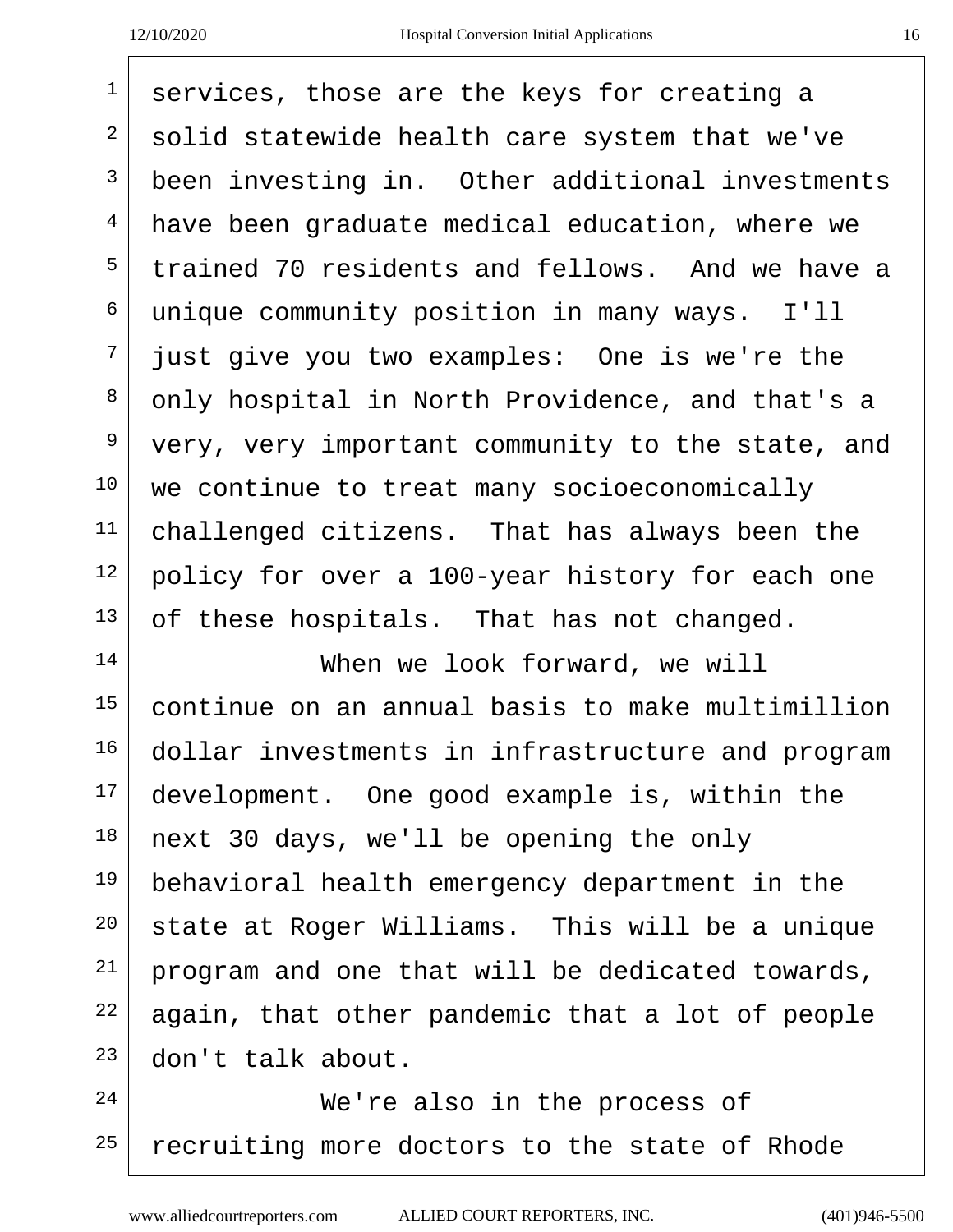|                | Hospital Conversion Initial Applications<br>12/10/2020 | 17 |
|----------------|--------------------------------------------------------|----|
| $\mathbf 1$    | Island, especially, and again, those essential         |    |
| 2              | services that have been identified by both us          |    |
| 3              | and the Department of Health, such as primary          |    |
| $\overline{4}$ | care, behavioral health, and emergency room            |    |
| 5              | doctors.                                               |    |
| 6              | Again, thank you so much for giving                    |    |
| 7              | me your few minutes to speak tonight, and I            |    |
| 8              | appreciate it.                                         |    |
| 9              | MS. LOPES: Thank you, Mr. Leibman.                     |    |
| 10             | I would like to call upon Mayor                        |    |
| 11             | Polisena, please.                                      |    |
| 12             | MS. ROCHA: Mayor, you're on mute.                      |    |
| 13             | MR. POLISENA: How's that?                              |    |
| 14             | MS. ROCHA: Better.                                     |    |
| 15             | MR. POLISENA: Sorry about that.                        |    |
| 16             | First of all, I want to say hello to                   |    |
| 17             | everybody and happy holidays to everybody in           |    |
| 18             | these unprecedented times.                             |    |
| 19             | I've been asked to say some words                      |    |

 everybody and happy ho these unprecedented t 19 I've been as tonight, and I just want to say, for those of you who don't know who I am, I've been the mayor of Johnston since 2007. I've also served in the Rhode Island State Senate. I was elected there for 12 years. And I was a firefighter -- proud to say I was a firefighter for 22 years. 18 of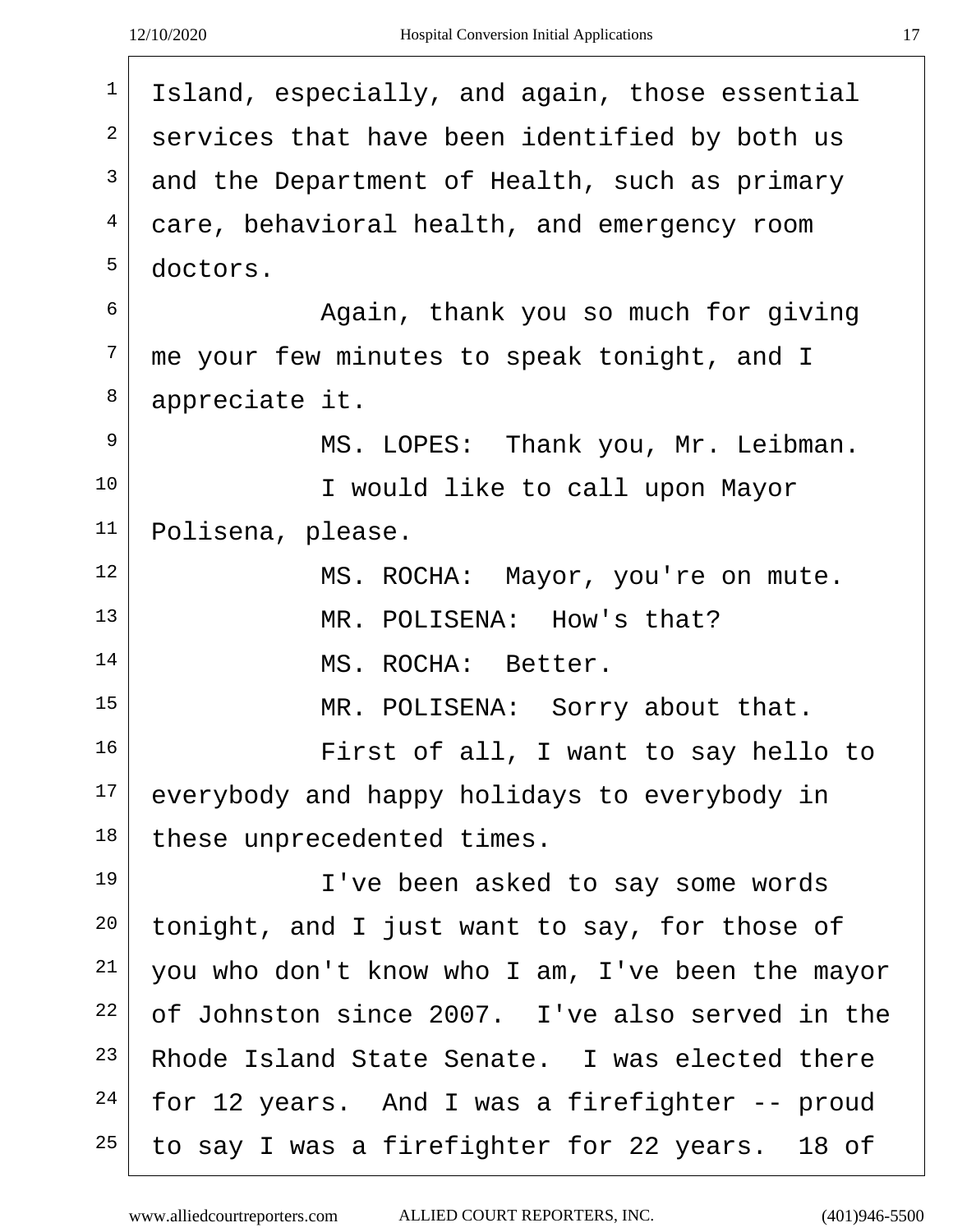$\sqrt{ }$ 

| $\mathbf 1$    | those 22 years, I served as the $-$ on rescue as   |
|----------------|----------------------------------------------------|
| 2              | a rescue coordinator, so we made numerous trips    |
| 3              | to Fatima Hospital -- well, back then,             |
| $\overline{4}$ | St. Joe's, and then, of course, when Fatima went   |
| 5              | to an emergency room, we transported patients in   |
| 6              | there. And I'm also a licensed registered          |
| 7              | nurse -- have been since 1985 -- as well as an     |
| 8              | EMT cardiac technician, and I teach the EMT        |
| 9              | program. Now, I'm not looking for a job. It's      |
| $10 \,$        | not a résumé, but I just want to give you a        |
| 11             | background of -- I think I speak from a position   |
| 12             | of strength, so to speak.                          |
| 13             | So Fatima Hospital has also been                   |
| 14             | there for the residents of my town, always, and    |
| $15\,$         | I started in this business since 1974. They        |
| 16             | have always $-$ I repeat $-$ always been there for |
| 17             | my community regardless -- now, that's             |
| 18             | regardless of their ability to pay.                |
| 19             | They've been a partner to our fire                 |
| $20 \,$        | and rescue personnel when it comes to training.    |
| 21             | We were the only fire department that started      |
| 22             | the endotracheal intubation program via Fatima     |
| 23             | Hospital in their operating room. They took,       |
| 24             | obviously, our firefighters in, which I thought    |
| 25             | was great. They're always ready, willing, and      |
|                |                                                    |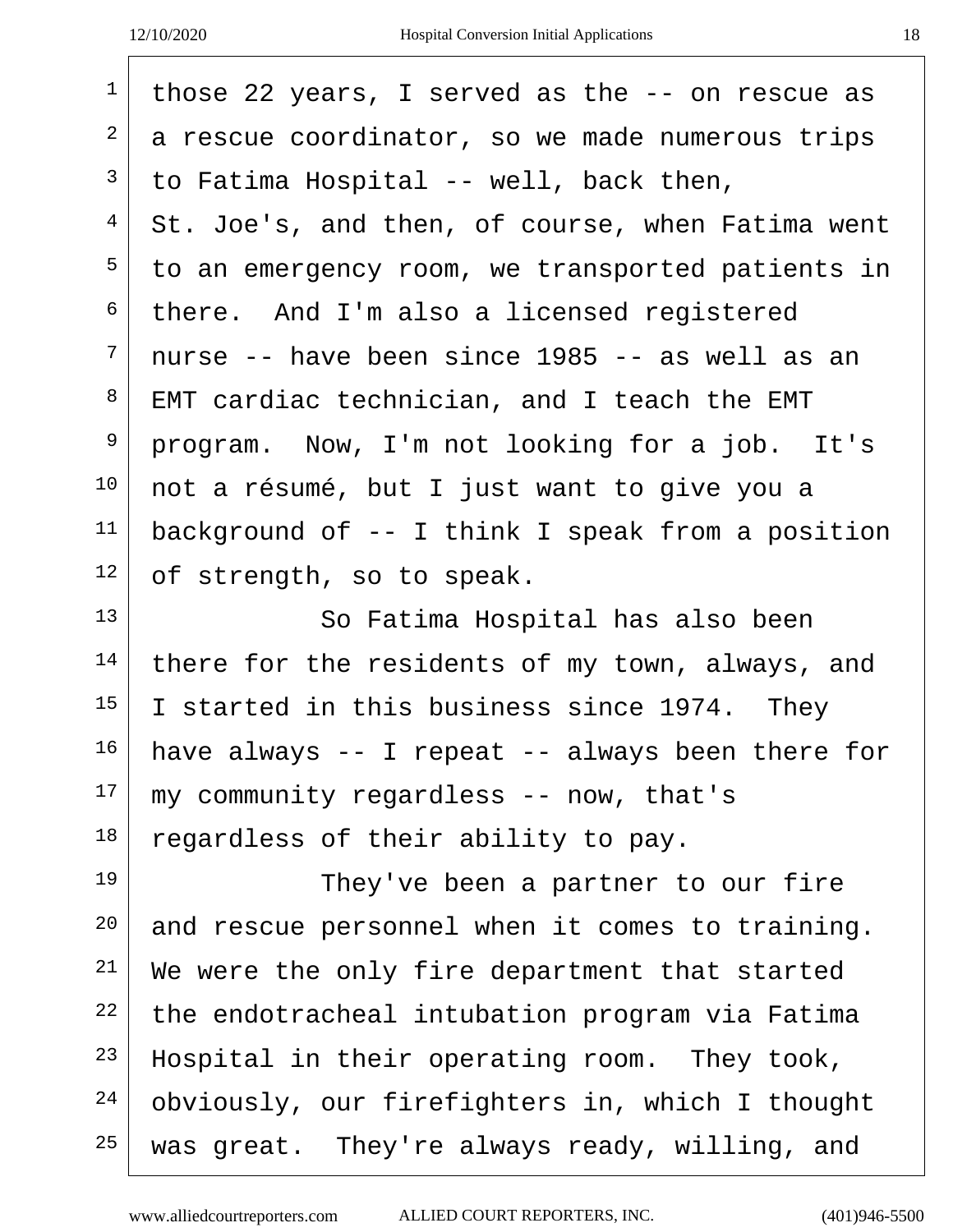| $\mathbf 1$    | able to help the EMS community. They're one of   |
|----------------|--------------------------------------------------|
| 2              | the few institutions who actually reached out to |
| $\mathsf{3}$   | our community to see if there's anything they    |
| $\overline{4}$ | can do for our citizens, as well as our EMS      |
| 5              | personnel. As mayor of the town of Johnston, I,  |
| 6              | along with the fire department and rescue, have  |
| 7              | never -- I repeat -- never, ever been refused    |
| 8              | anything from, obviously, Fatima Hospital.       |
| $\overline{9}$ | Their ER docs are very active in                 |
| 10             | reaching out to the community. They do a lot of  |
| 11             | good for a lot of people, let me say that. As a  |
| 12             | registered nurse, I can tell you that their care |
| 13             | is exceptional, exceptional. I can speak from    |
| 14             | experience as a nurse. I will tell you that      |
| 15             | they have the best $-$ the best nurses in the    |
| 16             | state. Those nurses are unbelievable.            |
| 17             | I can tell you also from a position              |
| 18             | of experience, my son was admitted several times |
| 19             | into Fatima Hospital and spent some time on the  |
| 20             | floor, and he had exceptional nursing care. The  |
| 21             | staff is just unbelievable. I'm so impressed     |
| 22             | with the nursing staff there. Just two weeks     |
| 23             | ago my wife was in the emergency room and was    |
| 24             | treated for a fracture. She had fallen down      |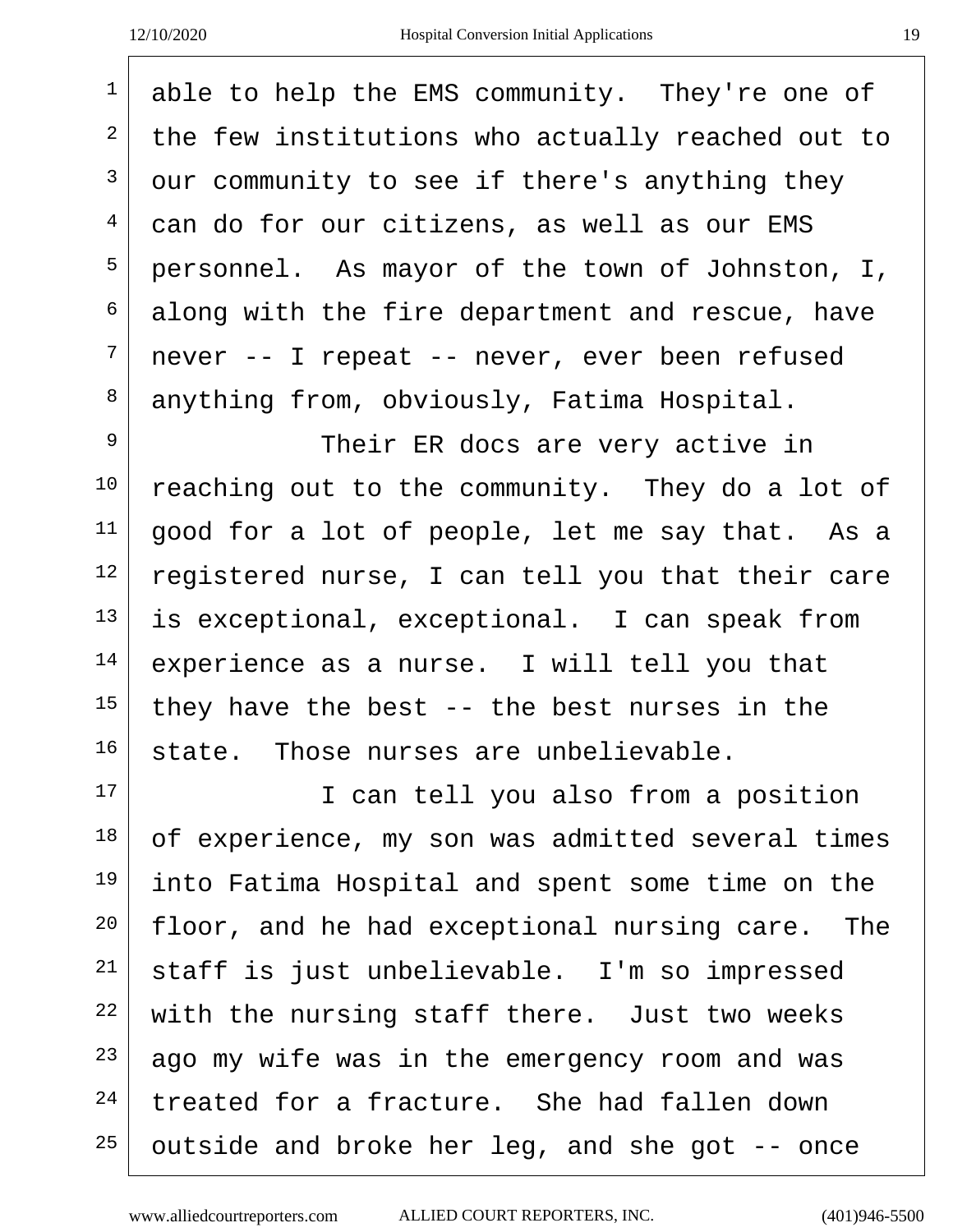| $\mathbf{1}$    |                                                  |
|-----------------|--------------------------------------------------|
|                 | again, she's also a nurse. She got exceptional   |
| $\overline{a}$  | care. It was unbelievable.                       |
| 3               | As I said -- I have to repeat myself             |
| $\overline{4}$  | in closing that their nurses and ancillary staff |
| 5               | are simply phenomenal. Their care, compassion,   |
| $6\phantom{.}6$ | and their professional medical knowledge just    |
| 7               | makes the -- obviously Fatima the best place to  |
| 8               | be, and Roger Williams also. Obviously, I've     |
| 9               | dealt with Roger Williams. You know, there's no  |
| 10              | need to travel to Boston for care, not when you  |
| 11              | have Fatima and Roger Williams right in Rhode    |
| 12              | Island.                                          |
| 13              | So, once again, in closing, I want to            |
| 14              | say that if any one of my residents need         |
| 15              | anything from -- whether it's Fatima or whether  |
| 16              | it's Roger Williams, they'd get the care that    |
| 17              | they need. And as I said, it's a great           |
| 18              | institution.                                     |
| 19              | So I want to thank you for listening,            |
| 20              | and, of course, please all have a safe holiday.  |
| 21              | And I don't know if there's any questions to be  |
| 22              | asked, but if you have any questions, I'd be     |
| 23              | glad to answer them. As you can tell, I'm not    |
| 24              | shy when it comes to answering questions. Thank  |
| 25              | you.                                             |
|                 |                                                  |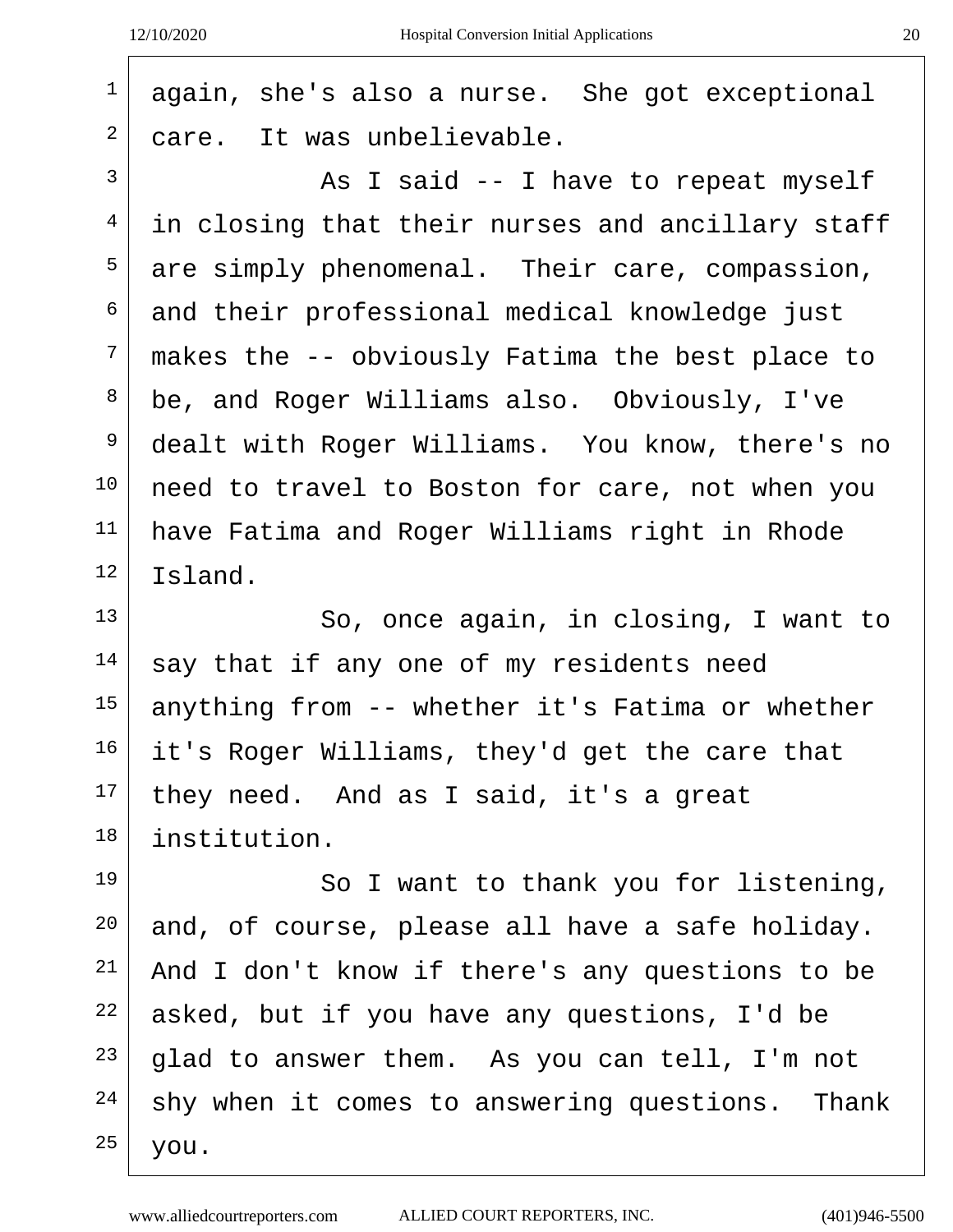| $\mathbf{1}$ | MS. LOPES: Thank you, Mayor.                     |
|--------------|--------------------------------------------------|
| 2            | I'd like to call on Dr. Steven Katz              |
| 3            | next, please.                                    |
| 4            | DR. KATZ: Thank you for the                      |
| 5            | opportunity to speak this evening.               |
| 6            | I'm Dr. Steven Katz. I'm a surgical              |
| 7            | oncologist and immunotherapy researcher working  |
| 8            | out of Roger Williams. I'm going to share with   |
| 9            | you some things about Roger Williams,            |
| $10 \,$      | CharterCARE, and Prospect that some of you may   |
| 11           | not know.                                        |
| 12           | First, I'll give you a little bit of             |
| 13           | background as to who I am. I trained at NYU and  |
| 14           | then Sloan Kettering. I moved to Rhode Island    |
| 15           | in 2009 to begin my career at Roger Williams,    |
| 16           | and I've been here ever since. I'm currently     |
| 17           | the leader of the Immuno-Oncology Institute at   |
| 18           | Roger Williams. I serve on multiple scientific   |
| 19           | editorial boards. I'm an examiner for the        |
| $20 \,$      | American Board of Surgery in the field of        |
| 21           | surgical oncology.                               |
| 22           | Over the past 11 years, the time that            |
| 23           | I've been at Roger Williams, we have done things |
| 24           | at our small hospital in Rhode Island that most  |
| 25           | would never have imagined possible. Our          |
|              |                                                  |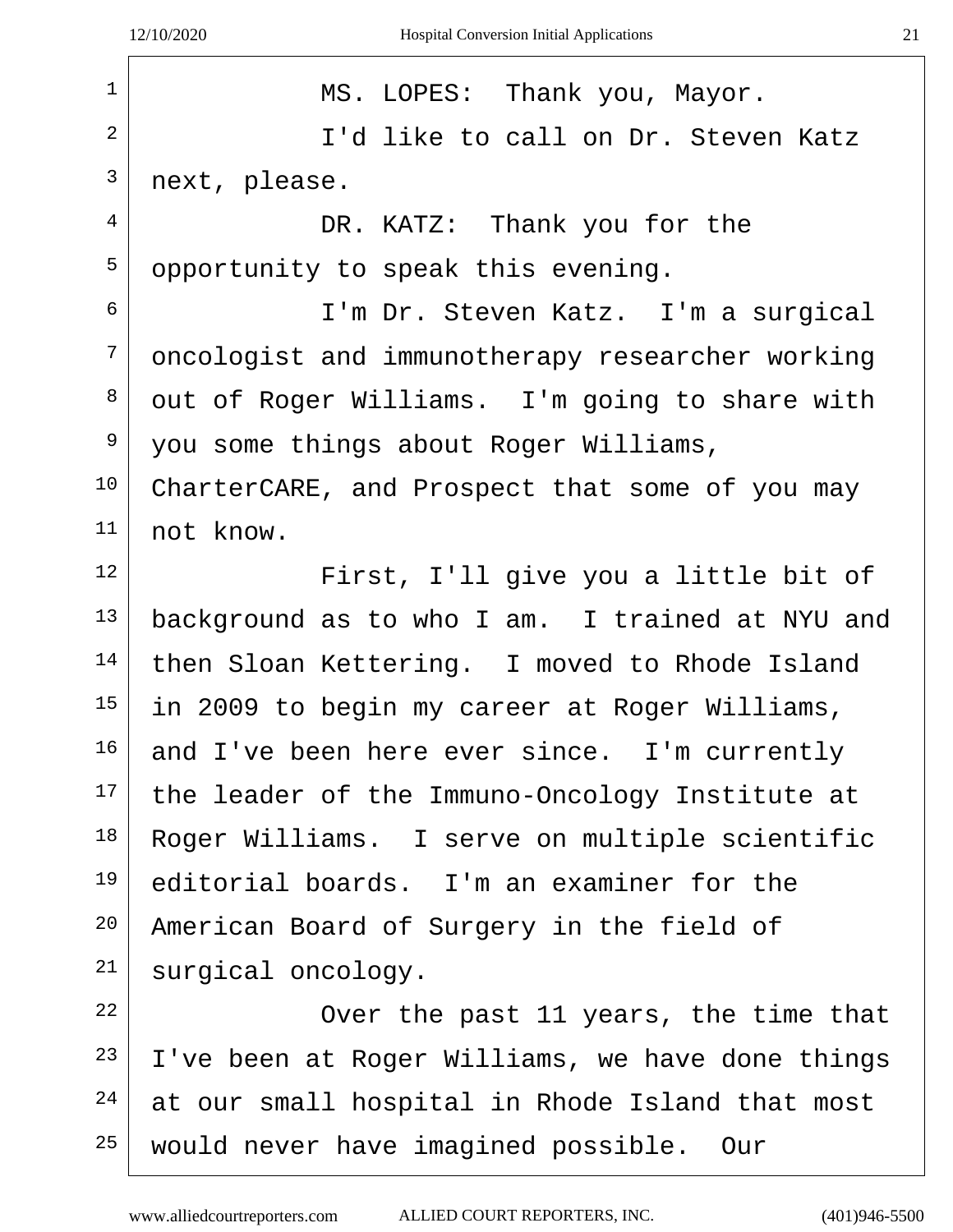immunotherapy program has been cutting-edge and has brought patients and companies from around the country and around the world to work with us and to get their care at Roger Williams in our  $5 \times 5$ 

<sup>6</sup> Immunotherapy or using our immune systems to treat cancer has become incredibly important to cancer care. It's at the cutting edge. And we've witnessed advances and remarkable benefits to our patients that we never would've thought possible in our lifetimes. When I began my training, Stage IV melanoma, for example, was a death sentence, and now we're curing patients using the power of immunotherapy.

16 Our program at Roger Williams is focused on more difficult-to-treat tumors that grow in the liver and pancreas. It is through the tremendous support that Sam Lee, Dave <sup>20</sup> Topper, Prospect, CharterCARE, and Roger Williams have provided to this program that have allowed us to make great strides and that have <sup>23</sup> brought patients from Rhode Island and from across the world and have attracted biotech and pharmaceutical companies to work with us and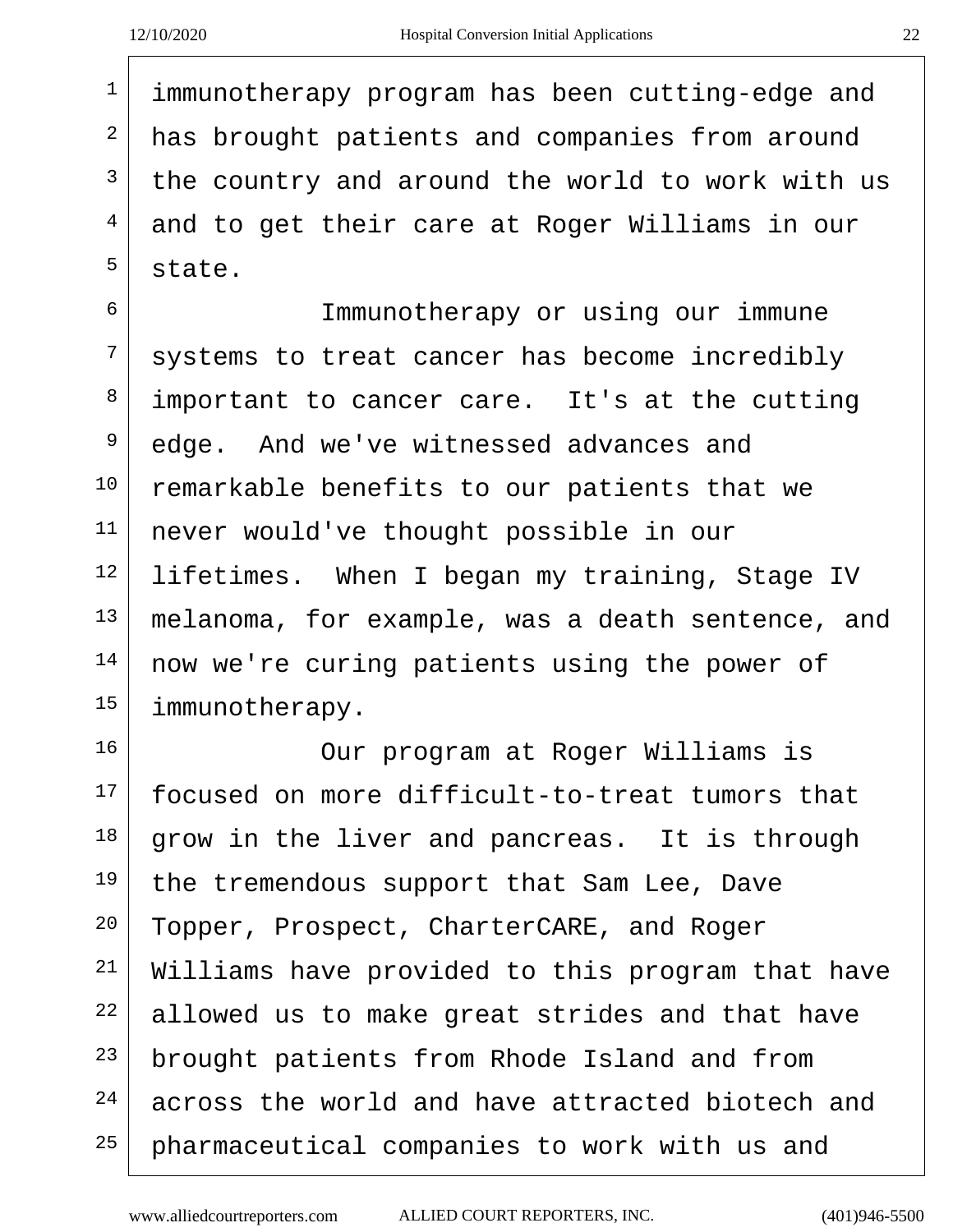$1 \mid$  make investments in our state and, above all else, have allowed us to develop new therapeutic approaches that will one day hopefully save many  $4 \mid 1$ ives.

<sup>5</sup> When Prospect came to Rhode Island, it was immediately clear to me that they were <sup>7</sup> committed to our immunotherapy research program and to developing new treatments for cancer patients in desperate need. Prospect has <sup>10</sup> invested millions of dollars in maintaining a world-class team of scientists, technicians, and support staff that allow this critical research to take place at Roger Williams. Prospect has invested heavily in research equipment and infrastructure to allow our work to be done at the highest level and to attract the companies to come to our state and make the investments. We have invented new immunotherapies. We have invented new treatment methods. Companies, like Takeda, a top-10 global pharmaceutical company, have partnered with us. And, again, none of this would've been possible without a substantial commitment and investment from Sam Lee and Dave Topper.

25 | Patients have come to Rhode Island to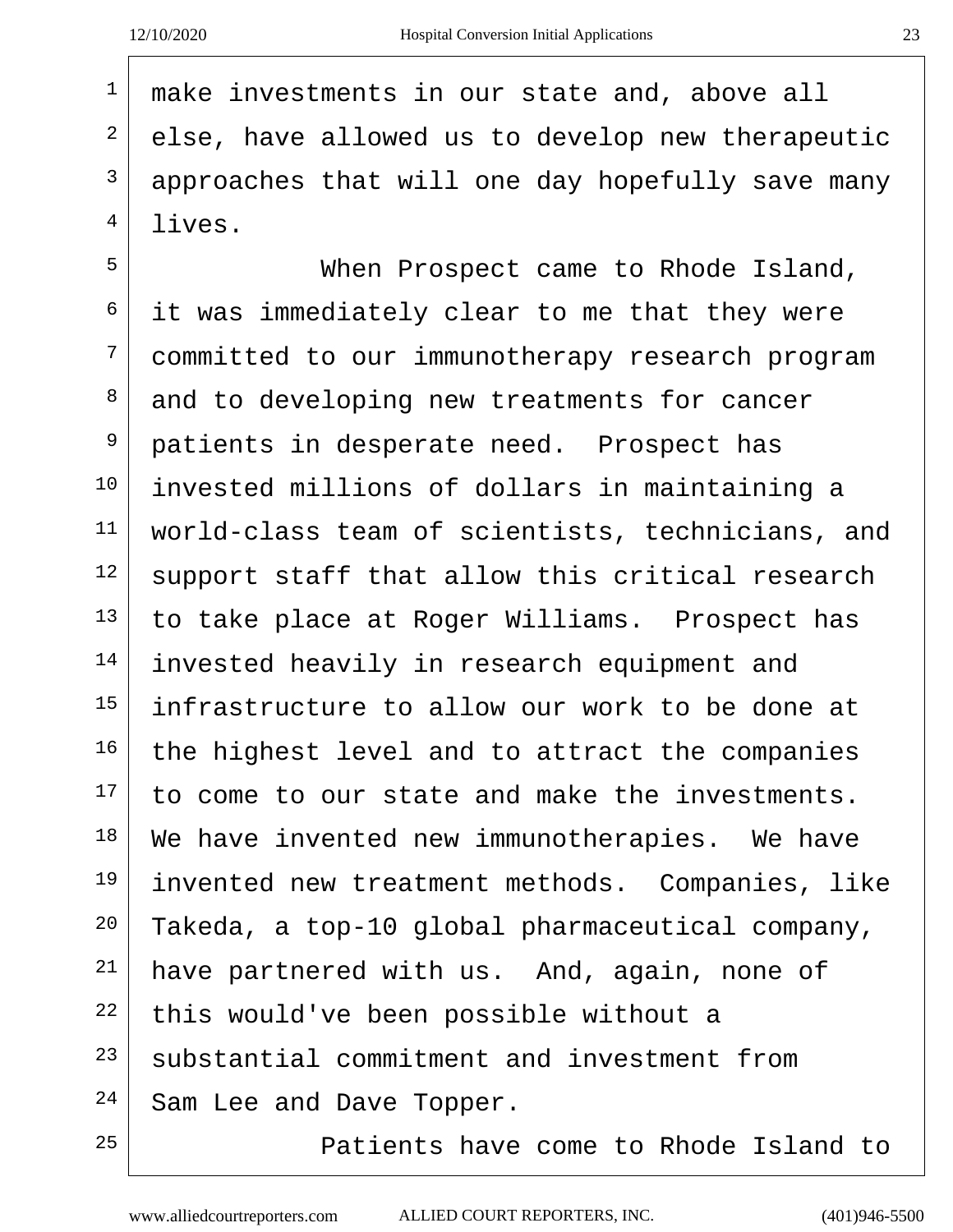receive care at Roger Williams from China, from India, from Australia, from the United Kingdom, and from across the U.S. We have brought in  $4 \mid$  funding from the NIH, other public sources, and private sources in excess of \$12 million. All of this was made possible by a substantial commitment and investment in research, training, 8 and education. <sup>9</sup> I have gotten to know Sam Lee, Dave Topper, and others in Prospect very well. They are very sincere about developing new cancer treatments and bettering the life of the patients that come through the Prospect system

 and well beyond. Recently, Prospect committed \$1.4 million to our Rhode Island Innovation Campus bond program. This investment in immunotherapy is substantial, and they will, in fact, invest much more than this over the five-year program period to help build a new 20 cell manufacturing facility on the Roger Williams campus. This will also support the bone marrow transplant program that Jeff mentioned.

 The nursing training program that we're going to conduct with URI as part of the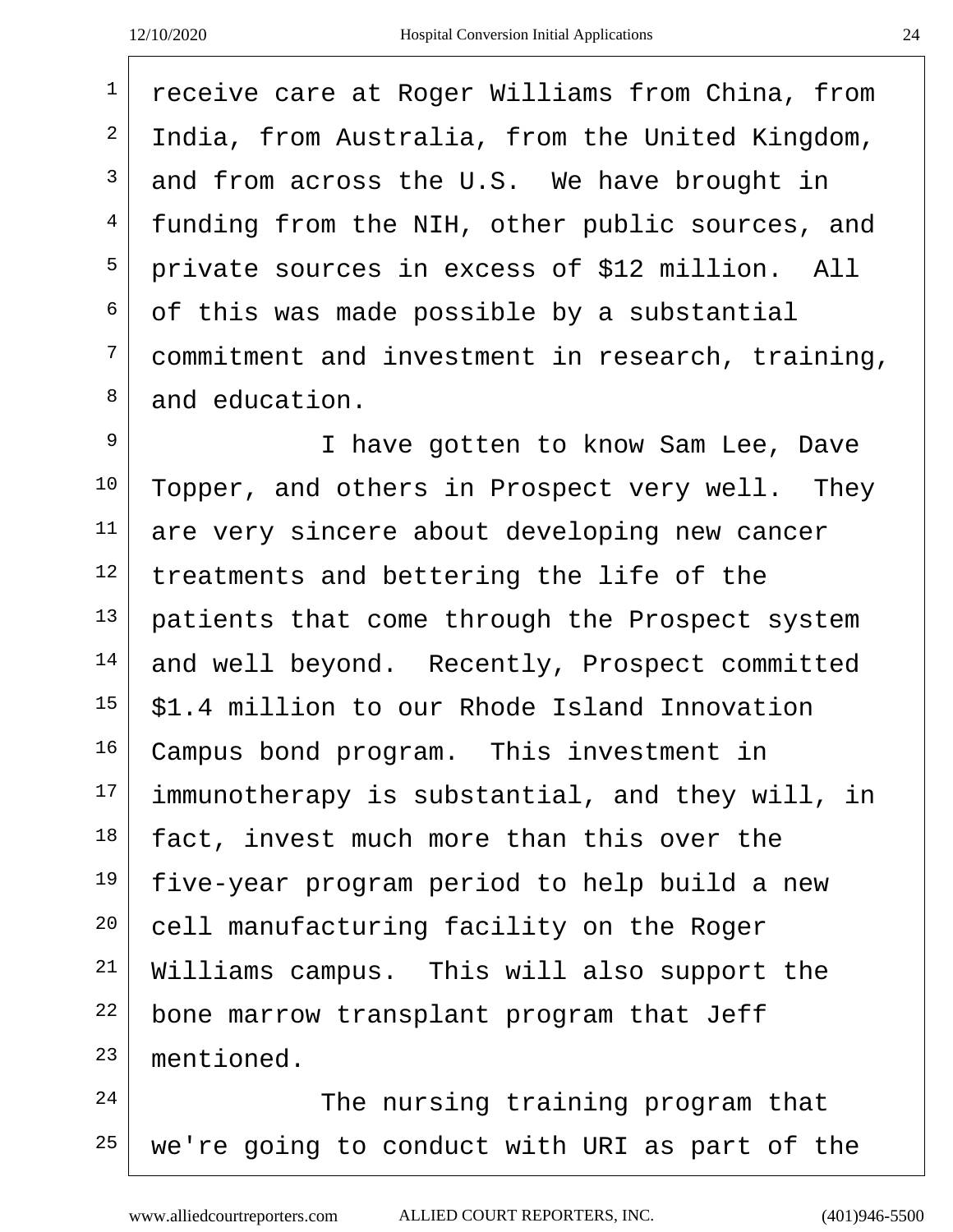| $\mathbf{1}$   | innovation campus bond program will train the    |
|----------------|--------------------------------------------------|
| 2              | next generation of immunotherapy experts. We're  |
| $\mathbf{3}$   | also collaborating with Dr. David Rowley's lab   |
| $\overline{4}$ | at URI developing new cutting-edge treatments    |
| 5              | with them. This program is not only going to     |
| 6              | hopefully lead to new cancer therapies, but will |
| 7              | create new jobs, bring additional companies into |
| 8              | the state, and hopefully create remarkable and   |
| 9              | meaningful benefit for patients in need. We've   |
| 10             | had the privilege of working with the governor,  |
| 11             | the secretary of commerce, and all of commerce   |
| 12             | in creating this remarkable program, and I'm so  |
| 13             | excited about the impact it will have on our     |
| 14             | state for years to come.                         |
| 15             | I couldn't be prouder of what we've              |

 accomplished at Roger Williams thus far and what lies ahead, and I couldn't be more grateful for the tremendous support that Sam and Dave have provided and all that Prospect has provided as  $20 \mid$  well.

21 Based upon the substantial commitment to date and what's coming down the road, we believe the immunotherapy program at Roger Williams is going to grow even more, and we look forward to attracting more biotech and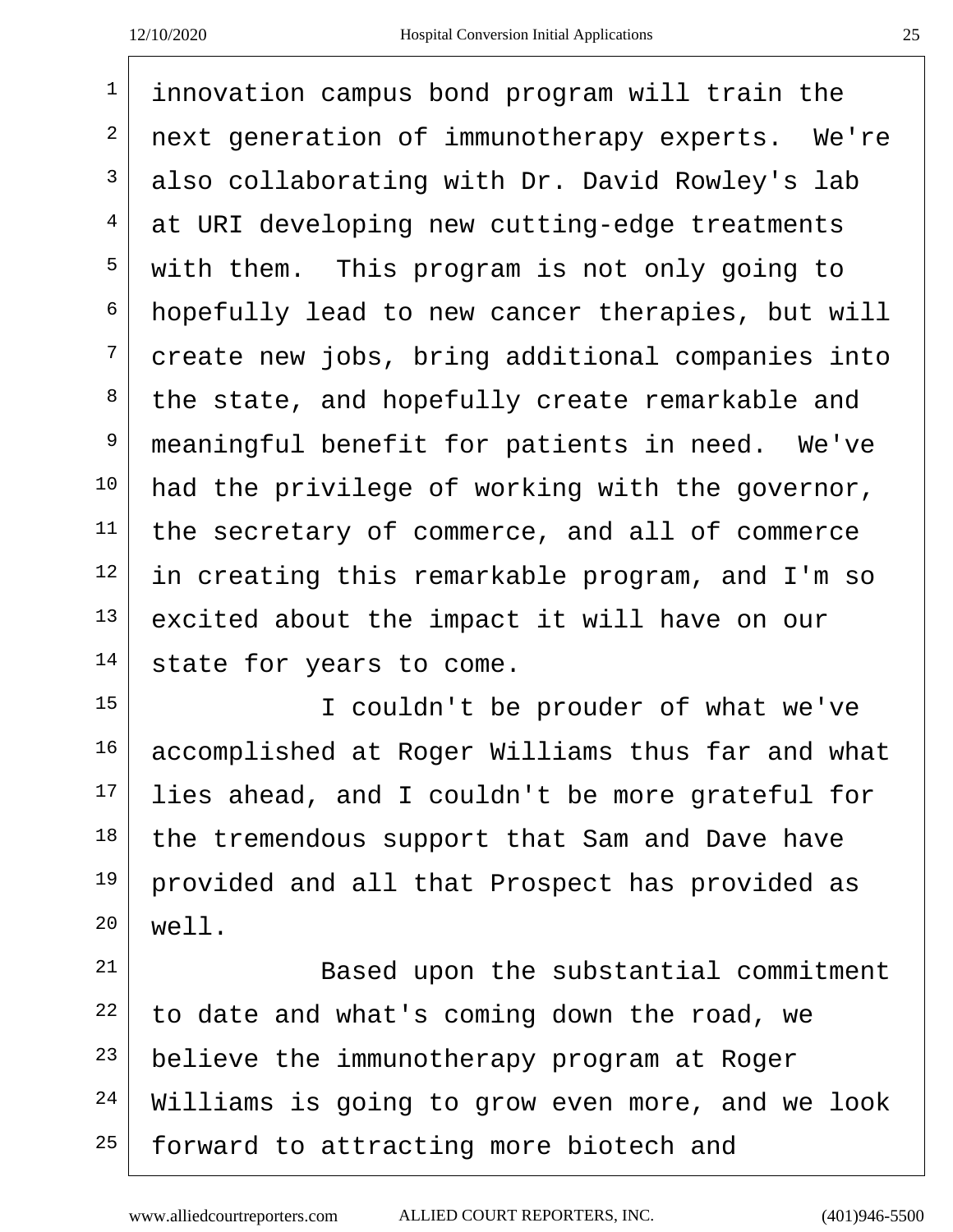| $\mathbf 1$    | pharmaceutical partners into our state, creating |
|----------------|--------------------------------------------------|
| 2              | more jobs and bringing patients from around the  |
| 3              | world, and above all else, we look forward to    |
| 4              | advancing immunotherapy science and medicine to  |
| 5              | help patients in need of better treatment        |
| 6              | options.                                         |
| $\overline{7}$ | So thank you for your time, and happy            |
| 8              | holidays to everybody.                           |
| 9              | MS. LOPES: Thank you, Dr. Katz.                  |
| 10             | Dr. Joseph Espat, please.                        |
| 11             | DR. ESPAT: Hi. Good evening. Happy               |
| 12             | holidays, everyone. Hopefully you can hear me.   |
| 13             | My name is Joseph Espat. I'm the                 |
| 14             | chairman of surgery, the chief of the division   |
| 15             | of surgical oncology, and the director of the    |
| 16             | cancer center here at Roger Williams. A couple   |
| 17             | words I just want to say.                        |
| 18             | In the six years that we have been               |
| 19             | owned by Prospect, we have had a tremendous      |
| 20             | amount of investment from Prospect, and          |
| 21             | particularly the attention of Sam Lee and David  |
| 22             | Topper. In those six years, we've been able to   |
| 23             | assemble a world-class team of cancer surgeons.  |
| 24             | I, too, am a Sloan Kettering graduate. We have   |
| 25             | assembled a world-class team of surgeons, and    |
|                |                                                  |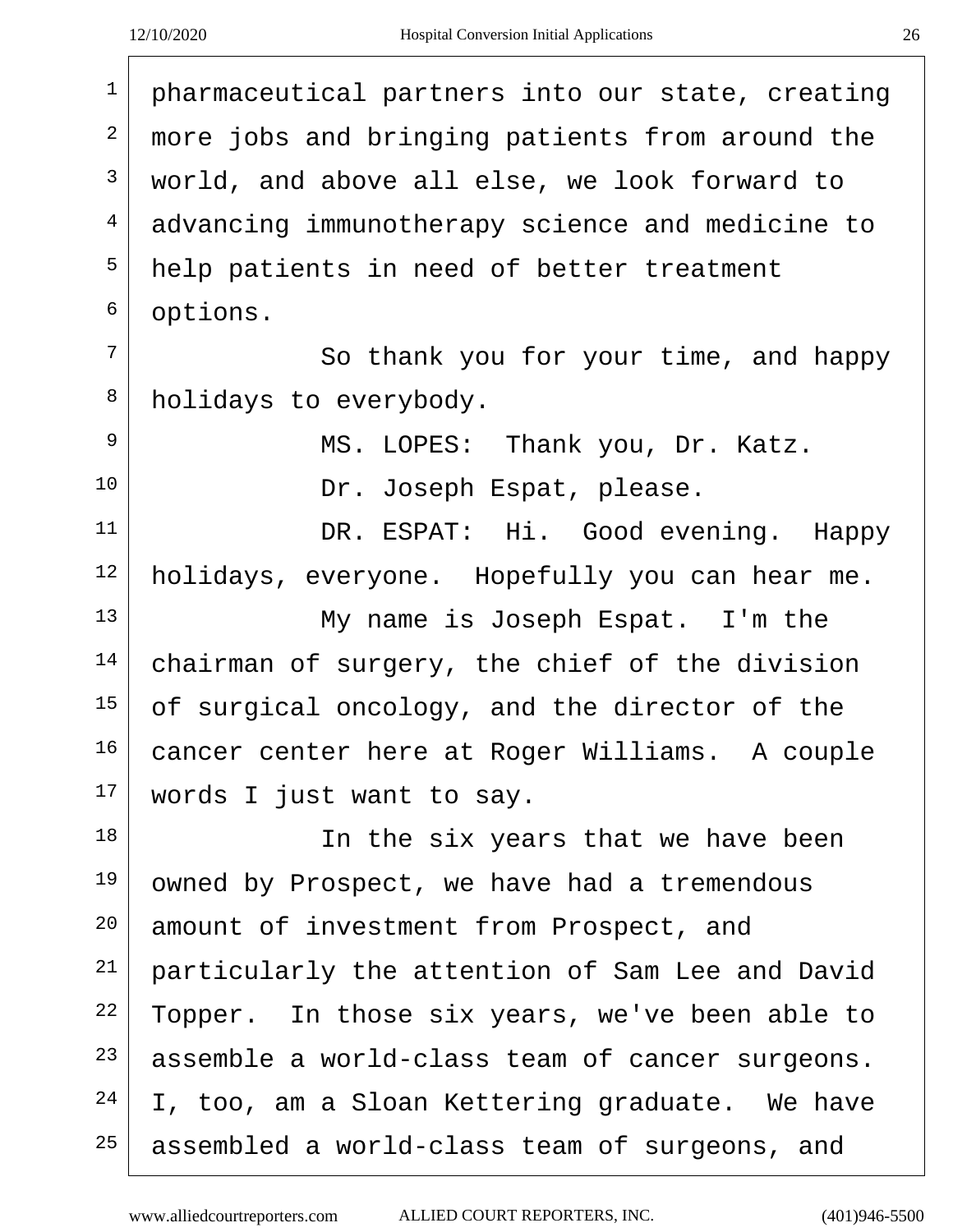$\sqrt{ }$ 

| $\mathbf{1}$    | we -- I was actually recruited so that we could    |
|-----------------|----------------------------------------------------|
| 2               | be one of the two hospitals in Rhode Island that   |
| 3               | is actually certified by the Rhode Island          |
| $\overline{4}$  | Department of Health to do pancreatic and          |
| 5               | esophogeal surgery. I don't know that a lot of     |
| 6               | people know that, but only two hospitals in this   |
| $7\overline{ }$ | entire state are able to be certified to do that   |
| 8               | tertiary type of surgery, and we are one of        |
| 9               | them.                                              |
| 10              | In addition to our cancer prowess,                 |
| 11              | which my colleague, Dr. Katz, mentioned quite      |
| 12              | succinctly, we also have tremendous history at     |
| 13              | having some of the most experienced and best       |
| 14              | outcomes in bariatric surgery. One of the most     |
| 15              | experienced bariatric surgeons in the state,       |
| 16              | probably the East Coast, Dr. Pohl, heads up our    |
| 17              | bariatric surgical group. And Dr. Mariorenzi       |
| 18              | heads up one of the best established, best         |
| 19              | outcomes -- nationally recognized in outcomes in   |
| 20              | orthopedic surgery.                                |
| 21              | Just a couple of words about our                   |
| 22              | cancer center. We do have the privilege of         |
| 23              | serving a significantly underrepresented           |
| 24              | population, both in demographics and in age.<br>We |

have very specific outcomes programs and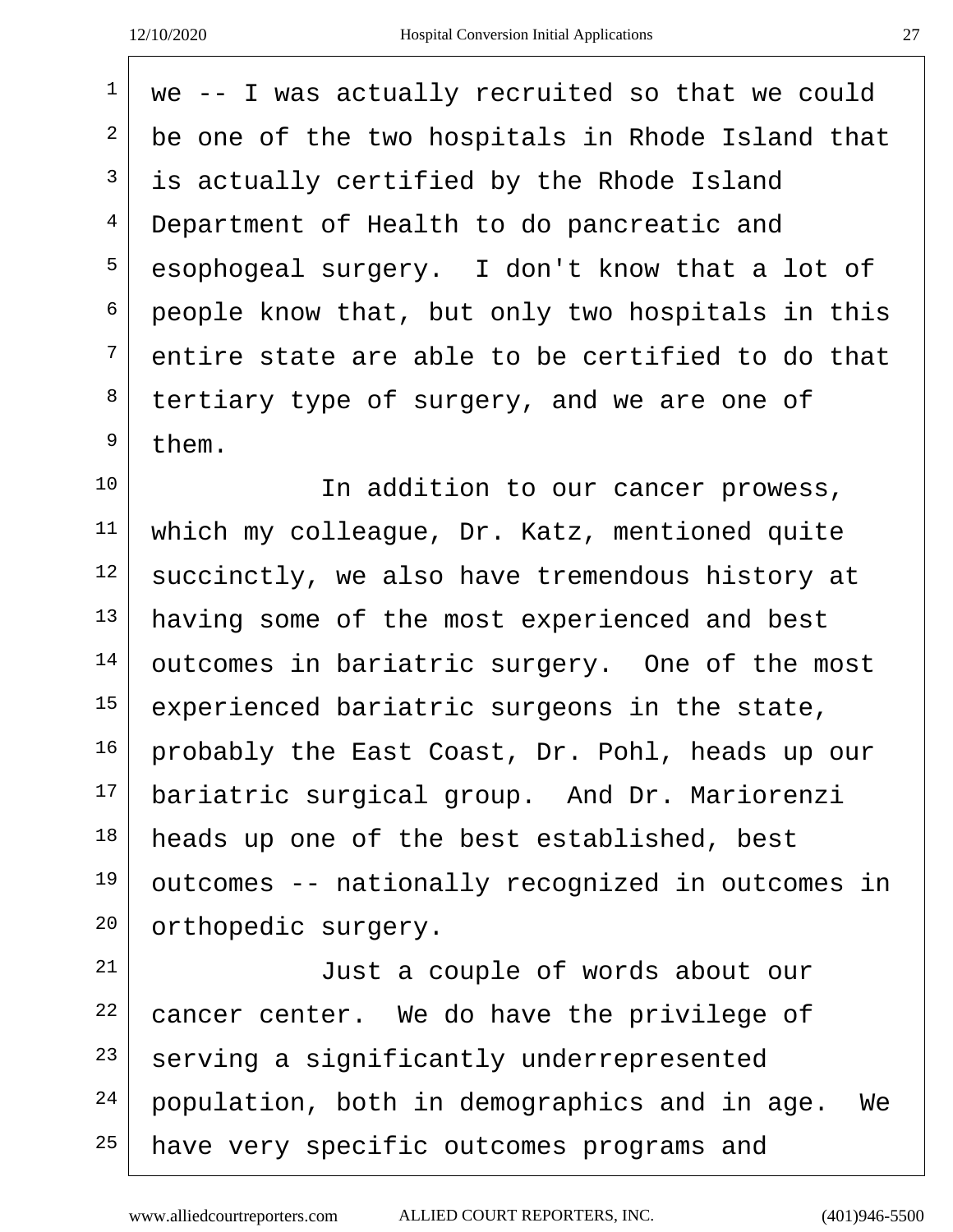| ×. | I                  |  |
|----|--------------------|--|
|    | ٦<br>×<br>v.<br>۰, |  |

 clinical programs that are directed at geriatric oncology, as well as underrepresented populations. Several of us are multilingual.  $4 \mid$  I'm half Hispanic, and Dr. Calvino is also Hispanic, so we are able to communicate with our patients directly, which is something very necessary in the neighborhoods that we live here 8 in Roger Williams and in Fatima. <sup>9</sup> I think the most important thing about our cancer center is that we would not have been able to accomplish the level that we have to date -- and by the way, that level is we are the only comprehensive community cancer center in the state, and we have been with commendation for three consecutive cycles, which is six years from the American College of Surgeons. That is just unparalleled in our state, and in the East Coast, very uncommon, except in some of the major cities. 20 So we could've done none of this with the cutting-edge equipment, with the modern equipment that we have, the modern training, the best personnel if Sam Lee and David Topper hadn't supported us. So I want to say thank you to them for the opportunities to put these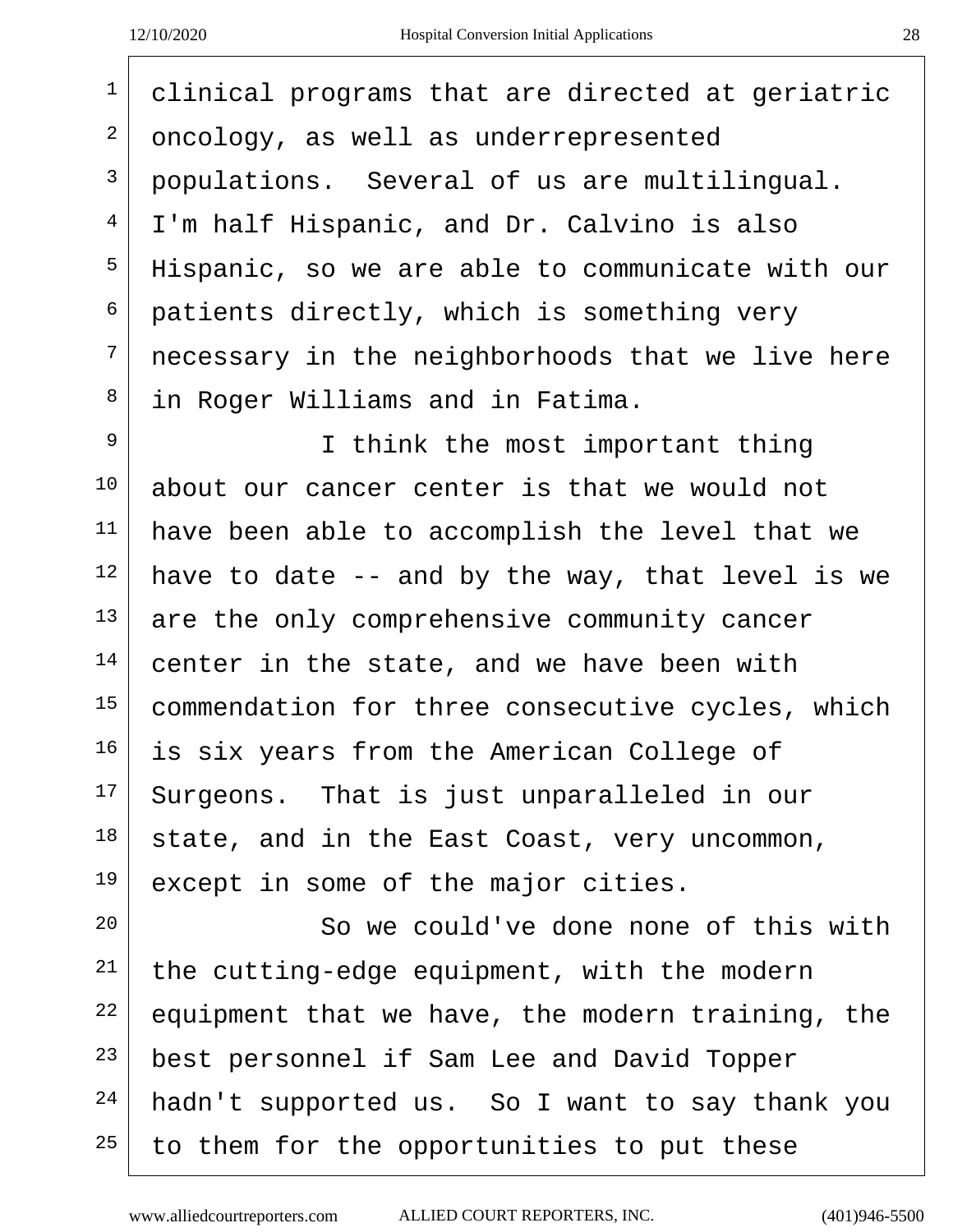$\overline{r}$ 

| $\mathbf{1}$   | programs in place here in Rhode Island.          |
|----------------|--------------------------------------------------|
| $\overline{2}$ | And those are my only comments.                  |
| 3              | Thank you very much.                             |
| $\overline{4}$ | MS. LOPES: Thank you, Doctor.                    |
| 5              | Max Wistow, please.                              |
| 6              | Please unmute.                                   |
| 7              | MR. WISTOW: I keep getting                       |
| 8              | distracted. I see an old man at the top of the   |
| 9              | screen. It looks just like my father, and it's   |
| 10             | very difficult to concentrate.                   |
| 11             | Let me say first that we continue to             |
| 12             | object to the participation of Pat Rocha. I'm    |
| 13             | not going to go into a whole to-do about it.     |
| 14             | We've received permission from Judge Stern in    |
| 15             | the superior court to petition the supreme court |
| 16             | for certiorari. We're going to be doing that in  |
| 17             | the next couple of days. I don't want to get     |
| 18             | involved in that. I don't think you want to      |
| 19             | hear it. I just want to make clear there's no    |
| 20             | waiver here by our not objecting to her          |
| 21             | participation.                                   |
| 22             | The second thing that I want to say              |
| 23             | is, the various comments about how important     |
| 24             | these hospitals are to the community is          |
| 25             | something I don't contest at all. Let me         |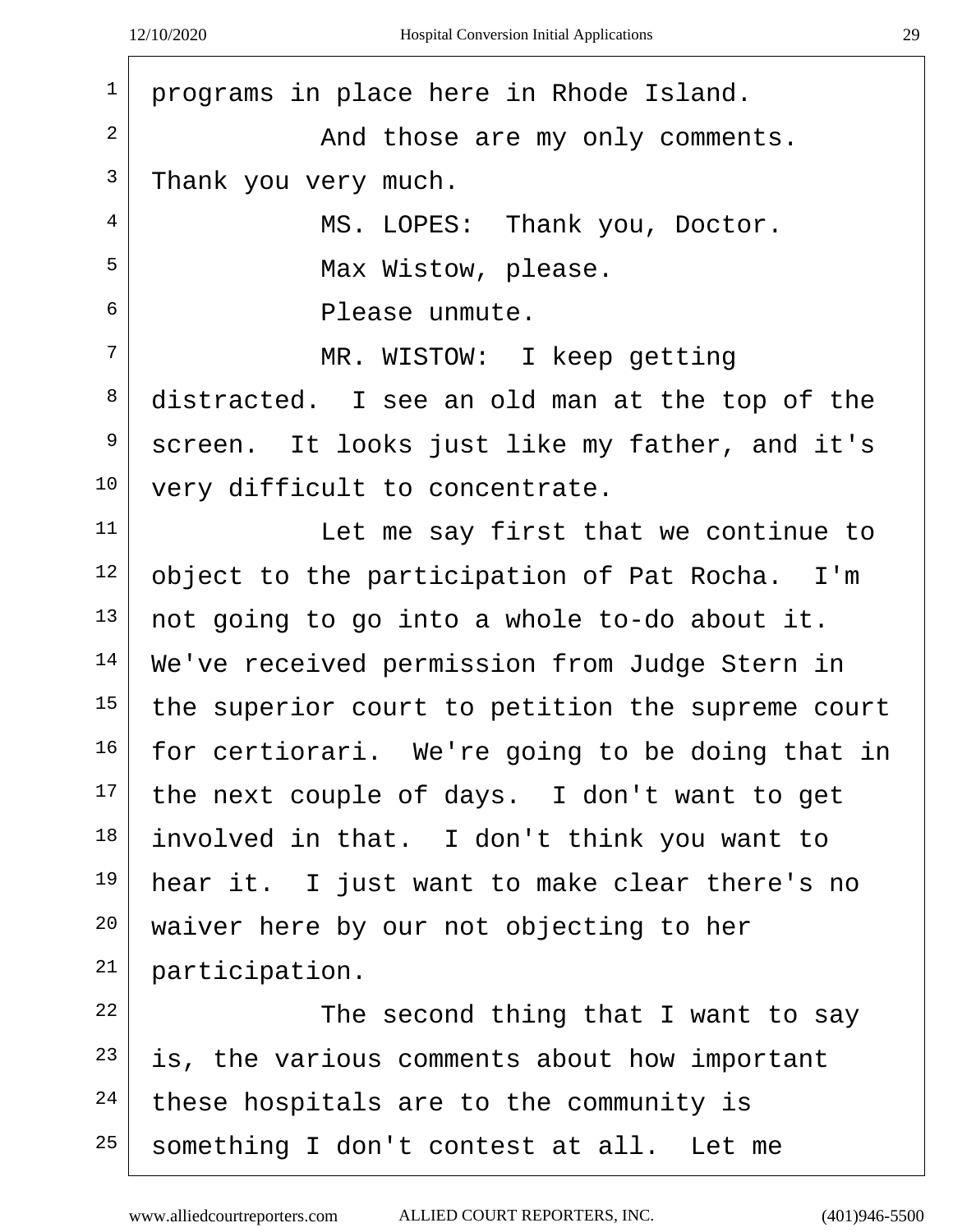| $\mathbf{1}$   | explain, by the way, for those of you who don't  |
|----------------|--------------------------------------------------|
| 2              | know what I'm doing here and who I represent.    |
| $\overline{3}$ | The owner of at least 15 percent of              |
| 4              | these two hospitals is a liquidating receiver,   |
| 5              | Thomas Hemmendinger. I'm not sure if he's on     |
| 6              | the Zoom or not. I have his permission to speak  |
| 7              | for him as a part owner of these hospitals. I    |
| 8              | also speak as a member of the public who wants   |
| 9              | to see these hospitals preserved.                |
| 10             | We have no quarrel with these                    |
| 11             | hospitals whatever. We keep hearing about the    |
| 12             | Lee and Topper investments in these hospitals.   |
| 13             | Lee and Topper have invested nothing in these    |
| 14             | hospitals. They have borrowed billions of        |
| 15             | dollars, along with Leonard Green, and taken and |
| 16             | put in their own pocket hundreds of millions of  |
| 17             | dollars of those dividends, taking Prospect      |
| 18             | Medical hospitals as a whole from a position of  |
| 19             | solvency to a position of insolvency. I'm not    |
| $20 \,$        | going to get into any details about this. I've   |
| 21             | sent a 33-page letter to the Department of       |
| 22             | Health and the attorney general's office.        |
| 23             | Everything I've said in there is substantiable.  |
| 24             | I do hope, because this is so                    |
| 25             | technical, that somebody will pay attention not  |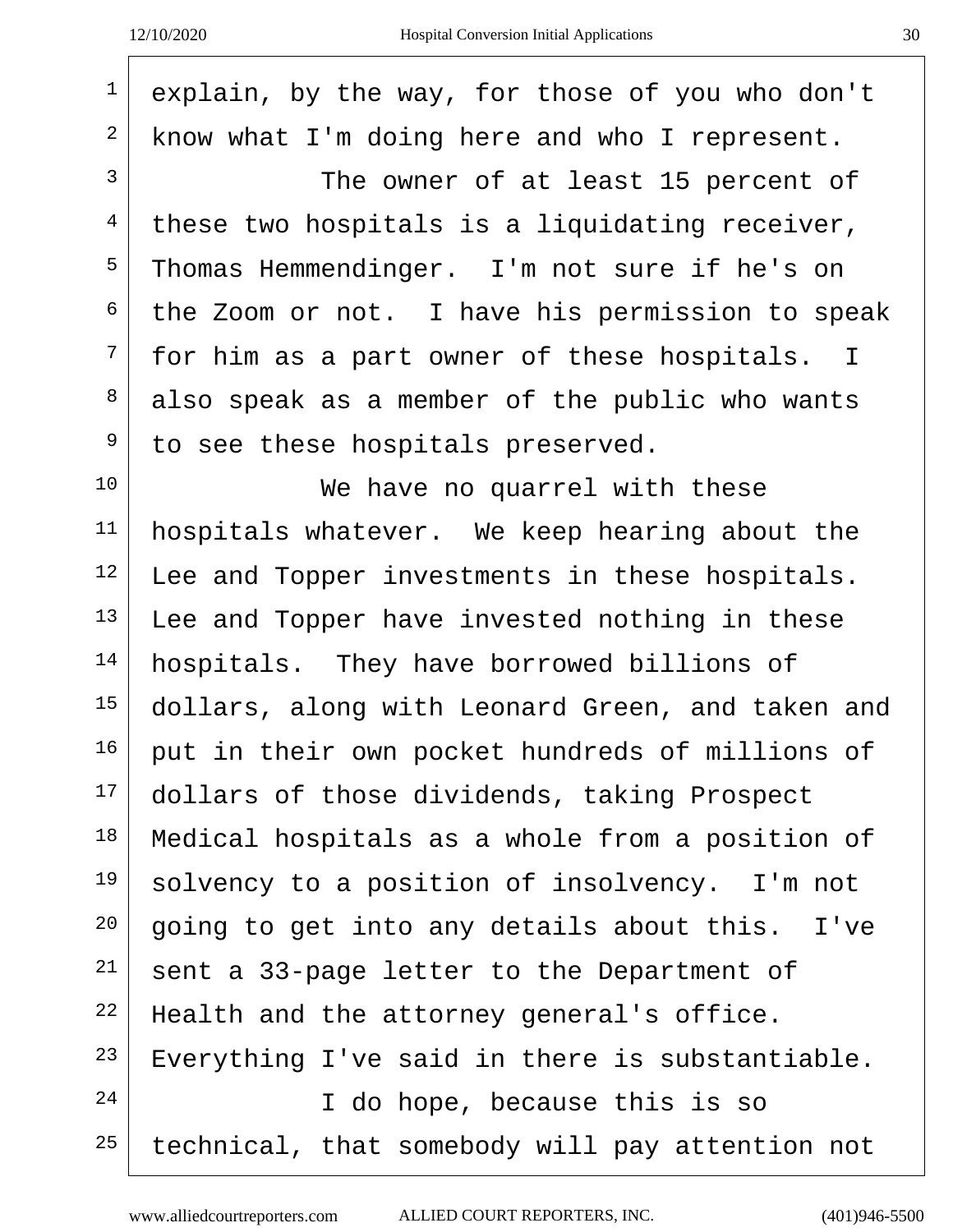| $\mathbf 1$    | to the issue of are these good hospitals, but to |
|----------------|--------------------------------------------------|
| 2              | the issue of what are you going to do to these   |
| 3              | hospitals. Does anybody understand? What is      |
| $\overline{4}$ | this transaction supposed to accomplish? Why is  |
| 5              | that good for the state, for Lee and Topper to   |
| 6              | end up with 100 percent ownership? Why are they  |
| $7\phantom{.}$ | able to get 100 percent ownership and buy        |
| 8              | 60 percent from Leonard Green, 60 percent of all |
| 9              | the other hospitals for \$12 million? That       |
| 10             | question has never been answered.                |
| 11             | Let me say that we have obtained from            |
| 12             | the attorney general, through APRA, certain      |
| 13             | documents that are not available to the public   |
| 14             | that are part of this application, supplemental  |
| 15             | questions. Some of the responses that have been  |
| 16             | made by the applicants $-$ one of whom, by the   |
| 17             | way, is Prospect CharterCARE. And you're going   |
| 18             | to hear from the representatives of four of the  |
| 19             | boards of -- members of the board of directors   |
| 20             | about that in a few moments, Mr. Oliverio.       |
| 21             | Some of the answers that were given              |
| 22             | to the attorney general, as far as I'm           |
| 23             | concerned, are absolutely insulting. For         |
| 24             | example -- and I refer the attorney general to   |
| 25             | this. I know many of you are unfamiliar with     |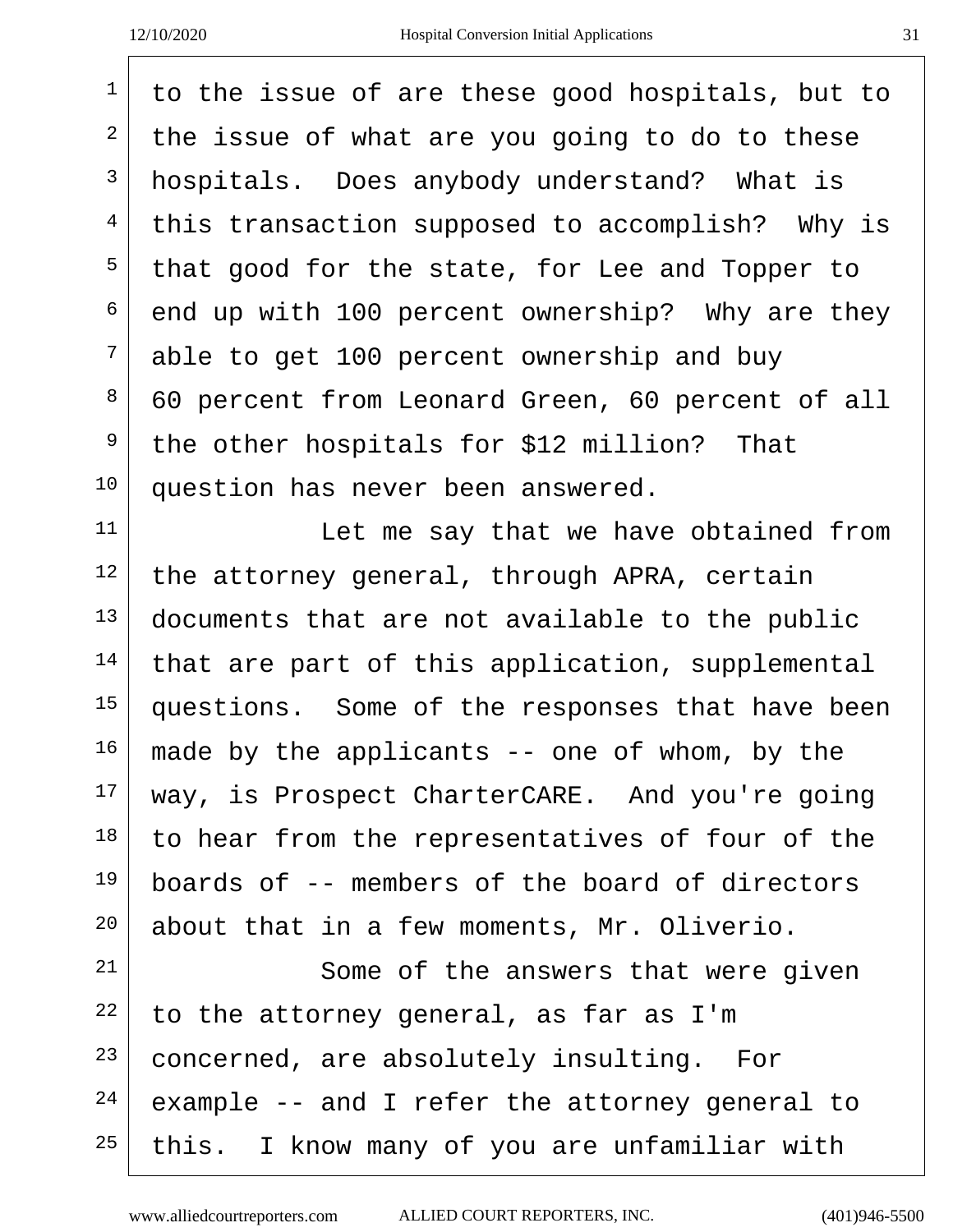$1 \mid$  what I'm talking about. In many of the supplemental questions, for example, S-315, which is asking for a calculation of how the  $4 \mid$  dividends were obtained -- these are hundreds of millions of dollars. And the answer is, in effect -- take a look at S-315 -- none of your <sup>7</sup> business. 8 Also, the materials I've been able to obtain from the attorney general's office have 10 | massive redactions of matters that are supposed to be, quote, confidential relating to these things. If the attorney general and the Department of Health want to take the solo responsibility and keep secret some of these considerations and run the risk that we are seriously afraid of, that this is a method for Lee and Topper to continue to use these hospitals as their private piggy banks. The hospitals have benefited over these years, but they've benefited through borrowings that  $-$  the day is going to come when payments have to be made. Now, I'm going to get off of that.

 And I've got so little time here for something that's so important. It's really, on some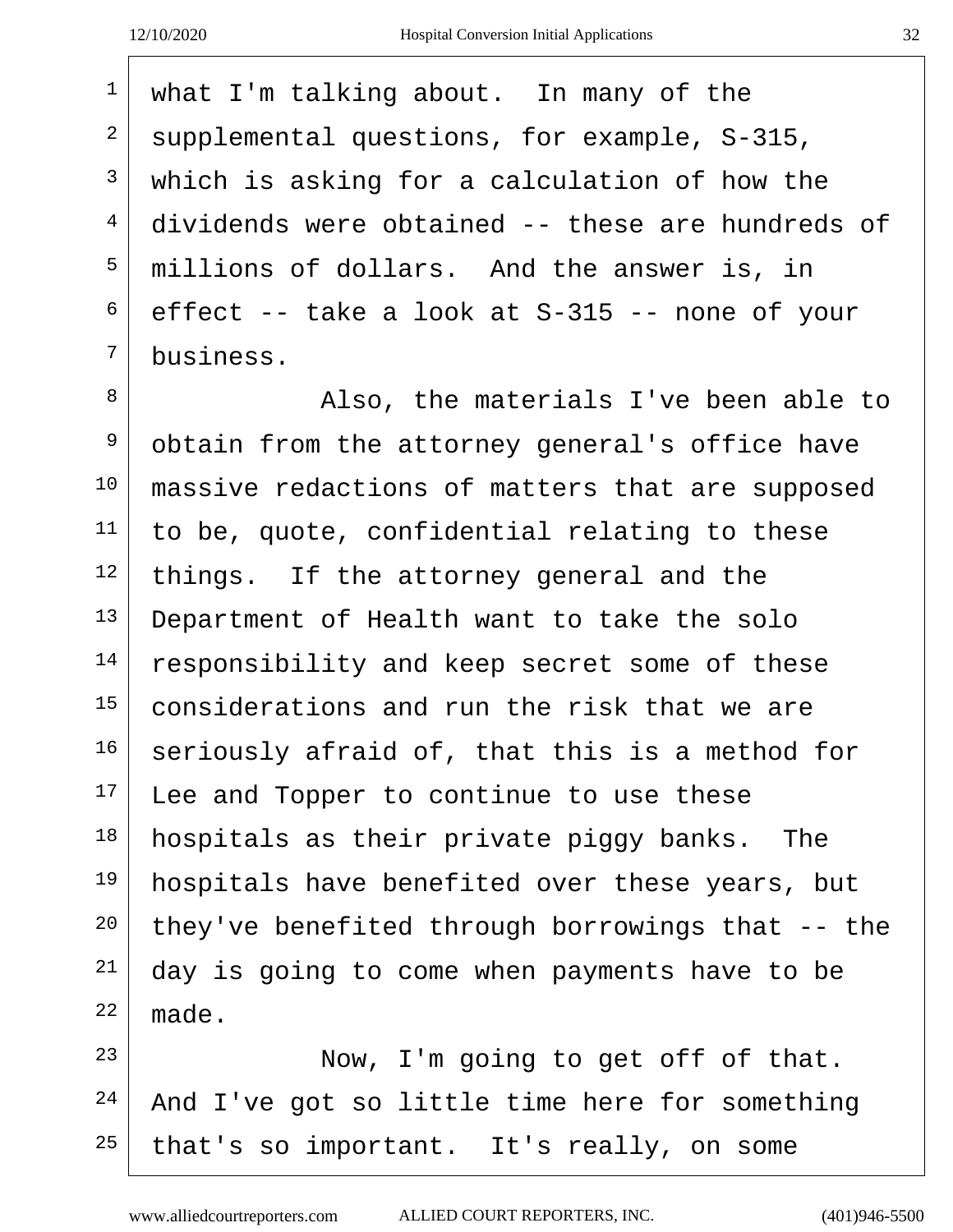level -- forgive me for saying this -- $2 \mid$  ridiculous that we're talking about something this important, and I've got six minutes to  $4 \mid$  speak.

<sup>5</sup> I intend to follow up before the January 15th deadline with a massive amount of new information we've gotten of why Lee and Topper are predators. As much as they've convinced some of these doctors that the hospital's improved, which apparently it has, it's done so at the expense of the overall indebtedness of the whole system and to the benefit of these two people for hundreds of millions of dollars. In 1918 [sic], those two individuals took out in dividends nearly \$200 million to put in their pocket. That's not with any regard to Leonard Green.

18 Now, the predecessor of the current attorney general really -- and the public were taken for a ride in various respects back in 2014. I'm not going to get into them. We don't have time. They're referred to in detail in our 33-page letter and in some of the lawsuits we've brought.

But I do want to say that we're  $-$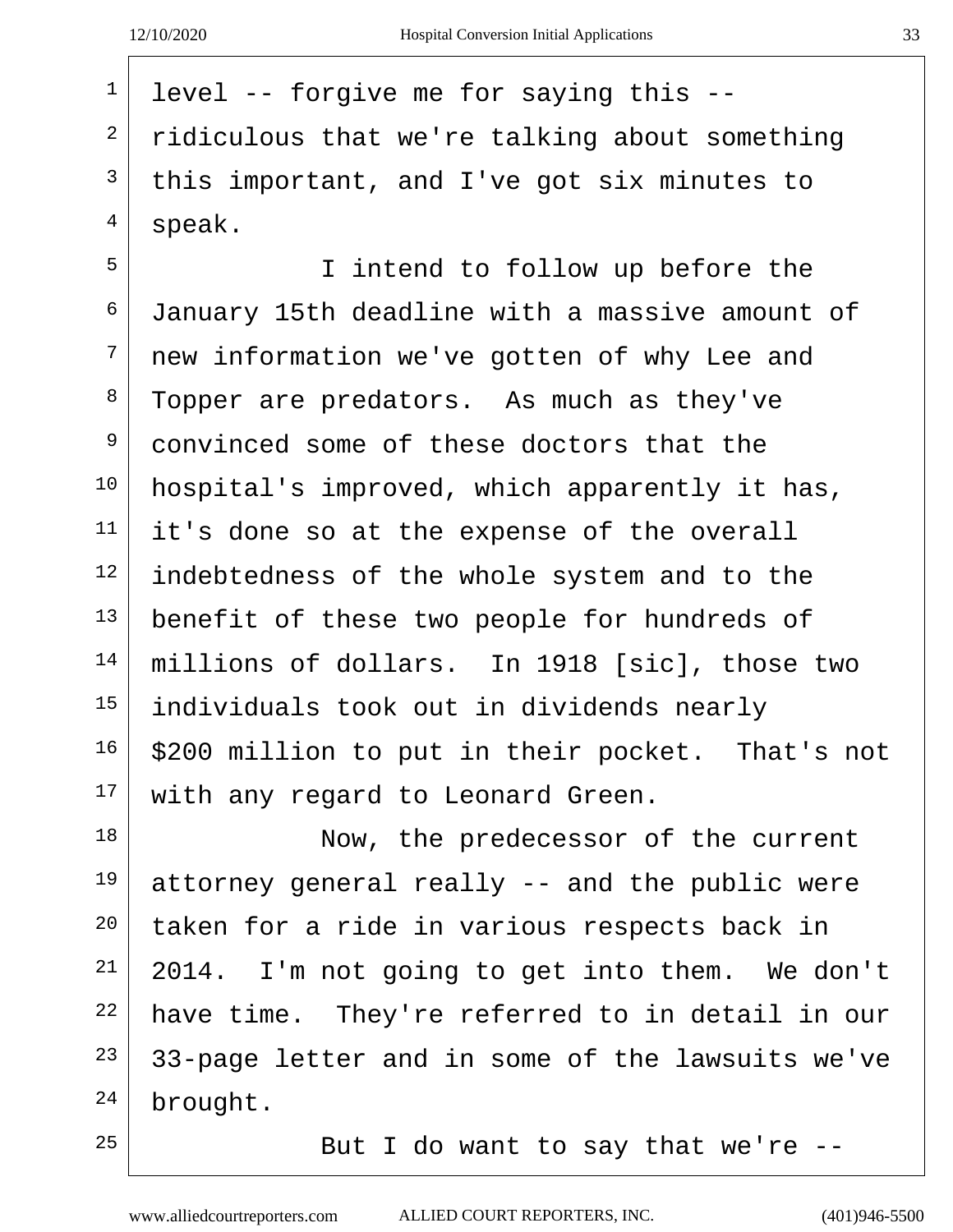| $\mathbf 1$    | the -- CharterCARE Health Partners, which is now |
|----------------|--------------------------------------------------|
| 2              | called CharterCARE Community Board, is           |
| 3              | controlled and operated by Thomas Hemmendinger.  |
| $\overline{4}$ | He appointed four out of the eight directors of  |
| 5              | that applicant, four out of the eight. And in    |
| 6              | 2014 -- I want to quote you what the application |
| 7              | for the HCA said. It said, and I quote from the  |
| $\,8\,$        | applicant's word -- it said that the board of    |
| 9              | directors -- Prospect CharterCARE, LLC's board   |
| 10             | of directors will be structured as follows:      |
| 11             | Eight members. 50 percent of its members will    |
| 12             | be appointed by PMH, Prospect Medical Holdings,  |
| 13             | and 50 percent of its members will be appointed  |
| 14             | by CharterCARE Health Partners. That's Thomas    |
| 15             | Hemmendinger's entity now that's under the       |
| 16             | supervision of the court. The purpose of the     |
| 17             | structure is to ensure a strong local presence   |
| 18             | admission. The board of directors will include   |
| 19             | at least one physician representative.           |
| 20             | On February 11, 2014, Kenneth                    |
| 21             | Belcher, who was a representative of the old     |
| 22             | companies, talked about the board being set up   |
| 23             | so that there was, and I quote -- it's to the    |
| 24             | Department of Health's project review            |
| 25             | committee -- and I quote, Ideally a joint        |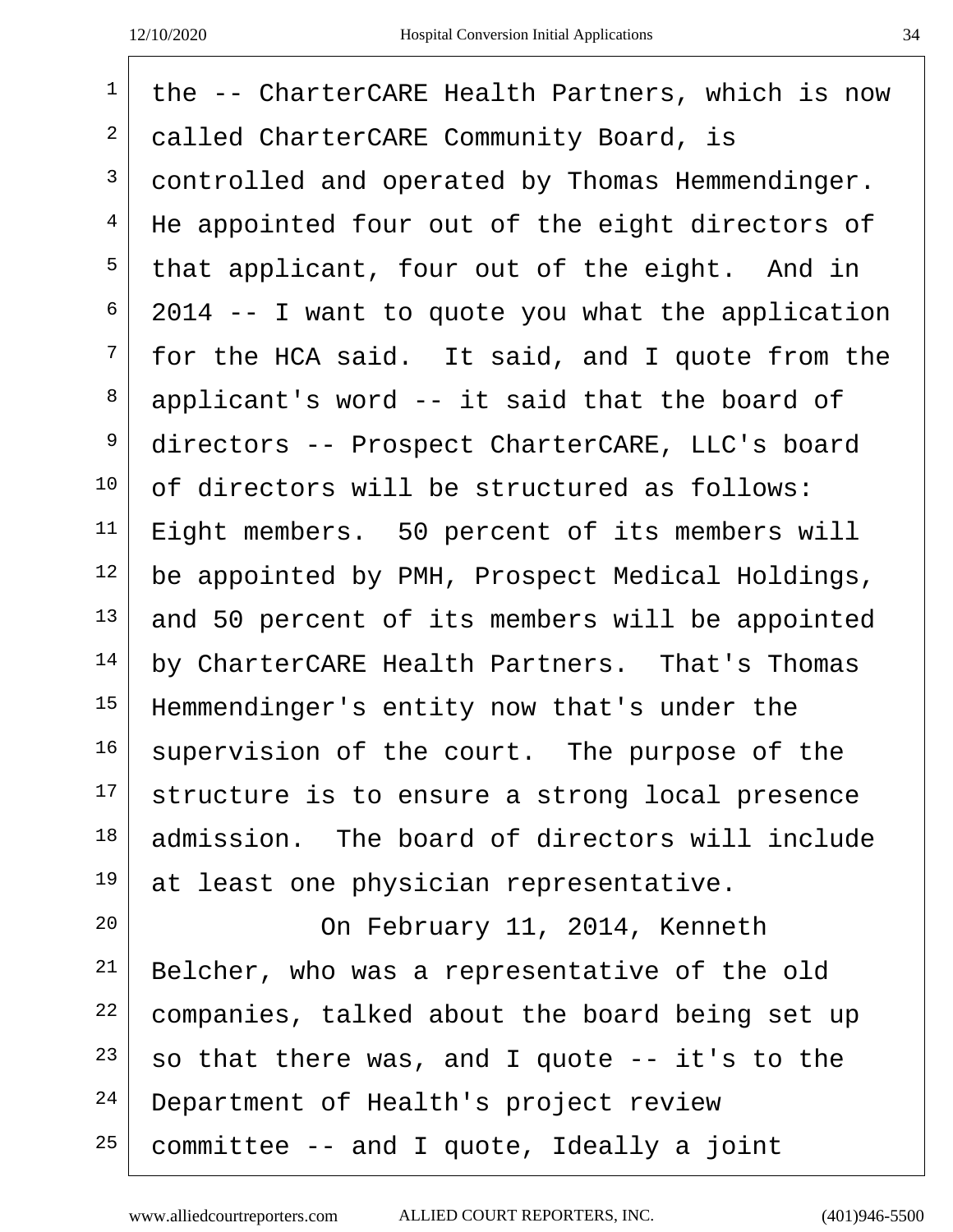| ï<br>۰,<br>× | ٦<br>۰,<br>v |
|--------------|--------------|
|              |              |

| $\mathbf 1$     | venture where we would have, the old hospitals, |
|-----------------|-------------------------------------------------|
| 2               | a high percentage of local control, Rhode       |
| 3               | Island-based local control. And Thomas Reardon, |
| $\overline{4}$  | who was the president of Prospect East, the     |
| 5               | acquirer, said, We are really committed to the  |
| 6               | idea of local control and local input.          |
| 7               | On May 12th, The Providence                     |
| 8               | Journal -- this is part of the propaganda that  |
| 9               | these people have put forward and have          |
| 10              | absolutely gotten past any reasonable detailed  |
| 11              | inquiry of what these people are up to. All we  |
| 12              | hear is generalities about how these hospitals  |
| 13              | are so important. One of the things that they   |
| 14              | convinced the public -- because this was        |
| 15 <sub>1</sub> | controversial --                                |
| 16              | MS. RIDER: Mr. Wistow --                        |
| 17              | MR. WISTOW: Yes.                                |
| 18              | MS. RIDER: -- I don't want -- I                 |
| 19              | don't want to $-$                               |
| 20              | MR. WISTOW: May I have three                    |
| 21              | minutes, please?                                |
| 22              | MS. RIDER: Sure. I will -- I just               |
| 23              | wanted to give a little warning, but we'll let  |
| 24              | you finish up your comments. Thank you.         |
| 25              | MR. WISTOW: Okay. I'm trying to be              |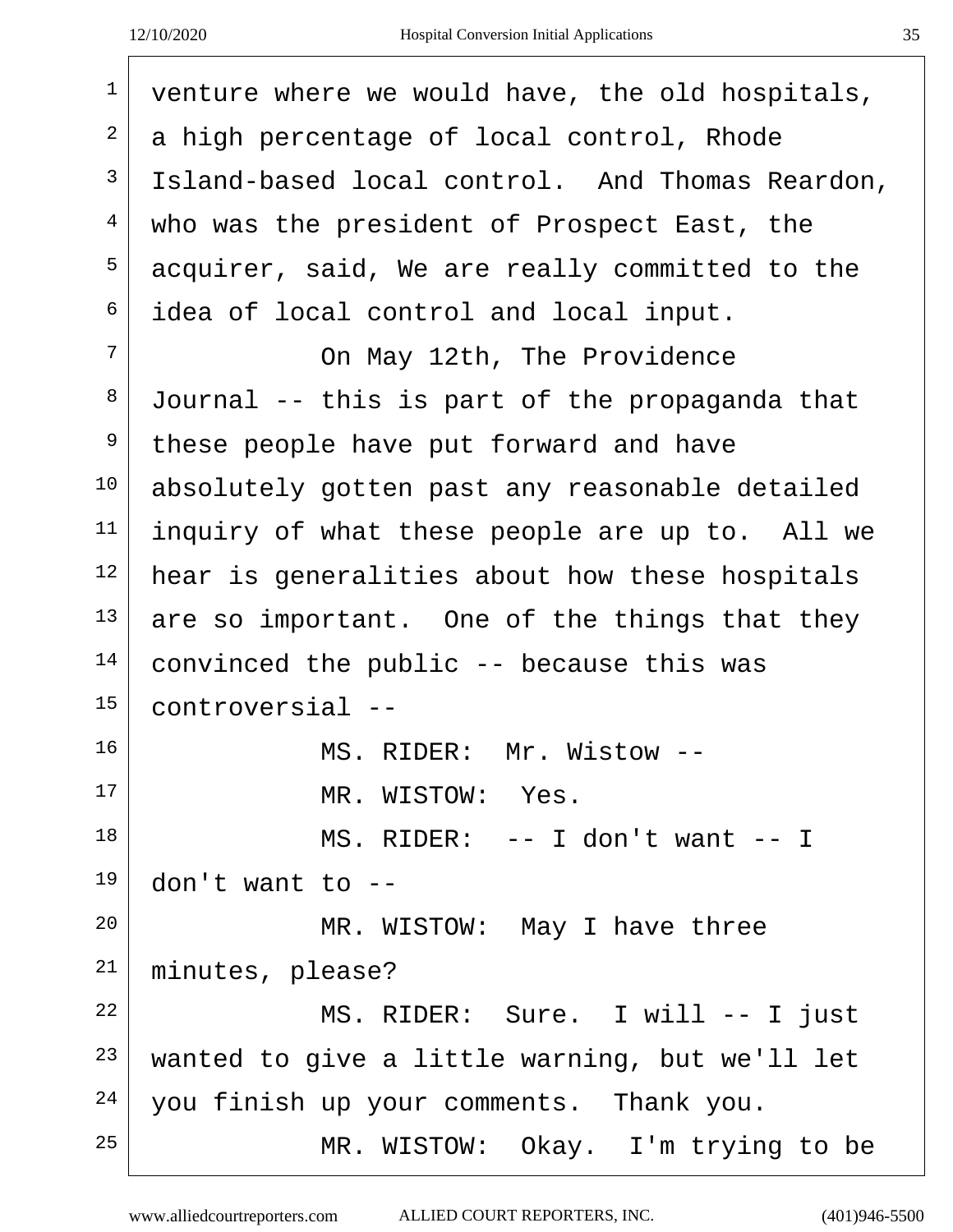$\sqrt{ }$ 

| $\mathbf{1}$   | very -- you do realize how important this is,    |
|----------------|--------------------------------------------------|
| 2              | obviously, and to allow six minutes              |
| $\mathbf{3}$   | On May 12th, The Providence Journal              |
| $\overline{4}$ | published an op-ed, coauthored by Belcher from   |
| 5              | the old hospitals and Reardon from the new, and  |
| 6              | it said, flat-out, In the face of all the        |
| 7              | controversy about an out-of-state profit-making  |
| 8              | company coming here, we are pleased that our     |
| $\mathsf 9$    | proposal will assure preservation of local       |
| 10             | governance as our joint venture board will have  |
| 11             | equal representation from CharterCARE and        |
| 12             | Prospect with a local board with real veto       |
| 13             | powers.                                          |
| 14             | And on May 13th -- I won't read it.              |
| 15             | I ask you, please, to read the public statements |
| 16             | made on May 13th to the Department of Health's   |
| 17             | project where they talk about the fifty-fifty.   |
| 18             | And I want to say what your office wrote on      |
| 19             | May 16th. They wrote, Prospect CharterCARE --    |
| 20             | this is in your decision -- Prospect CharterCARE |
| 21             | would operate under a fifty-fifty board          |
| 22             | composition, which will permit CCHP, the old     |
| 23             | hospital situation, to attain a significant      |
| 24             | degree of control in the ongoing ownership and   |
| 25             | governance of Prospect CharterCARE to ensure the |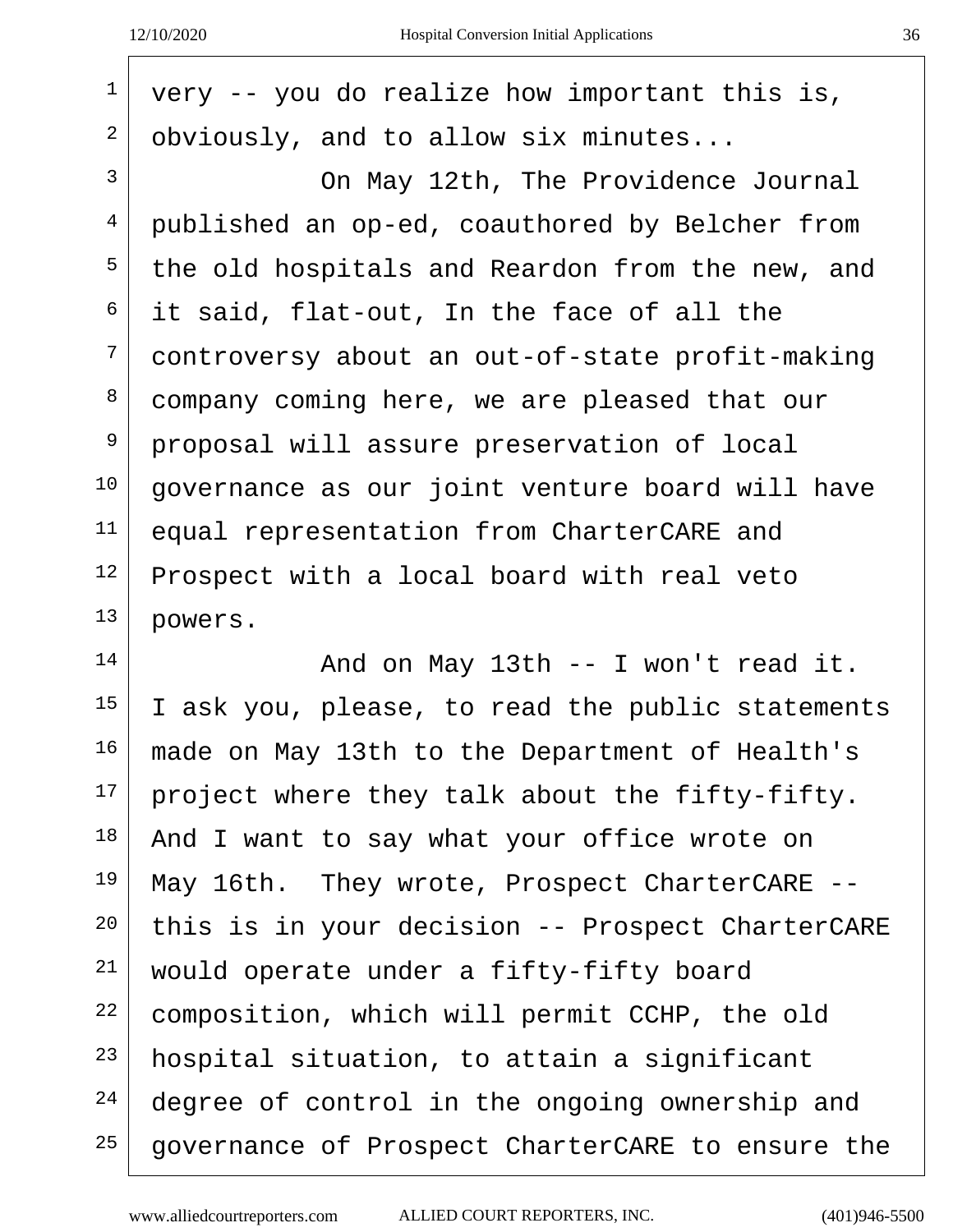|                    | ٠<br>i |
|--------------------|--------|
| ۰.<br>۰,<br>×<br>v | ۰.     |

| $\mathbf{1}$ | continuance of its local mission. Same from the  |
|--------------|--------------------------------------------------|
| 2            | Department of Health's decision on May 19th.     |
| 3            | Please read that.                                |
| 4            | I, now, at some point, would like you            |
| 5            | to hear from Matt Oliverio, who represents four  |
| 6            | of the present members of the board of Prospect  |
| 7            | CharterCARE, to tell you how completely those    |
| 8            | promises and those conditions have been          |
| 9            | violated, and I would ask -- I don't know the    |
| 10           | order here. But Mr. Oliverio, if you would       |
| 11           | allow him to speak, will tell you exactly what   |
| 12           | Prospect, what Lee and Topper have been doing to |
| 13           | prevent the local control that they promised and |
| 14           | which was a condition. I'm asking you, please,   |
| 15           | to allow Mr. Oliverio to speak now.              |
| 16           | MS. LOPES: Thank you, Mr. Wistow.                |
| 17           | And, again, to repeat, the entirety              |
| 18           | of the testimony will be part of the record if   |
| 19           | you submit it in writing as well.                |
| 20           | And the next person I would like to              |
| 21           | call up is Matthew Oliverio.                     |
| 22           | MR. WISTOW: Thank you.                           |
| 23           | MS. LOPES: Thank you.                            |
| 24           | MR. OLIVERIO: Good evening,                      |
| 25           | everyone. My name is Matthew Oliverio, and for   |
|              |                                                  |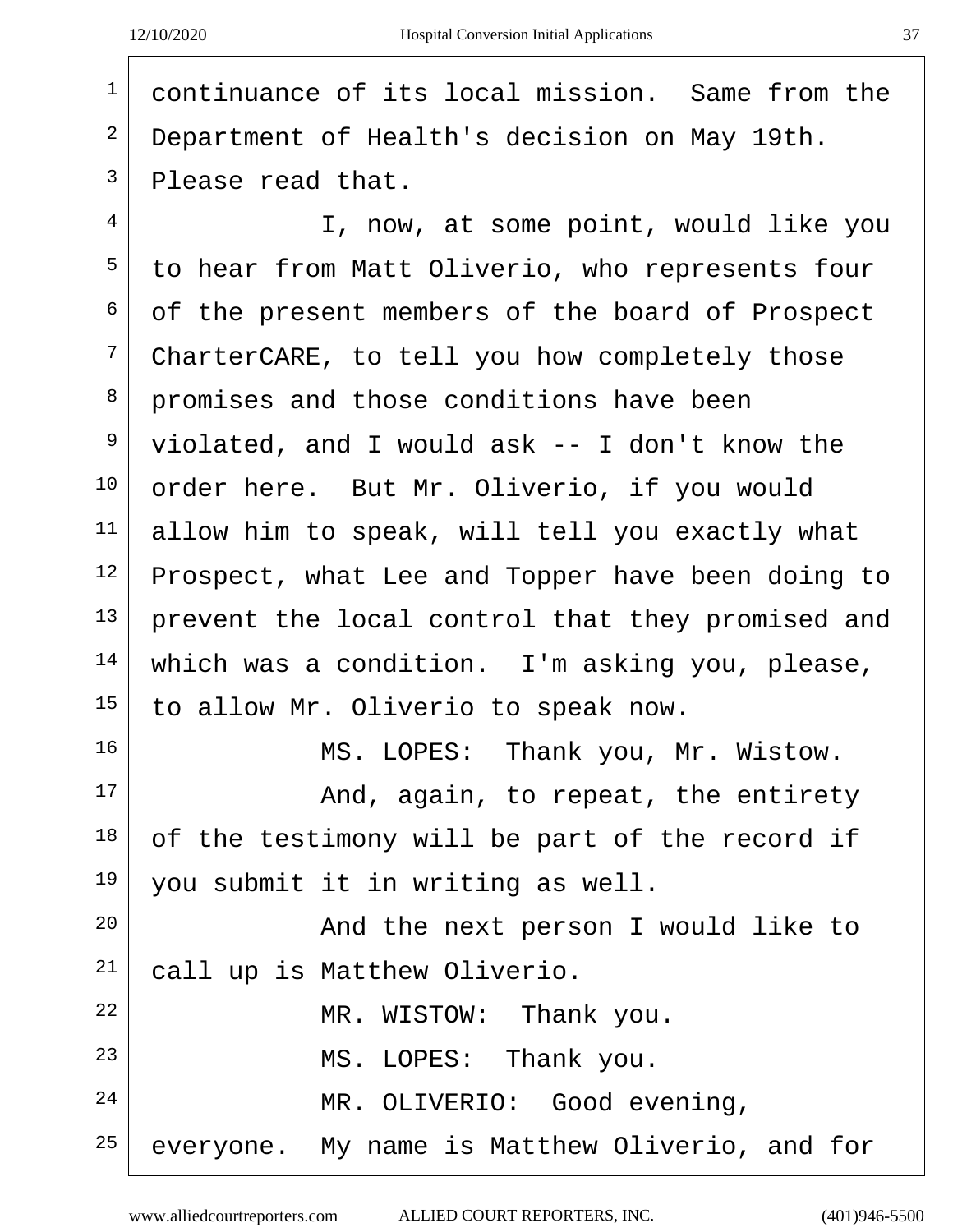| ï<br>۰,<br>v<br>× | I<br>×<br>٦<br>۰,<br>v. |
|-------------------|-------------------------|
|                   |                         |

| $\mathbf 1$     | the record, that's $0-1-i-v-e-r-i-o$ . And       |
|-----------------|--------------------------------------------------|
| 2               | Mr. Wistow is a tough act to follow.             |
| 3               | So I do represent $--$ I was recently            |
| $\overline{4}$  | retained to represent half of the board of       |
| 5               | Prospect CharterCARE, the Category A directors,  |
| 6               | and they are local individuals who were          |
| 7               | appointed by Mr. Hemmendinger as the liquidating |
| 8               | receiver for CCP, and they are William Lynch,    |
| $\mathsf 9$     | James Aceto, James Riley, and Dr. Marc Weinberg  |
| $10 \,$         | of Roger Williams Hospital.                      |
| 11              | And my presentation is just to put               |
| 12              | certainly the attorney general and the           |
| 13              | Department of Health on notice that since their  |
| 14              | appointment on July 22nd of this year, and after |
| 15              | filling out the various conflict of interest     |
| 16 <sup>1</sup> | forms, acknowledging confidentiality obligations |
| 17              | as board members, my clients have attempted, on  |
| 18              | numerous occasions, to convene meetings, board   |
| 19              | meetings, request information to which they're   |
| $20 \,$         | entitled, board minutes, financial information,  |
| 21              | all in connection with an -- in part, this very  |
| 22              | proposed transaction.                            |
| 23              | As Mr. Wistow indicated, back in                 |
| 24              | 2014, that whole category of directors were      |
| 25              | created to have that local presence in the       |
|                 |                                                  |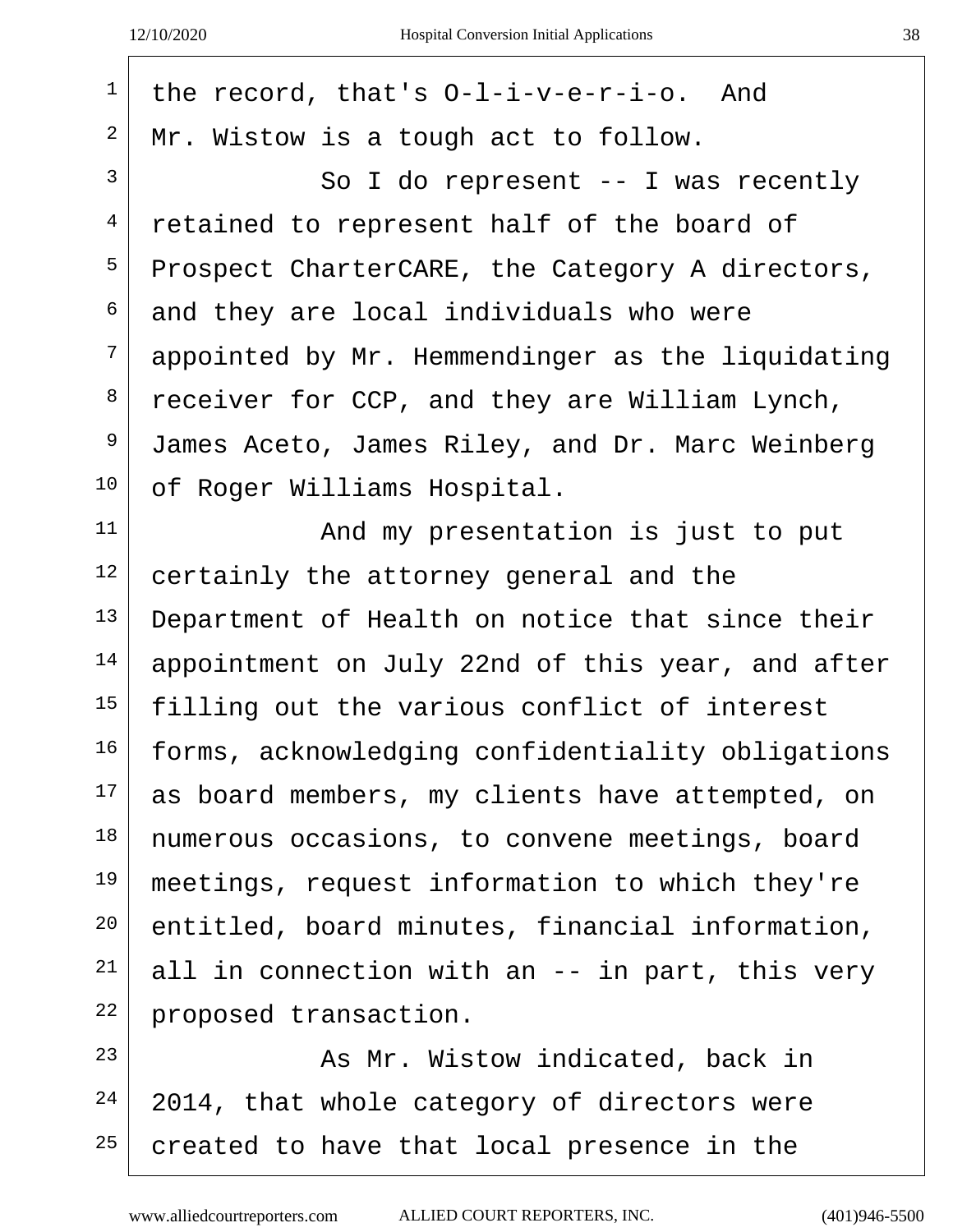| $\mathbf{1}$   | community, and Mr. Hemmendinger appointed        |
|----------------|--------------------------------------------------|
| 2              | them -- these directors last summer. And there   |
| 3              | have been attempts to meet and obtain            |
| $\overline{4}$ | information, and, candidly, they've been frozen  |
| 5              | out of the process. They don't have the          |
| 6              | information to make informed decisions about     |
| $\overline{7}$ | this application or any other business related   |
| 8              | to Prospect CharterCARE. Now, I think that       |
| 9              | should very much concern the attorney general    |
| 10             | and members of the public. How can you have a    |
| 11             | transaction go forward where there is an         |
| 12             | orchestrated attempt, at least from everything   |
| 13             | that I've seen, to freeze out half of the board  |
| 14             | of directors, and in particular, the local       |
| 15             | directors? And that issue will be taken up, and  |
| 16             | it may have to be taken up in court.             |
| 17             | So I'm not going to get into the                 |
| 18             | details, but I will tell you, from what I have   |
| 19             | seen from the public record and also public      |
| 20             | reportings about the ownership at the top -- and |
| 21             | I don't know if any of that is true. But         |
| 22             | certainly, as board members, they ought to have  |
| 23             | that information to evaluate that information.   |
| 24             | There are allegations that under the 2014        |
| 25             | agreement -- operating agreement, that Prospect  |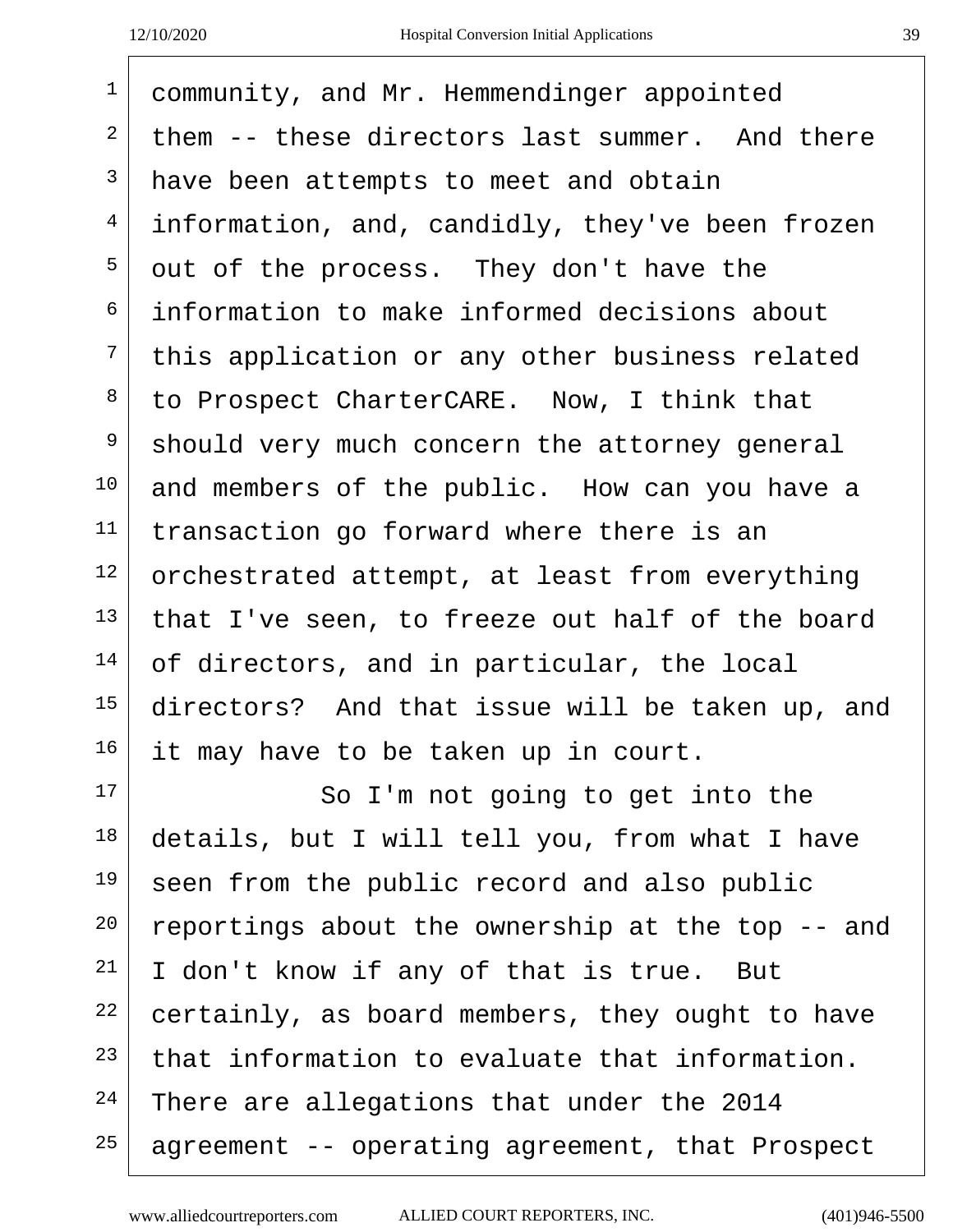| $\mathbf{1}$ | has failed to meet many of its obligations. But  |
|--------------|--------------------------------------------------|
| 2            | my clients need to look into that. They need to  |
| 3            | be participants with the Category B directors,   |
| 4            | who seem to be calling the shots.                |
| 5            | And so, you know, that's the extent              |
| 6            | of my comments. At this juncture, without being  |
| 7            | able to participate as equal members of the      |
| 8            | boards, they must object to this transaction.    |
| 9            | And so we'll follow the process that we need to  |
| 10           | follow, but I wanted to bring that to the        |
| 11           | attention -- to the attorney general's attention |
| 12           | and the public's attention. Thank you.           |
| 13           | MS. LOPES: Thank you.                            |
| 14           | Peter Rotelli, please.                           |
| 15           | MR. ROTELLI: My name is Peter                    |
| 16           | Rotelli. I've been practicing law in Rhode       |
| 17           | Island for 42 years. Apparently I look like      |
| 18           | Max Wistow's father. He's an old friend of       |
| 19           | mine.                                            |
| 20           | Hi, Max.                                         |
| 21           | Look, I've been -- I've been a                   |
| 22           | patient at Fatima. I've been a patient at        |
| 23           | Rogers Williams. Total hip replacements, kidney  |
| 24           | stones. My father was the head of urology at     |
| 25           | Fatima for many years. I know the Mariorenzis    |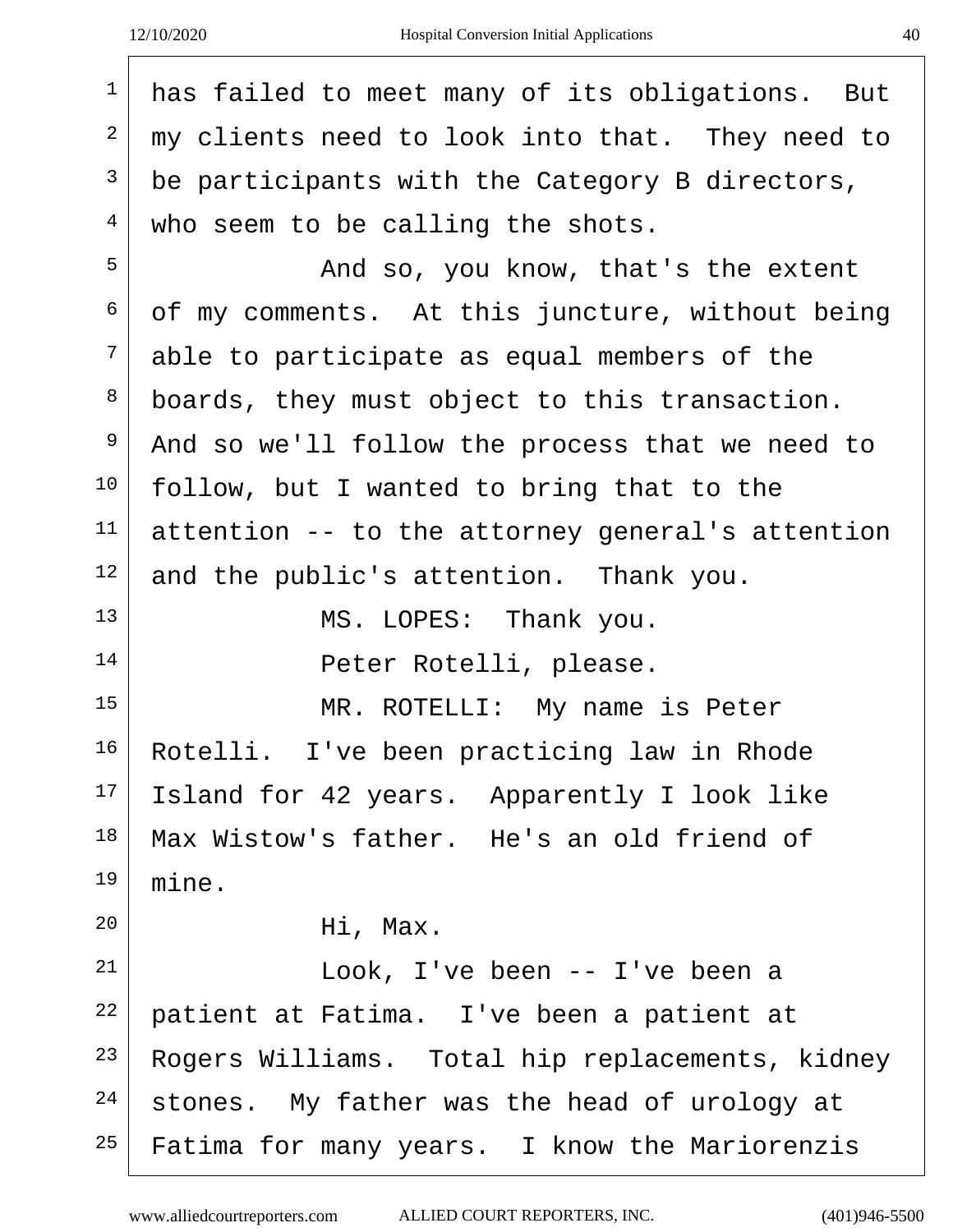| $\mathbf{1}$    | and many people on this call.                    |
|-----------------|--------------------------------------------------|
| $\overline{2}$  | Thank you, Peter Neronha -- I know               |
| 3               | you're not feeling well, but -- for attending    |
| $\overline{4}$  | and all that are attending, and I hope you have  |
| 5               | a nice holiday.                                  |
| 6               | I would only say this: I know                    |
| 7               | Mr. Lee, and I know his kids. I also am on the   |
| 8               | board of AccessPoint Rhode Island, and           |
| 9               | CharterCARE has been a partner with us. We $-$ - |
| 10              | we provide services to developmentally disabled  |
| 11              | children and adults in Rhode Island on a large   |
| 12              | level. Not a lot of people know who we are, but  |
| 13              | that's okay. I've raised a lot of money for      |
| 14              | them, and they've been a great partner of ours.  |
| 15              | So they're a community partner and leader, and   |
| 16 <sup>1</sup> | the care and the physicians that I know that are |
| 17              | associated with this are all in support.         |
| 18              | And I totally understand Mr. Wistow's            |
| 19              | position. He is a great litigator and one of     |
| 20              | the great Rhode Island icons in the legal field, |
| 21              | and I respect him tremendously.                  |
| 22              | So I only say this: Use your best                |
| 23              | judgment. In my opinion, these are great         |
| 24              | people, and if they're borrowing money to do     |
| 25              | whatever they say they're going to do, they're   |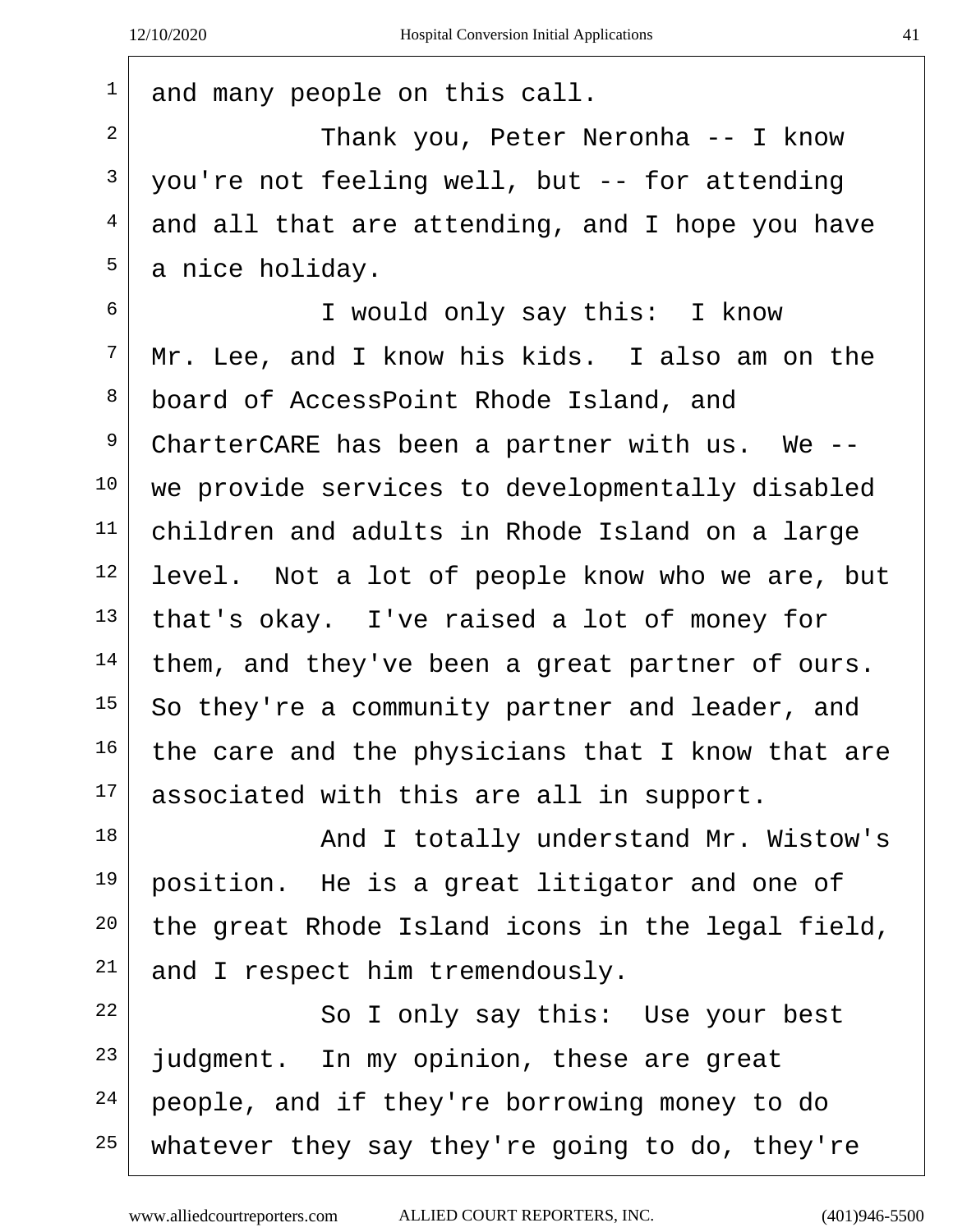$\lceil$ 

| 2<br>back to them.<br>$\mathbf{3}$<br>You know, Fatima and Roger Williams<br>4<br>have come up in the world so far from when my<br>5<br>dad was practicing there back in the '50s and<br>6<br>'60s. They are tremendous facilities for Rhode<br>$\overline{7}$<br>Island, and I would not go to $--$ I'm $--$<br>8<br>(Zoom technical difficulties.)<br>$\overline{9}$<br>MR. ROTELLI: Okay. Thank you.<br>MS. POWELL: Sorry. Please continue.<br>We removed them.<br>MR. ROTELLI: No. I'm $--$ I mean,<br>sometimes, on these Zoom meetings, you get cut |  |
|-----------------------------------------------------------------------------------------------------------------------------------------------------------------------------------------------------------------------------------------------------------------------------------------------------------------------------------------------------------------------------------------------------------------------------------------------------------------------------------------------------------------------------------------------------------|--|
|                                                                                                                                                                                                                                                                                                                                                                                                                                                                                                                                                           |  |
| 10<br>11<br>12<br>13                                                                                                                                                                                                                                                                                                                                                                                                                                                                                                                                      |  |
|                                                                                                                                                                                                                                                                                                                                                                                                                                                                                                                                                           |  |
|                                                                                                                                                                                                                                                                                                                                                                                                                                                                                                                                                           |  |
|                                                                                                                                                                                                                                                                                                                                                                                                                                                                                                                                                           |  |
|                                                                                                                                                                                                                                                                                                                                                                                                                                                                                                                                                           |  |
|                                                                                                                                                                                                                                                                                                                                                                                                                                                                                                                                                           |  |
|                                                                                                                                                                                                                                                                                                                                                                                                                                                                                                                                                           |  |
|                                                                                                                                                                                                                                                                                                                                                                                                                                                                                                                                                           |  |
|                                                                                                                                                                                                                                                                                                                                                                                                                                                                                                                                                           |  |
|                                                                                                                                                                                                                                                                                                                                                                                                                                                                                                                                                           |  |
|                                                                                                                                                                                                                                                                                                                                                                                                                                                                                                                                                           |  |
| 14<br>off.                                                                                                                                                                                                                                                                                                                                                                                                                                                                                                                                                |  |
| 15<br>But I think they've done a great job                                                                                                                                                                                                                                                                                                                                                                                                                                                                                                                |  |
| 16<br>for Rhode Island, and I've been around a long                                                                                                                                                                                                                                                                                                                                                                                                                                                                                                       |  |
| 17<br>time. Yeah, I respect everyone's opinion, but,                                                                                                                                                                                                                                                                                                                                                                                                                                                                                                      |  |
| 18<br>you know, everyone will have their say. Thank                                                                                                                                                                                                                                                                                                                                                                                                                                                                                                       |  |
| 19<br>you.                                                                                                                                                                                                                                                                                                                                                                                                                                                                                                                                                |  |
| 20<br>(Zoom technical difficulties.)                                                                                                                                                                                                                                                                                                                                                                                                                                                                                                                      |  |
| 21<br>MR. ROTELLI: Thank you.                                                                                                                                                                                                                                                                                                                                                                                                                                                                                                                             |  |
| 22<br>MS. POWELL: I would say it looks                                                                                                                                                                                                                                                                                                                                                                                                                                                                                                                    |  |
| 23<br>like we have a few uninvited attendees. We will                                                                                                                                                                                                                                                                                                                                                                                                                                                                                                     |  |
| 24<br>try to remove them from the call as much as is                                                                                                                                                                                                                                                                                                                                                                                                                                                                                                      |  |
| 25<br>possible, and hopefully we can finish the                                                                                                                                                                                                                                                                                                                                                                                                                                                                                                           |  |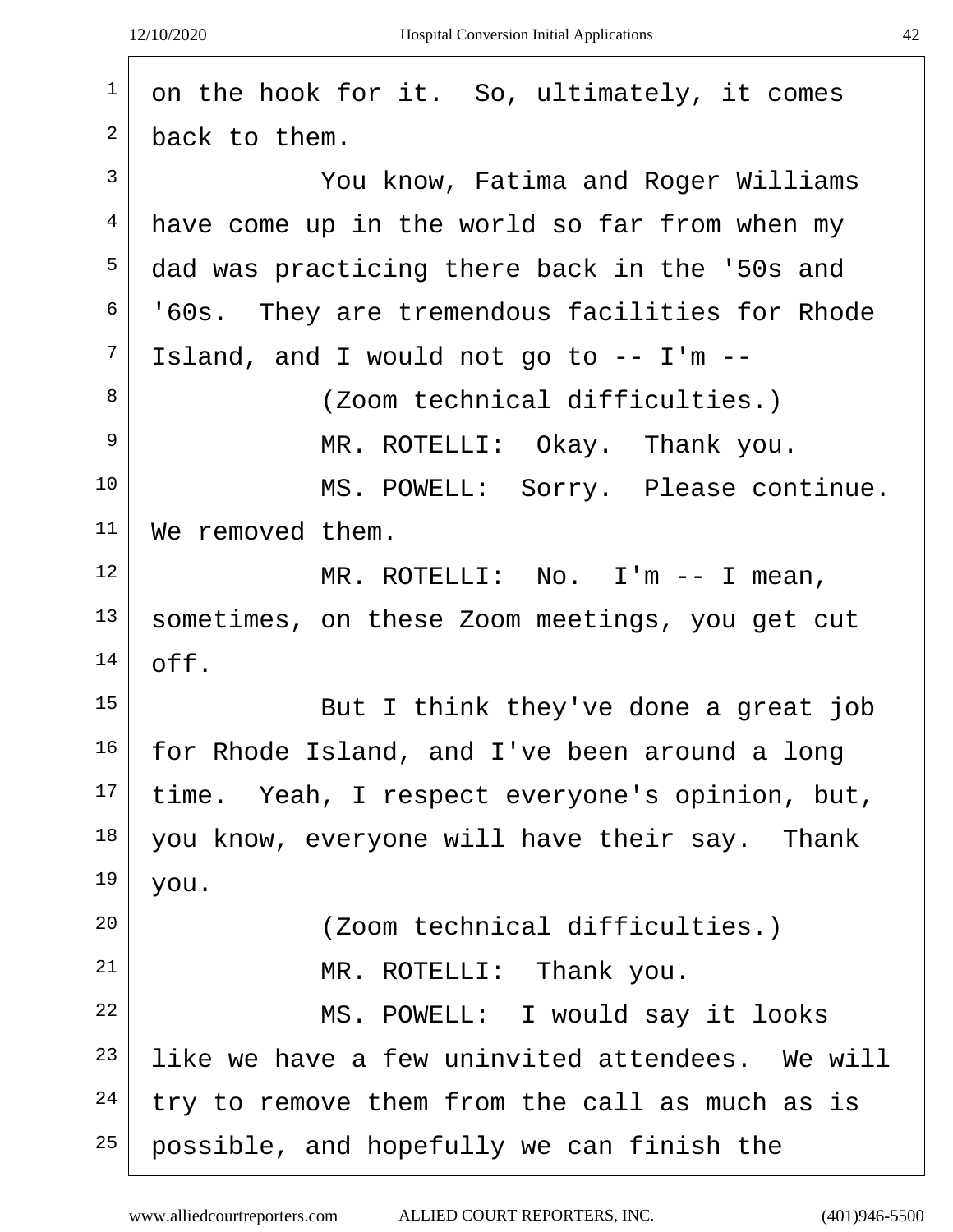| 1         | meeting successfully. We'll keep trying to do    |
|-----------|--------------------------------------------------|
| 2         | that.                                            |
| 3         | MR. ROTELLI: I'm all set. Thank                  |
| 4         | you.                                             |
| 5         | MS. NOVAIS: We can stop screen                   |
| 6         | sharing for everyone and have that being only    |
| 7         | for the host.                                    |
| 8         | MS. LOPES: Yes. I just did that.                 |
| 9         | MS. NOVAIS: And you can mute                     |
| 10        | everybody too.                                   |
| 11        | MS. POWELL: Let me just add one                  |
| 12        | thing: So what we did is we muted everybody.     |
| 13        | Fernanda, I will unmute each person              |
| 14        | who's going to speak, and then what we'll do is  |
| 15        | we'll cut off the comments as well. So we'll     |
| $16 \mid$ | keep working on that. So, Fernanda, if you say   |
| 17        | the name of the next person, we will unmute that |
| 18        | person who's going to speak.                     |
| 19        | MS. LOPES: Thank you.                            |
| 20        | And I just changed what participants             |
| 21        | are allowed to do, so hopefully that will help.  |
| 22        | MS. POWELL: Okay. That's great.                  |
| 23        | And maybe we can shut down the chat. We'll work  |
| 24        | on that.                                         |
| 25        | MS. LOPES: Yeah. All right.                      |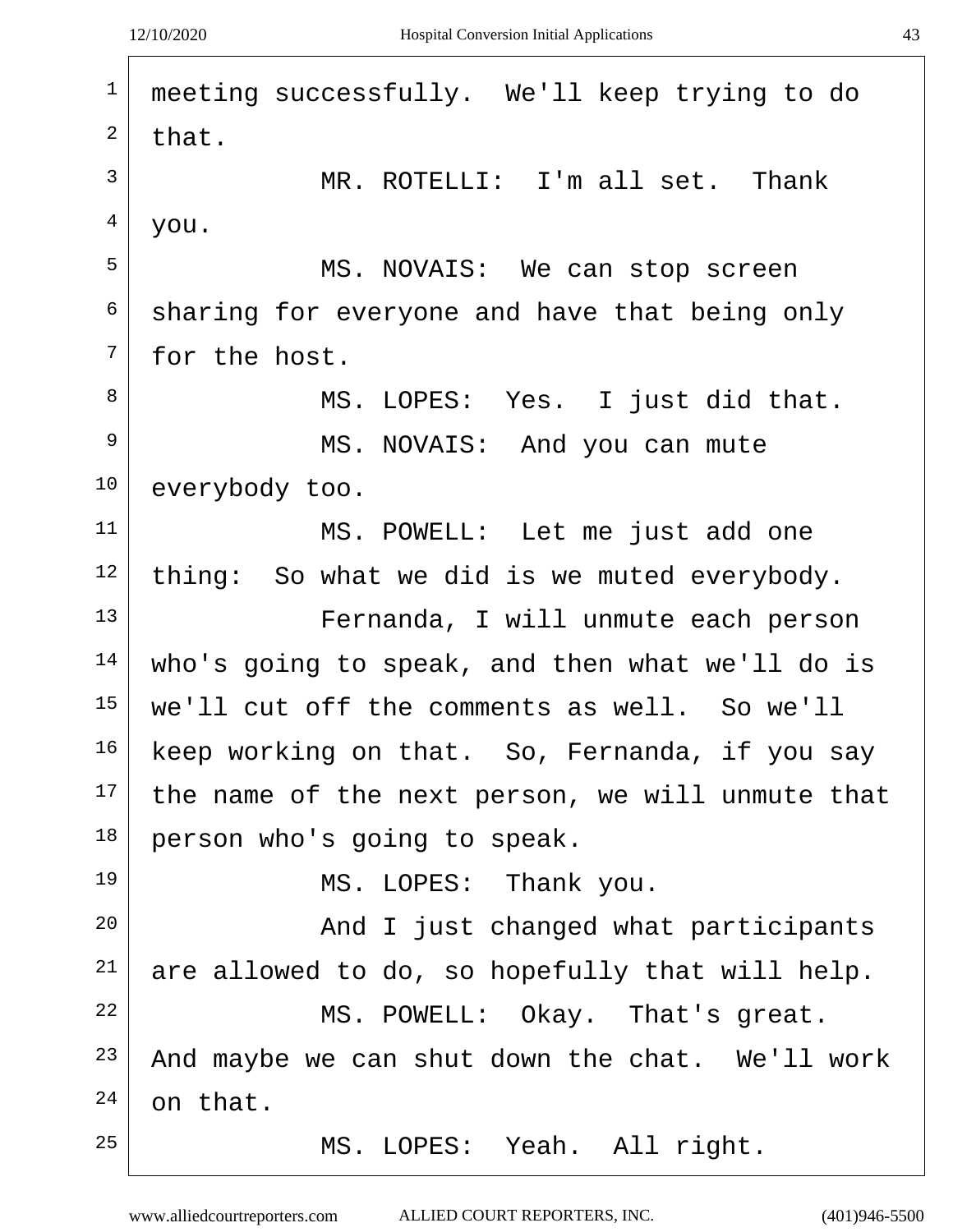$\sqrt{2}$ 

| $\mathbf 1$    | So the next person to speak is Dr.              |
|----------------|-------------------------------------------------|
| $\overline{2}$ | Colagiovanni.                                   |
| 3              | MS. POWELL: And, Doctor, I hope you             |
| 4              | are able to unmute.                             |
| 5              | DR. COLAGIOVANNI: I'm not able to               |
| 6              | unmute.                                         |
| 7              | MS. POWELL: We can hear you.                    |
| 8              | MS. LOPES: Nope, not anymore. It                |
| 9              | was muted again. Sorry.                         |
| 10             | MS. POWELL: Doctor, you have to                 |
| 11             | unmute yourself. I've given you the permission. |
| 12             | DR. COLAGIOVANNI: Can you hear me?              |
| 13             | MS. LOPES: Yes.                                 |
| 14             | DR. COLAGIOVANNI: You can hear me?              |
| 15             | Okay. Great. Thank you.                         |
| 16             | I'd like to introduce myself. My                |
| 17             | name is Dr. Steve Colagiovanni. I'm a           |
| 18             | physician. I was born at St. Joe's Providence.  |
| 19             | I worked at St. Joe's Fatima in high school,    |
| 20             | transporting patients. When I finished my       |
| 21             | residency, I came to Fatima and have been       |
| 22             | practicing here since 1994.                     |
| 23             | And what I have seen Prospect do to             |
| 24             | raise the quality at Fatima and Roger Williams  |
| 25             | is amazing and makes me very proud. Fatima was  |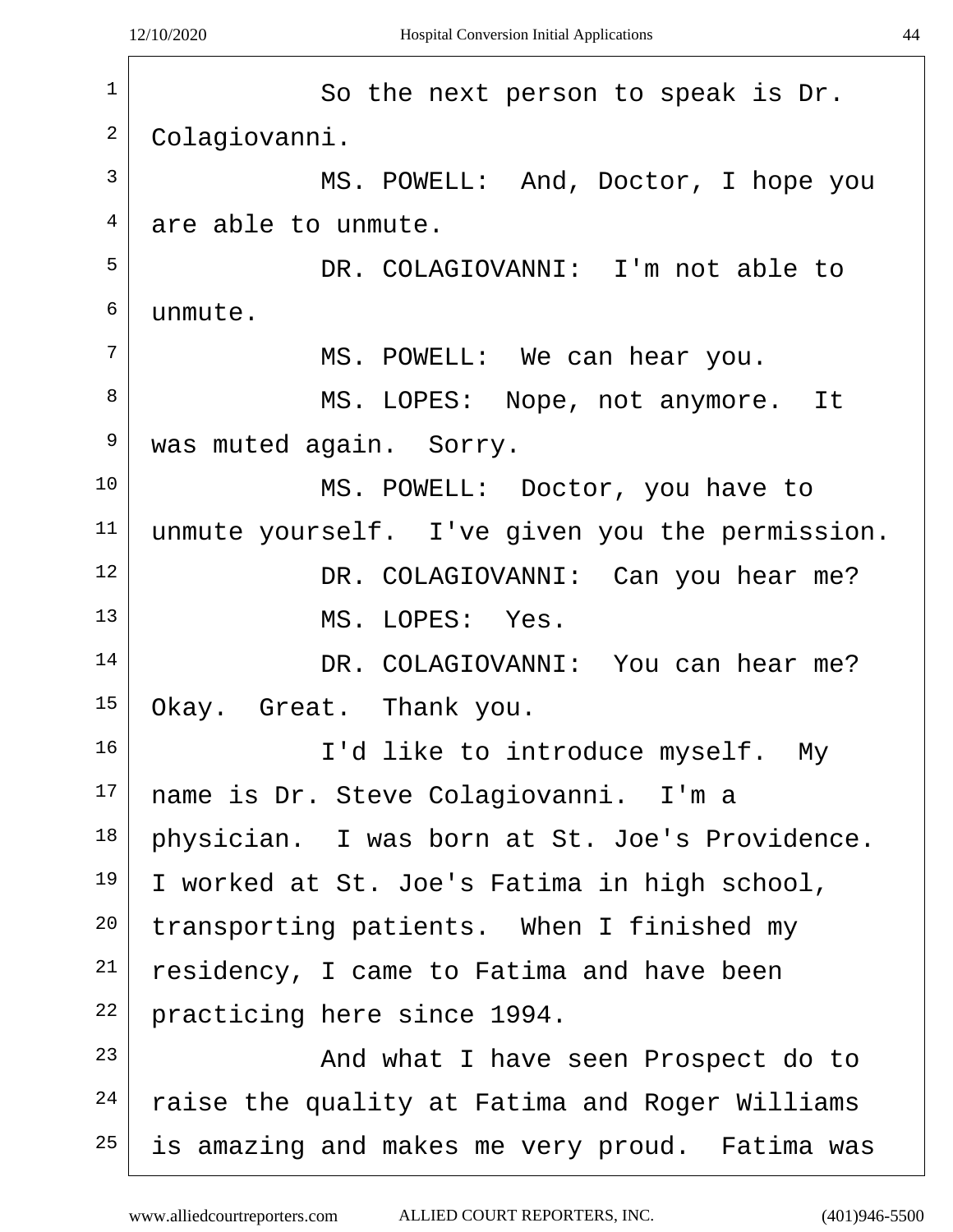always a hospital -- it was a family. We would have parents and children working here together, and it was something that, you know, patients  $4 \mid$  and -- were able to benefit from the employees having a ton of pride and feeling of family here.

<sup>7</sup> As the economy got bad and the hospitals began to fail, morale began to suffer, <sup>9</sup> and Fatima and Roger Williams were in dire straits. Were it not for Prospect coming in and saving the hospitals, we would be closed like Pawtucket Memorial.

13 I met Mr. Topper back when he first came through for his first passthrough to Rhode Island, and I was the first physician that he met. And when I met him, his first words to me were -- their mantra is "Happy patients, happy doctors," and that they understand that if they don't work to make our patients satisfied and the doctors be able to provide the quality of care that they want to, that they'll have empty buildings. And so far, he's done a pretty good job with this, and I was impressed to hear that from someone who was in the business of  $-$ health care from a business side.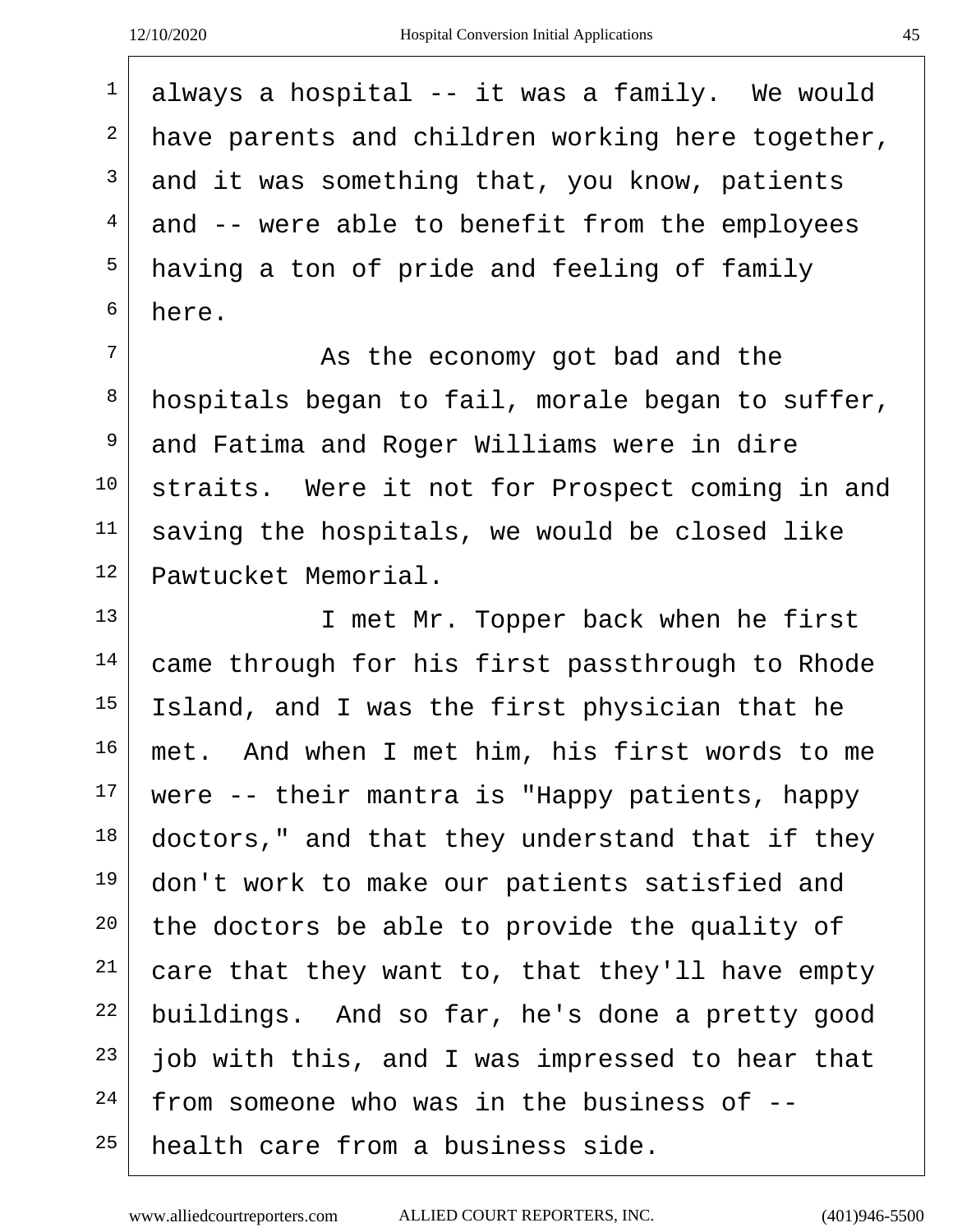<sup>1</sup> Since Prospect has come on, they've invested in hiring physicians and buying equipment and making this a better hospital.  $4 \mid$  They've invested in our IPA, our independent practice association, which they've done things to raise the overall level of health in the state of Rhode Island. The quality metrics for care for patients in the Medicare and Medicaid group for the Prospect IPA are outstanding. Our numbers have gotten better. They have done initiatives to keep patients out of the hospital.

13 Instead of looking at it from a pure profit point of view of having people admitted to the hospital repetitively, their motto and their method is to try to, you know, manage health and make patients better. They do assorted things to try to keep chronic diseases -- patients who have heart failure, patients who have severe COPD -- out of the hospital, and some of the thinking outside of the box initiatives, such as having the patients weigh themselves on a daily basis, and if we see 24 patients gaining weight, dispatch someone out there to give them a diuretic to keep these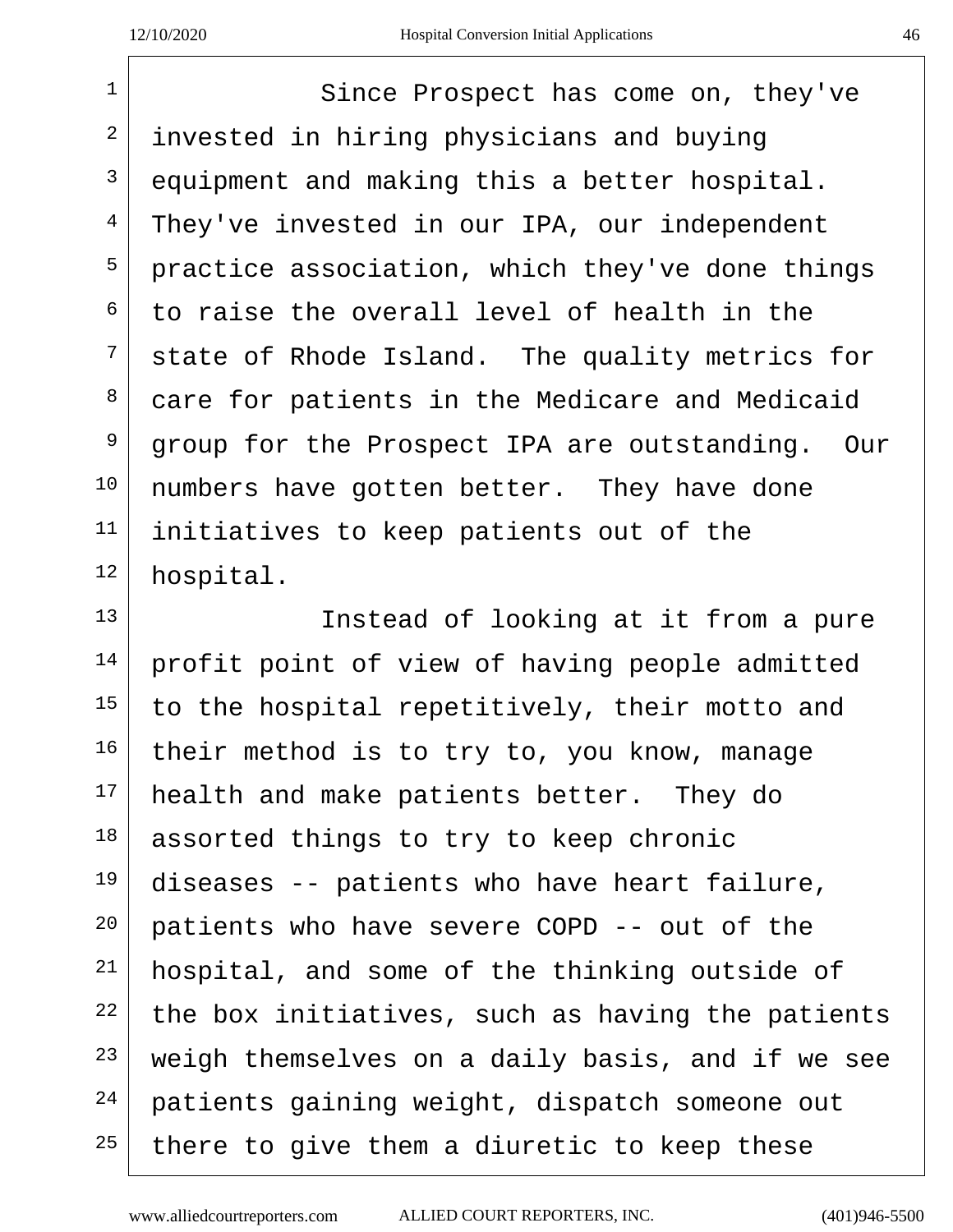heart failure patients from bouncing in, that saves -- it saves money, it saves admissions, and it's much better care for the patients. And  $4 \mid$  the commitment of the infrastructure that they have brought to Rhode Island to set up this IPA is something that is not present anywhere else. I'm a urologist, and they've added two docs to our practice, myself and my partner, Dr. Olsson. At the same time that we were adding to, Brown University and Lifespan lost six. One was due to retirement, and five packed up and left because of practicing in Rhode Island. It's very hard to recruit doctors to come to Rhode Island, but we were able to get <sup>15</sup> fellowship-trained, well-trained docs to want to come and work here at CharterCARE, at Fatima, and at Roger Williams. I am proud to be a doctor here. I am proud to work here and have my patients taken care of by some of the best nurses, the best technicians. Everyone here has a ton of pride in what we do, and I'm very thankful -- everyone is stressed with what's going on with COVID. To see everyone chip in, to see our staff, our ESD staff trying hard -- it's a quality place. And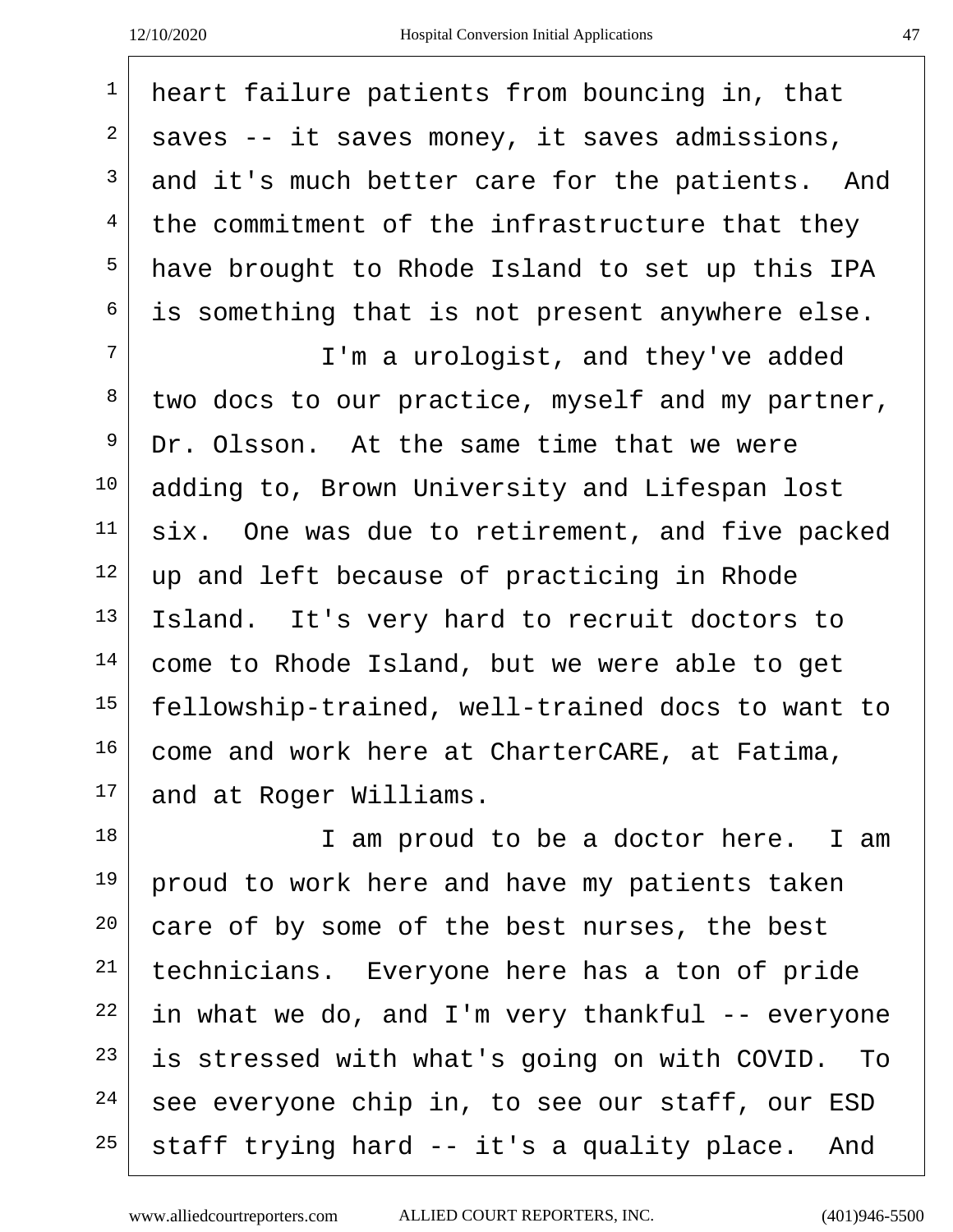| $\mathbf 1$    | if it were not for Prospect coming in and saving  |
|----------------|---------------------------------------------------|
| 2              | this hospital, Roger Williams and Fatima would    |
| 3              | be shuttered just like at Pawtucket Memorial.     |
| 4              | And this has allowed us to grow the services      |
| 5              | that we provide to the people in Rhode Island,    |
| 6              | and $I'm -- I'm$ proud and happy to be here, and  |
| 7              | I'm thankful for what they've allowed us to do.   |
| 8              | And I thank you for your time.                    |
| $\overline{9}$ | MS. LOPES: Thank you, Doctor.                     |
| 10             | Can I have Dr. Colvin, please?                    |
| 11             | DR. COLVIN: Good afternoon -- good                |
| 12             | afternoon, everyone. I'm Dr. Gerald Colvin,       |
| 13             | $C$ -o-l-v-i-n. I'm a medical                     |
| 14             | hematologist-oncologist, and I finished my        |
| 15             | training at UMass Memorial Medical Center.<br>And |
| 16             | I've been practicing more or less in Rhode        |
| 17             | Island since 2001, and I joined CharterCARE       |
| 18             | earlier this year. This has been a homecoming     |
| 19             | of sorts, as I was previously an employee of      |
| 20             | Roger Williams Medical Center beginning in 2001   |
| 21             | through around 2005. After that, I was part of    |
| 22             | Lifespan System and then South County Health      |
| 23             | system.                                           |
| 24             | I joined CharterCARE this year out of             |
| 25             | a desire to return to a well-established,         |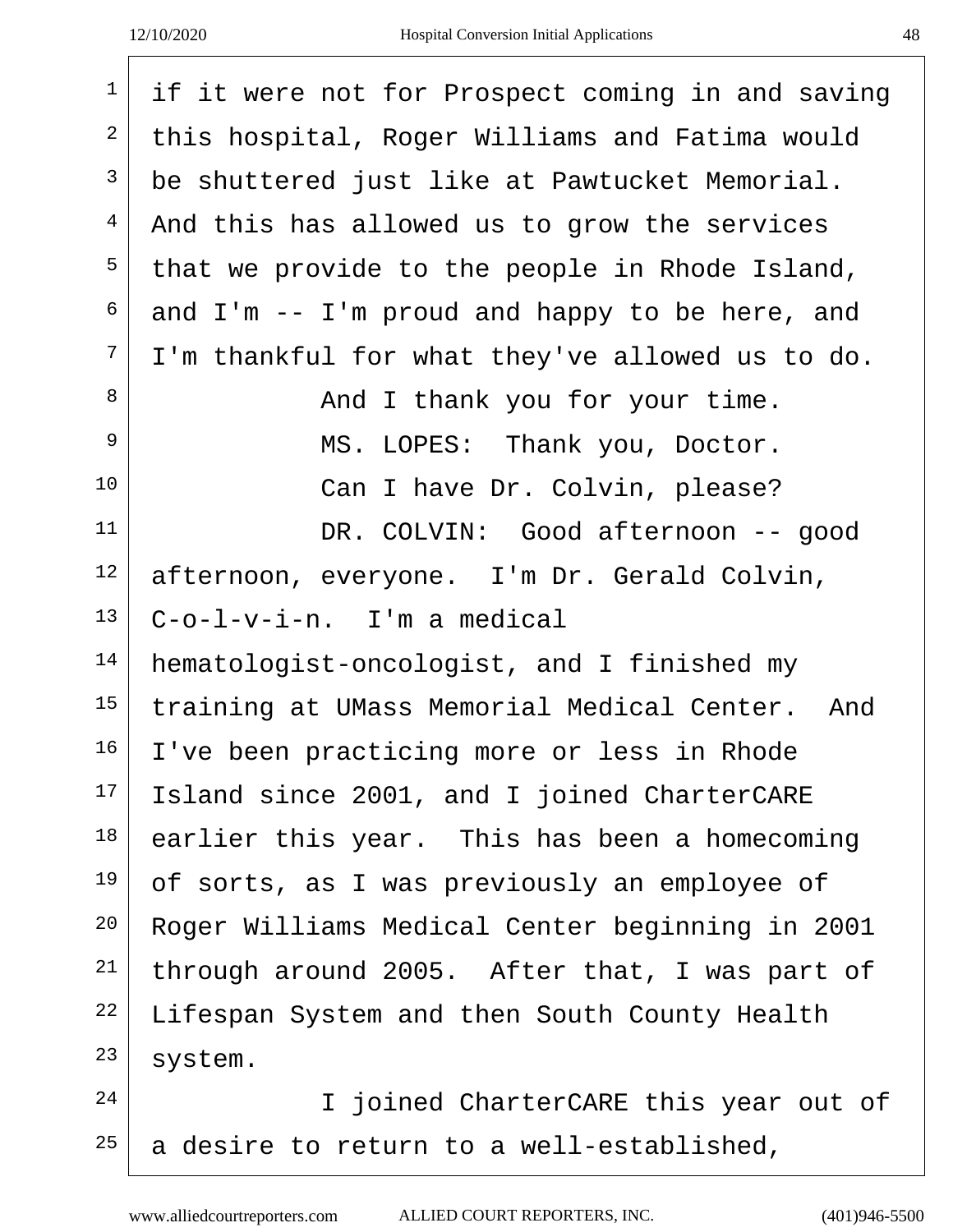$\overline{r}$ 

| $\mathbf 1$    | well-respected, strong and growing               |
|----------------|--------------------------------------------------|
| 2              | multispecialty cancer program with an            |
| $\mathfrak{Z}$ | opportunity to engage in academic activities     |
| 4              | with a vibrant hematology and oncology           |
| 5              | fellowship program. I have noticed a very        |
| 6              | positive change, very positive, since -- from    |
| $\overline{7}$ | when I was with Roger Williams Medical Center in |
| 8              | the past, and I am privileged to be able to,     |
| 9              | once again, help underserved and underprivileged |
| 10             | patients.                                        |
| 11             | I have worked closely with                       |
| 12             | Dr. Jeffrey Leibman in terms of getting my       |
| 13             | agreement and contract done, and I really want   |
| 14             | to emphasize how welcoming people have been      |
| 15             | since I joined and how supportive the            |
| 16             | administration has been providing adequate       |
| 17             | administrative support. This organization in     |
| 18             | general has been extremely supportive.           |
| 19             | This is a good organization with good            |
| 20             | people doing good work, and I'm very             |
| 21             | appreciative of CharterCARE and Prospect Health, |
| 22             | and I do support their application. And it is    |
| 23             | my hope that the regulators will support these   |
| 24             | applications so that CharterCARE can continue to |
| 25             | perform its good work for Rhode Island. Thank    |
|                |                                                  |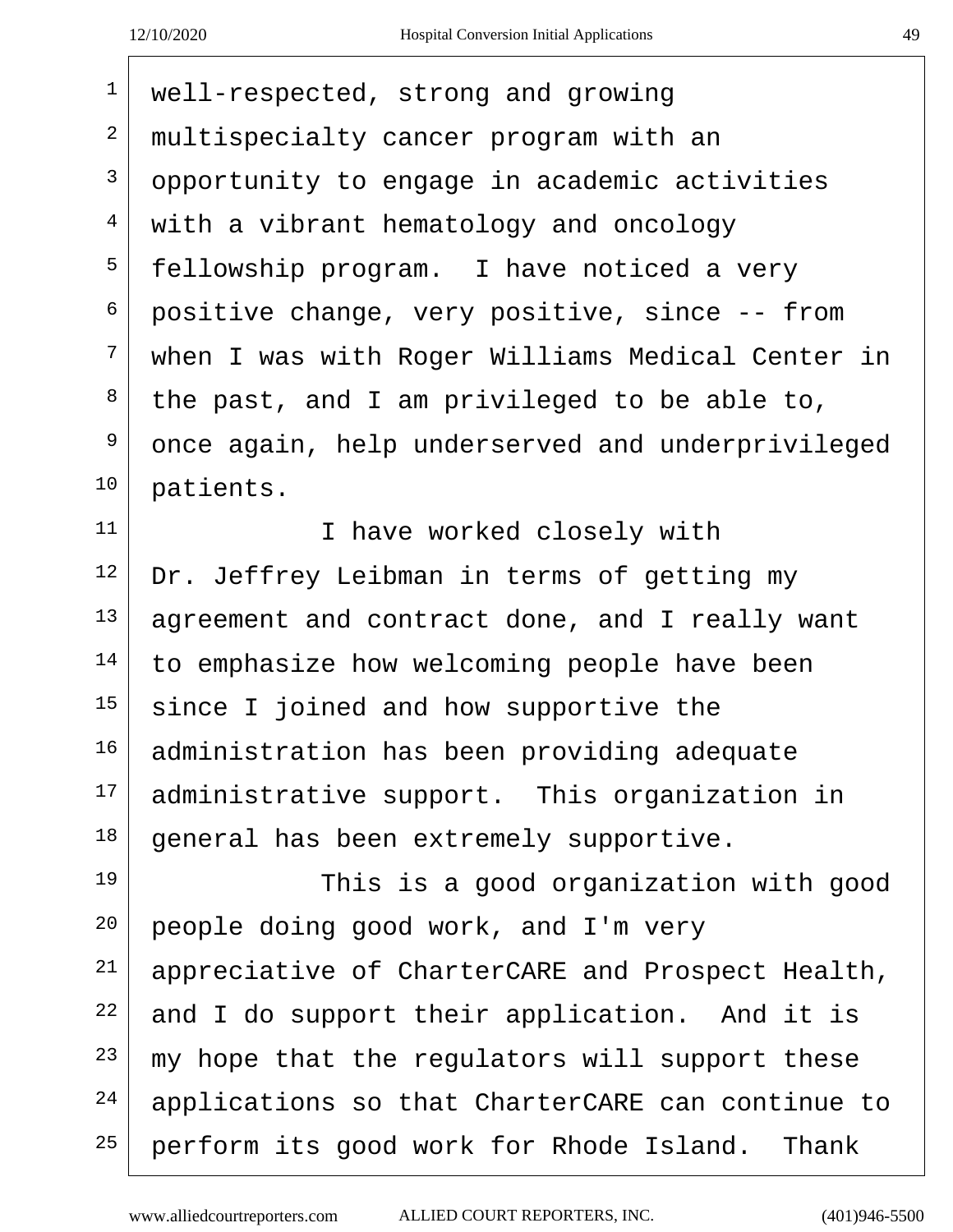| $\mathbf 1$    | you.                                             |
|----------------|--------------------------------------------------|
| $\overline{2}$ | MS. LOPES: Thank you.                            |
| $\overline{3}$ | Could I have Dr. John Miskovsky,                 |
| 4              | please?                                          |
| 5              | MS. POWELL: I'm sorry, Fernanda.                 |
| 6              | Can you spell the last name so I can unmute him? |
| 7              | MS. LOPES: I apologize.                          |
| 8              | $M-i-s-k-o-v-s-k-y$ .                            |
| 9              | MS. POWELL: He may be on under                   |
| 10             | another -- he's not on under Miskovsky.          |
| 11             | Hand waving? I see you right there.              |
| 12             | All righty. There you go.                        |
| 13             | DR. MISKOVSKY: Am I on mute? Can                 |
| 14             | you hear me? We're good.                         |
| 15             | MS. LOPES: We can hear you.                      |
| 16             | DR. MISKOVSKY: I am Dr. John                     |
| 17             | Miskovsky. I am presently a hospitalist at       |
| 18             | Roger Williams Medical Center, and I want to     |
| 19             | sort of pick up on Steve Colagiovanni's          |
| 20             | comments.                                        |
| 21             | I lived through the ultimate closure             |
| 22             | of Memorial Hospital as an active member of its  |
| 23             | staff for 15 years before coming here to         |
| 24             | CharterCARE. I still maintain my outpatient      |
| 25             | primary care practice in Pawtucket, Rhode        |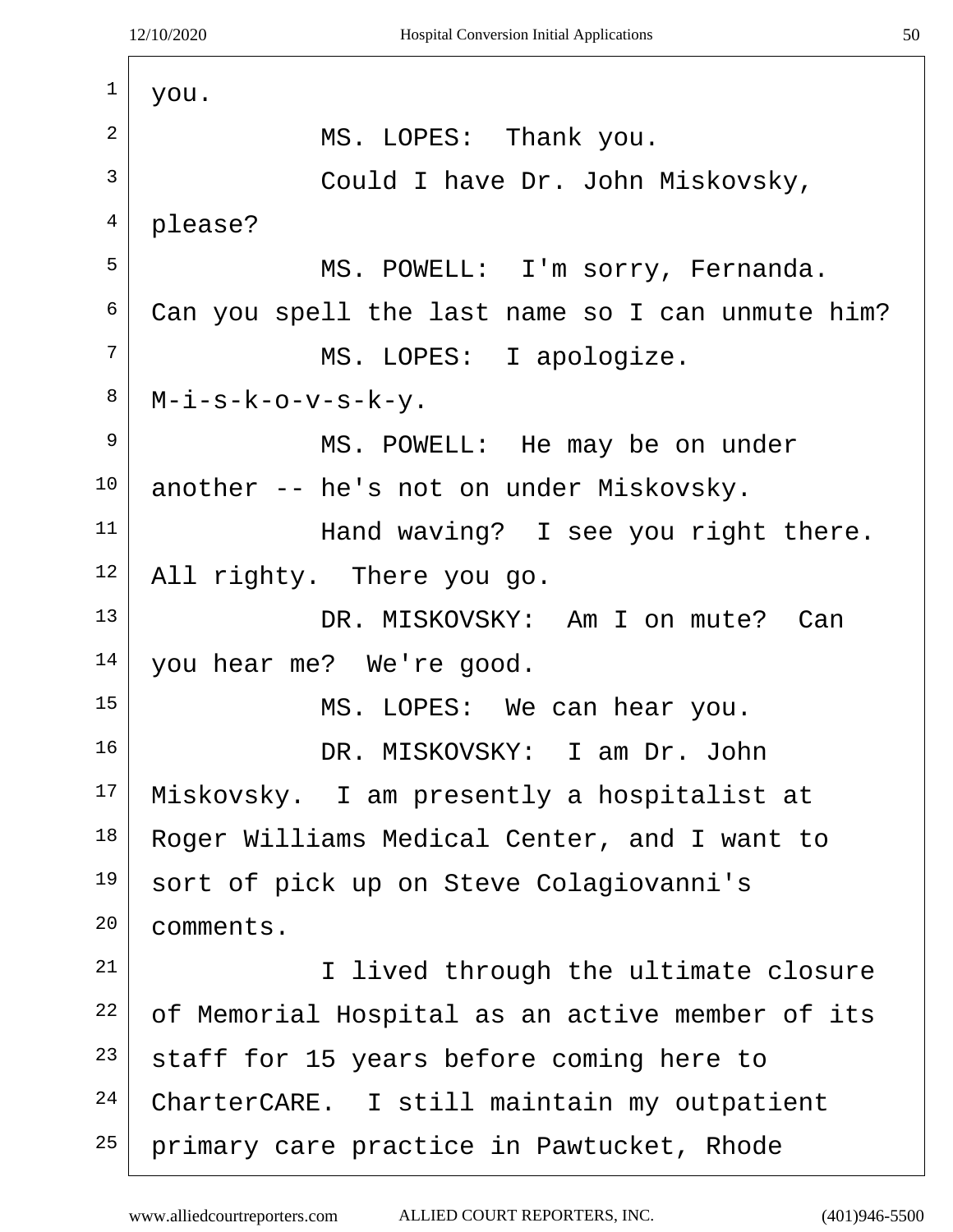$\mathsf{I}$ 

| $\mathbf 1$    | Island, and they and I suffered tremendously     |
|----------------|--------------------------------------------------|
| 2              | with the loss of that community hospital         |
| $\mathsf{3}$   | resource in Pawtucket. And I can -- I cannot     |
| $\overline{4}$ | adequately express the amount of support that    |
| 5              | I've been provided here by John Holiver, the     |
| 6              | preceding president of Roger Williams, and now   |
| 7              | by Jeff Leibman in trying to accommodate my      |
| 8              | patients and the needs both in an inpatient and  |
| 9              | outpatient manner for the Pawtucket and Central  |
| 10             | Falls community.                                 |
| 11             | The contrast between the approach of             |
| 12             | the administration of Care New England in the    |
| 13             | final days of Memorial Hospital and the          |
| 14             | administration here at CharterCARE could not be  |
| 15             | more stark, could not be more different. Every   |
| 16             | time that I have approached Jeff or John or a    |
| 17             | member of the administration here, I have been   |
| 18             | engaged in a discussion about trying to          |
| 19             | accomplish what I thought would be in the best   |
| 20             | interest of my patients and, further, the health |
| 21             | of my patients in the community and in the       |
| 22             | hospital setting.                                |
| 23             | I have had tremendous opportunities              |
| 24             | here to provide care for my patients. I have     |
| 25             | had opportunities to continue to educate medical |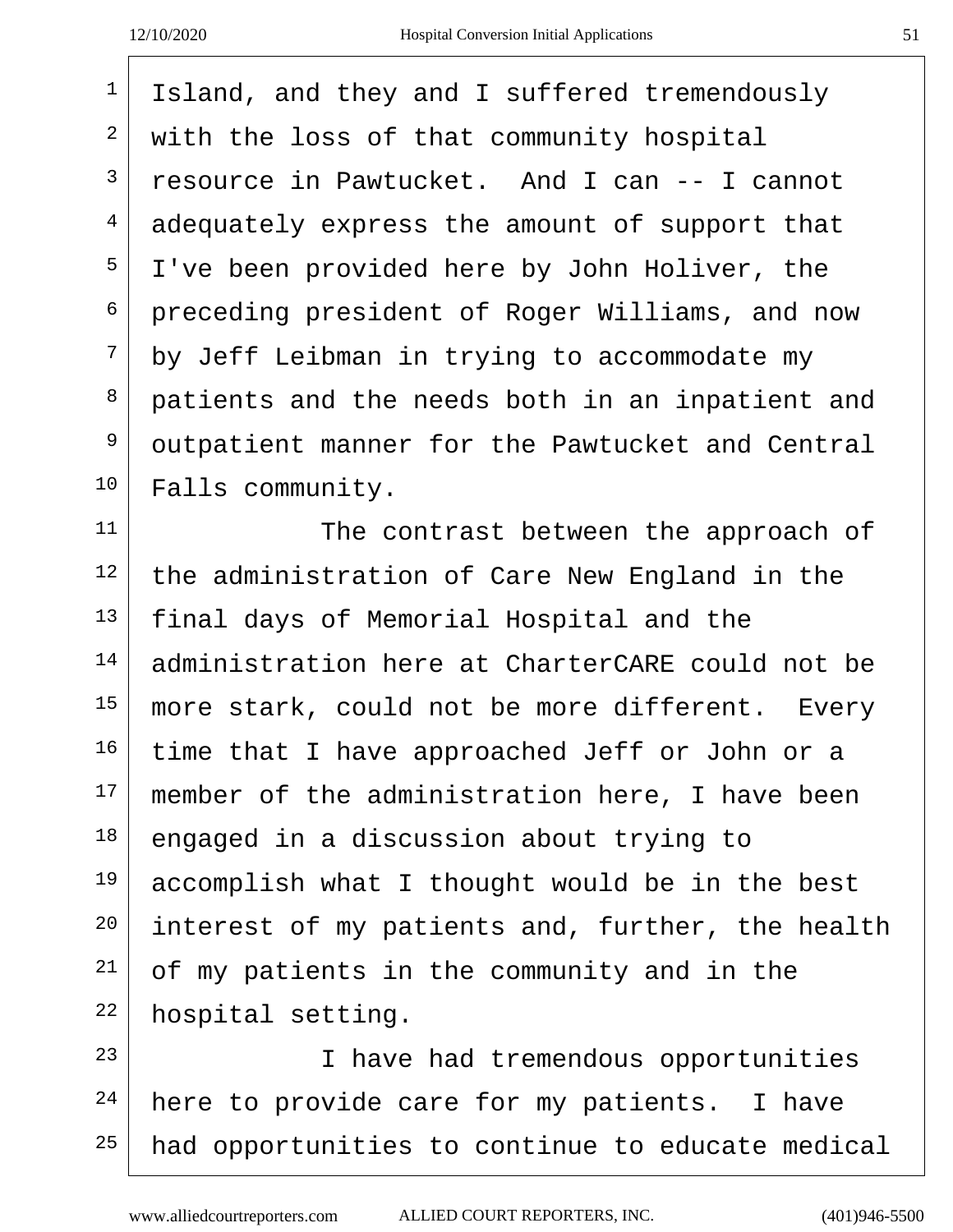residents here. We have seen continued focus on  $2 \mid$  medical education and additional resources to medical education to provide primary care  $4 \mid$  physicians here for the state of Rhode Island and focus on recruiting residents into our residency programs to provide primary care for me when I'm ready to retire and for the next qeneration of Rhode Islanders, which are really  $9 \mid$  not seen at the other residency programs in the state, with the exception of the family residency and internal medicine residencies previously based at Pawtucket. I had the privilege of working here

 with the staff, as Dr. Colagiovanni alluded to, 15 during the COVID pandemic and to see the support that we were provided with from the administration with respect to availability of personal protective equipment; as Dr. Leibman alluded to, never any shortage of ventilators or other medications that were needed; with teamwork with Dr. Katz and others in the 22 hematology/oncology immunotherapy division; the ability to deliver immunotherapy and other immunomodulatory medications that had not been utilized elsewhere in the state and achieve what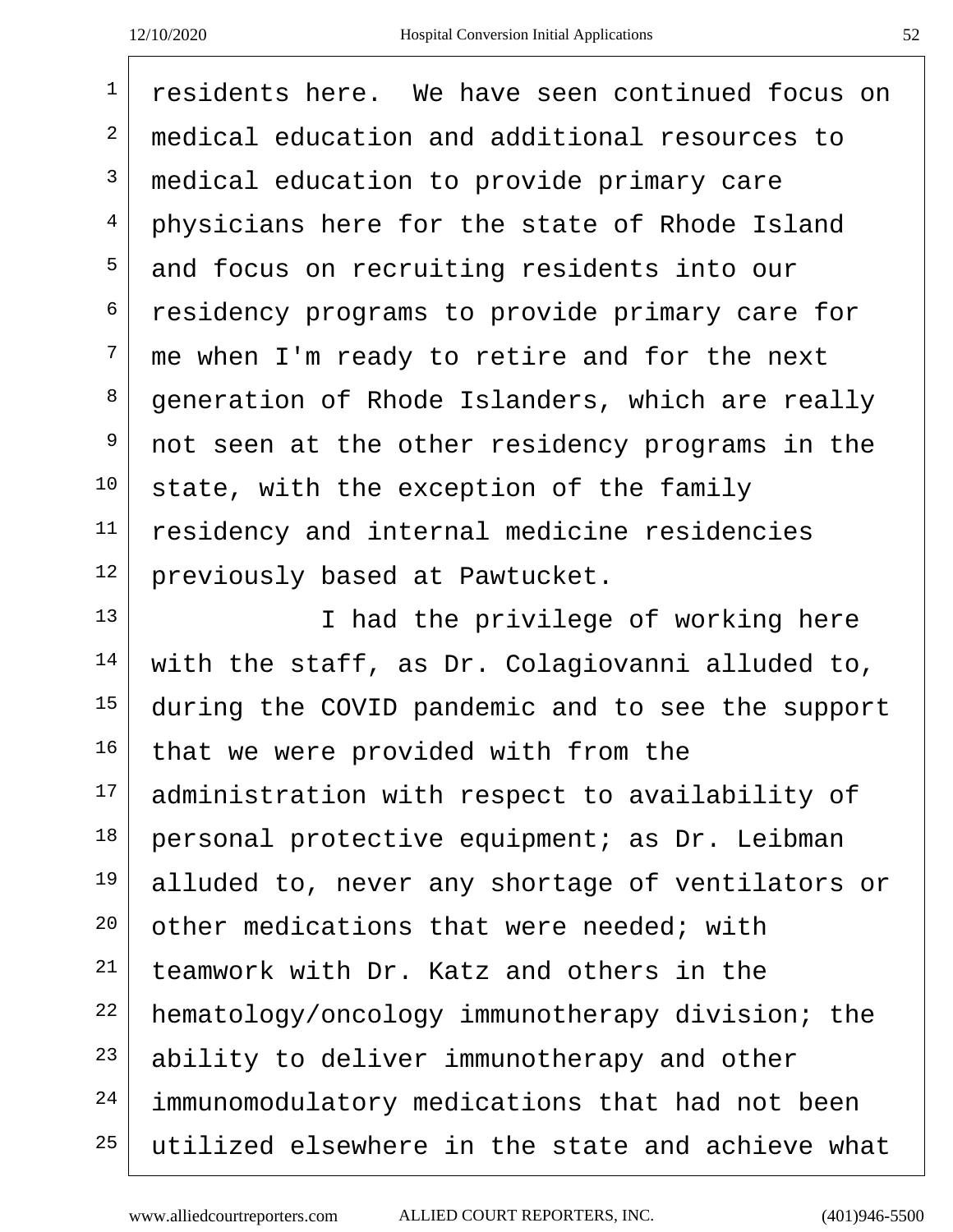| $\mathbf{1}$   | I think are incredible outcomes given the        |
|----------------|--------------------------------------------------|
| 2              | circumstances in which we found ourselves early  |
| 3              | on in the pandemic.                              |
| 4              | So I only want to echo the comments              |
| 5              | of my colleagues with respect to the support for |
| 6              | the administration here that I have received and |
| $7\phantom{.}$ | from the administration here that I have         |
| 8              | received and would like to endorse this          |
| 9              | application for change in effect or control.     |
| 10             | MS. LOPES: Thank you, Dr. Colvin --              |
| 11             | I'm sorry -- Miskovsky.                          |
| 12             | The next person is Deb Giannini.                 |
| 13             | MS. GIANNINI: Hello? Hi. Can you                 |
| 14             | hear me?                                         |
| 15             | MS. LOPES: Yes, I can now.                       |
| 16             | MS. GIANNINI: Okay. How are you?                 |
| 17             | Thank you.                                       |
| 18             | So thank you very much for inviting              |
| 19             | me. I just want to make sure that you can hear   |
| 20             | me speaking.                                     |
| 21             | MS. LOPES: Yes.                                  |
| 22             | MS. GIANNINI: Okay. Great.                       |
| 23             | So I would break this up into two                |
| 24             | parts. So, first, who am I? Okay?                |
| 25             | My name is Deborah Giannini. Last                |
|                |                                                  |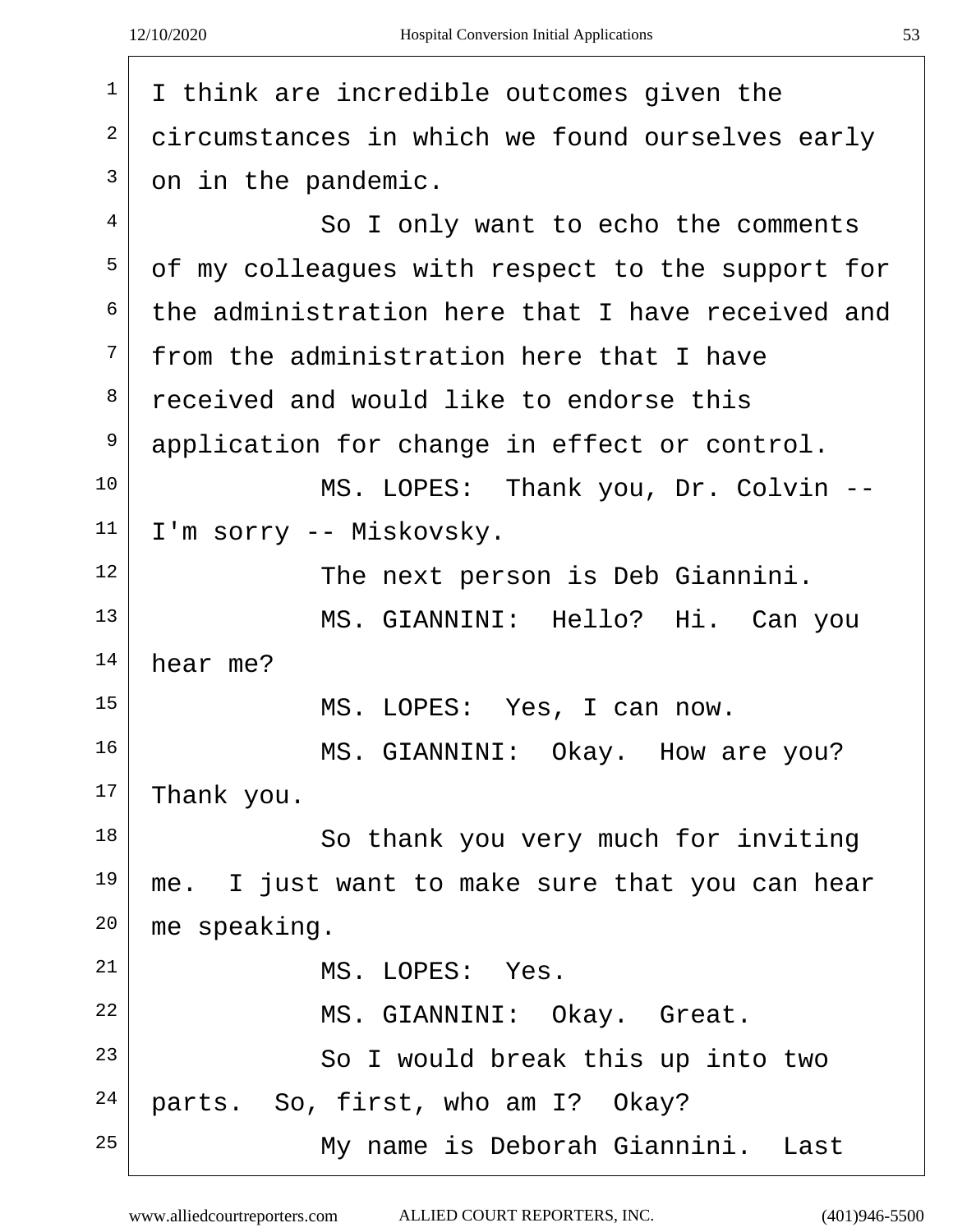$\sqrt{2}$ 

| $\mathbf 1$    | name is G-i-a-n-n-i-n-i. I am a realtor in       |
|----------------|--------------------------------------------------|
| 2              | Rhode Island, Massachusetts, and Connecticut,    |
| $\mathsf{3}$   | and my connection to CharterCARE is that I was a |
| $\overline{4}$ | patient at St. Joe's Rehab many years ago. I     |
| 5              | was paralyzed completely for six months. And     |
| 6              | once I got back to sort of my normal life, I     |
| 7              | wrote a letter to Otis Brown, thanking him and   |
| 8              | everyone that participated in helping me get my  |
| 9              | life back together.                              |
| 10             | So I want to say that I've heard                 |
| 11             | people today discuss different things. And I     |
| 12             | didn't write a speech because I like to do       |
| 13             | things from my heart. So I heard people talk     |
| 14             | today about having Rhode Island-based presence,  |
| 15             | local control, you know, a local presence so     |
| 16             | that we can make it a more sort of local         |
| 17             | mission. So I want to let you know, everyone     |
| 18             | that's listening, that I decided to become       |
| 19             | committed to CharterCARE because of the care     |
| $20 \,$        | that I received as a patient. So I'm here today  |
| 21             | speaking as a patient. I'm a practicing          |
| 22             | Catholic. I have two children, 20 and 26. So     |
| 23             | that's who I am. Okay?                           |
| 24             | Why am I committed to this hospital?             |
| 25             | I have a very busy business. I                   |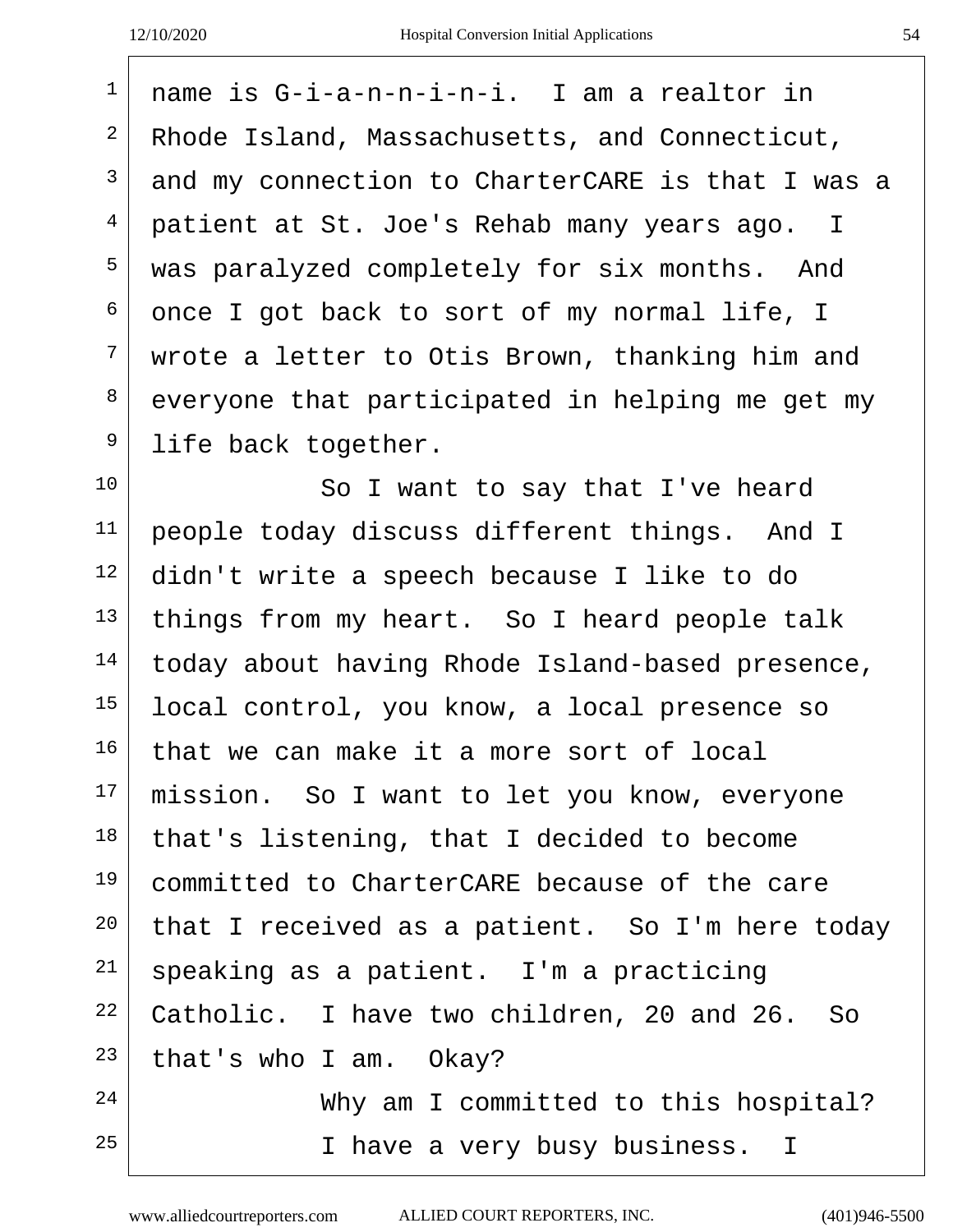| $\mathbf{1}$   | really don't have time for such responsibility,   |
|----------------|---------------------------------------------------|
| 2              | but I really take it serious, because when I      |
| 3              | wrote to Otis Brown and he welcomed my desire to  |
| $\overline{4}$ | participate in helping the hospital -- I wanted   |
| 5              | to give back to this hospital, and Otis -- you    |
| 6              | know, they welcomed me in. So I'm a member of     |
| 7              | the board. I also participated in the joint       |
| 8              | venture back in April of 2014 in support of the   |
| 9              | merger with Prospect. So now I can speak to       |
| 10             | the -- my presence at the board meetings.         |
| 11             | When I first started doing this, I                |
| 12             | thought to myself, What am I doing? I'm with      |
| 13             | people -- you know, doctors and, you know --      |
| 14             | sort of above my head on -- and I wondered what   |
| 15             | my position would be here and if I was really     |
| 16             | going to be able to make a difference, and I can  |
| 17             | tell you, from my heart, I have made such         |
| 18             | positive suggestions that were well received by   |
| 19             | everyone in the -- you know, the board meetings.  |
| 20             | And I'll give you some examples.                  |
| 21             | So when $I$ -- and $I'm$ not afraid to            |
| 22             | speak up, because $I$ -- this is why I love to do |
| 23             | this, because I know that if I'm committed and    |
| 24             | if I speak something, they're actually listening  |
| 25             | to me. They're actually taking my local-based     |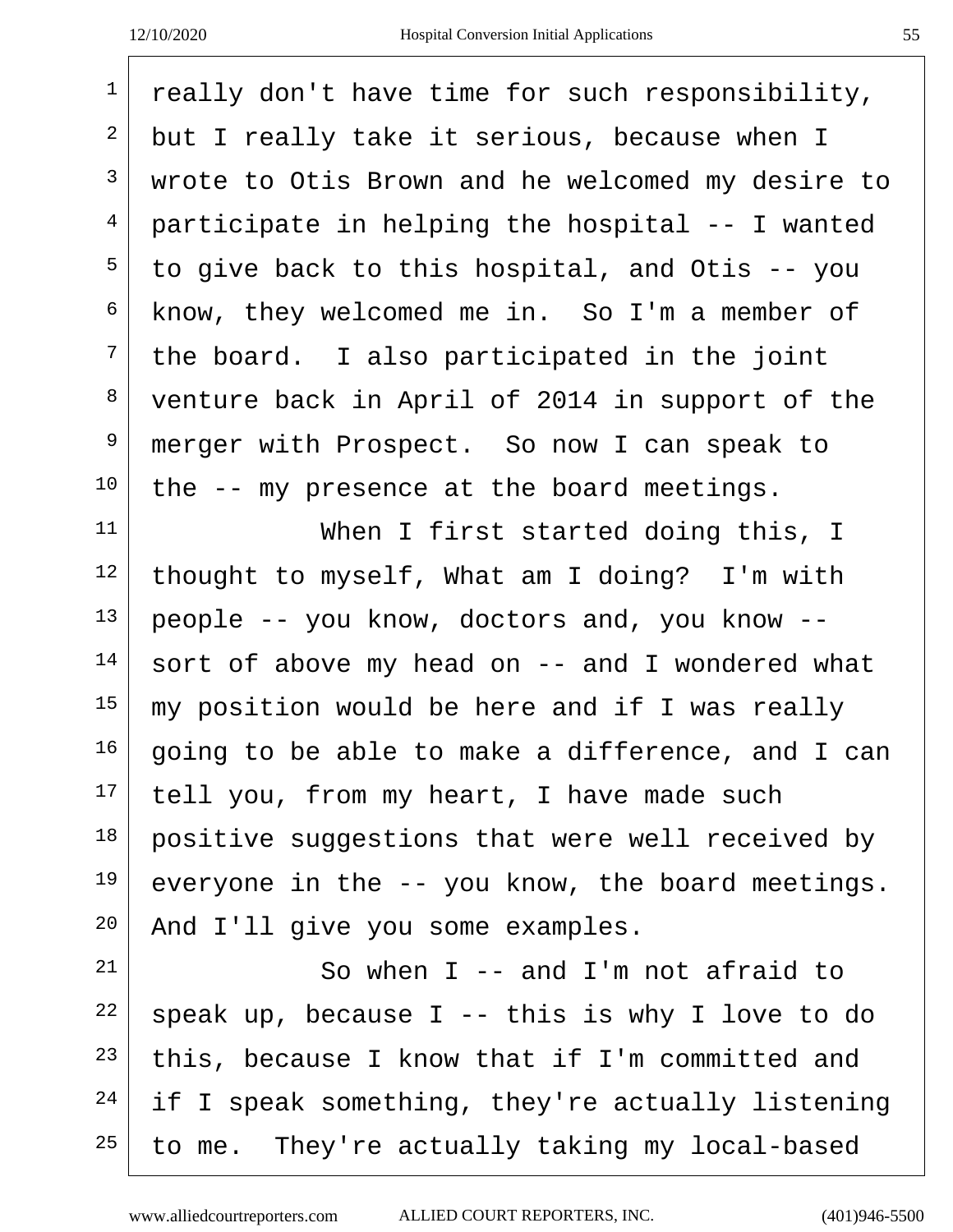| 1               | presence to heart.                               |
|-----------------|--------------------------------------------------|
| 2               | So when we, you know, meet and we try            |
| 3               | to figure ways of making the hospital the best   |
| 4               | it can be, I have seen the other members of the  |
| 5               | board and staff of the hospital speaking of      |
| 6               | issues that come up that are very competitive    |
| 7               | with other hospitals, attacks from other         |
| 8               | hospitals, and I always see everyone             |
| 9               | hardworking. They are very -- leaders. They      |
| 10              | don't bow down. They don't waiver. They fight    |
| 11              | hard. And their commitment to this hospital is   |
| 12              | great. Okay?                                     |
| 13              | The other thing that I would like to             |
| 14              | say is one meeting -- for example, we were       |
| 15 <sub>1</sub> | talking about ways of becoming more vocal to the |
| 16              | people of the state of Rhode Island, and I kept  |
| 17              | telling -- or mentioned in this meeting that     |
| 18              | your patients are your strengths. I am the       |
| 19              | patient. I am the strength of your hospital,     |
| 20              | because I can attest to being paralyzed --       |
| 21              | okay? -- in the hospital. And I suggested that   |
| 22              | we should use the patient's voice to bring out   |
| 23              | the mission of the hospital to the state of      |
| 24              | Rhode Island, and it wasn't long before we came  |
| 25              | together and collaborated on making local        |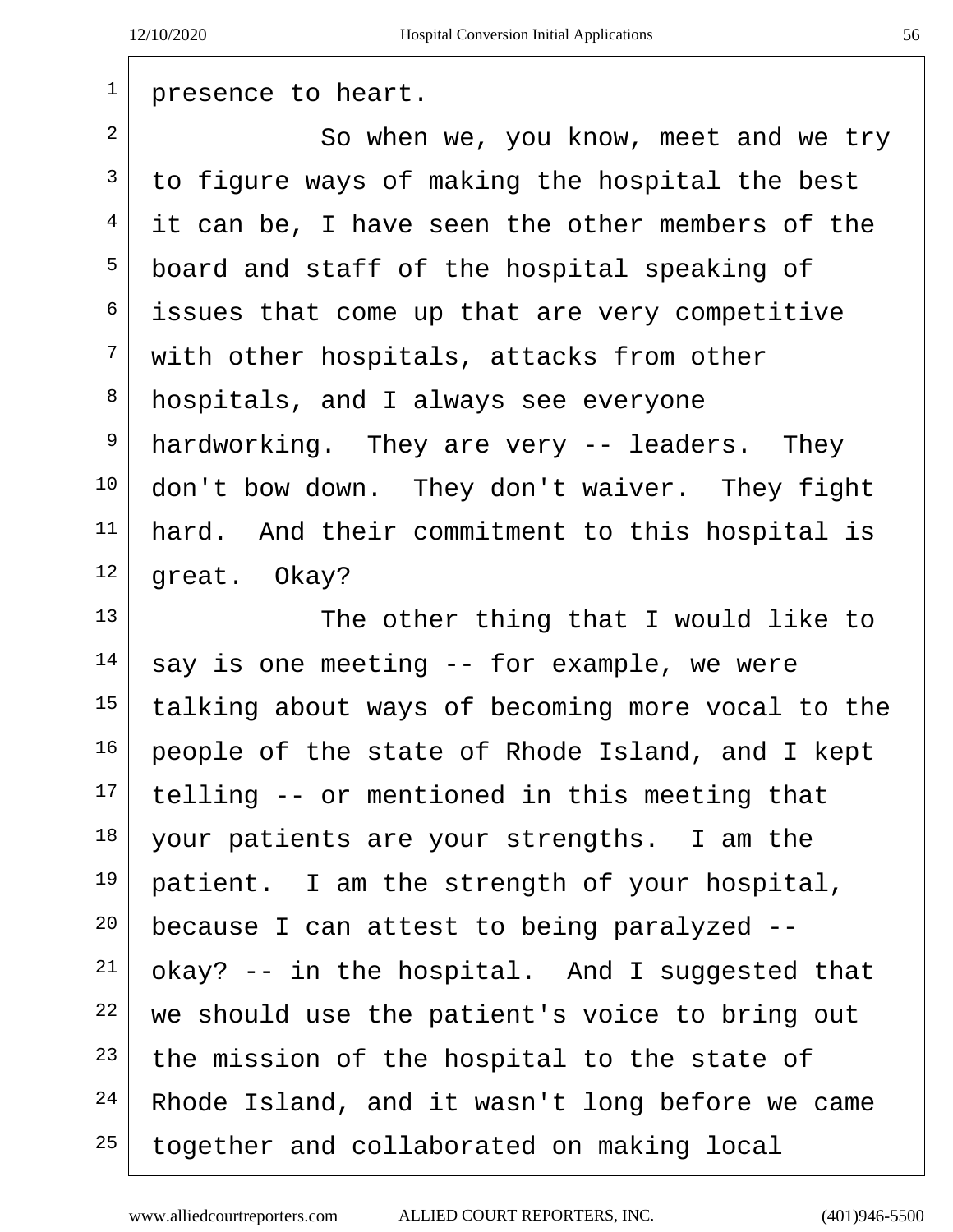<sup>1</sup> commercials. Otis, I know, had something to do with this, you know, and the whole board agreed. And I was actually one of the first people  $4 \mid$  sponsored in the commercial, showing the state of Rhode Island my commitment and my passion for something that I really have no part of other than the fact that I'm a local person who was a patient.

<sup>9</sup> So my small suqqestion about just these four words: Patients are your strengths, and they turned that into commercials that were very effective. I had all -- you know, people mentioning to me that they saw me on TV, and I think it really went a long way as far as making the hospital, you know, local and have a presence in the state of Rhode Island.

 The other suggestion  $-$  a few that I've made -- I have discussed early on -- I've been on the board -- I don't know -- maybe over eight to ten years. I haven't had a chance to figure that out. But I mentioned how important it was to me, being paralyzed in a hospital, that the little things matter, like the shiny floors, you know, the clean windows, and many things of that nature. And it wasn't long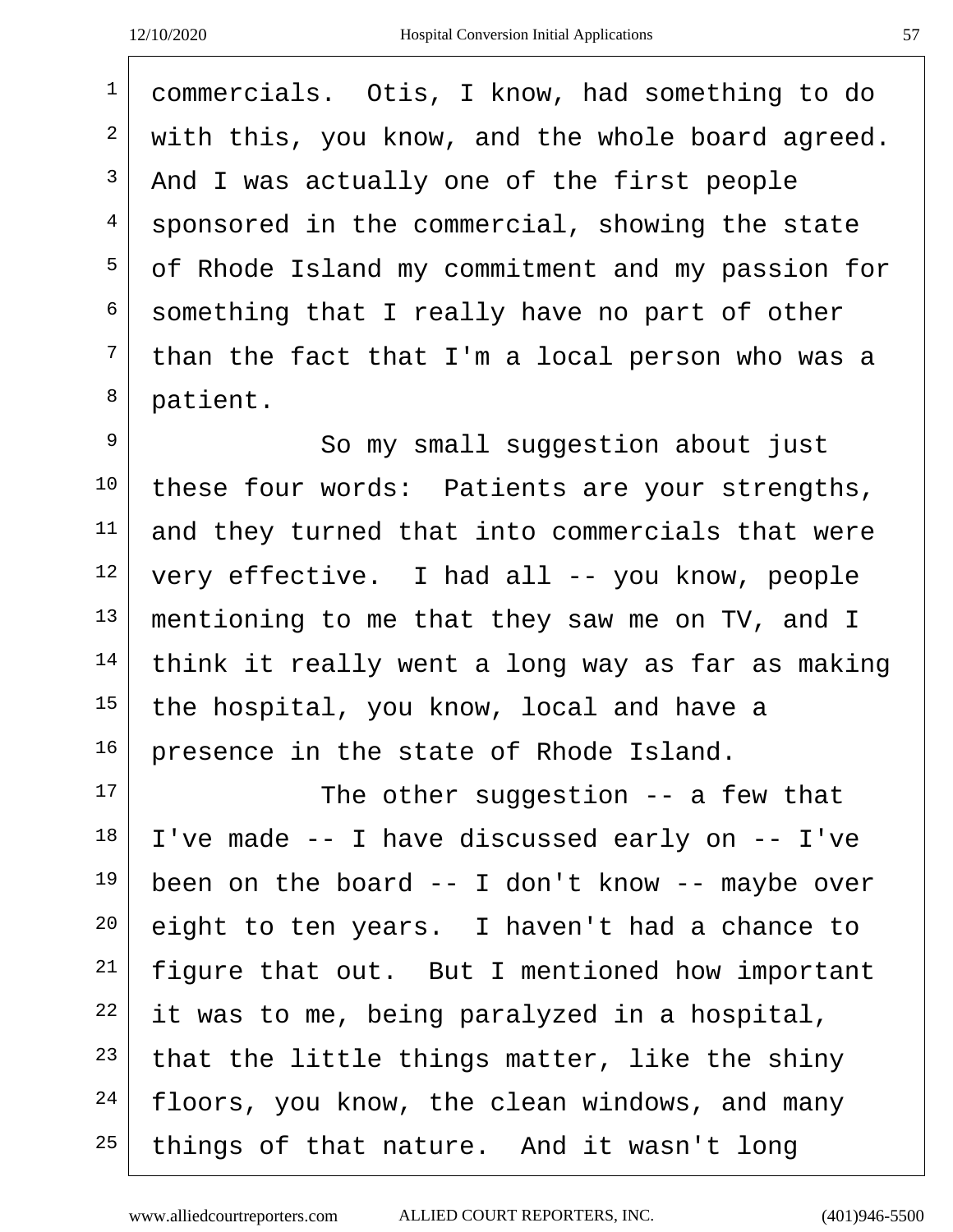| $\mathbf 1$    | before I heard things being done about redoing    |
|----------------|---------------------------------------------------|
| $\overline{2}$ | entrances of the hospitals.                       |
| $\overline{3}$ | So I'm not going to tell you that                 |
| 4              | everyone's doing this because I said, but I can   |
| 5              | tell you that my voice in the board meetings is   |
| 6              | strong. And it's Rhode Island-based local         |
| 7              | presence, and it's making a huge impact.          |
| 8              | And in conclusion $--$ I mean, there              |
| 9              | were other things that have gone over, you know,  |
| 10             | through these meetings, but every time I suggest  |
| 11             | something, it seems like there's a thread of it   |
| 12             | that gets put into a blanket of $-$ that covers   |
| 13             | the state and covers the hospitals.               |
| 14             | Now, I guess in conclusion, because I             |
| 15             | really have no more that I'm thinking of here,    |
| 16             | is I have really enjoyed meeting                  |
| 17             | Dr. Colagiovanni and all the other doctors that   |
| 18             | I've met, and working with Otis Brown. I truly    |
| 19             | believe in my heart that CharterCARE is a         |
| $20\,$         | quality organization. They are good people, and   |
| 21             | we all have the same passion of good work. And    |
| 22             | the support of Prospect and the owners $-$ I have |
| 23             | to tell you that it's for this reason that I am   |
| 24             | committed to continue on the board, because I     |
| 25             | feel like my involvement matters.                 |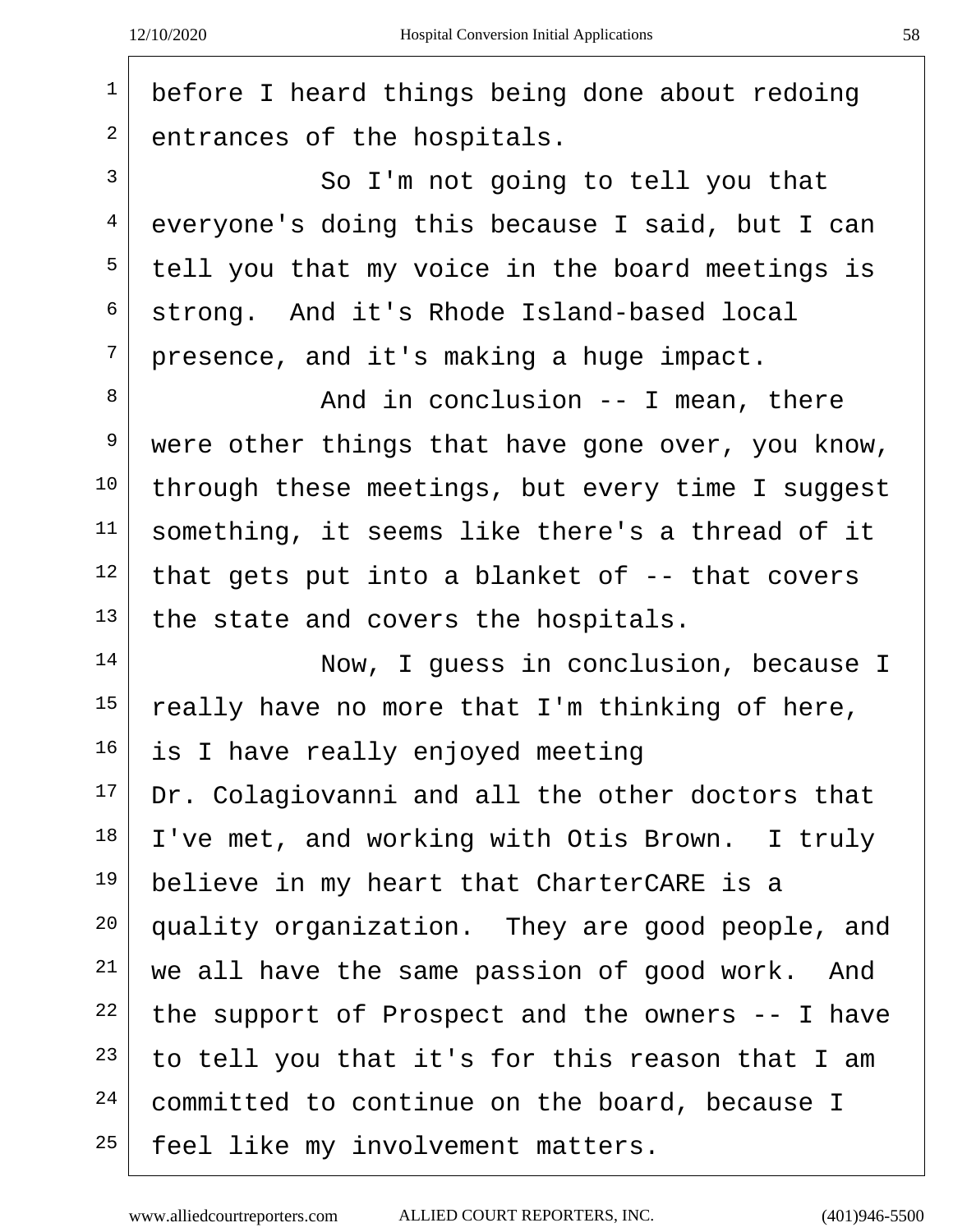| $\mathbf 1$    | MS. LOPES: Thank you.                            |
|----------------|--------------------------------------------------|
| $\overline{2}$ | MS. GIANNINI: Thank you.                         |
| $\overline{3}$ | MS. LOPES: Could I have Toni-Ann                 |
| $\overline{4}$ | Nunes, please?                                   |
| 5              | Is there a Toni Nunes?                           |
| 6              | I will move on to the next person,               |
| 7              | which would be Christy Burns.                    |
| 8              | I will ask for Cori Chandler, please.            |
| 9              | Cori, can you hear us?                           |
| 10             | MS. CHANDLER: Yes. Can you hear me?              |
| 11             | MS. LOPES: Yes. Thank you.                       |
| 12             | MS. CHANDLER: Perfect.                           |
| 13             | Good evening, everyone. My name is               |
| 14             | Cori Chandler, and I'm the government relations  |
| 15             | director here in Rhode Island for the American   |
| 16             | Cancer Society Cancer Action Network. We're the  |
| 17             | nonprofit, nonpartisan advocacy affiliate of the |
| 18             | American Cancer Society. Thank you for the       |
| 19             | opportunity to provide comment on CharterCARE    |
| 20             | Health Partners community collaboration.         |
| 21             | ACS CAN supports evidence-based                  |
| 22             | policy and legislative solutions designed to     |
| 23             | eliminate cancer as a major health problem. We   |
| 24             | empower advocates across the country to make     |
| 25             | their voices heard and influence these changes   |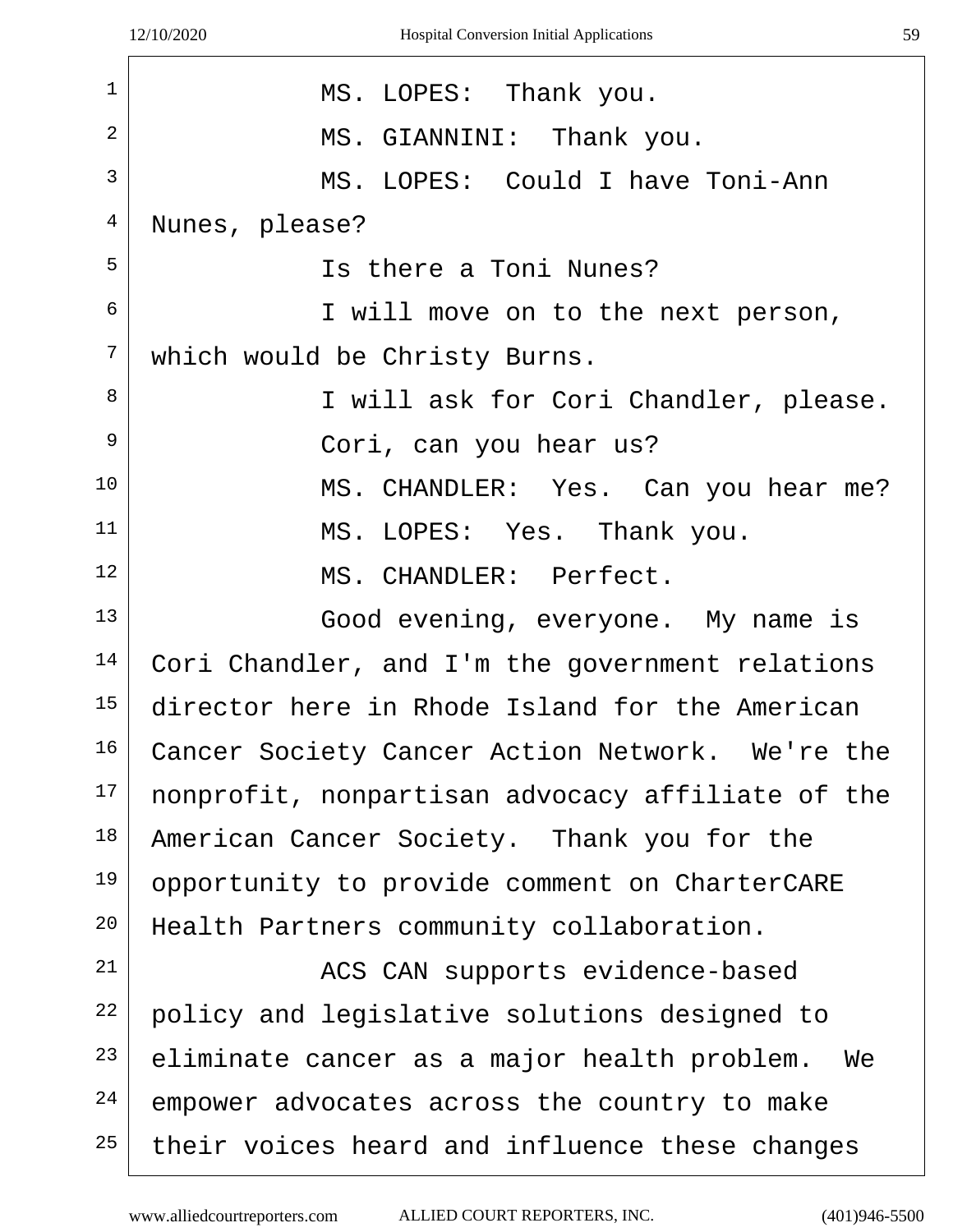that will reduce the cancer burden. Here in  $2 \mid$  Rhode Island that entails making cancer a top priority for public officials and policymakers.  $4 \mid$  In order to achieve this goal, we have the pleasure of collaborating with community partners and stakeholders across the state. <sup>7</sup> CharterCARE Health Partners is a primary partner in these efforts as we <sup>9</sup> collectively work to increase screening prevention and access to care and improve outcomes for cancer patients. Our policy maker and community engagement has evolved into a wide array of events, activities, and opportunities for collaboration to educate on our priority issues, emphasize the importance of reducing the impact of cancer on Rhode Island, and provide opportunity for actions to meet this goal. 18 One such event is our annual Rhode Island Research Breakfast. The event attracts over 200 leaders from business, education, life science innovation, health care, government, and research, who come together to support ACS CAN's efforts to fight cancer across the country. This year's seventh annual event highlighted the sophisticated university and hospital research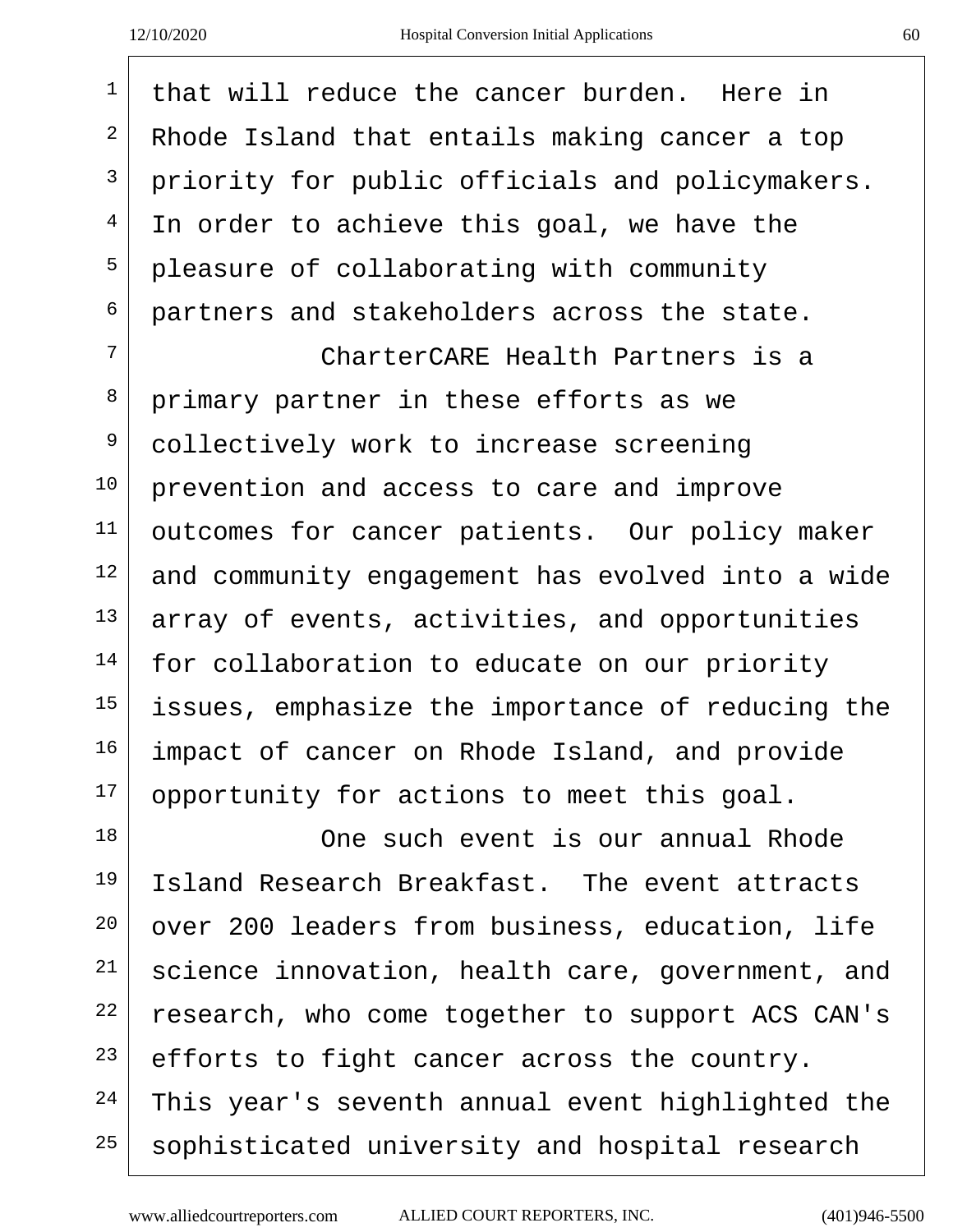that happens here in Rhode Island, the

| $\overline{a}$ | innovation and growth and the cancer care and    |
|----------------|--------------------------------------------------|
| 3              | research space, and the impact of COVID-19.      |
| $\overline{4}$ | CharterCARE Health Partners has been a sponsor   |
| 5              | of the event every year since the beginning, and |
| 6              | their involvement has only increased over time.  |
| 7              | In 2016, we recognized the Roger                 |
| 8              | Williams Cancer Center for receiving the         |
| 9              | Commission on Cancer's Outstanding Achievement   |
| 10             | Award, which recognizes cancer programs that     |
| 11             | strive for excellence and are committed to       |
| 12             | ensuring high-quality cancer care. For the past  |
| 13             | three years, CharterCARE Health Partners has     |
| 14             | provided invaluable expertise to provide our     |
| 15             | participation in the panel discussion.           |
| 16             | In 2018, Dr. Steven Katz, who we                 |
| 17             | actually heard from earlier this evening, spoke  |
| 18             | on the event regarding his extensive             |
| 19             | immunotherapy research, and he described that    |
| 20             | much better than I ever could so I won't attempt |
| 21             | to right now. But that research was, as he       |
| 22             | shared, funded by NIH research grants secured    |
| 23             | for our state.                                   |
| 24             | In 2019, Dr. Abdul Saied Calvino                 |
| 25             | participated in the hour-long panel discussion   |

www.alliedcourtreporters.com ALLIED COURT REPORTERS, INC. (401)946-5500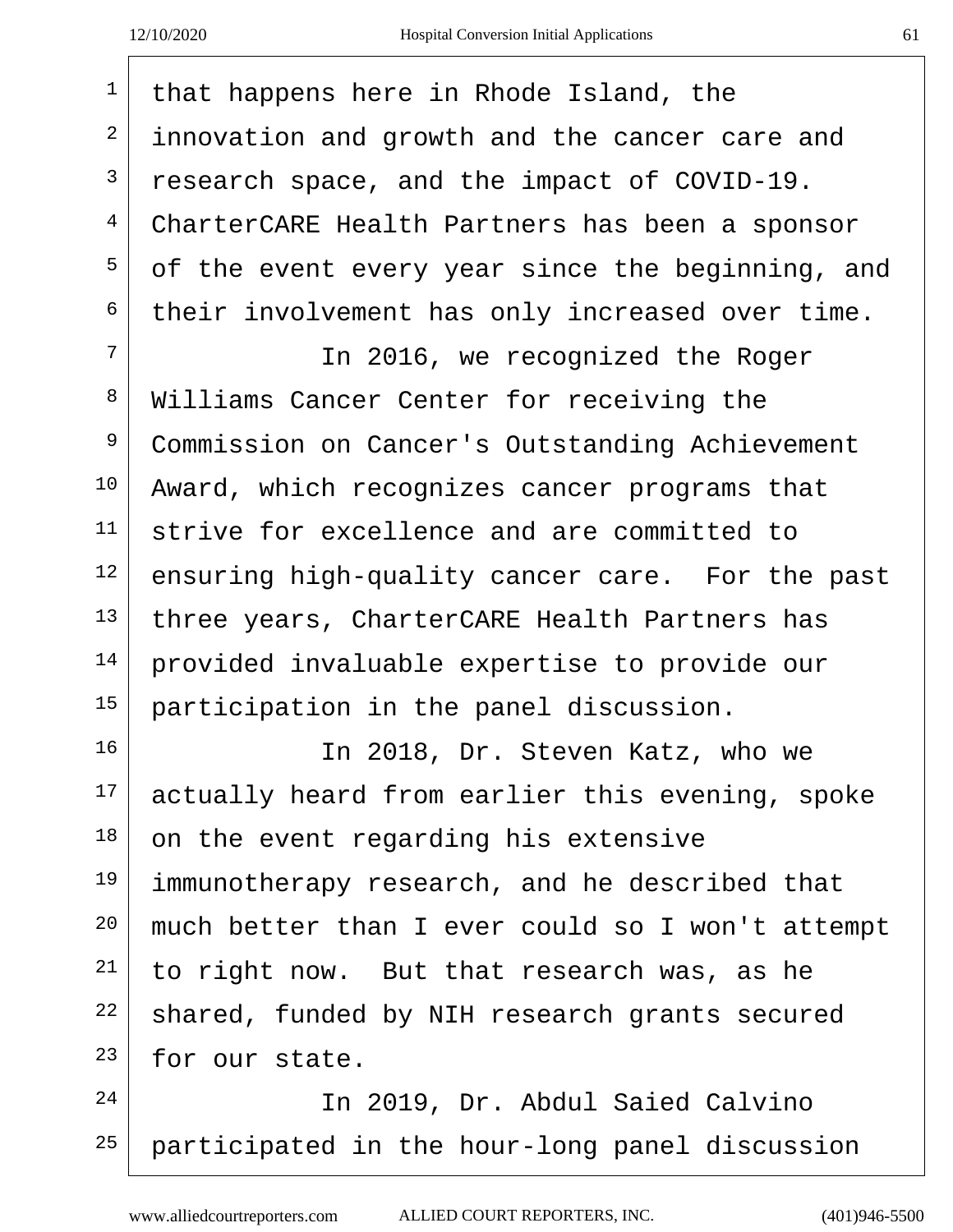<sup>1</sup> providing insight on his research and opportunities for addressing disparities in cancer care in Rhode Island. Dr. Calvino has  $4 \mid$  established an active community outreach in cancer navigation program to improve the access to surgical care in underserved populations. The impact  $-$  for the impact of his work on our community, he has received numerous <sup>9</sup> awards and recognitions at both the local and the national level, including the CDC's Carol Friedman National Award for Excellence in addressing cancer care disparities. Dr. Calvino has continued to be a key in our effort to eliminate barriers to colorectal cancer screenings here in Rhode Island. This year, we had the pleasure of welcoming Dr. Ponnandai Somasundar, another <sup>18</sup> distinguished member of CharterCARE Health Partners, who serves as the associate chief of 20 surgical oncology and director of geriatric oncology at Roger Williams Medical Center. Dr. Somasundar clarified the impacts of innovations and care on the geriatric population and the potential to harness research to improve outcomes for these patients.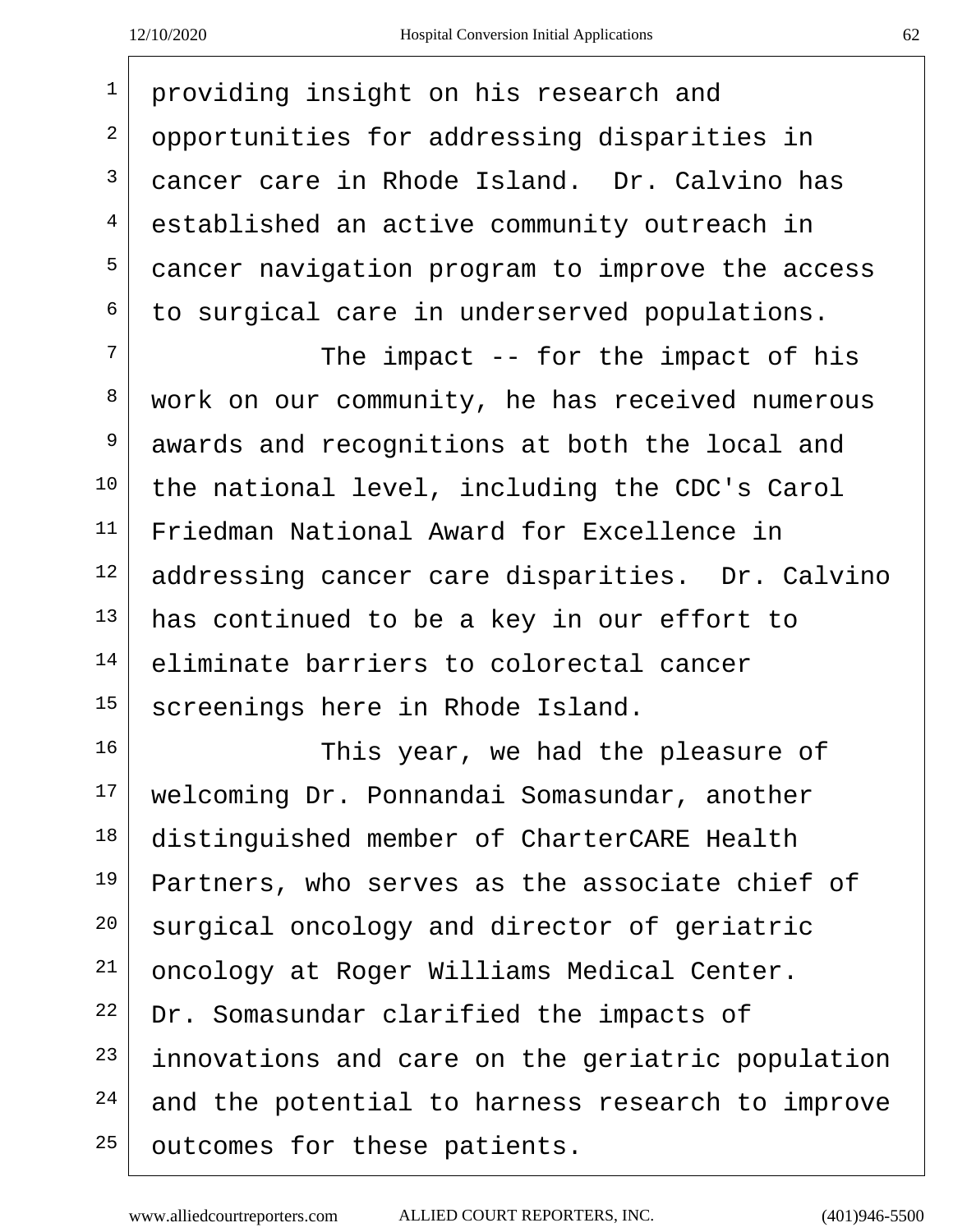$\overline{r}$ 

| $\mathbf{1}$   | Simply put, our impact on the fight              |
|----------------|--------------------------------------------------|
| 2              | against cancer is greater due to CharterCARE     |
| 3              | Health Partners' willingness and ability to      |
| $\overline{4}$ | collaborate.                                     |
| 5              | Thank you again for the opportunity              |
| 6              | to speak tonight.                                |
| 7              | MS. LOPES: Thank you.                            |
| 8              | I'd like to call on Thomas                       |
| 9              | Hemmendinger, please. And the last name is       |
| 10             | spelled H-e-m-m-e-n-d-i-n-g-e-r. Thank you.      |
| 11             | You're unmuted.                                  |
| 12             | MR. HEMMENDINGER: Thank you. Can                 |
| 13             | you hear me?                                     |
| 14             | MS. LOPES: Yes.                                  |
| 15             | MR. HEMMENDINGER: I appreciate the               |
| 16             | opportunity to speak before the regulators and   |
| 17             | thank you for holding this forum today. And I    |
| 18             | do wish everybody good health and safety in this |
| 19             | critical time.                                   |
| 20             | I'd like to just explain briefly what            |
| 21             | my stake is in the outcome here.                 |
| 22             | As receiver for CharterCARE Community            |
| 23             | Board, I am actually a part owner of Prospect    |
| 24             | CharterCARE, and, therefore, these local safety  |
| 25             | net hospitals, and I have two reasons why it's   |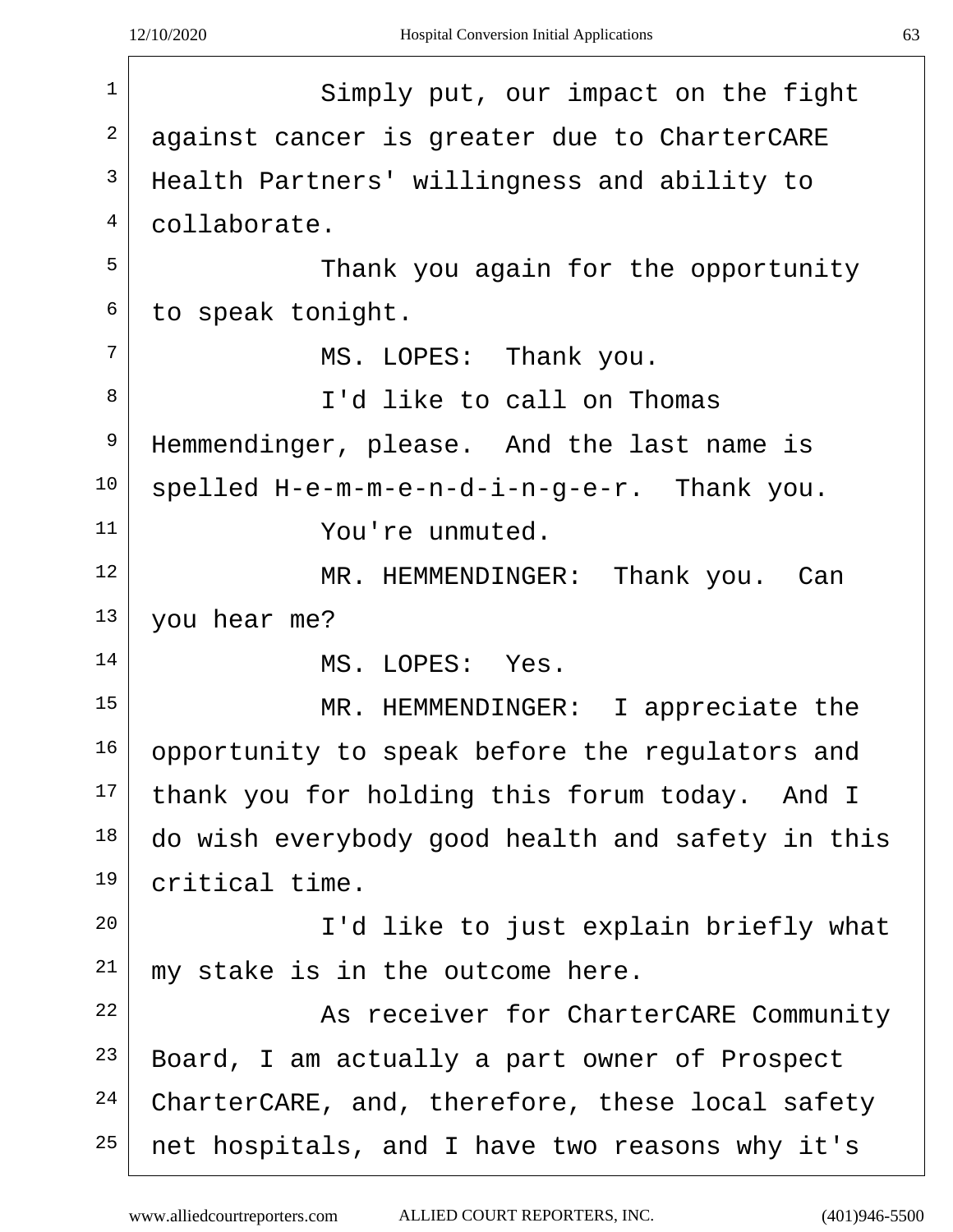$\mathsf{I}$ 

| $\mathbf 1$    | important that these hospitals succeed in their  |
|----------------|--------------------------------------------------|
| 2              | mission to provide quality health care to Rhode  |
| $\mathsf{3}$   | Islanders: First, because I'm a citizen of       |
| $\overline{4}$ | Rhode Island, and I do care personally about     |
| 5              | this; but, second, because the pensioners of the |
| 6              | old Fatima pension plan are depending on the     |
| 7              | recovery in this case and in other litigation    |
| 8              | for -- to make up a drastic shortfall in their   |
| 9              | pension. So I want these hospitals to succeed    |
| 10             | for -- for these reasons.                        |
| 11             | The director's counsel, Mr. Oliverio,            |
| 12             | spoke about the difficulty they've had in        |
| 13             | getting information so they can do their jobs.   |
| 14             | I'd like to point out that it's not that they've |
| 15             | gotten some information but not enough; it's     |
| 16             | that they've gotten absolutely nothing. They've  |
| 17             | been completely shut out by the campaign of      |
| 18             | obstruction and intimidation, and I'll be        |
| 19             | supplementing the record to show that with some  |
| 20             | documents from court filings. The -- so the      |
| 21             | directors, they don't know what's going on, and  |
| 22             | as Mr. Oliverio pointed out, they have to oppose |
| 23             | this transaction, and I oppose it as well.       |
| 24             | The -- the only thing we do know is              |
| 25             | that Prospect CharterCARE and its subsidiaries   |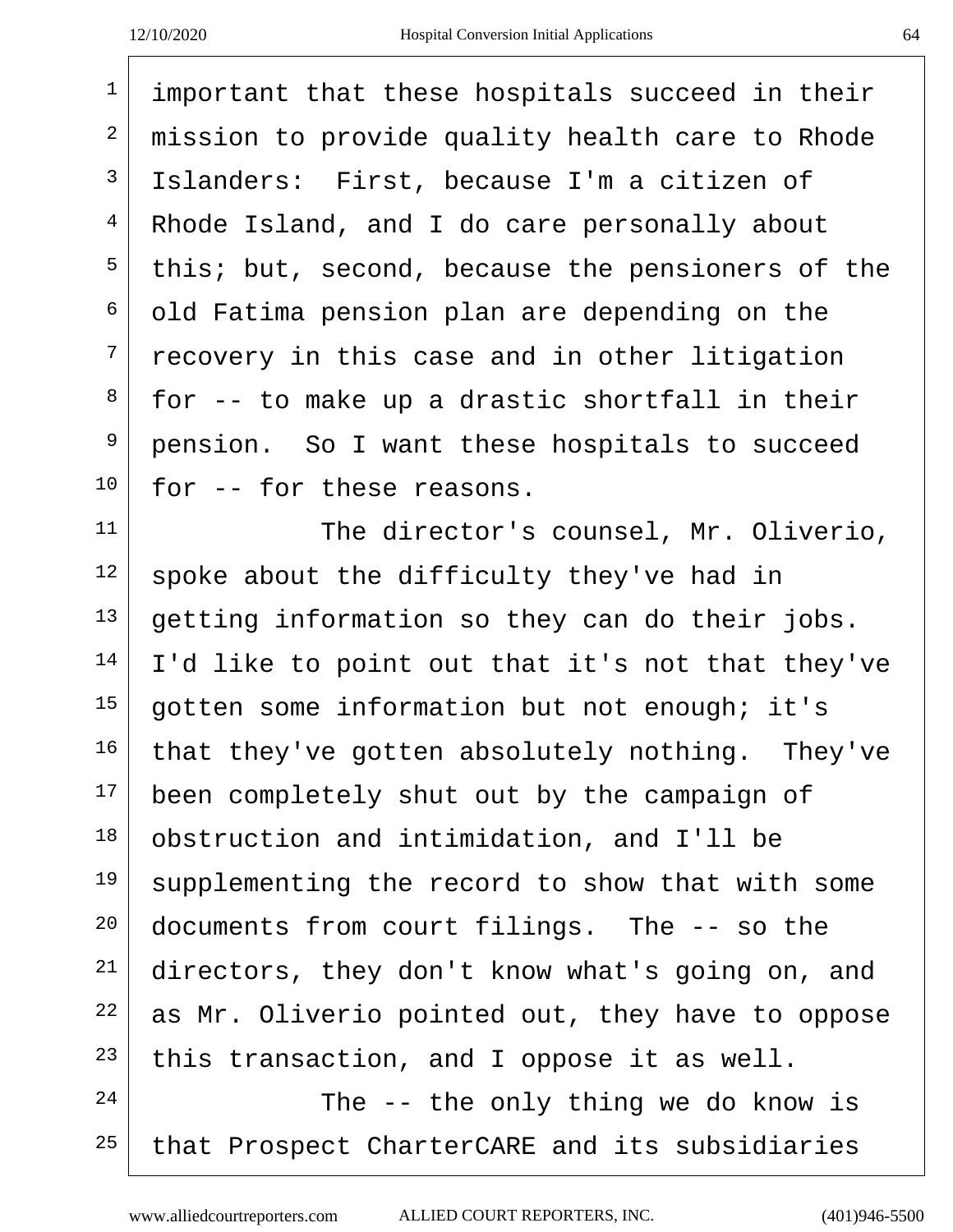| $\mathbf{1}$   | are grossly undercapitalized. The successes      |
|----------------|--------------------------------------------------|
| $\overline{a}$ | that you've heard tonight -- and you'll probably |
| 3              | hear some more about the successes of these      |
| $\overline{4}$ | hospitals before this hearing is over -- are not |
| 5              | because of Mr. Lee and Mr. Topper and their      |
| 6              | support for the local hospitals. They are        |
| $\overline{7}$ | despite their actions in treating these          |
| 8              | companies like piggy banks, borrowing money to   |
| 9              | pay dividends, hundreds of millions of dollars   |
| 10             | to themselves. And I would just point out that   |
| 11             | the publicly available financial statements for  |
| 12             | Prospect CharterCARE and the two hospital        |
| 13             | subsidiaries show zero -- and I mean zero        |
| 14             | unrestricted cash and nominal restricted cash    |
| 15             | for the last couple of financial years. So       |
| 16             | these hospitals may have been on the brink when  |
| 17             | Prospect CharterCARE came in in 2014, but        |
| 18             | they're on the brink now because of Prospect     |
| 19             | CharterCARE.                                     |
| 20             | If this transaction is approved,                 |
|                |                                                  |

 Prospect's going to continue to bleed out more cash from these hospitals, and the local safety net hospitals are going to join a sale leaseback transaction and basically mortgage their futures to enrich their new 100 percent owners.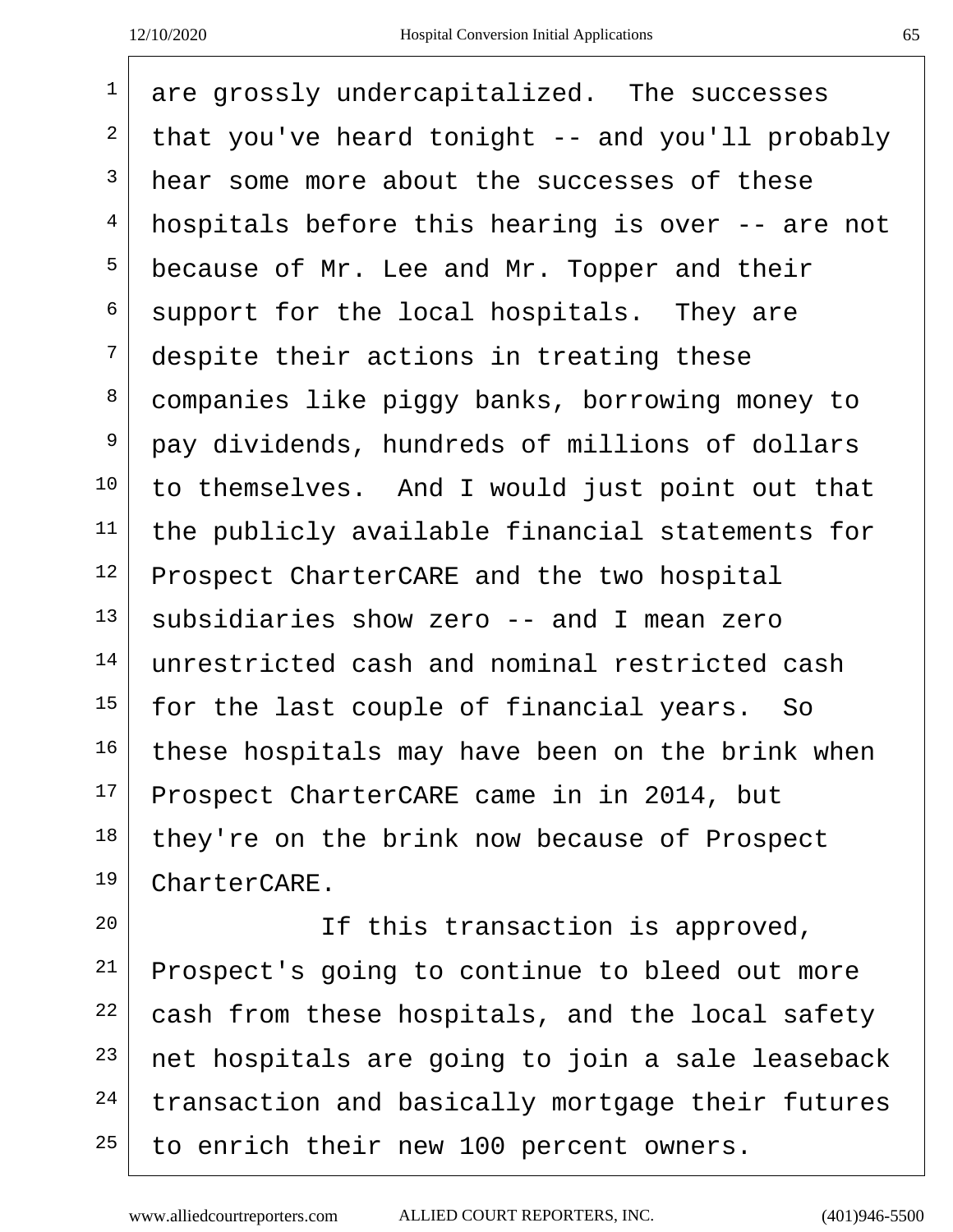$\sqrt{2}$ 

| So at this point, we don't have any              |
|--------------------------------------------------|
| information sufficient to justify this           |
| transaction to ascertain the effect of the       |
| transaction on the delivery of quality health    |
| care, other than we know that the financial      |
| situation is worse, and it's going to get worse  |
| with these hospitals if this transaction goes    |
| forward.                                         |
| I'd ask you to reject the                        |
| applications for effective change in control, or |
| at least put this whole proceeding on hold until |
| the directors can -- Category A directors can    |
| report back to you in good faith that they are   |
| in a position to do their job, because they've   |
| given enough -- been given enough information,   |
| documents to do their jobs.                      |
| Thank you.                                       |
| MS. LOPES: Thank you.                            |
| The next person I'm going to call on             |
| is Mr. Christopher Callaci, please.              |
| You should be able to speak.                     |
| MR. CALLACI: Good evening, folks.                |
| You just made a critical mistake by unmuting me. |
| MS. LOPES: No.                                   |
| MR. CALLACI: I hope you are all                  |
|                                                  |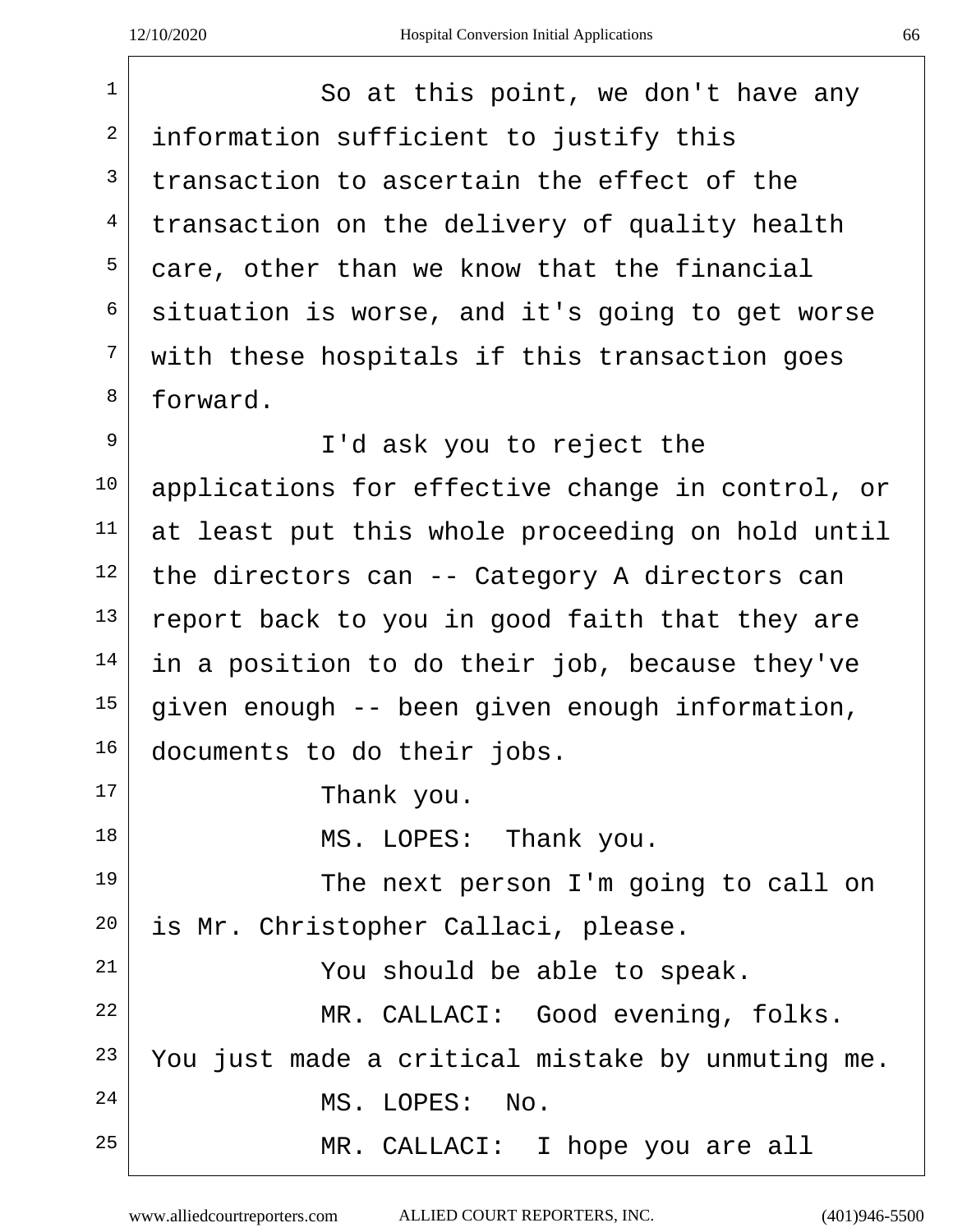| $\mathbf 1$    | well. My name is Chris Callaci. I am general     |
|----------------|--------------------------------------------------|
| 2              | counsel for United Nurses & Allied               |
| 3              | Professionals. We are the largest health care    |
| $\overline{4}$ | union in the state of Rhode Island, and we       |
| 5              | represent among 7,000 members. We represent      |
| 6              | well over 6,00 folks at Fatima Hospital. Our     |
| 7              | union supported the joint venture in 2014, and I |
| 8              | cannot tell you how much we regret having done   |
| 9              | SO.                                              |
| 10             | Let me also say in terms of                      |
| 11             | housekeeping, I think Mr. Wistow was commenting  |
| 12             | on having gotten documents from the AG's office  |
| 13             | in response to an APRA request. I would hope     |
| 14             | that those documents, if they haven't already,   |
| 15             | will be posted on the AG's website. It's         |
| 16             | difficult to make public comment if you don't    |
| 17             | have access to all of the relevant information.  |
| 18             | So I ask you to please consider that.            |
| 19             | This applicant is lacking in                     |
| 20             | character, lacking in competence. They have      |
| 21             | failed to meet their commitments to our          |
| 22             | community, and for that reason, they are not in  |
| 23             | good standing in our community. And those are    |
| 24             | some of the key criteria that go to the heart of |
| 25             | this review process and the way that our         |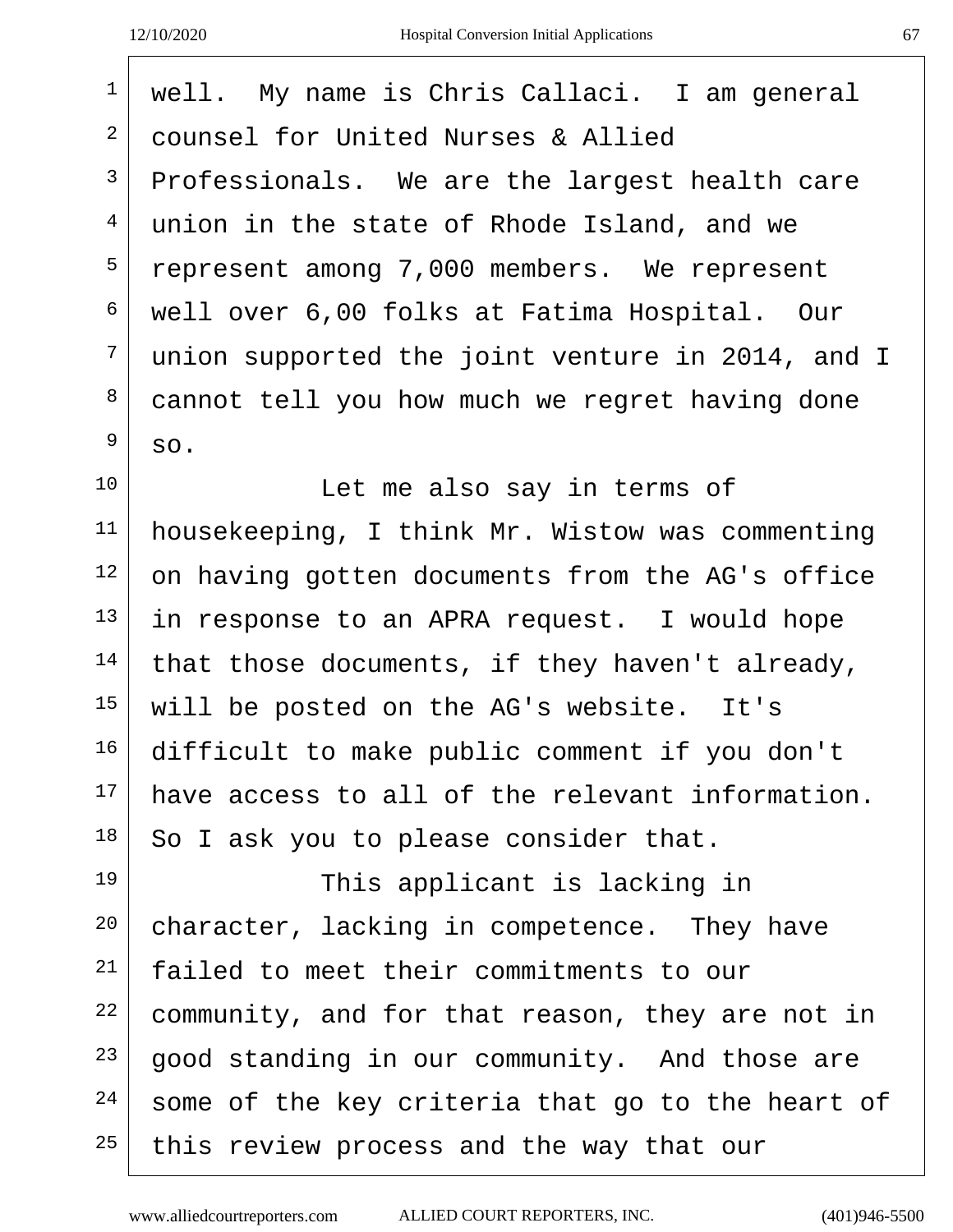Г

| $\mathbf 1$    | regulators measure the application against the    |
|----------------|---------------------------------------------------|
| 2              | statute. And for those reasons alone, the         |
| 3              | application should be rejected, which is our      |
| 4              | request.                                          |
| 5              | 2014 and the joint venture. These                 |
| 6              | guys made representations to the town of North    |
| $\overline{7}$ | Providence, to the city of Providence, to the     |
| 8              | union, to the Department of Health, to the AG     |
| 9              | that putting \$14 million in a pension plan would |
| 10             | secure that plan, when they knew that it          |
| 11             | wouldn't. They also made those same               |
| 12             | misrepresentations to that same universe of       |
| 13             | people, that contributions would be made going    |
| 14             | forward to the plan by the old hospitals, when    |
| 15             | they knew those old hospitals did not have the    |
| 16             | financial wherewithal. And now that plan is in    |
| 17             | bankruptcy, and almost 3,000 people who are       |
| 18             | participants in that plan and their families are  |
| 19             | wondering whether or not they will be able to     |
| $20 \,$        | get the money that they need out of that pension  |
| 21             | to pay their bills.                               |
| 22             | We also know they were supposed to                |
| 23             | put \$50 million in long-term capital             |
| 24             | commitments, \$40 million in routine capital      |

commitments, and the AMI report can't confirm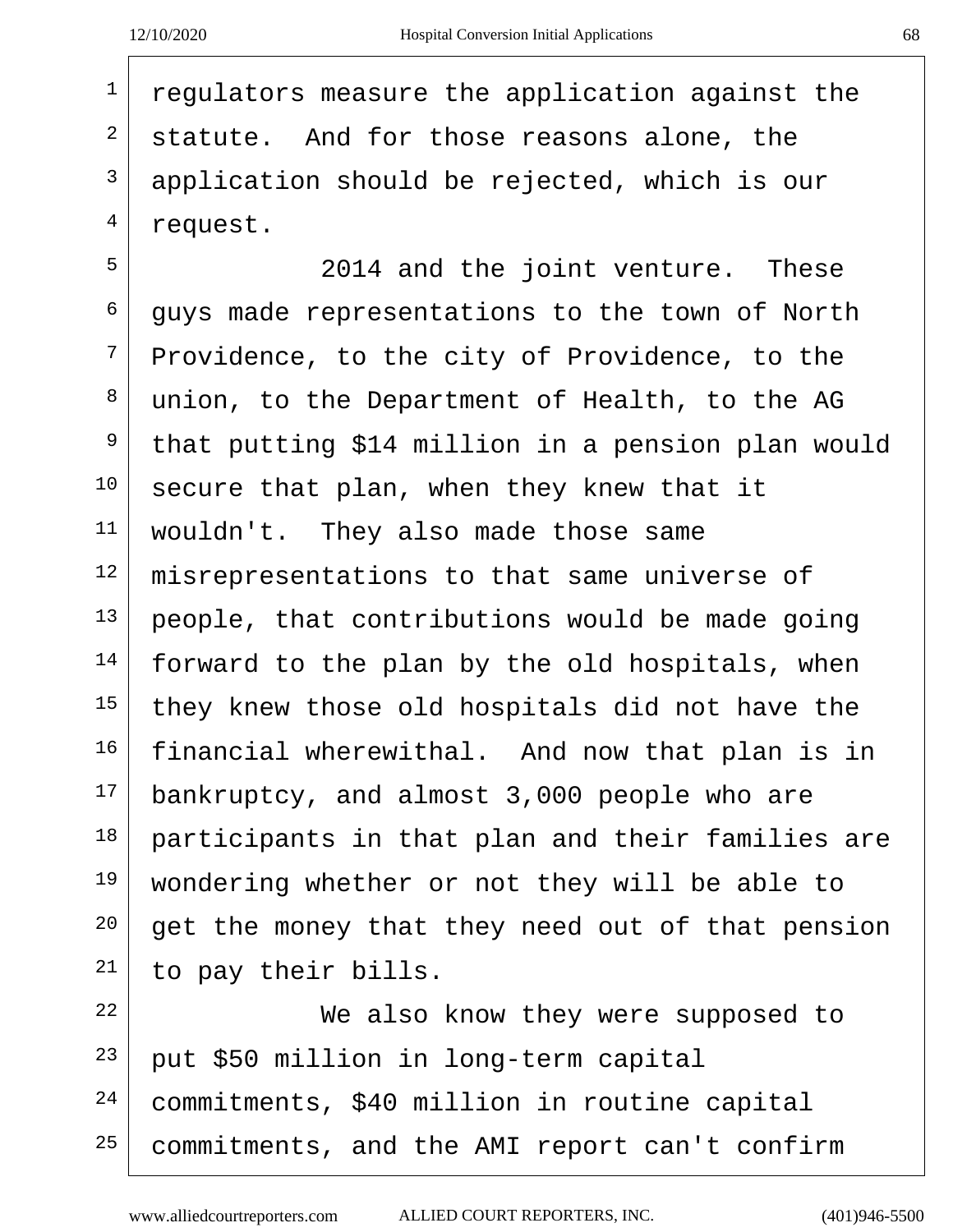|                | 12/10/2020<br>Hospital Conversion Initial Applications | 69 |
|----------------|--------------------------------------------------------|----|
| $\mathbf 1$    | that that has happened. And the lawsuit by             |    |
| 2              | their joint venture partners, CharterCARE, also        |    |
| 3              | known as CharterCARE Community Board, has sued,        |    |
| $\overline{4}$ | saying that those contributions have not been          |    |
| 5              | made, which is remarkable, because that was one        |    |
| 6              | of the big reasons why the deal was approved           |    |
| 7              | back in 2014.                                          |    |
| 8              | Let me turn my attention to the AMI                    |    |
| 9              | report -- and I'm speaking as fast as I can,           |    |
| 10             | because I've got six minutes or something like         |    |
| 11             | that, and this stuff is important.                     |    |
| 12             | Here we are six years after the joint                  |    |
| 13             | venture was approved, and the monitors for             |    |
| 14             | the -- I believe the AG's office cannot confirm        |    |
| 15             | that Prospect has complied with the conditions         |    |
| 16             | that were attached to that approval, which was         |    |
| 17             | six years ago or more. They can't confirm that         |    |

 Here we are six years after the joint venture was approved. the  $-$  I believe that Prospect has that were attache six years ago or employees maintain their salaries and wage rates. They can't confirm that employees were 20 provided with comparable benefits with respect to vacation, sick, holiday, life, health insurance, and the  $401(k)$ . They can't confirm that there are comparable severance packages. They can't confirm that Prospect has continued to provide care through sponsorship and support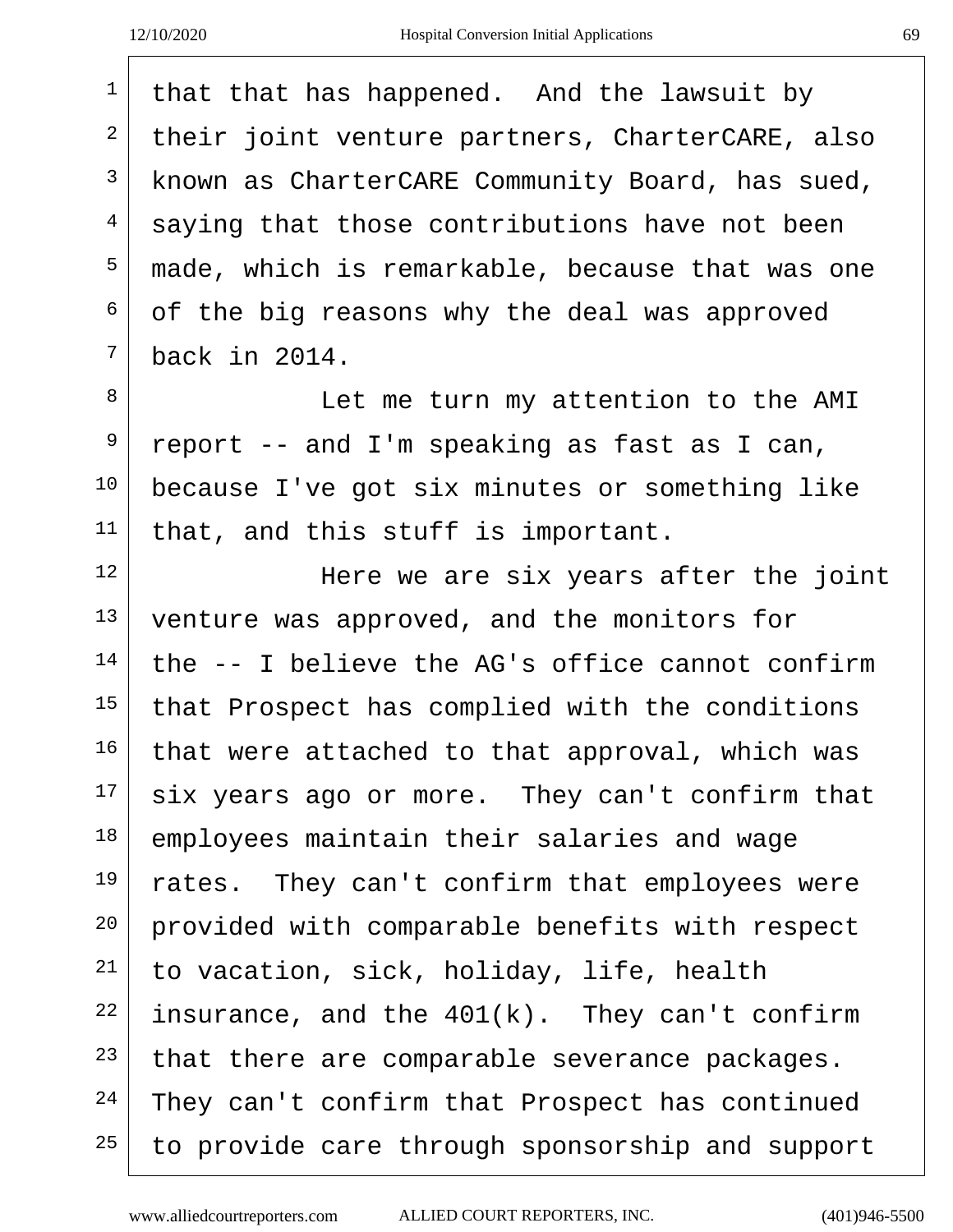$\Gamma$ 

| $\mathbf 1$    | of community-based health programs that serve,   |
|----------------|--------------------------------------------------|
| $\overline{a}$ | in particular, the elderly, the poor, the        |
| $\mathsf{3}$   | at-risk. They can't confirm that Prospect        |
| $\overline{4}$ | adopted the hospital's charity care guidelines   |
| 5              | and medically necessary services to patients     |
| 6              | regardless of their ability to pay. They cannot  |
| 7              | confirm that Prospect has maintained an          |
| 8              | appropriate level of full-time equivalence or    |
| $\mathsf 9$    | have done their due diligence with respect to    |
| 10             | appropriate staffing levels. And their failure   |
| 11             | to do that and AMI's inability to confirm that   |
| 12             | they did that means that they have not confirmed |
| 13             | with the conditions of 2014 when they were       |
| 14             | supposed to, and that they have failed,          |
| 15             | therefore, to satisfy the criteria, numbers 1    |
| 16             | through 8, that the DOH reviews under HCA        |
| 17             | review. By failing to satisfy these conditions,  |
| 18             | their claim on page 29 in their application that |
| 19             | they have performed with regard to the terms and |
| 20             | conditions of the 2014 approval, is false.       |
| 21             | The other thing I have to note in                |
| 22             | that AMI report $-$ and I'm quoting from that    |
| 23             | report -- the entity, meaning Prospect, did not  |

seem to be focused on collecting and organizing

the information necessary to demonstrate its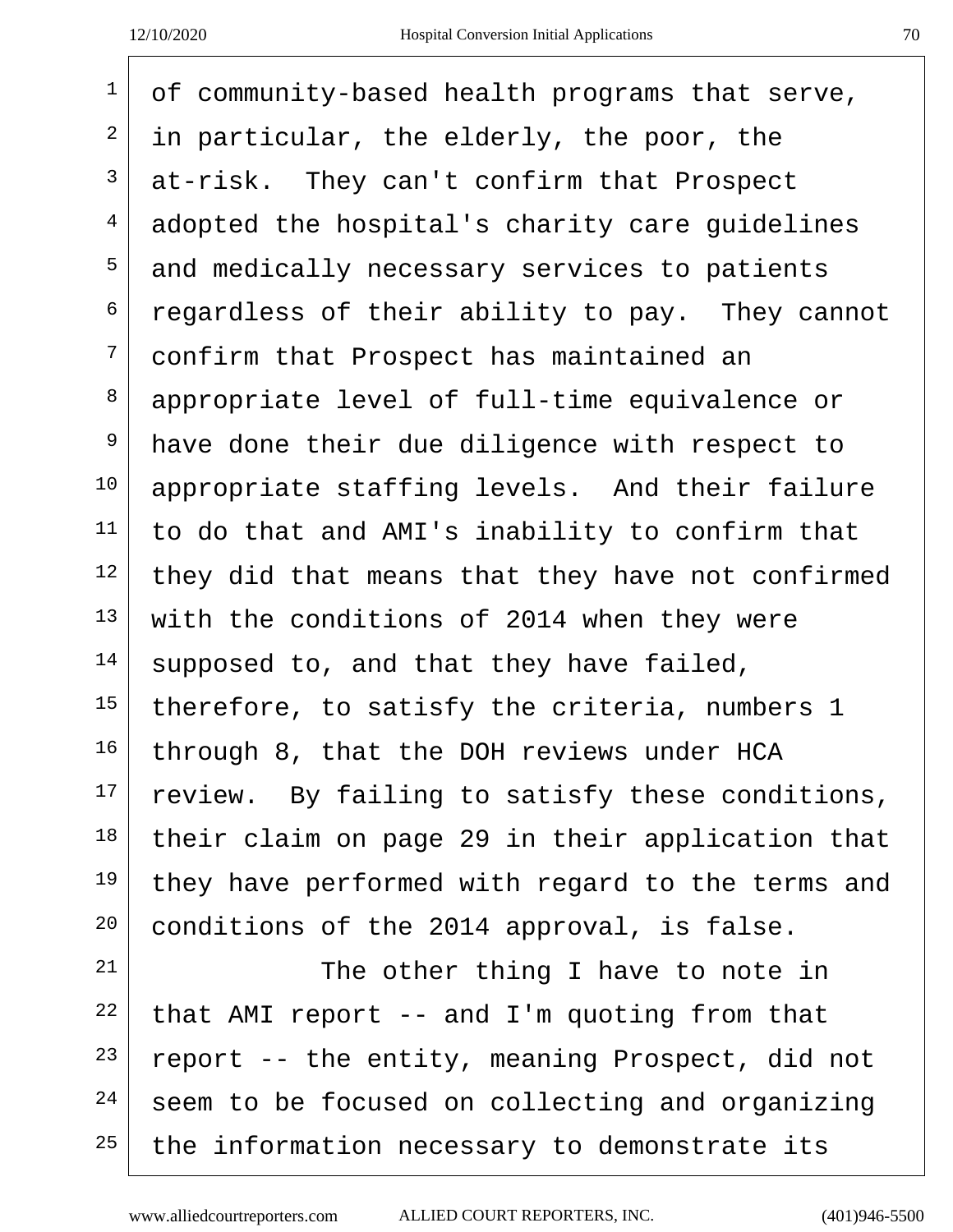compliance with the conditions set forth in the HCA decision until pressed by the AG. Why should the AG or anybody in this state have to  $4 \mid$  press Prospect to do what they were supposed to do and what they were committed to do and legally bound to do over six years ago? Outrageous.

<sup>8</sup> Question 20 of the application on the CEC side of things, which speaks to character and competence and standing in the community and the like, which are criteria relevant in an HCA review -- they were supposed to reveal citations, violations, charges, enforcement actions, civil proceedings in the courts, and they didn't. They withheld that information from our regulators, just like they were pedaling a bunch of nonsense about the pension back in 2014.

 And so what do we have here? They didn't tell you anything about the lawsuit pending in superior court in Providence; CharterCARE versus Lee. There -- there CharterCARE, the business partner, has alleged that they failed and refused to provide the financial information demonstrating that they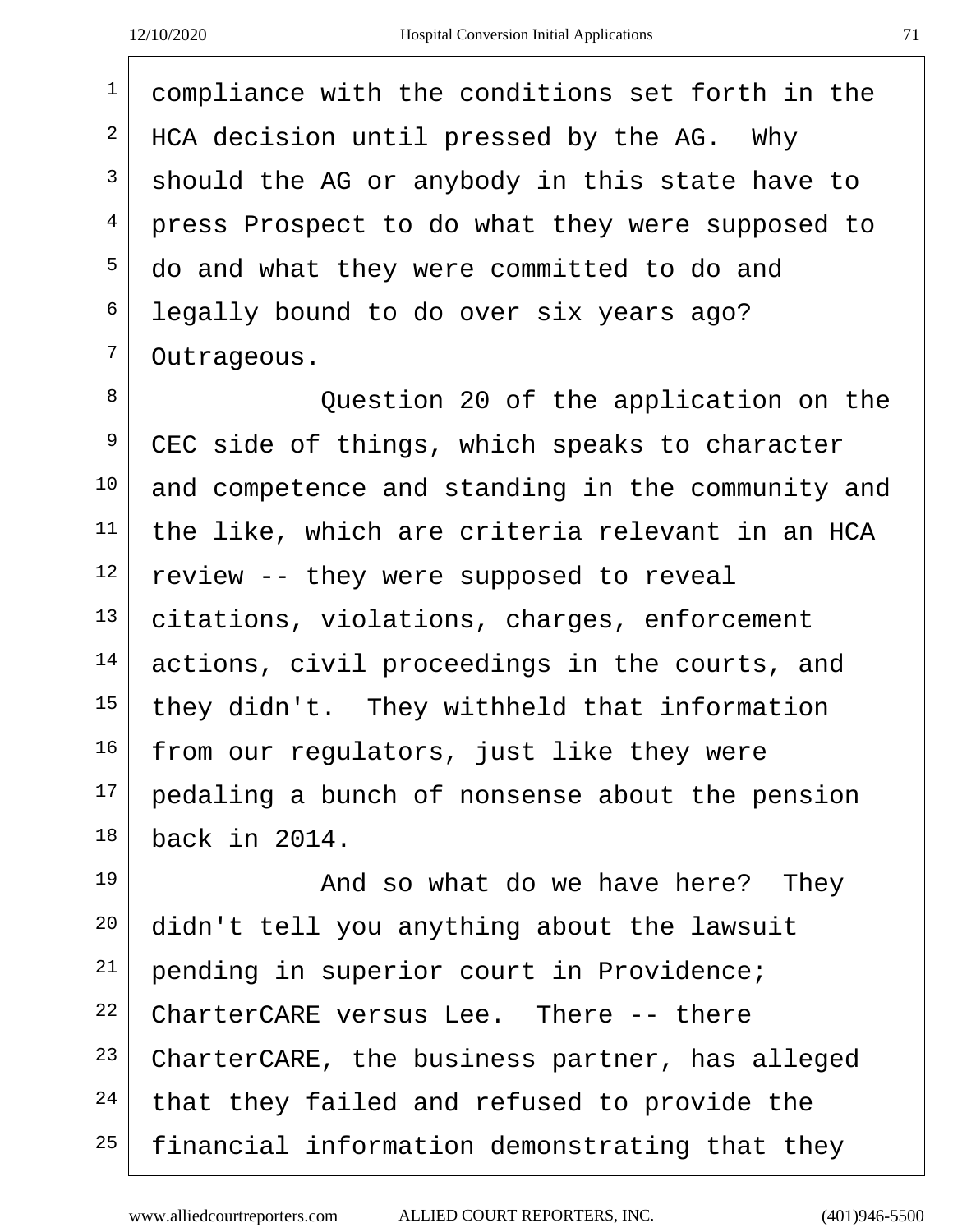| $\mathbf{1}$ | put in the \$50 million and the \$40 million.      |
|--------------|----------------------------------------------------|
| 2            | They say in the lawsuit they don't think it was    |
| 3            | put in. They say that the current CEC              |
| 4            | application and the HCA application confers no     |
| 5            | benefit on Prospect Medical Holdings and is a      |
| 6            | fraud upon its creditors and CharterCARE. They     |
| 7            | say that the dividends to Lee and Topper to the    |
| 8            | tune of hundreds of millions of dollars were a     |
| 9            | fraudulent transfer. Now, if they didn't put       |
| 10           | the \$50 million in $-$ they've got \$41.8 million |
| 11           | in tax breaks from North Providence and            |
| 12           | Providence. That's a pretty expensive              |
| 13           | bait-and-switch.                                   |
| 14           | Then we get to some other things they              |
| 15           | should've reported that they didn't.               |
| 16           | We had a lawsuit we won against them               |
| 17           | where they were withholding information about      |
| 18           | over 30 deficiencies that JACHO found at Fatima    |
| 19           | Hospital and horrible deficiencies that were       |
| 20           | found in the OR at Fatima Hospital during a mock   |
| 21           | survey. They refused to give us the details of     |
| 22           | that. We sued. We got the federal government       |
| 23           | involved, the National Labor Relations Board.      |
| 24           |                                                    |

To this date, they still haven't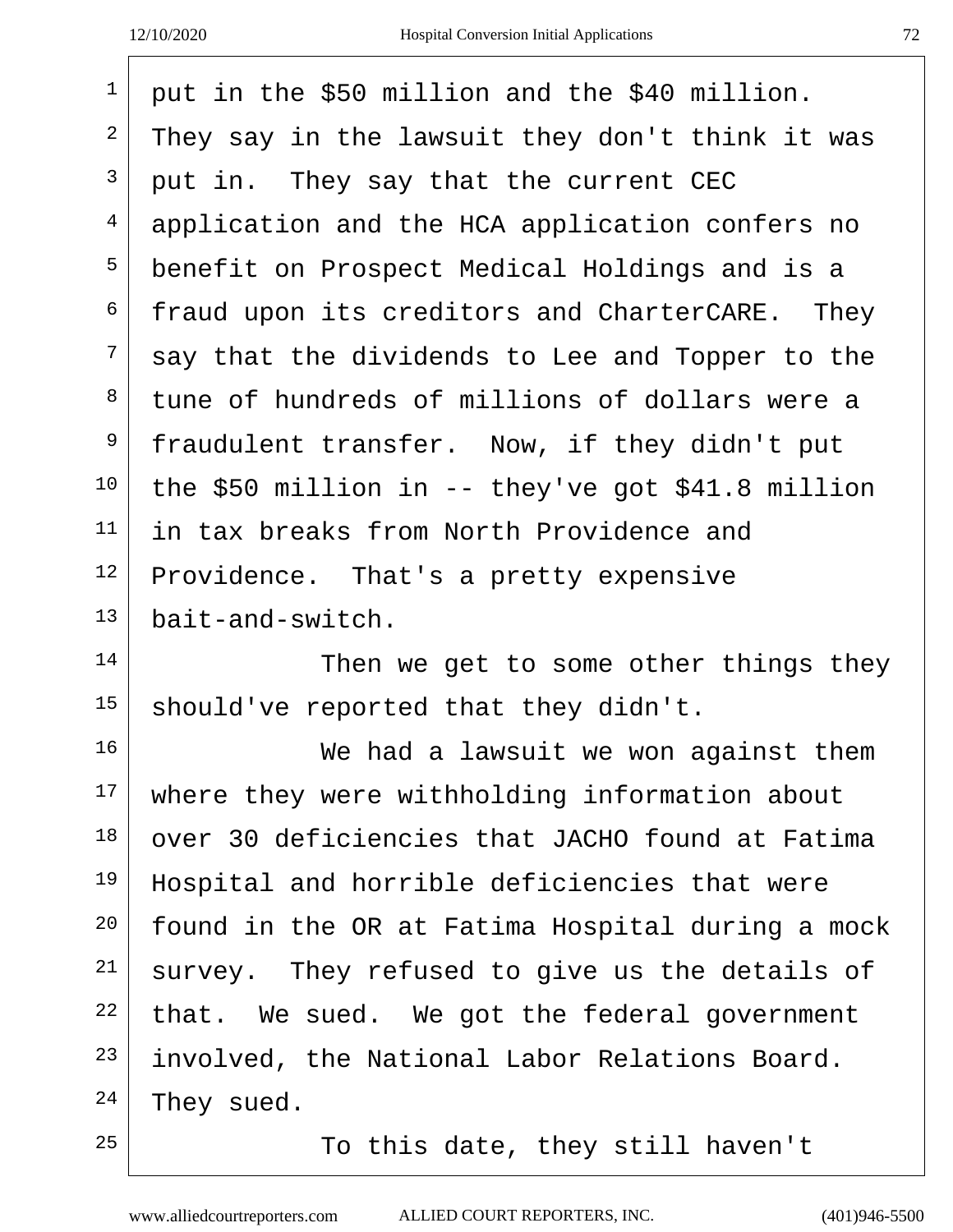| $\mathbf{1}$   | provided all of the information, and now there   |
|----------------|--------------------------------------------------|
| $\overline{a}$ | are enforcement proceedings in the First         |
| 3              | Circuit. They haven't said anything to you guys  |
| 4              | about that, I'm pretty sure.                     |
| 5              | They have failed to talk about the               |
| 6              | CMS reduction in their Medicare payments in      |
| 7              | fiscal year '08 because of high rates of patient |
| 8              | injury and infection at Roger Williams and       |
| 9              | Fatima. Nobody said a word about that. None.     |
| 10             | They finished in the bottom quartile of 3,200    |
| 11             | hospitals nationwide in that category.           |
| 12             | They didn't tell you about the                   |
| 13             | steepest fine they suffered in their hospitals   |
| 14             | in Connecticut because of high readmission       |
| 15             | rates. They didn't tell you about how state      |
| 16             | health inspectors in Connecticut found immediate |
| 17             | jeopardies -- patients placed in immediate       |
| 18             | jeopardy in two of their hospitals in            |
| 19             | Connecticut, Waterbury and Manchester.           |
| 20             | They didn't tell you about a lawsuit             |
| 21             | that we beat them back on when they illegally    |
| 22             | tried to discontinue dental and vision benefits  |
| 23             | for the spouses of employees in our union at     |
| 24             | Fatima Hospital. How do you collect over         |

\$200 million in dividends and then cheat people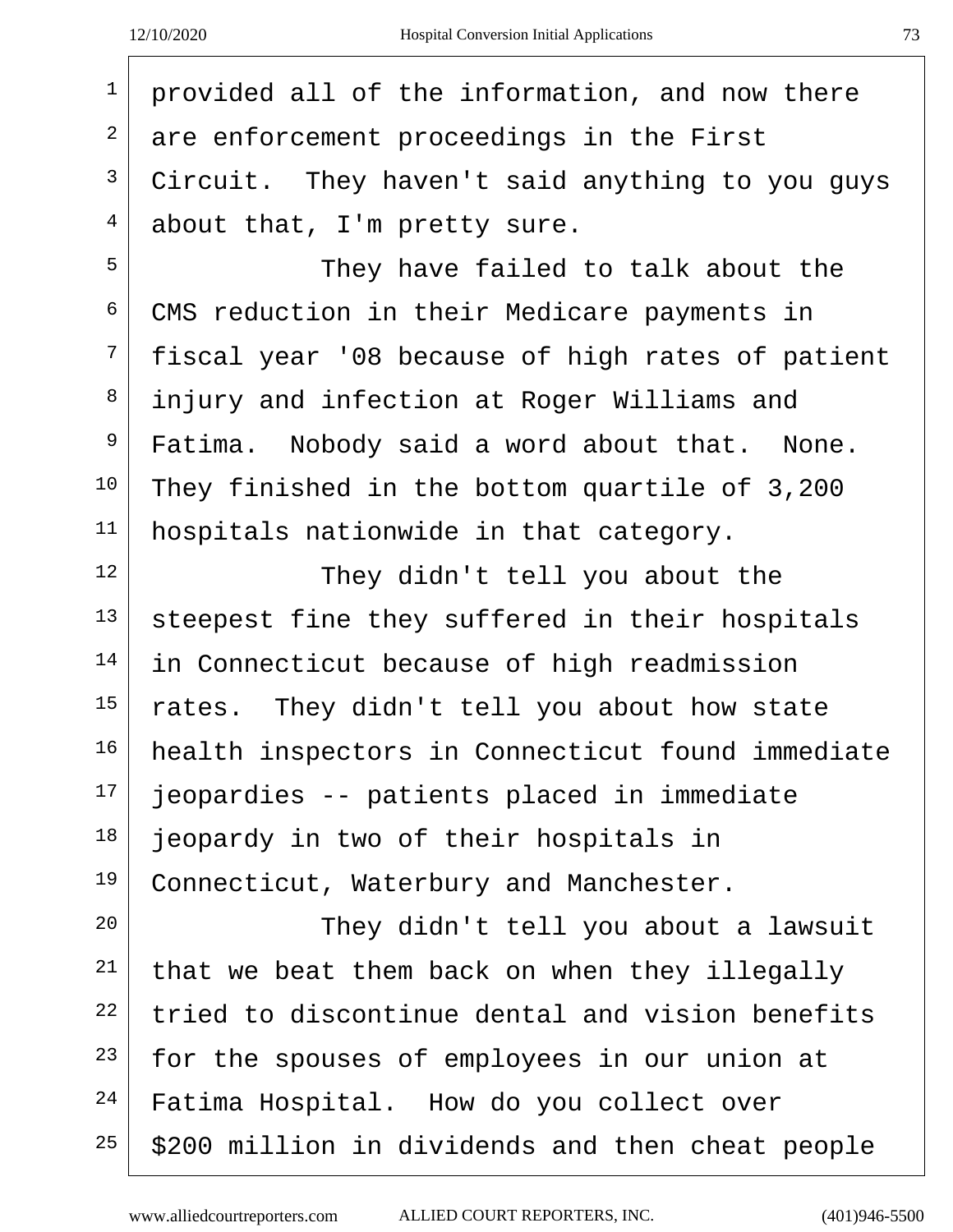| $\mathbf 1$    | out of their vision and dental benefits? Who     |
|----------------|--------------------------------------------------|
| 2              | does that? And why didn't they tell you that     |
| 3              | that was -- that case that was out there?        |
| $\overline{4}$ | And of course in a footnote in                   |
| 5              | objection that was filed by Mr. Hemmendinger and |
| 6              | Mr. Del Sesto on the CEC side, footnote 48,      |
| 7              | pages 14 and 15, scores of cases pending in the  |
| 8              | civil -- in civil cases in our courts -- in      |
| 9              | courts all over the country. Never said a word   |
| 10             | to you about that.                               |
| 11             | And then we have the ProPublica                  |
| 12             | article. Extraordinary. Pulitzer Prize-winning   |
| 13             | publication, award-winning reporter. What do we  |
| 14             | have? They're not paying their bills. They're    |
| 15             | bouncing checks. They're putting hospitals in    |
| 16             | bankruptcy. They're putting out aggressive       |
| 17             | financial statements to make their bottom line   |
| 18             | look better. They're hiking reported profits by  |
| 19             | booking inflated estimates of forthcoming        |
| 20             | revenue; issuing junk bonds to make dividend     |
| 21             | payments; closing hospitals like the ones they   |
| 22             | closed in Texas; not holding out their comitance |
| 23             | to a hospital in Orange, New Jersey; improper    |
| 24             | Medicaid billing practice. The list goes on and  |
| 25             | on and on.                                       |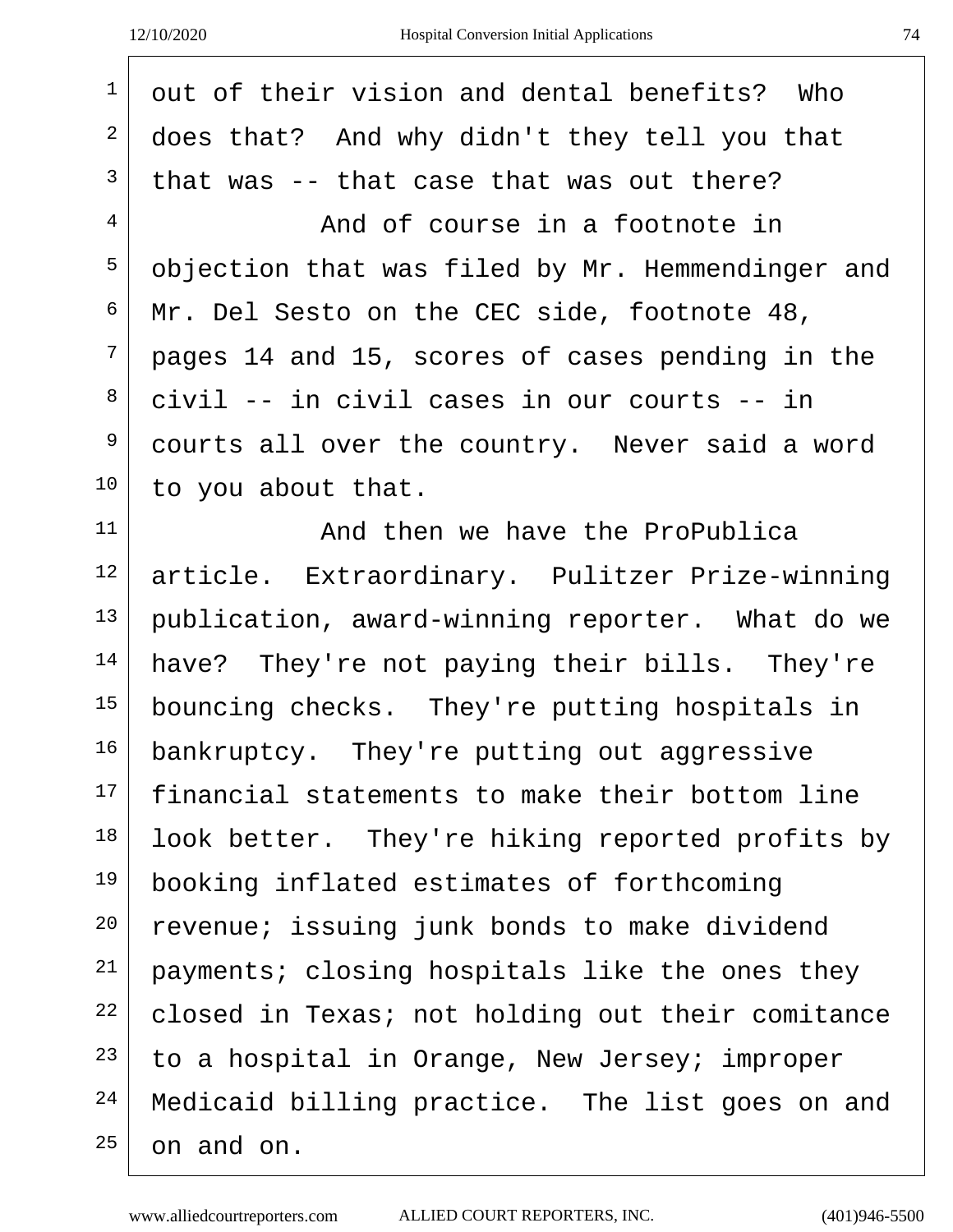<sup>1</sup> No word about any of that stuff, none of it. They didn't share any of that. Instead, what they did was they had the lawyers go after  $4 \mid$  ProPublica and say, We refute all of this. It's not true. Swiftly, thoroughly, ProPublica responded and discredited their response. And there's an enormous amount of information out there.

<sup>9</sup> Their failure to give that information to our regulators was not a ministerial oversight. It wasn't a clerical error. This is not their first rodeo. They did it intentionally. They withheld the information intentionally, just like they did in 2014 when they pedaled a bunch of BS about the pension.

16 The St. Joe's pension lawsuit -- I'm trying to wrap this up as best I can, and my mouth is getting dry -- what are the allegations there? They violated their duty of good faith and fair dealing. They conspired to conceal through fraudulent and intentional misrepresentations and omissions. They willingly, they knowingly gave false information. This is all about the pension. They abetted, aided, participated in breaches of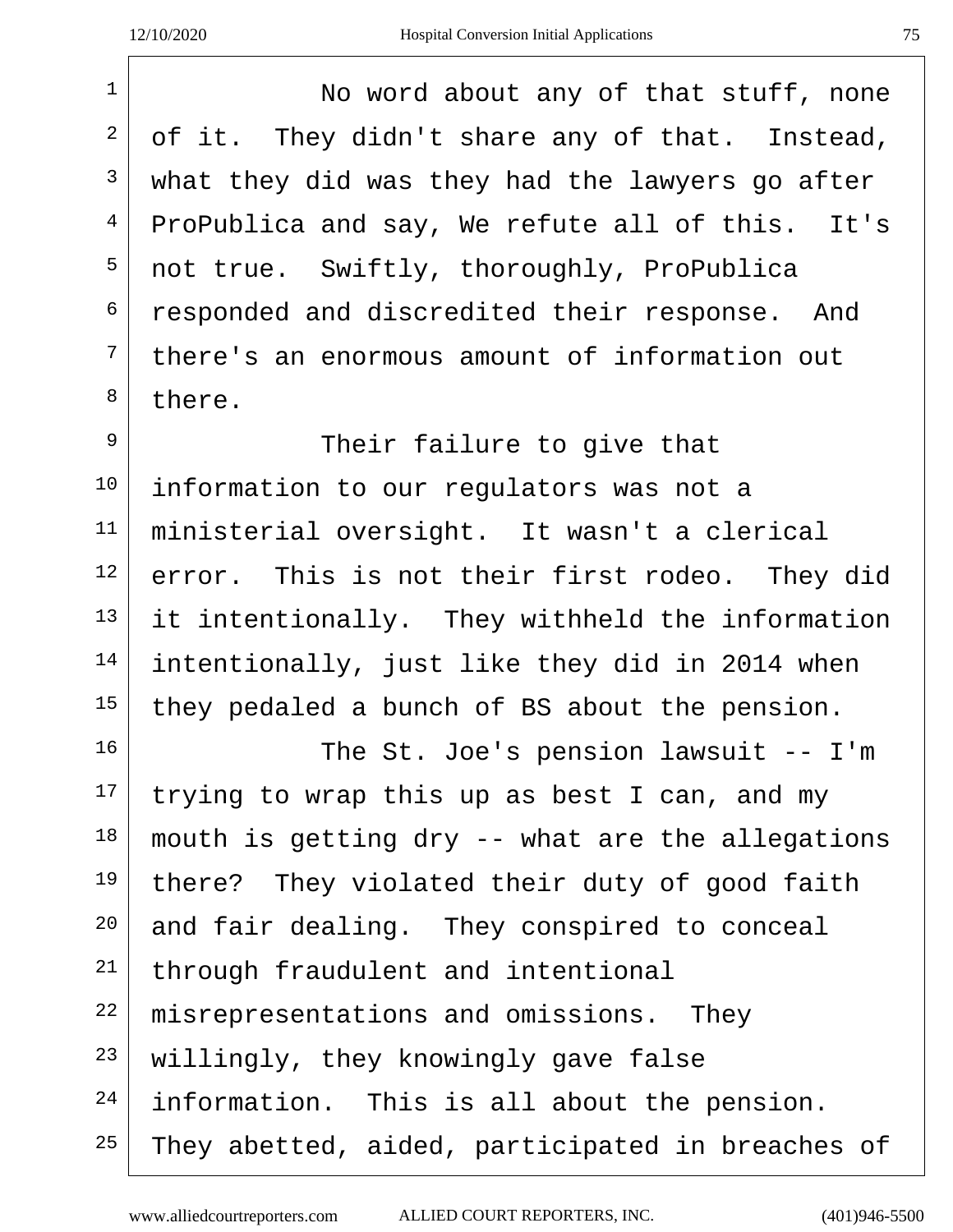| $\mathbf 1$     | financial duties. And that case is out there.    |
|-----------------|--------------------------------------------------|
| $\overline{a}$  | And now we have a submission by                  |
| 3               | Mr. Del Sesto, Mr. Hemmendinger, and Mr. Wistow, |
| 4               | which was referred to by Mr. Wistow, where there |
| 5               | are alarming concerns about the financial        |
| 6               | condition of Prospect Medical Holding. We have   |
| 7               | Wisehart CPAs and consultants from North         |
| 8               | Kingstown, Rhode Island, saying, and I quote, I  |
| $\overline{9}$  | believe bankruptcy is imminent unless there is a |
| 10              | significant infusion of capital and a return of  |
| 11              | all the dividends previously paid out. There is  |
| 12              | worry about liabilities for our local hospitals  |
| 13              | of Roger Williams and Fatima, and there is       |
| 14              | concern about inadequacies of the AMI reporting. |
| 15              | Now, I have thrown an enormous volume            |
| 16 <sup>1</sup> | of information from you that I know most of      |
| 17              | which was withheld from the Department of Health |
| 18              | on the CEC side. Please -- please, I am begging  |
| 19              | you on behalf of the people that I have the      |
| 20              | privilege to represent, vet all of these things, |
| 21              | all of the stuff in the ProPublica article, all  |
| 22              | of the things that are in these lawsuits. You    |
| 23              | have to get to the bottom of that, because if    |
| 24              | you don't, you can't, in my humble opinion,      |
| 25              | respectfully, do a thorough review of these      |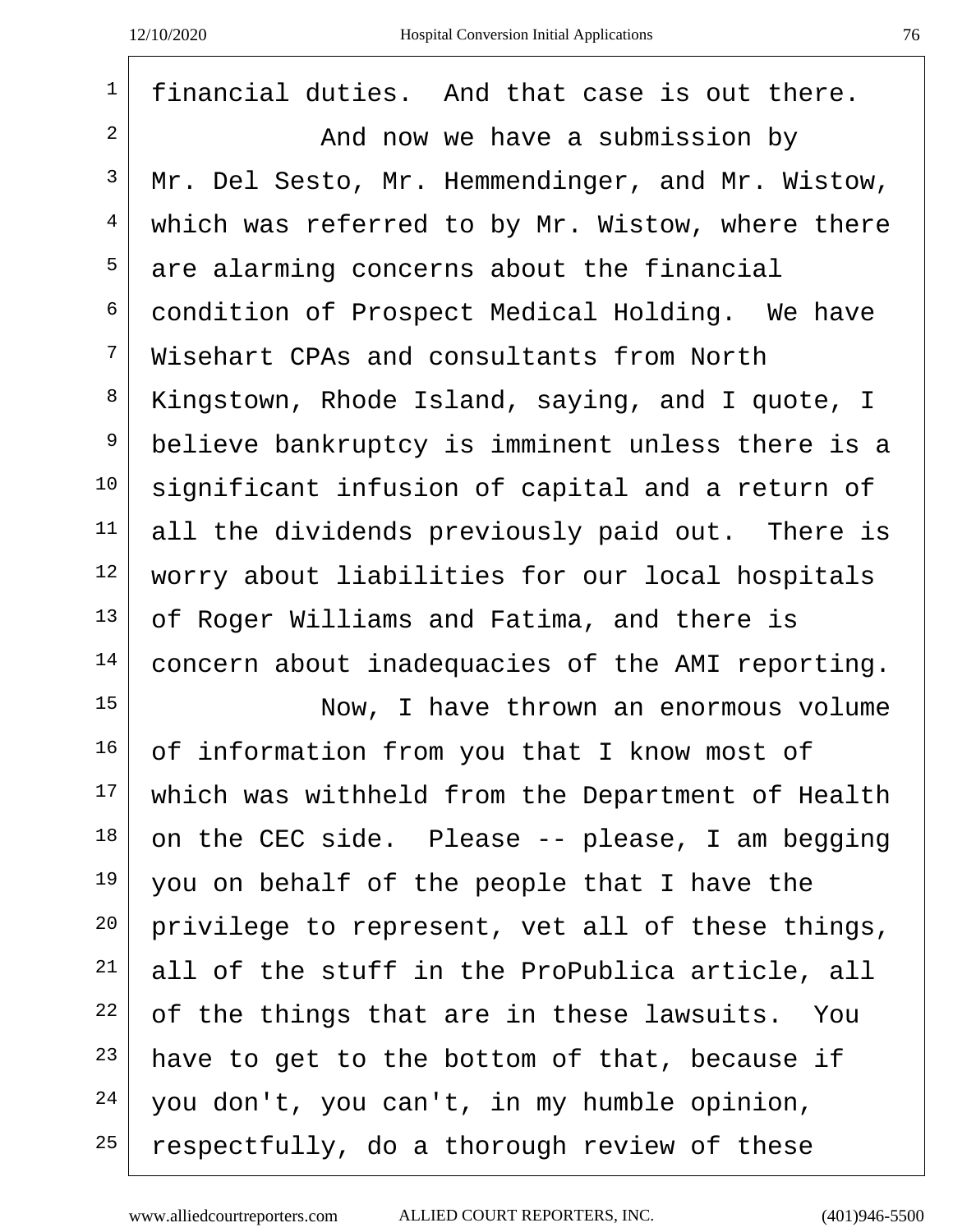| 1              | applications. And I think when you look at that |
|----------------|-------------------------------------------------|
| 2              | information, you will find that you do not want |
| 3              | these guys, Mr. Lee and Mr. Topper, getting     |
| $\overline{4}$ | ahold of 100 percent of an interest of Prospect |
| 5              | Medical Holdings and, therefore, having more    |
| 6              | influence on these two hospitals in Rhode       |
| 7              | Island. Please do this work and please reject   |
| 8              | this application.                               |
| 9              | Thank you.                                      |
| 10             | MS. LOPES: Thank you. I'll call                 |
| 11             | upon Lynn Blais, B-l-a-i-s.                     |
| 12             | MS. POWELL: We don't have a Lynn                |
| 13             | Blais, but we have a Lynn's iPhone. I'm not     |
| 14             | sure if that is the same person.                |
| 15             | MS. LOPES: It may be Lynn's phone.              |
| 16             | That's who I'll unmute.                         |
| 17             | MS. POWELL: No, unfortunately.                  |
| 18             | MR. CALLACI: She may be at work.                |
| 19             | Can you put her off closer to 7:00 p.m.?        |
| 20             | MS. POWELL: We can circle back to               |
| 21             | the people who haven't responded. We will ask   |
| 22             | once again at the end of the meeting.           |
| 23             | MR. CALLACI: Thank you.                         |
| 24             | MS. POWELL: You're welcome.                     |
| 25             | MS. LOPES: I will go to Cindy                   |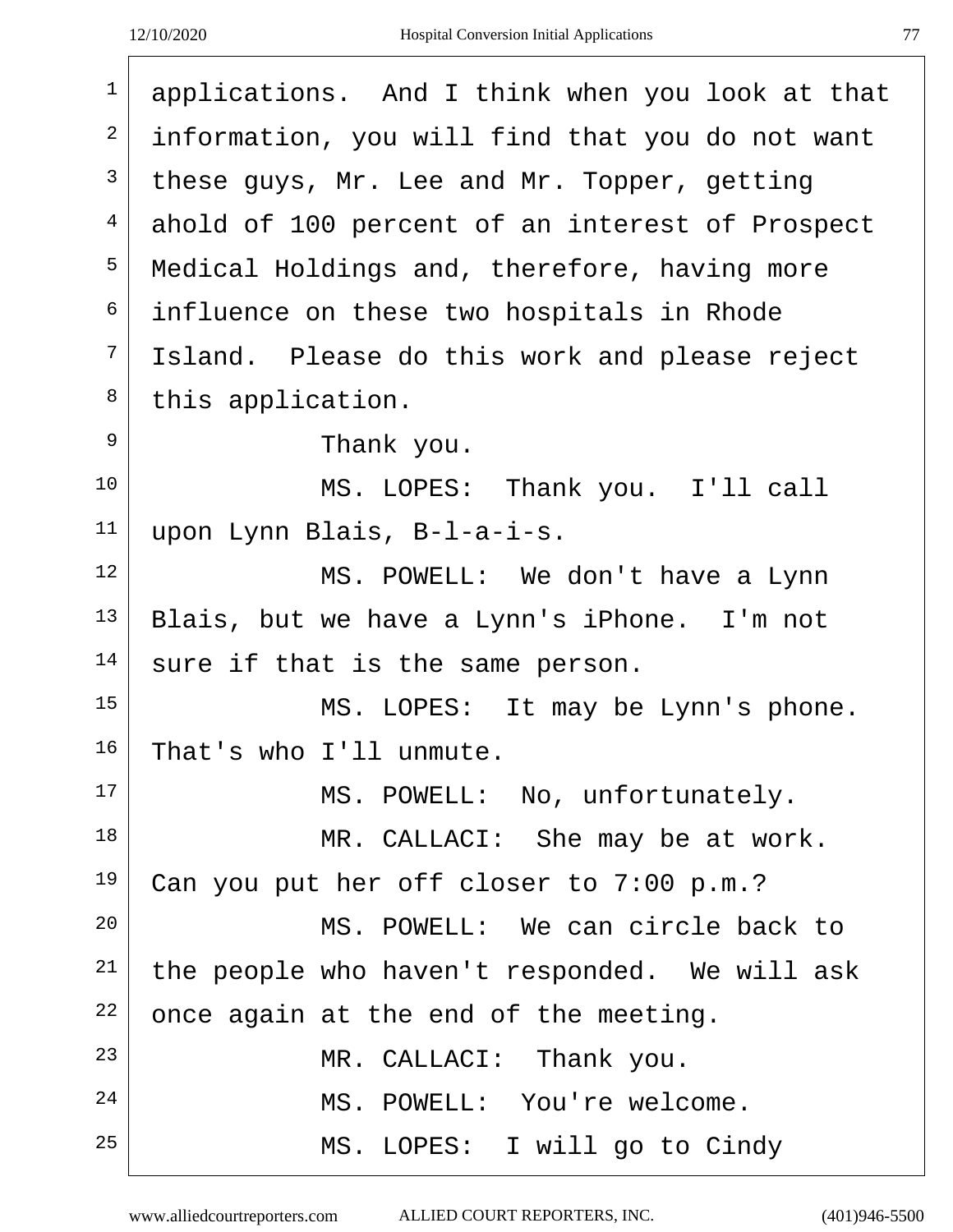| $\mathbf 1$ | Fenchel, F-e-n-c-h-e-l.                         |
|-------------|-------------------------------------------------|
| 2           | MS. POWELL: Cindy, can you unmute?              |
| 3           | MS. FENCHEL: Okay. Can you hear me?             |
| 4           | MS. LOPES: Yes.                                 |
| 5           | MS. POWELL: Yes, we can.                        |
| 6           | MS. FENCHEL: Okay. So my name is                |
| 7           | Cindy Fenchel, F, as in "Frank," e-n-c-h-e-l. I |
| 8           | am a 42-year employee at Fatima Hospital. I'm   |
| 9           | also the president of Local 5110 UNAP for the   |
| $10 \,$     | service workers.                                |
| 11          | In my years there, I have worked in             |
| 12          | many departments, and I am currently a medical  |
| 13          | secretary, and I work 40 hours at the hospital. |
| 14          | I have been through many administrations, and   |
| $15 \,$     | the bottom line is Prospect is about how much   |
| 16          | money they can gain, and they put profit before |
| 17          | patients.                                       |
| 18          | It used to be a community hospital              |
| 19          | that everyone enjoyed working, but Prospect     |
| $20 \,$     | makes that very hard, although they are         |
| 21          | fortunate to have the staff that cares about    |
| 22          | their jobs and the patients, as I have heard    |
| 23          | many compliments tonight. My members are very   |
| 24          | good to the patients. They're frontline in the  |
| 25          | most difficult situations, and Prospect never   |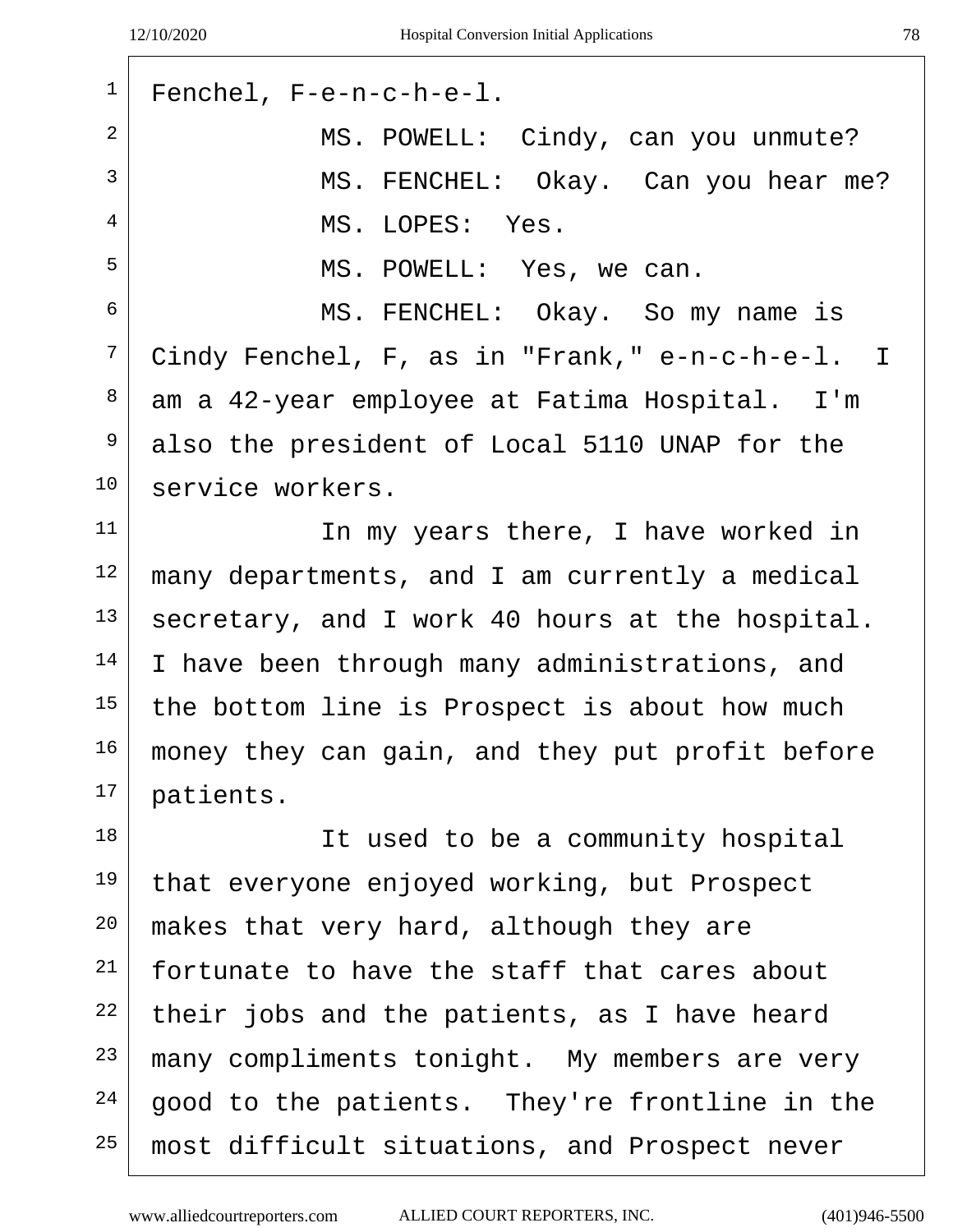makes that easy for them. <sup>2</sup> Some of the ways Prospect makes working difficult is  $-$  a few examples: I have  $4 \mid$  seen reports of 50 employees who were assaulted by patients, and this happened between the years of 2016 and 2017 and mostly on the behavioral health units, the behavioral health units that Prospect tonight has bragged about. But I know from my members what goes on in those four walls at Fatima hospital. I have seen reports, such as pregnant woman getting kicked in the stomach, others getting punched, hot coffee thrown in their face. They end up in the emergency room with concussions. So in -- during the negotiations, we asked for what we thought was a simple request, to have security quards assigned close to these units. And the answer that we received 19 from administration was there are not enough security quards, and they don't intend to hire anybody. Another example of profit before safety. Since Prospect took over, there has been a 24 percent turnover of  $-$  in 2018 alone out of 420 service workers. So a 24 percent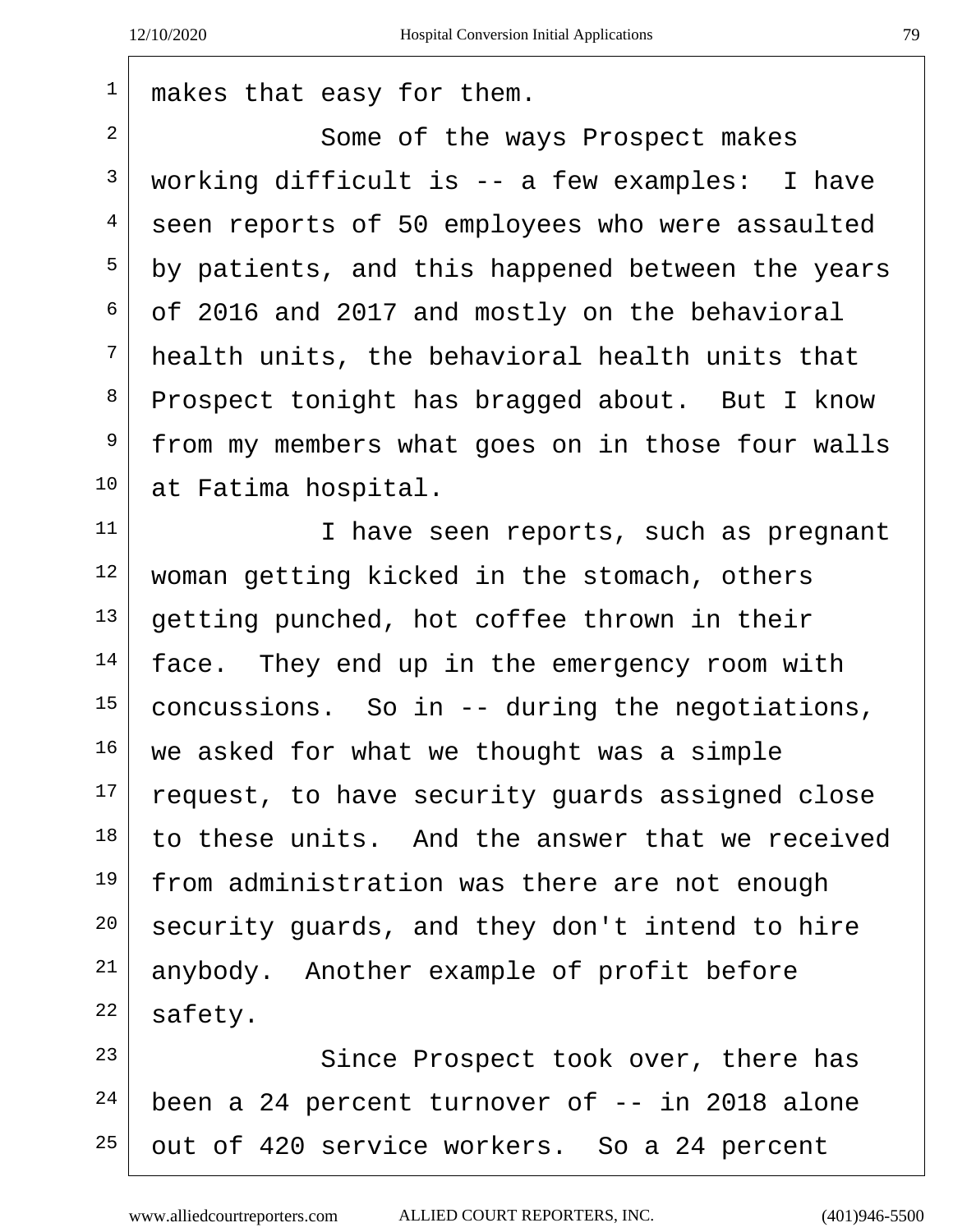| $\mathbf 1$    | turnover out of 420 people in one year alone.    |
|----------------|--------------------------------------------------|
| $\overline{a}$ | Another example of Prospect putting profit       |
| $\mathsf{3}$   | before patients and staff. I have never seen     |
| $\overline{4}$ | such a turnover since Prospect in my 42 years    |
| 5              | there. As one of the doctors testified tonight,  |
| 6              | it was a -- it was a family place to work with a |
| 7              | lot of longevity. Not so much these days.        |
| 8              | Then in the midst of a pandemic, a               |
| 9              | manager asked some people who work in the        |
| 10             | environmental service department to sign a       |
| 11             | training form for understanding how to wear      |
| 12             | their PPE. The manager said he would fill it     |
| 13             | out later. So he just said to them, Sign the     |
| 14             | form, say you know how to put on your PPE, and   |
| 15             | we'll figure it all out later. He had a $-$ just |
| 16             | a brief 10-minute meeting with them and sent the |
| 17             | employees on their way.                          |
| 18             | Well, one of the employees went back             |
| 19             | to the manager, said he was not comfortable with |
| 20             | what just took place. The manager said, Just go  |
| 21             | ask a coworker. Well, they were observed doing   |
| 22             | this incorrectly, putting their PPE on           |
| 23             | incorrectly, and a nurse manager luckily --      |
| 24             | thank God -- stepped in and helped them. It was  |
| 25             | determined by the union, after speaking with     |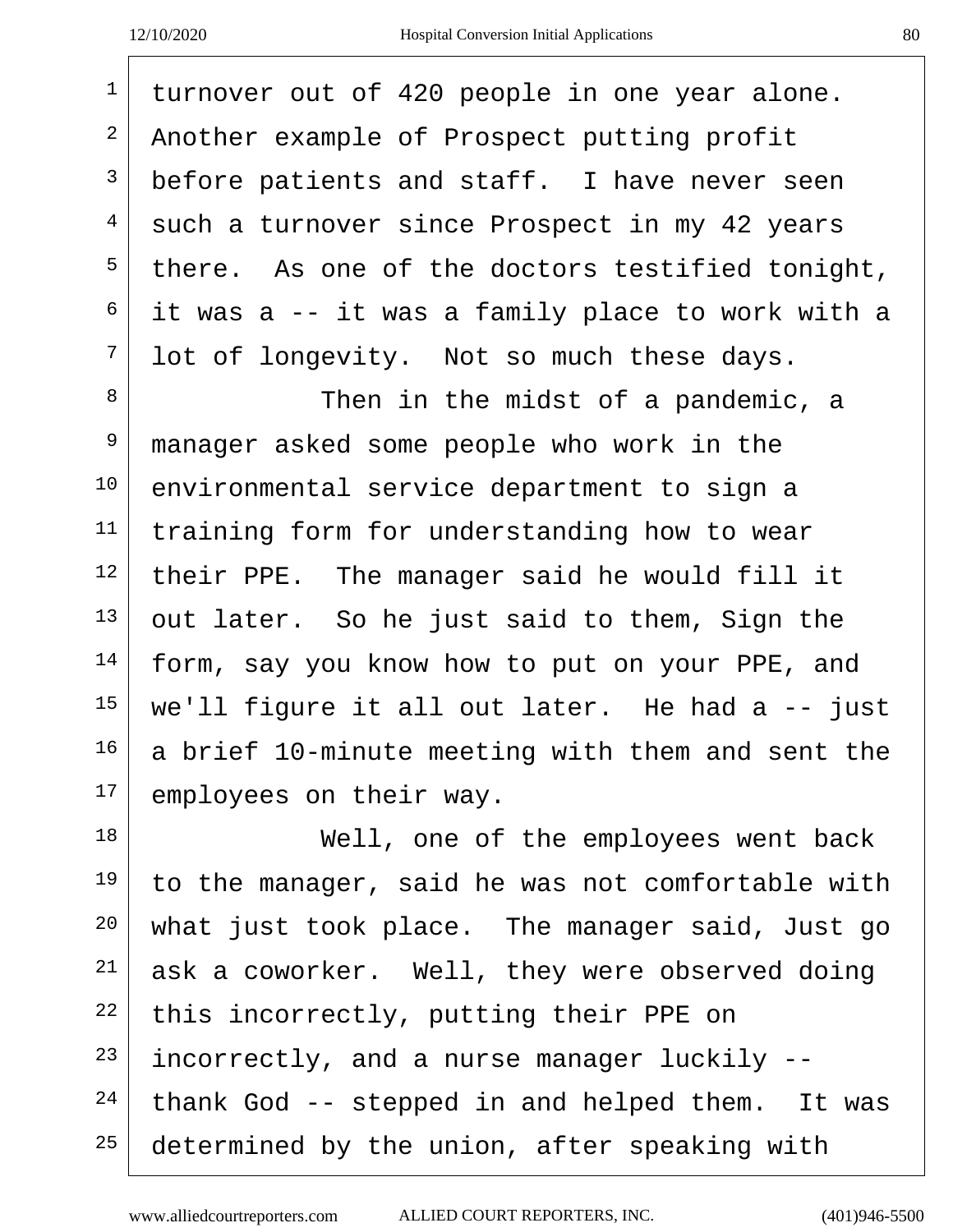| $\mathbf{1}$   | other people in this department, that training   |
|----------------|--------------------------------------------------|
| 2              | was inconsistent, not thorough, and employees    |
| 3              | were not demonstrating an understanding of how   |
| $\overline{4}$ | to wear their PPE back to their trainers.        |
| 5              | So think about housekeepers who go               |
| 6              | into COVID rooms and do not have an              |
| $\overline{7}$ | understanding of how to protect themselves.      |
| 8              | Prospect does not even care about keeping        |
| $\mathsf 9$    | frontline employees, my members, who keep these  |
| 10             | rooms clean -- they do not care about keeping    |
| 11             | them safe. These are daily battles in that       |
| 12             | hospital. These are only a few examples.         |
| 13             | The most basic thing an employee                 |
| 14             | would expect is for their place of employment,   |
| 15             | especially a hospital, to keep them safe.<br>In  |
| 16             | turn, keeping employees safe will keep patients  |
| 17             | safe.                                            |
| 18             | Furthermore, there is a high rate of             |
| 19             | employees who tested positive in the             |
| 20             | environmental housekeeping department and        |
| 21             | behavioral health units. As if it wasn't enough  |
| 22             | with all of this going on, we are currently      |
| 23             | battling with the company about phlebotomists at |
| 24             | our off-sites who are testing COVID patients     |
| 25             | who -- they should only be testing asymptomatic  |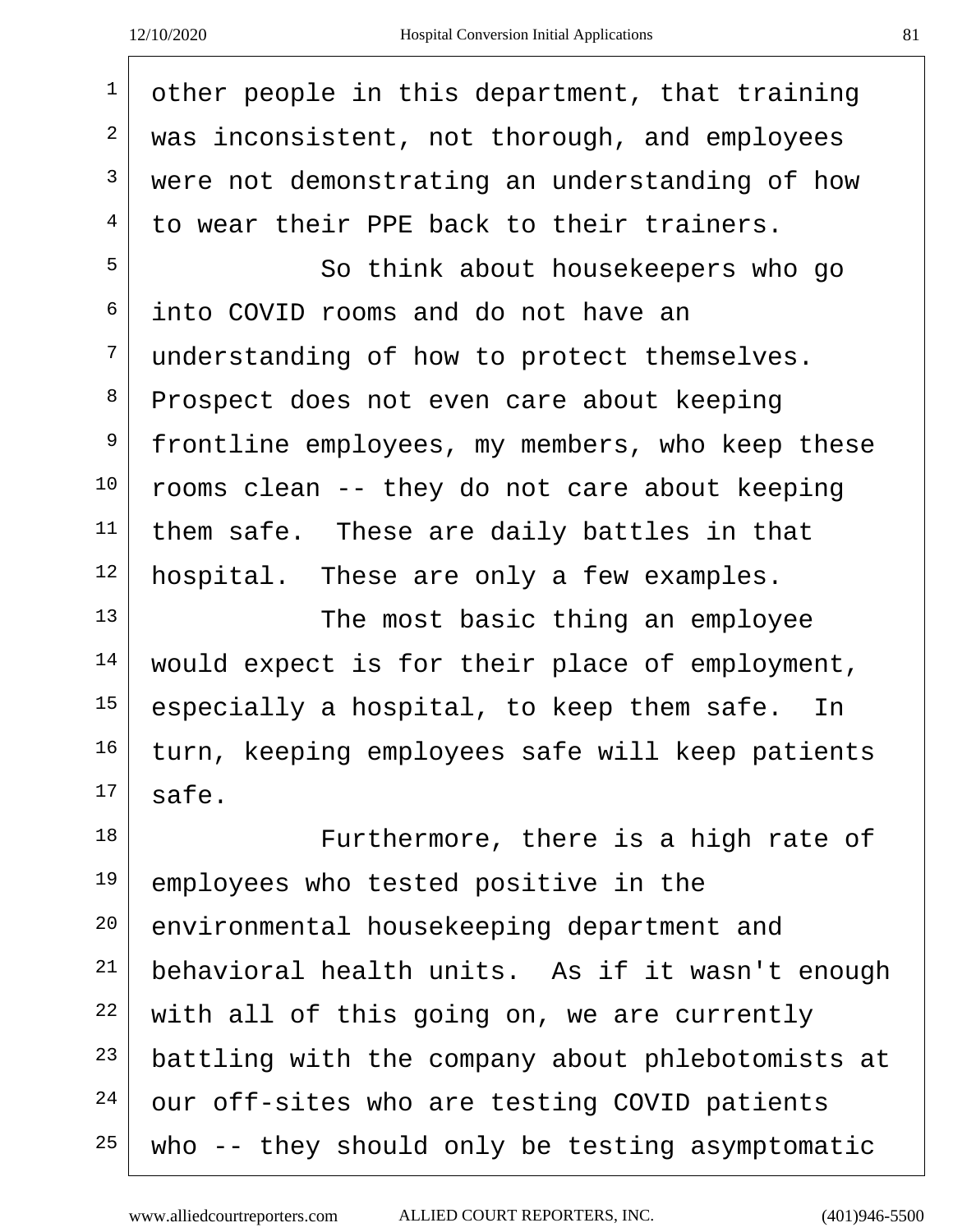| ٠       | ۰.<br>× |
|---------|---------|
| ۰.<br>v |         |

| $\mathbf 1$    | patients, but then when a patient is before them |
|----------------|--------------------------------------------------|
| 2              | with symptoms, well, they're told by the         |
| 3              | managers and the directors of the lab, We'll     |
| $\overline{4}$ | just test them again. Profit before employees    |
| 5              | and before safety.                               |
| 6              | We actually right now have two                   |
| 7              | class-action grievances about the situation with |
| 8              | the phlebotomists, and we ask that they have the |
| $\mathsf 9$    | proper PPE, social distancing, proper            |
| 10             | ventilation in some of their offices that are as |
| 11             | small as a closet, et cetera, et cetera, while   |
| 12             | they're doing COVID testing.                     |
| 13             | It never ends with this company. And             |
| 14             | after all the wonderful stories of -- the        |
| 15             | physicians had tonight, wining, dining with      |
| 16             | Prospect, a great lovefest, I asked for my       |
| 17             | members to get hazard pay in the thick of COVID. |
| 18             | Well, after asking many times, they said that    |
| 19             | they will not give them anything. So I asked     |
| 20             | again. And I said, A little bit will go a long   |
| 21             | way, but nothing will be -- but nothing will     |
| 22             | never be forgotten.                              |
| 23             | So I was told that there was no                  |
| 24             | money, and they were not going to give them      |
| 25             | anything. But the VP of HR stated, We did give   |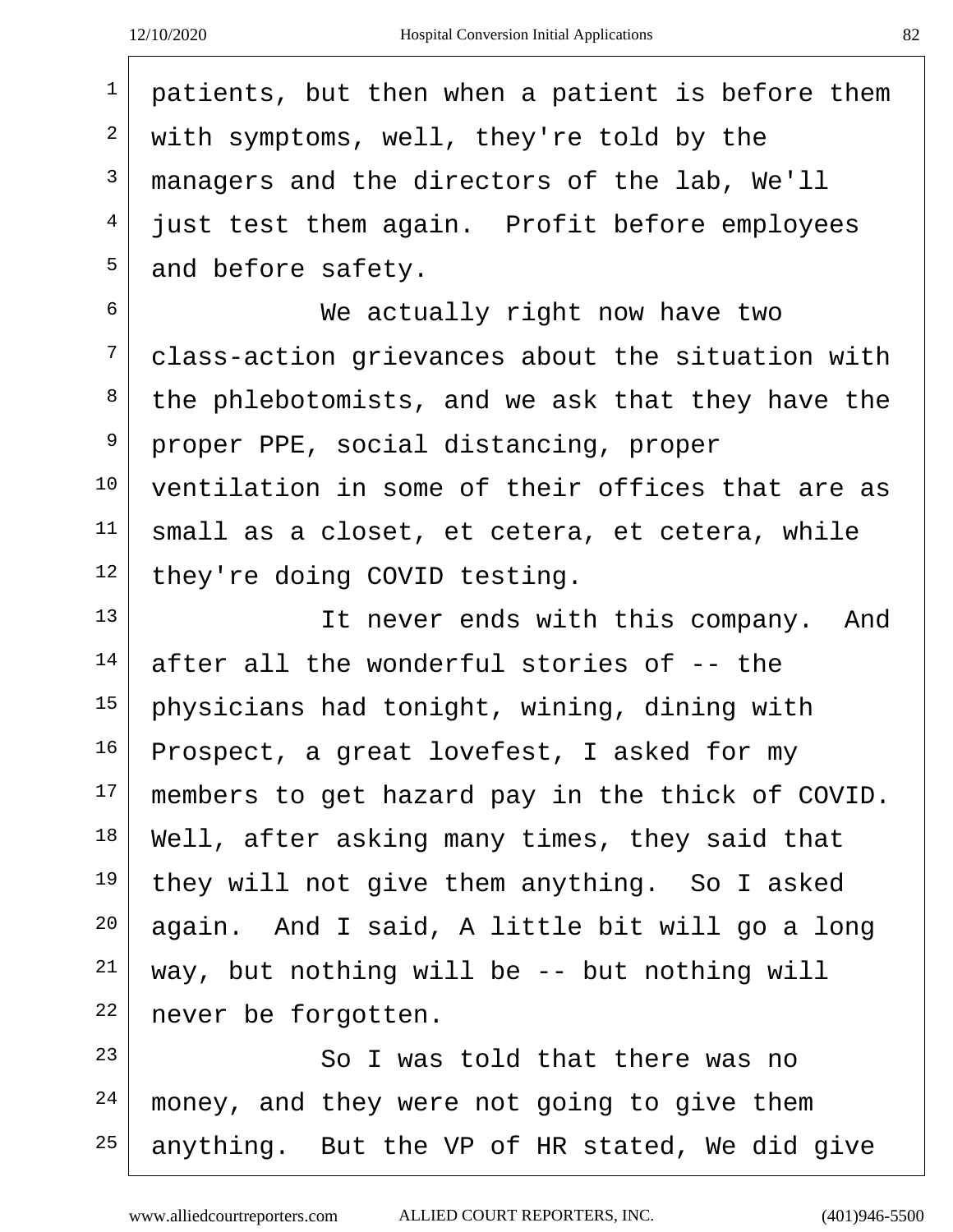| ٠       | ۰,<br>۰.     |
|---------|--------------|
|         | I            |
| ۰.<br>v | ۰.<br>٠<br>× |

| $\mathbf 1$     | out ice cream last week. These -- these are the  |
|-----------------|--------------------------------------------------|
| 2               | real stories that go on inside that hospital.    |
| $\mathsf{3}$    | Luckily, like I said, there are good people who  |
| $\overline{4}$  | work there, good, dedicated people.              |
| 5               | So we respectfully urge you to not               |
| 6               | grant this application. Hospitals should be      |
| 7               | about saving lives and providing care to         |
| 8               | communities, but those simply are not the        |
| 9               | applicant's priorities. They've done enough      |
| 10              | damage, so we're asking this to stop as soon as  |
| 11              | it can.                                          |
| 12              | So I have heard many compliments                 |
| 13              | tonight about how clean the hospital is, and I   |
| 14              | take a lot of pride with that, because that is   |
| 15              | my members, probably the lowest paid members in  |
| 16 <sup>1</sup> | that hospital, who keep it really clean, and I'm |
| 17              | really proud of that. Unfortunately, when we     |
| 18              | are negotiating -- when we are at the            |
| 19              | negotiating table with this company, I feel that |
| $20 \,$         | that group of housekeeping is the most           |
| 21              | disrespected by this company.                    |
| 22              | So all that they asked was simple                |
| 23              | things, like they want job assignments. They     |
| 24              | want to know where they're going every day, what |
| 25              | floor to work on. They -- this is not anything   |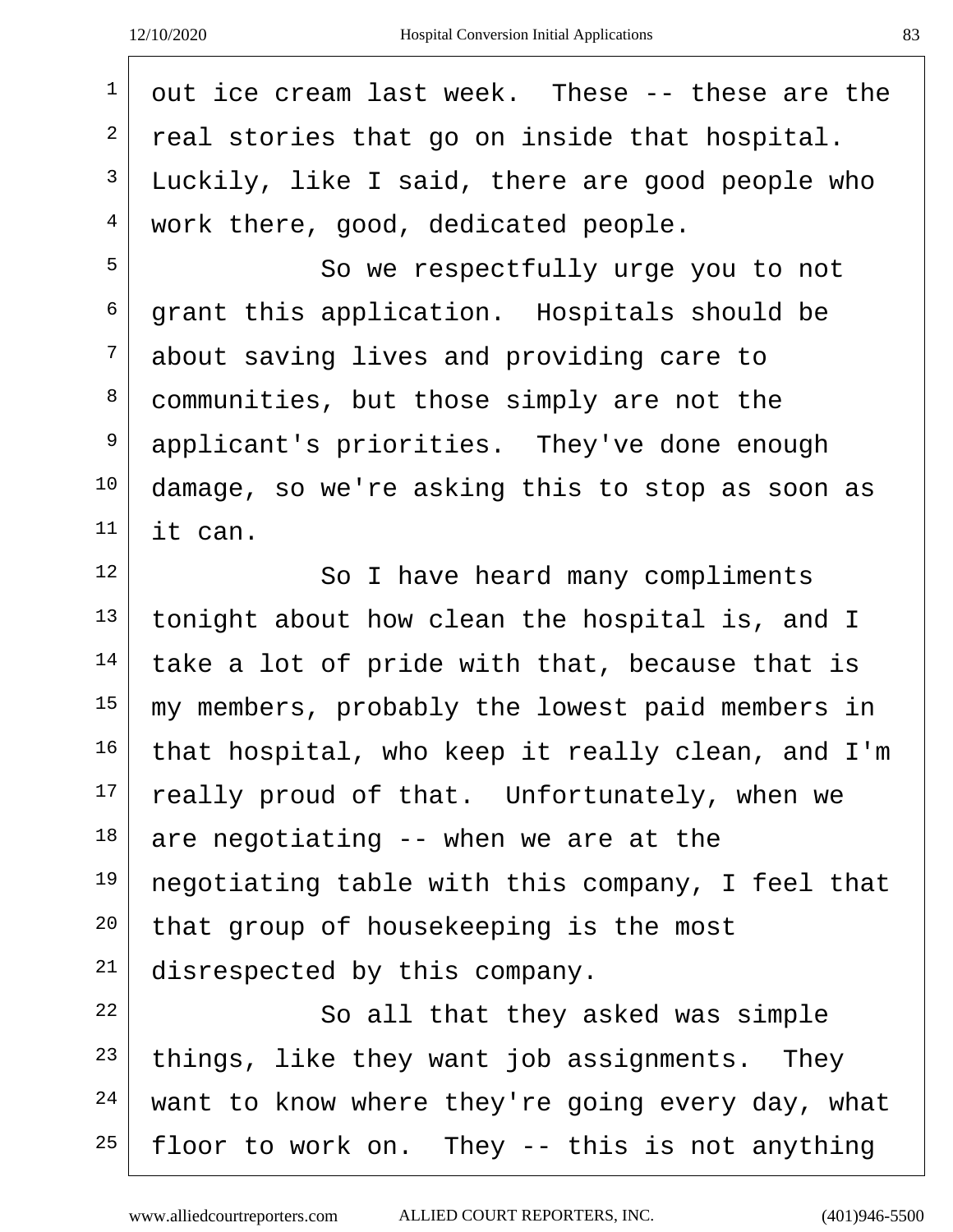| $\mathbf{1}$ | to do with money for Prospect, God forbid, but   |
|--------------|--------------------------------------------------|
| 2            | it's just something that means a lot to that     |
| 3            | group, and they repeatedly keep getting denied.  |
| 4            | So these are just a few examples of              |
| 5            | why it is important to not grant this to         |
| 6            | Prospect. Thank you.                             |
| 7            | MS. LOPES: Thank you.                            |
| 8            | Dr. Louis Mariorenzi.                            |
| 9            | DR. MARIORENZI: Thank you.                       |
| 10           | I am Louis Mariorenzi. It's                      |
| 11           | $M-a-r-i-o-r-e-n-z-i$ . And I've just had $-1$   |
| 12           | have a very different relationship or experience |
| 13           | with Prospect.                                   |
| 14           | I am the chief of orthopedic surgery             |
| $15 \,$      | at Roger Williams, and I'm a member on the       |
| 16           | advisory board at Roger Williams. And as an      |
| 17           | orthopedist, Fatima and Roger Williams have      |
| 18           | really been able to provide excellent care. We   |
| 19           | have lots of awards. We've got numerous firsts.  |
| 20           | Our outcomes are excellent. To date, that's      |
| 21           | because we've got some very good and very        |
| 22           | dedicated surgeons.                              |
| 23           | Health care is entering a period of              |
| 24           | technology now, and technology, such as computer |
| 25           | navigation, robotic surgery, they're becoming    |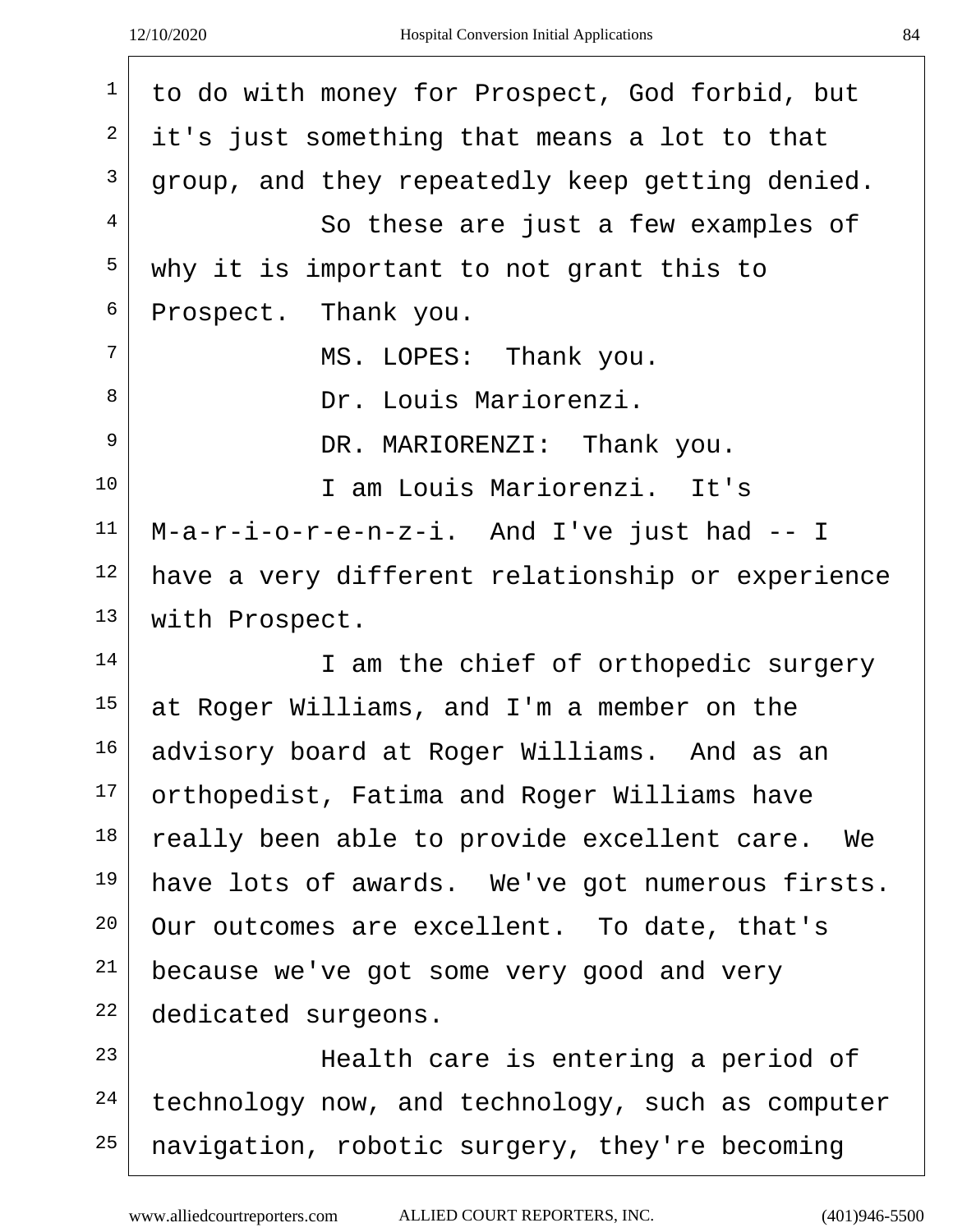$\sqrt{ }$ 

| $\mathbf{1}$   | necessary to enhance the skills of the surgeons  |
|----------------|--------------------------------------------------|
| 2              | and to come out with $--$ and to provide better  |
| 3              |                                                  |
|                | outcomes. They're expensive. They're way more    |
| $\overline{4}$ | expensive than a small hospital system can       |
| 5              | afford. And we've been very fortunate that       |
| 6              | Prospect has been receptive to us and has        |
| $7\phantom{.}$ | invested in some of those technologies that we   |
| 8              | need to keep providing the care that we do. I    |
| 9              | don't know that we could provide the services we |
| 10             | are with the results we do without that --       |
| 11             | deeper pockets from the national entity.         |
| 12             | I'm also a member of the advisory                |
| 13             | board at Roger Williams, and, like               |
| 14             | Dr. Colagiovanni, I was on the board when we     |
| 15             | couldn't pay our bills. We interviewed a lot of  |
| 16             | entities, and Prospect was the only one that was |
| 17             | willing to allow us to maintain some ownership   |
| 18             | and to share our board governance fifty-fifty.   |
| 19             | They have been very receptive of us. Obviously   |
| 20             | we would like to maintain our identity and our   |
| 21             | culture. They've worked closely with us to       |
| 22             | allow us to do that as much as we can and still  |
| 23             | incorporate the best practices of the Prospect   |
| 24             | national system.                                 |
| 25             | I think most of the medical staff                |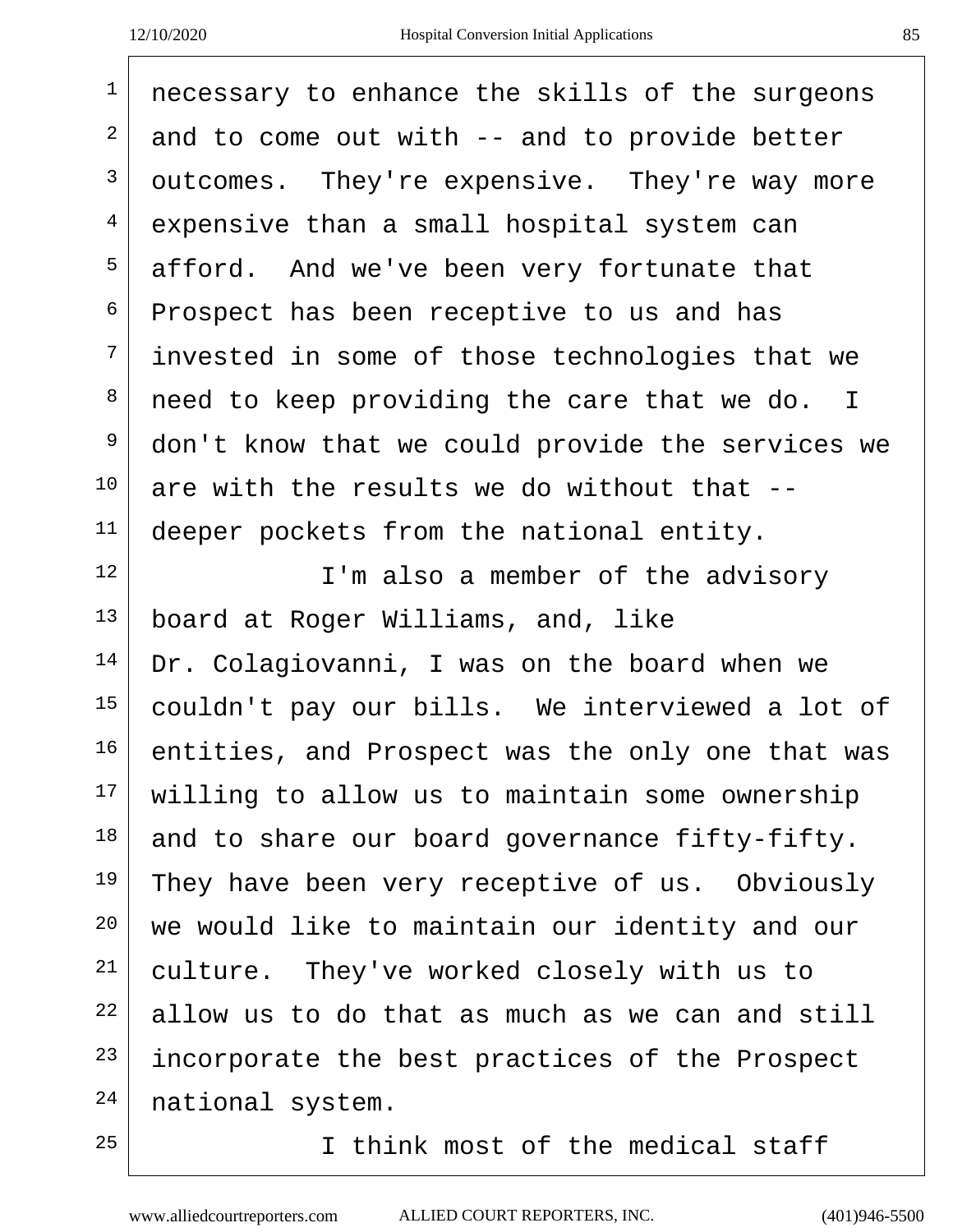| ٠<br>٩<br>v<br>ć<br>۰.<br>۰.<br>v<br>۰.<br>× |
|----------------------------------------------|
|----------------------------------------------|

 didn't even know that Sam Lee and Dave Topper didn't own the company. It was news to me that they were minority owners. The two of them have  $4 \mid$  been very engaged. The two of them show up at our medical staff meetings. They show up at our IPA meetings. They come to the board meetings. They are a phone call away. If they  $-$  if you ask them to show up, they will fly out, and they will attend. They even attend our hospital holiday party. It is a horrible party with a bunch of doctors talking about medicine, and if you are not a physician, you wouldn't go there unless you were completely dedicated to the entity. 15 And lastly, I've actually gotten to

 know Dave Topper personally. The two of us like to hike, and we've had a number of terrific hikes in upstate New York and New Hampshire, and I've gotten to know him, I think, pretty well. I'm going to share a story the very first time I ever hiked with David.

22 We were on Mount Washington, late October, 9:30 at night, pitch-black and pouring rain, and we had one headlight between us, and it was  $-$  it was fading. And we were supposed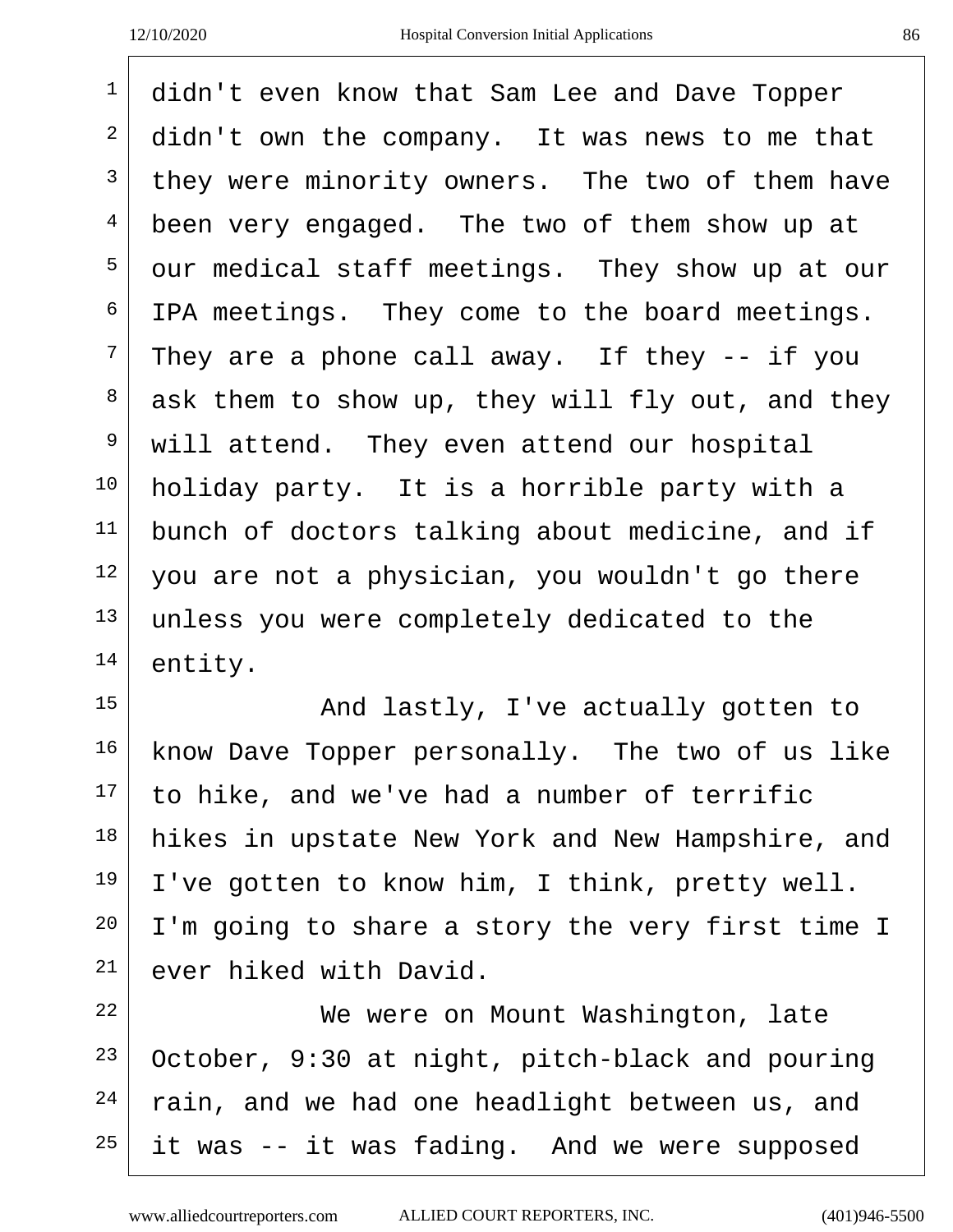| $1\,$          | to have two headlights. And the reason we only   |  |  |  |  |  |  |
|----------------|--------------------------------------------------|--|--|--|--|--|--|
| $\overline{a}$ | had one is that David had given his to another   |  |  |  |  |  |  |
| $\mathfrak{Z}$ | group on the mountain in the same situation that |  |  |  |  |  |  |
| $\overline{4}$ | we were. So I cannot speak for Dave's survival   |  |  |  |  |  |  |
| 5              | skills, but I can certainly speak for his big,   |  |  |  |  |  |  |
| 6              | big heart.                                       |  |  |  |  |  |  |
| $\overline{7}$ | To me, these people are genuine and              |  |  |  |  |  |  |
| 8              | good. I hear the other comments. I don't know    |  |  |  |  |  |  |
| 9              | what to say. That's not the people I know.       |  |  |  |  |  |  |
| 10             | CharterCARE right now is a quality organization. |  |  |  |  |  |  |
| 11             | We've got good support with Prospect and its     |  |  |  |  |  |  |
| 12             | owners.                                          |  |  |  |  |  |  |
| 13             | I do hope that the Department of                 |  |  |  |  |  |  |
| 14             | Health and the attorney general will support     |  |  |  |  |  |  |
| 15             | this application for effective change of control |  |  |  |  |  |  |
| 16             | because I do think that Prospect and CharterCARE |  |  |  |  |  |  |
| 17             | together can meet our mission and provide for    |  |  |  |  |  |  |
| 18             | the care in the community.                       |  |  |  |  |  |  |
| 19             | Thank you for your time, and I                   |  |  |  |  |  |  |
| 20             | appreciate the opportunity to speak.             |  |  |  |  |  |  |
| 21             | MS. LOPES: Thank you.                            |  |  |  |  |  |  |
| 22             | I'm going to circle back to Toni-Ann             |  |  |  |  |  |  |
| 23             | Nunes. Is there a Toni-Ann Nunes?                |  |  |  |  |  |  |
| 24             | If I call on you, you can wave or use            |  |  |  |  |  |  |
| 25             | the chat to let us know anything.                |  |  |  |  |  |  |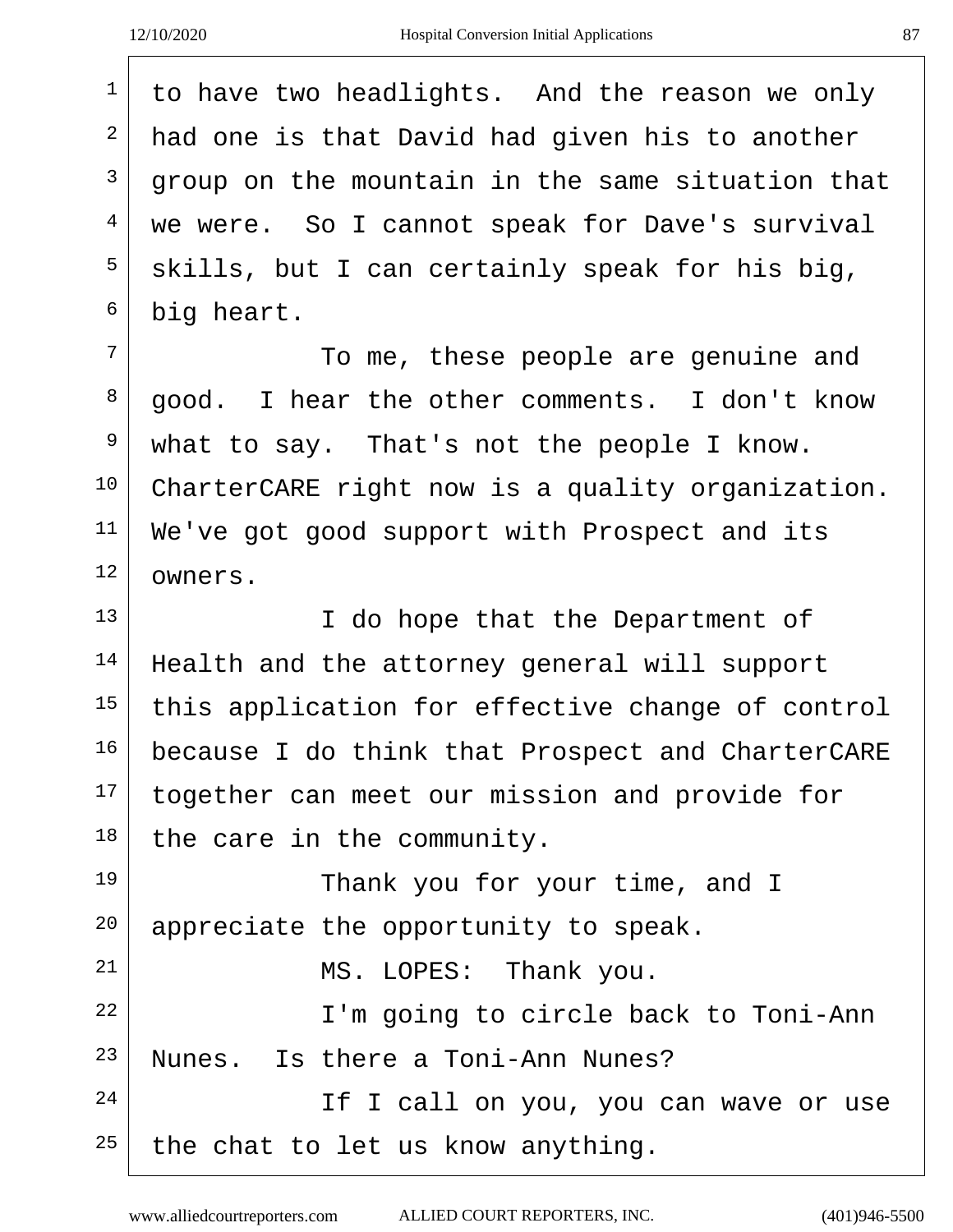| $\mathbf 1$    | Again, Toni-Ann Nunes, N-u-n-e-s.                |
|----------------|--------------------------------------------------|
| $\overline{2}$ | Okay. Christy Burns, B-u-r-n-s.                  |
| $\overline{3}$ | And then Lynn Blais, B-l-a-i-s.                  |
| $\overline{4}$ | MS. BLAIS: Hi. This is Lynn.                     |
| 5              | MS. LOPES: Hi. We can hear you.                  |
| 6              | MS. BLAIS: Okay. Thank you. And                  |
| 7              | thank you for circling around, because I'm just  |
| 8              | finishing my -- my shift here at Fatima          |
| $\overline{9}$ | Hospital.                                        |
| 10             | My name is Lynn Blais, B-l-a-i-s.                |
| 11             | I'm a registered nurse of 36 years. My entire    |
| 12             | career has been spent with St. Joseph's Health   |
| 13             | Services of Rhode Island and/or CharterCARE.     |
| 14             | I'm also a graduate from the school of nursing.  |
| 15             | And I come before you to request that            |
| 16             | you deny the change in ownership and control,    |
| 17             | and I really come here saddened to have to make  |
| 18             | this request, because six years ago, I came      |
| 19             | before many committees requesting that you       |
| $20 \,$        | approve the purchase and sales of CharterCARE to |
| 21             | Prospect Medical Holdings. And I went with good  |
| 22             | faith, based on the promises that were made to   |
| 23             | all of us, not just to me as an employee, but to |
| 24             | the community at whole, of the changes that they |
| 25             | were going to make, and that quality was the     |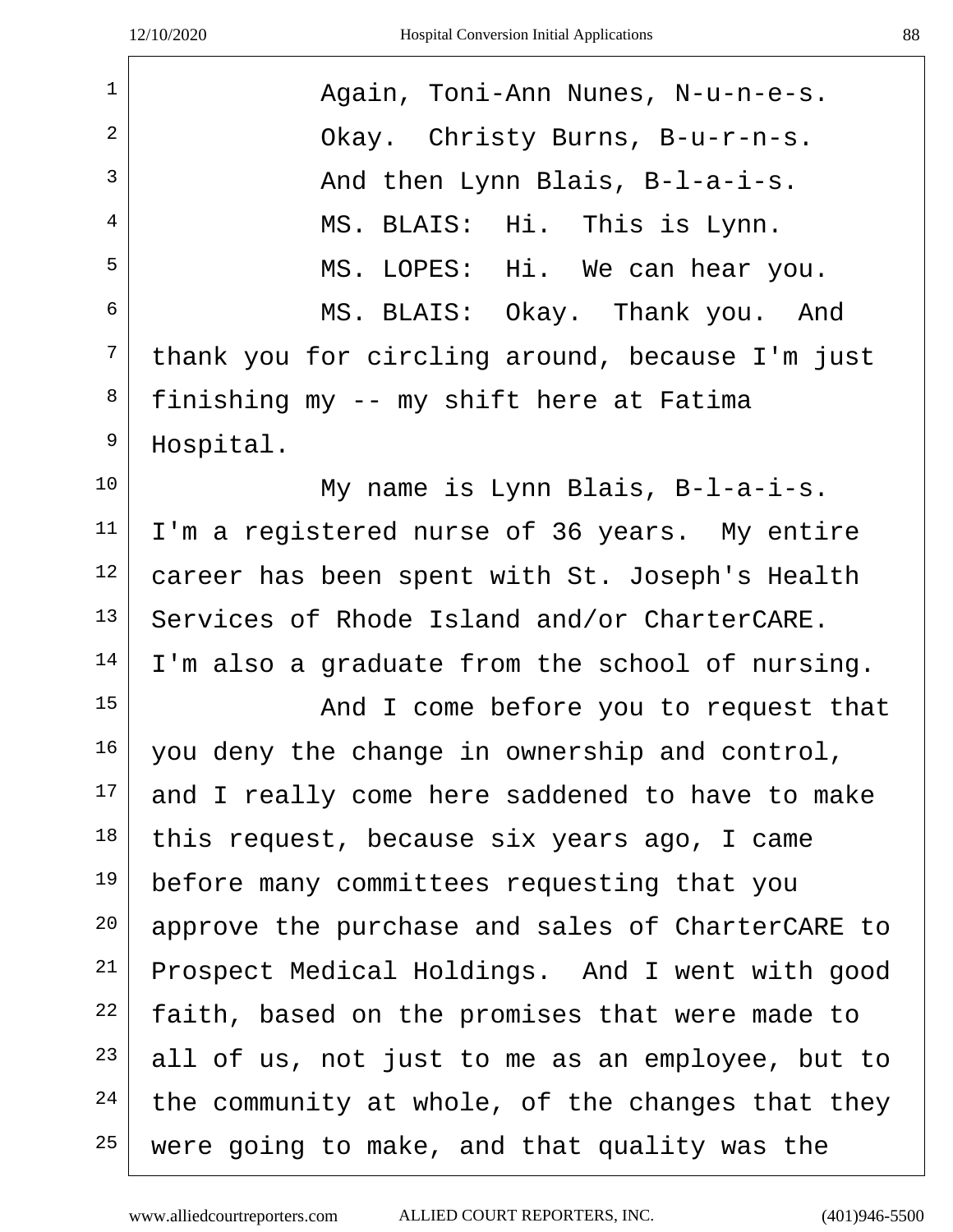| $\mathbf{1}$    | utmost importance to them, job preservation was  |
|-----------------|--------------------------------------------------|
| 2               | important, and that they were going to be the -- |
| 3               | the knight in shining armor to come in and       |
| $\overline{4}$  | rescue our system. But I'm saddened to say it    |
| 5               | truly feels like it was a bait-and-switch.       |
| 6               | I see as I come into work every day              |
| 7               | that it's really not about quality, it's really  |
| 8               | not about the patients, and it's really not      |
| 9               | about the employees. It truly is about the       |
| 10              | dollar. Every decision that's made is made       |
| 11              | based on what the cost factors are. I can give   |
| 12              | you a few examples of that.                      |
| 13              | You can walk into a supply room, go              |
| 14              | to grab some equipment, go to grab some          |
| 15 <sub>1</sub> | supplies, and the shelf is empty. You make a     |
| 16              | phone call looking for the supplies. You're      |
| 17              | told, Oh, sorry. Backordered. Oh, national       |
| 18              | shortage on that. We've all come to learn that   |
| 19              | means they haven't paid the invoice. And until   |
| 20              | the invoice is paid, we can't get those supplies |
| 21              | and equipment.                                   |
| 22              | The equipment that we do get and the             |
| 23              | supplies that we get, you can see the quality is |
| 24              | changing. They've become substandard.            |

Something as simple as the gloves we wear every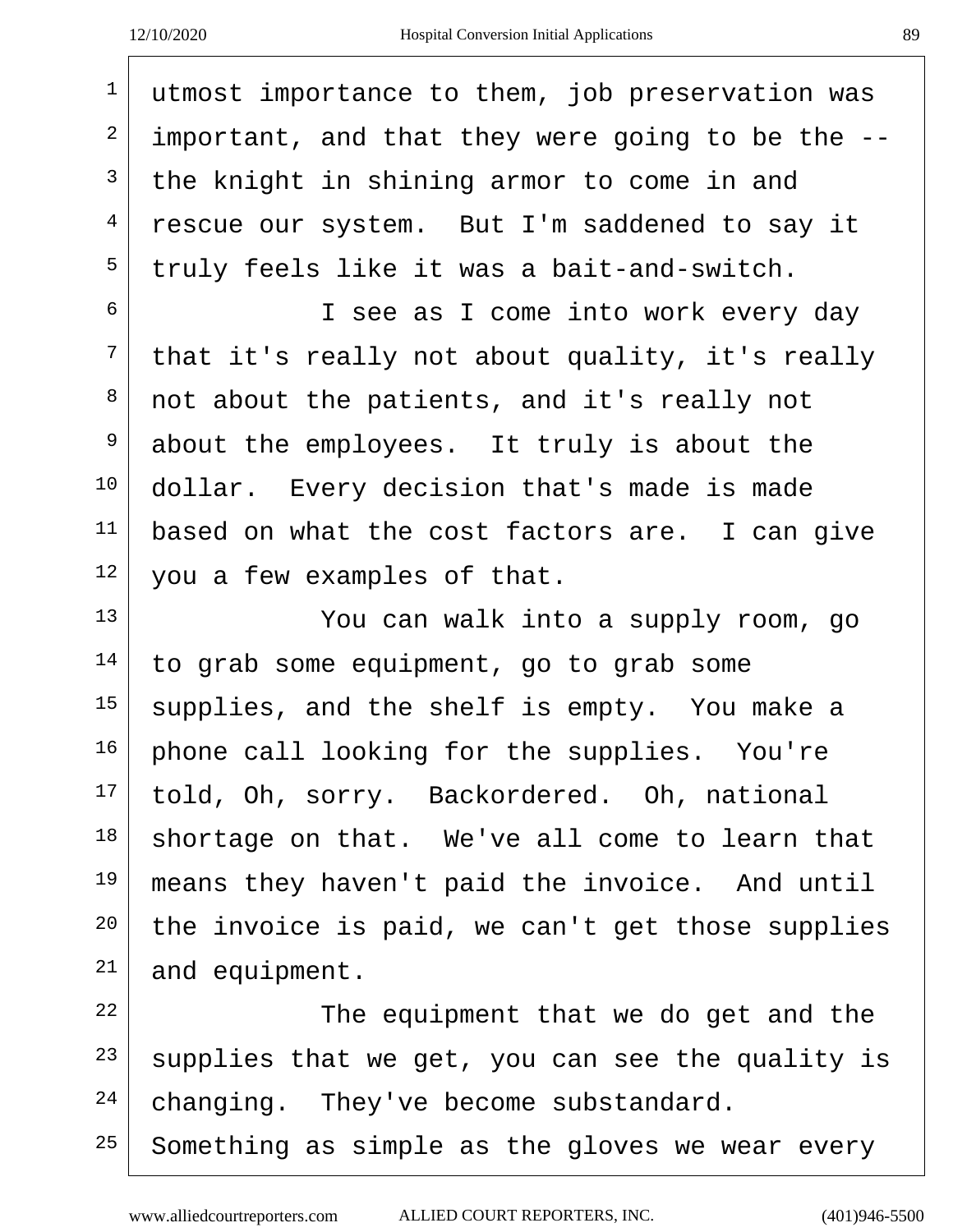$\sqrt{2}$ 

| $\mathbf{1}$   | single day, you put your hand in, and your hand  |
|----------------|--------------------------------------------------|
| $\overline{2}$ | goes through the gloves more times than not. IV  |
| $\mathsf{3}$   | catheters. They bring in these new IV catheters  |
| $\overline{4}$ | that end up $-$ you can't thread them. They      |
| 5              | don't work right. And now you're using multiple  |
| 6              | catheters, and the patients are suffering        |
| 7              | because you have to stick them multiple times to |
| 8              | get IV access. Tubing that we use, equipment     |
| 9              | that we use. The list goes on and on and on.     |
| $10 \,$        | And it's all because when you put it out for     |
| 11             | bid, you don't look at quality. You don't ask    |
| 12             | the people that are using the equipment what     |
| 13             | they would prefer. All you do is take the bid    |
| 14             | that's the lowest, and that's what you use for   |
| 15             | equipment. We have equipment that is old, that   |
| 16             | is broken, that can't be replaced, that can't be |
| 17             | repaired because of the age of the equipment.    |
| 18             | But those things go unanswered.                  |
| 19             | When it comes to taking care of the              |

 patients, I am thrilled when I hear the stories that the patients don't feel the impact that we feel every day, and that's because of the hard work that the nurses do every single day so that these consequences do not reach the patients. And if it wasn't for the hard working nurses and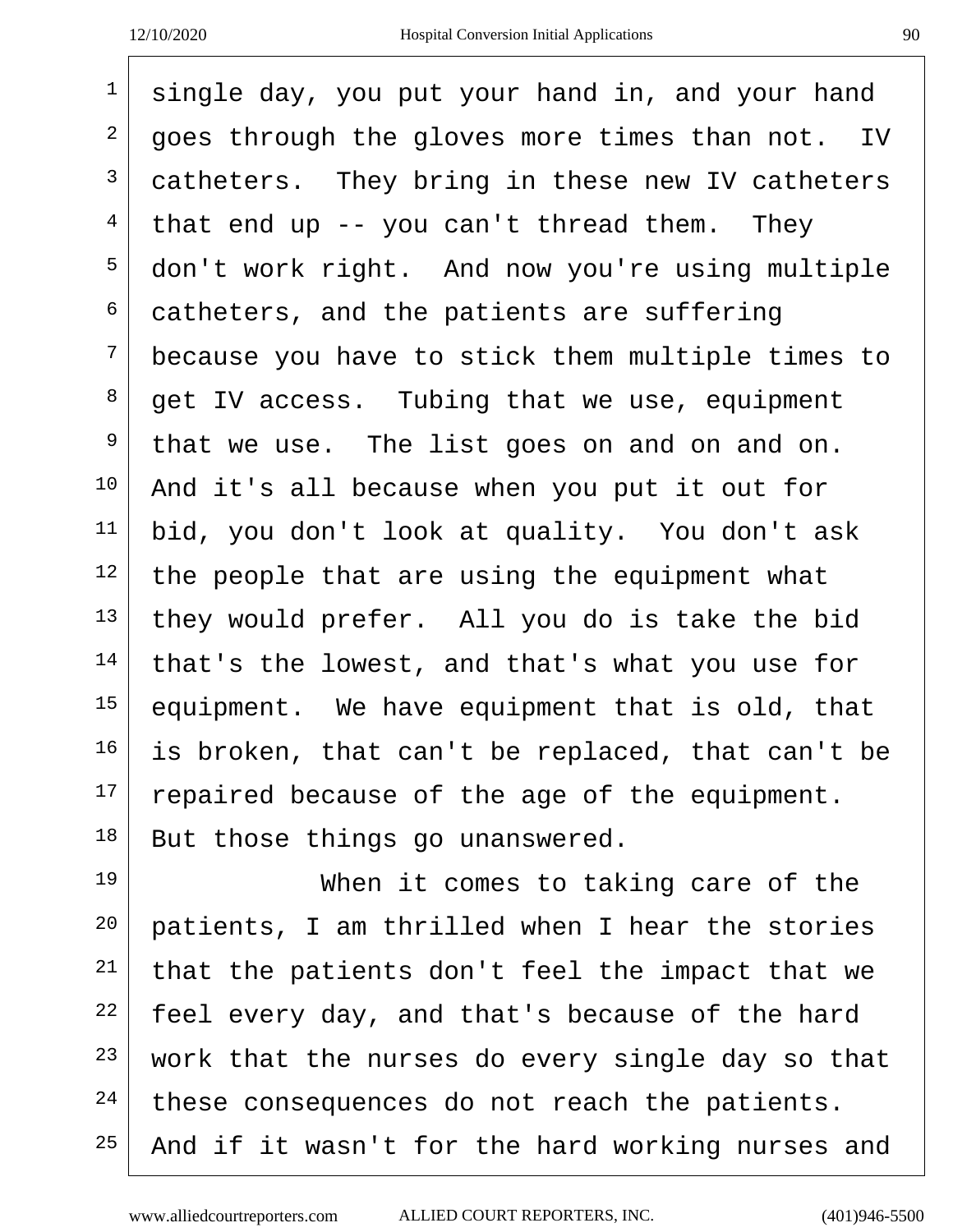the Allied professionals in this building, the patients would definitely feel the impact of a for-profit health care system. We have vacancies that go unfilled. There's a running theme that we have to do more with less. You're constantly hearing about productivity numbers. So every day we look at how many patients are in beds, and that means  $9 \mid$  how many  $-$  what's the minimum number of people we can have working to take care of the number of patients in those beds. Nothing is

 calculated in on how sick those patients are, what care that they need. It's strictly a dollar number. And we want the least amount of people working to take care of the patients that are in this facility.

 And with COVID on the scene, this hospital should be ashamed of themselves. This organization should be ashamed of themselves. We were at least two weeks behind where we needed to be, and that was because we didn't have PPEs on supply. When every other hospital in the state were wearing surgical masks upon entering the building, we were told, No, not needed. Don't need to have them. And that's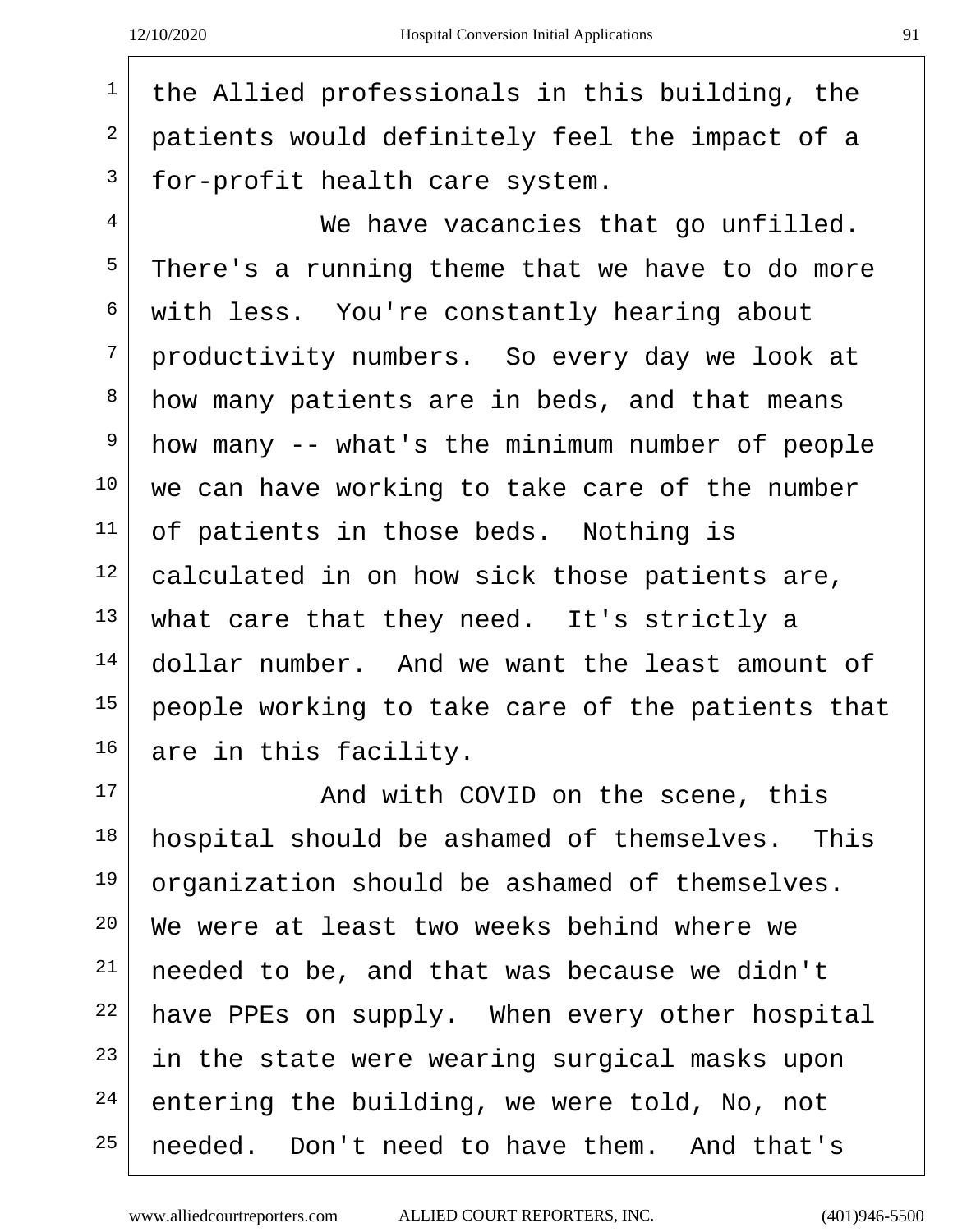because they were sitting over in China, and they couldn't get them delivered to the United States to get them distributed. So we started  $4 \mid$  off behind the eight ball, and we've paid dearly  $5 \mid$  for that. We probably have the number  $-$  the highest number of patients that converted to a 8 COVID-positive status while being an inpatient in the hospital. Our geriatric psych unit, for example, 21 patients. 19 of those 21 patients converted to a COVID-positive status while admitted at this hospital. Of those 19, unfortunately, six of them did not survive. We have the highest number of health care workers that have converted to a COVID-positive status while employed here at the hospital. And that sadly goes back to quality, supplies, training, and the lack of leadership and the lack of responsibility of Prospect Medical Holding. Let's see. I mean, it's the end of the night. You've heard a lot of people talking, and I don't want to reiterate what everybody else has said, but the problem becomes for-profit medicine is not good medicine because that means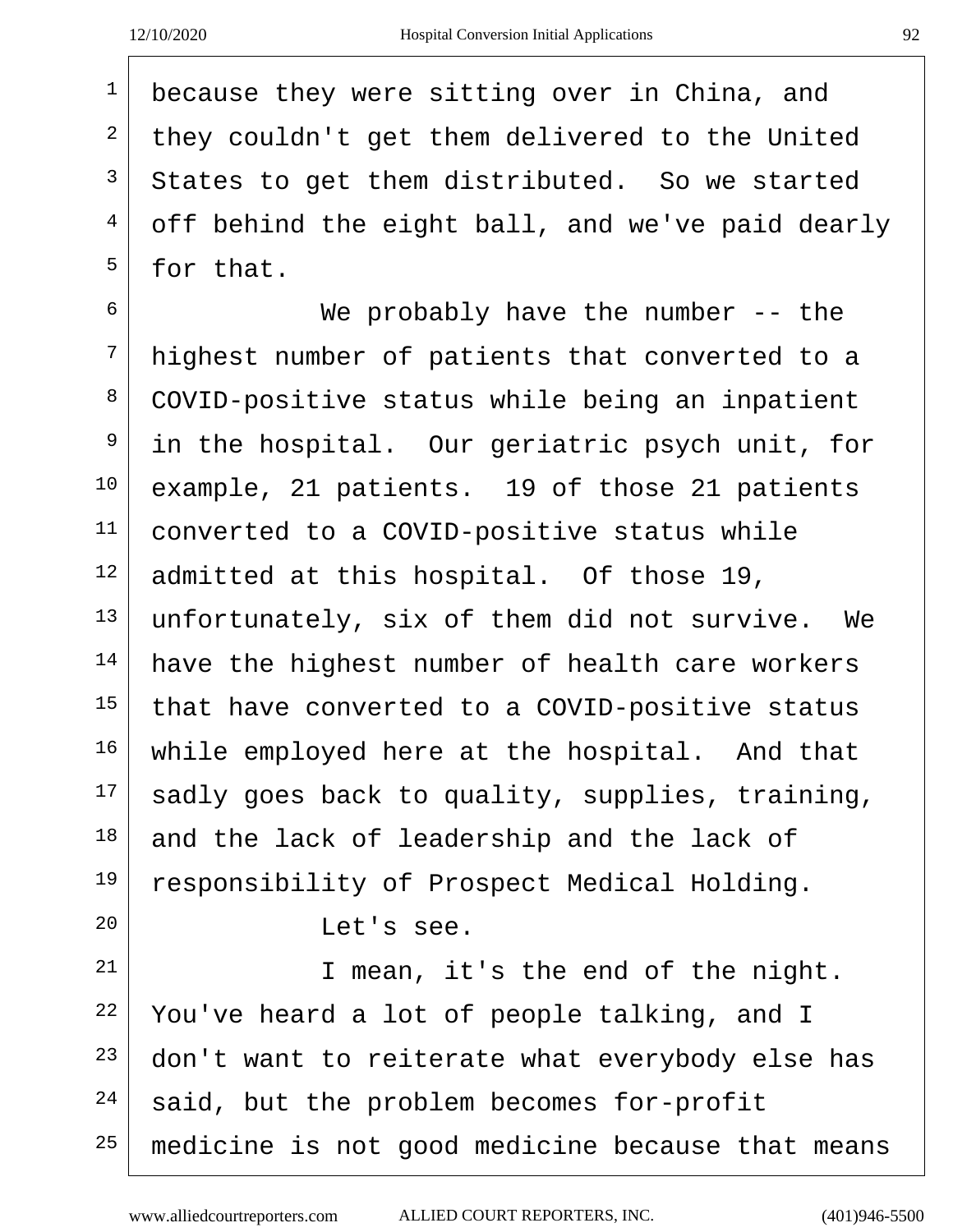| ×  |    |
|----|----|
|    |    |
|    |    |
|    |    |
| I  | I  |
| I  | ۰. |
| ۰, | ×  |
|    | ٠  |
|    |    |

 you are looking for a profit. I understand you have to have a positive bottom line, you have to finish in the black, but there should be a limit  $4 \mid$  of how much money goes back to the investors,  $5<sup>5</sup>$  and the millions and millions of dollars that these investors have recouped off the back of my members and all of the employees that work here is unacceptable. <sup>9</sup> So, again, I respectively urge you not to grant this application. The hospital should be saving lives and providing care to the community that we serve, but that is not the priorities of these applicants. So, thank you. And thank you as I get in at the 19th hour as you finish this conference. 17 MS. LOPES: Thank you. 18 | I'm going to circle back again once more. Last chance to Toni-Ann Nunes or Christy Burns. 21 | Having -- not hearing anything from Toni-Ann Nunes or Christy Burns, is there anyone that would like to provide comment that did not sign up to speak today? Thank you, then. We are at 7:00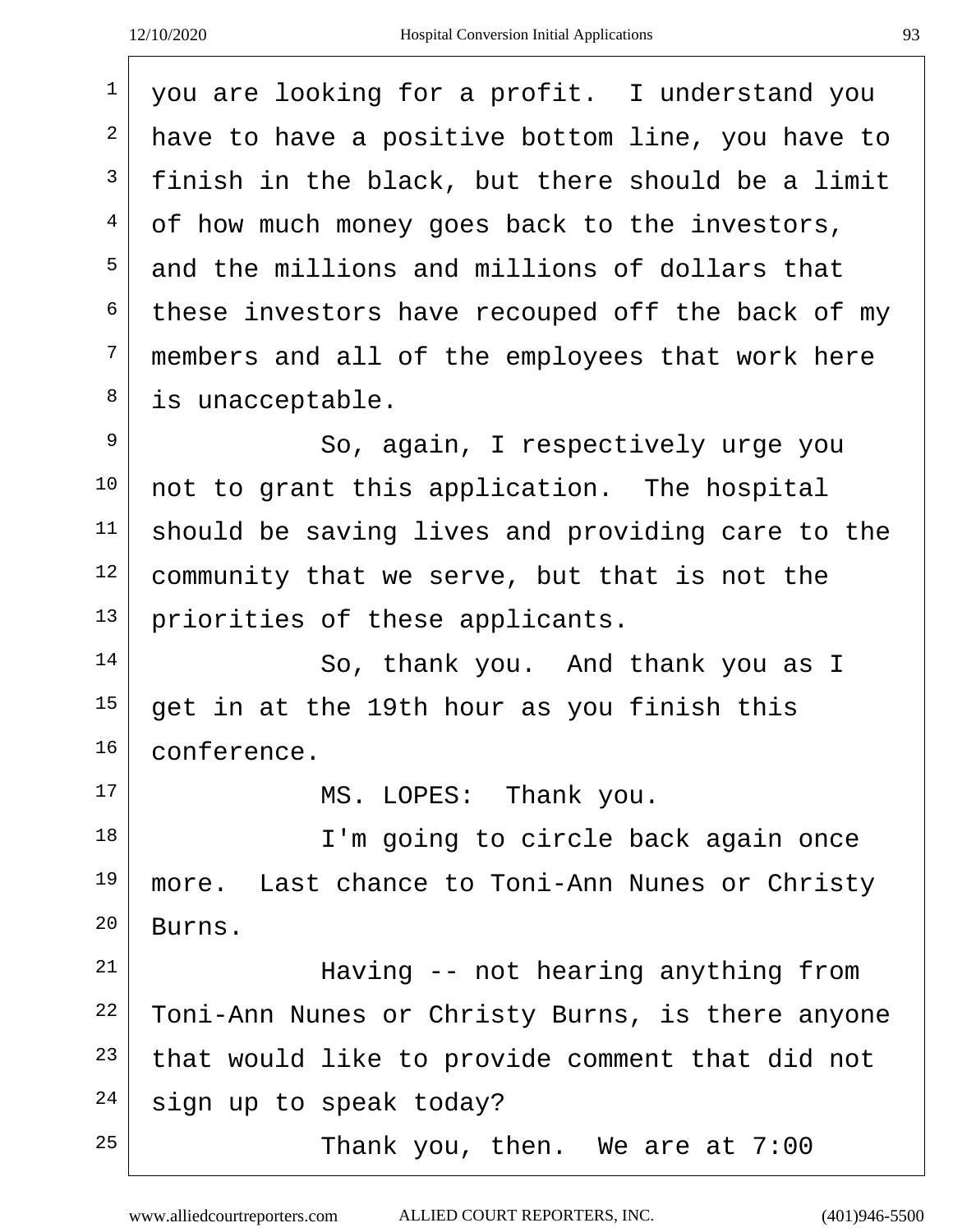| exactly, and this meeting can be concluded,     |
|-------------------------------------------------|
| unless anyone has any other remarks.            |
| I thank you for your time and your              |
| input. I appreciate all the comments that we've |
| heard here today. Thank you.                    |
| MS. POWELL: One moment. I just want             |
| to take one quick moment to just apologize to   |
| everyone for what happened in this meeting.     |
| It's not something that's happened before, but  |
| we will make changes to reduce, once again, the |
| risk of that type of Zoom bombing that I do     |
| think we've all heard about. And we usually     |
| operate in a way to try to prevent that from    |
| occurring.                                      |
| So thank you all for your patience as           |
| well with that as we tried to shut that down as |
| quickly as we could. And as Fernanda said,      |
| thank you all for attending and sharing your    |
| comments and your perspectives with us. They    |
| were well heard. Thank you.                     |
| (MEETING CONCLUDED AT 7:01 P.M.)                |
|                                                 |
|                                                 |
|                                                 |
|                                                 |
|                                                 |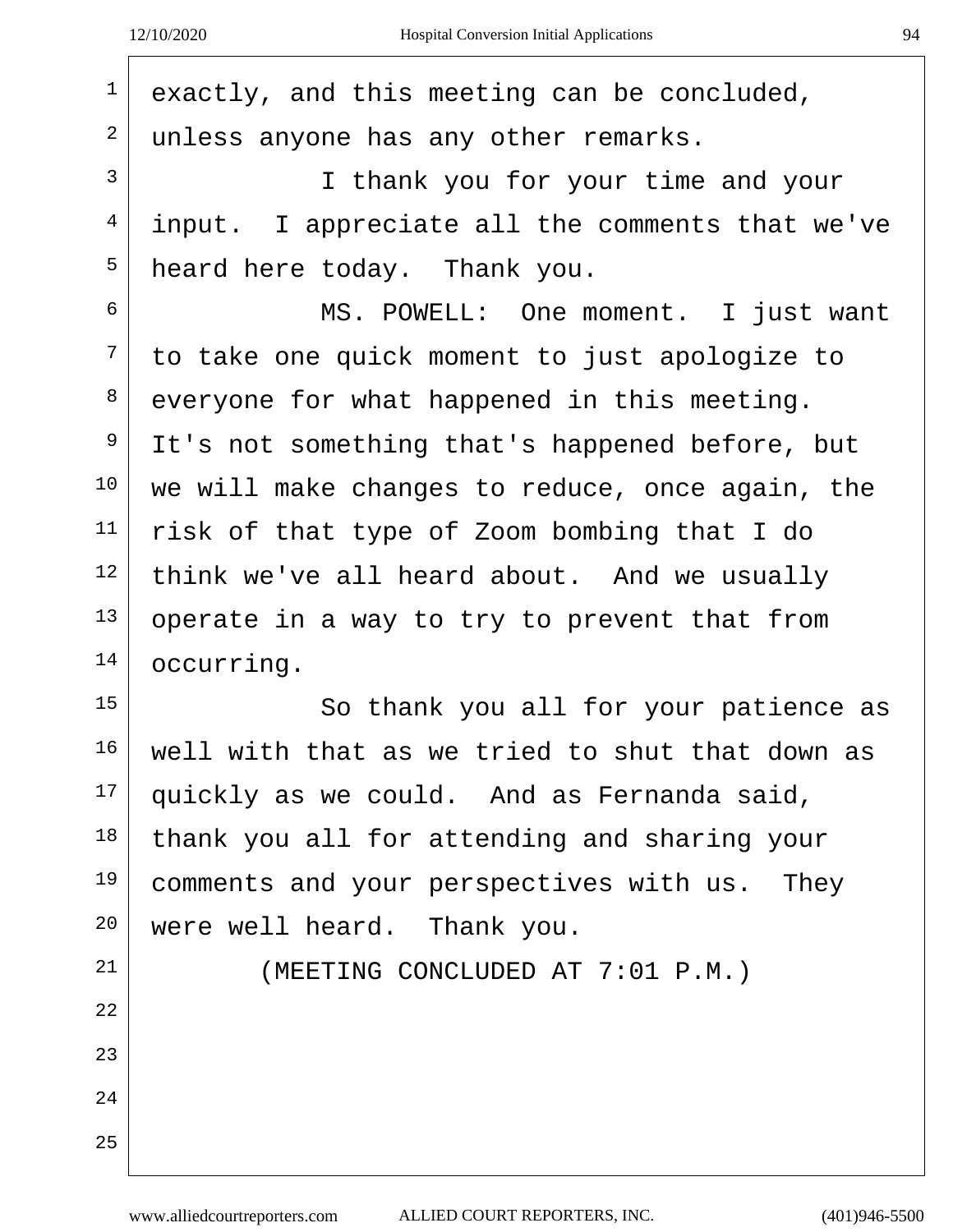|  |  |  |  |  |  |  | CERTIFICATE |  |  |  |  |  |
|--|--|--|--|--|--|--|-------------|--|--|--|--|--|
|--|--|--|--|--|--|--|-------------|--|--|--|--|--|

<sup>3</sup> I, CASEY A. BERNACCHIO, Shorthand Reporter  $4 \mid$  and Commissioner, hereby certify that the foregoing is a true, accurate, and complete transcription of my stenographic notes taken at the time of the aforementioned matter.

 This proceeding was done remotely via web conference and may result in some inaccuracies and/or dropped words created by audio conflicts that may arise during any web-based event.

 IN WITNESS WHEREOF, I have hereunto set my hand this 17th day of December, 2020.

Cary A. Berracchio

 \_\_\_\_\_\_\_\_\_\_\_\_\_\_\_\_\_\_\_\_\_\_\_\_\_\_\_\_\_\_ CASEY A. BERNACCHIO 19 | SHORTHAND REPORTER

MY COMMISSION EXPIRES: DECEMBER 31, 2023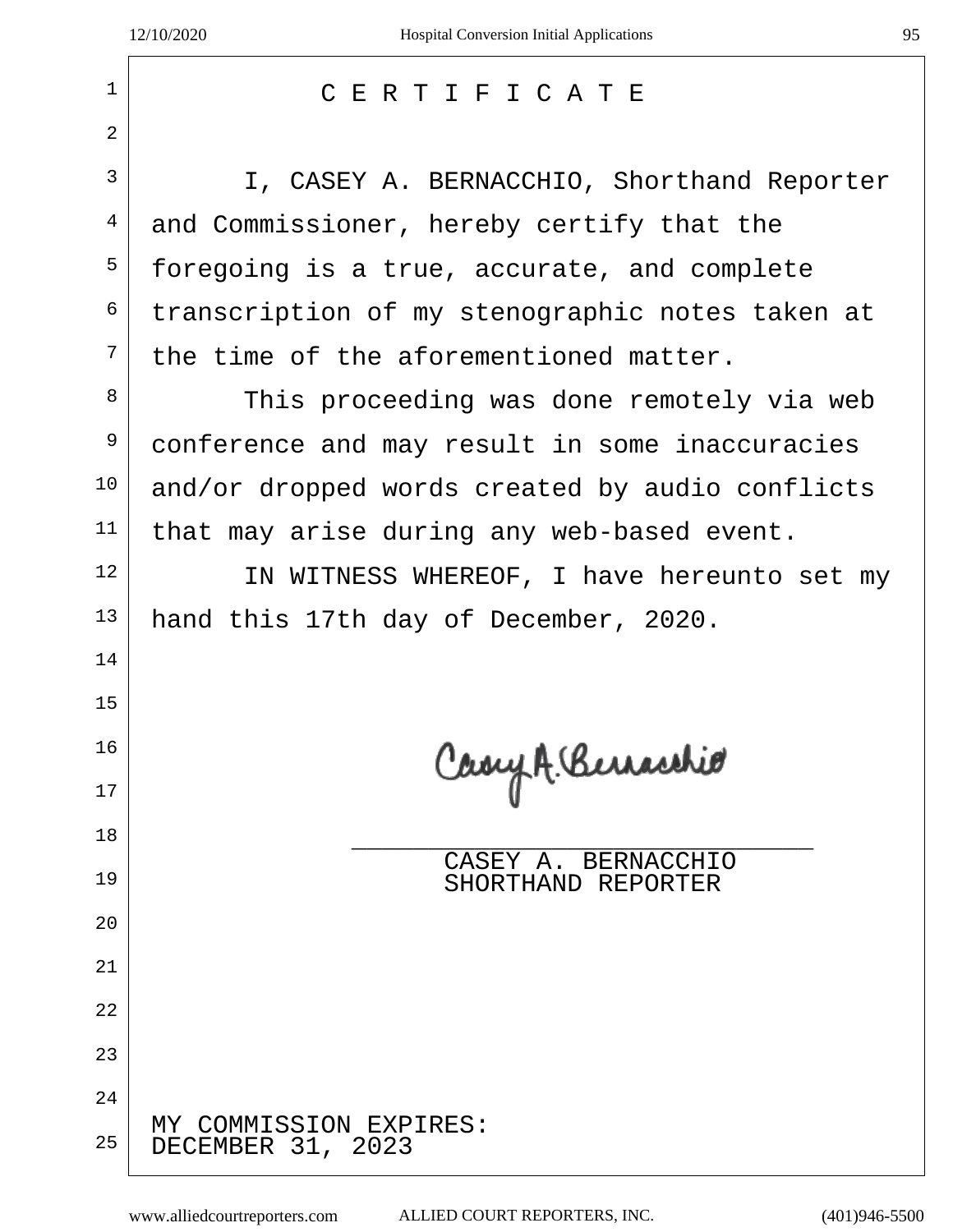| <b>WORD INDEX</b>                        | 2016 61:7 79:6                | 800 13:3                        | 61:17 63:23 82:6             | agreement 39:25            |
|------------------------------------------|-------------------------------|---------------------------------|------------------------------|----------------------------|
|                                          | 2017 79:6                     |                                 | 86:15                        | 49:13                      |
| $<$ \$ >                                 | 2018 61:16 79:24              | < 9                             | acute 14:25                  | AG's 67:12, 15             |
| \$1.4 24:15                              | 2019 61:24                    | 9:30 86:23                      | <b>add</b> 43:11             | 69:14                      |
| \$12 24:5 31:9                           | 2020 1:10 95:13               | 90 13:8                         | added 47:7                   | ahead $25:17$              |
| \$14 68:9                                | 2021 12:9                     |                                 | addiction 14:18              | ahold $77:4$               |
| \$200 33:16 73:25                        | 2023 95:25                    | $\langle A \rangle$             | adding $47:10$               | aided 75:25                |
| \$40 68:24 72:1                          | $21 \t92:10$                  | Abdul 61:24                     | addition $27:10$             | air $2:14$                 |
| \$41.8 $72:10$                           | 22 17:25 18:1                 | abetted 75:25                   | additional 16:3              | alarm $15:18$              |
| \$50 68:23 72:1,                         | 22nd 38:14                    | ability $18:18$                 | 25:7 52:2                    | alarming $76:5$            |
| 10                                       | 24 79:24, 25                  | 52:23 63:3 70:6                 | addressing $62:2$ ,          | <b>Alexa</b> 4:13, 14, 17  |
|                                          | 26 54:22                      | able 13:10 19:1                 | 12                           | <b>Alexander-Scott</b>     |
| < 0                                      | 29 70:18                      | 26:22 27:7 28:5,                | adequate $49:16$             | 6:11                       |
| 08 73:7                                  |                               | 11 31:7 32:8                    | adequately 51:4              | alignment 7:5              |
|                                          | < 3 >                         | 40:7 44:4, 5 45:4,              | administration               | allegations 39:24          |
| < 1>                                     | 3,000 68:17                   | 20 47:14 49:8                   | 49:16 51:12, 14,             | 75:18                      |
| 1 $70:15$                                | 3,200 73:10                   | 55:16 66:21                     | 17 52:17 53:6, 7             | alleged $71:23$            |
| 101:10                                   | 30 16:18 72:18                | 68:19 84:18                     | 79:19                        | Allied 67:2 91:1           |
| 100 4:20 11:2                            | <b>30-plus</b> 10:21          | absolutely 31:23                | administrations              | allow $8:14$ 23:12,        |
| $31:6, 7$ 65:25<br>77:4                  | 31 95:25<br>33 11:6           | 35:10 64:16<br>academic 49:3    | 78:14<br>administrative      | 15 36:2 37:11, 15          |
|                                          |                               |                                 | 7:25 49:17                   | 85:17, 22<br>allowed 22:22 |
| 100-year 16:12<br><b>10-minute</b> 80:16 | <b>33-page</b> 30:21<br>33:23 | accepted 9:15<br>$access$ 11:20 | admission 34:18              | 23:2 43:21 48:4,           |
| 10th 12:7                                | 36 88:11                      | 15:23 60:10 62:5                | admissions 47:2              | $\overline{7}$             |
| 11 21:22 34:20                           |                               | 67:17 90:8                      | admitted 19:18               | alluded 52:14, 19          |
| 12 17:24                                 | < 4 >                         | accessible 4:24                 | 46:14 92:12                  | although 78:20             |
| 12th 35:7 36:3                           | 40 4:18 78:13                 | AccessPoint 41:8                | adopted 70:4                 | always 13:8, 10            |
| 13th 36:14, 16                           | 401(k 69:22)                  | accommodate                     | adults 15:8 41:11            | 16:11 18:14, 16,           |
| 14 74:7                                  | 42 40:17 80:4                 | 51:7                            | advances 22:9                | 25 45:1 56:8               |
| 15 30:3 50:23                            | 420 79:25 80:1                | accomplish 28:11                | advancing 26:4               | amazing $44:25$            |
| 74:7                                     | <b>42-year</b> 78:8           | 31:4 51:19                      | <b>ADVISORY</b> 1:9          | American 21:20             |
| 15th 33:6                                | 48 74:6                       | accomplished                    | 84:16 85:12                  | 28:16 59:15, 18            |
| 16th 36:19                               |                               | 25:16                           | advocacy 59:17               | <b>AMI</b> 68:25 69:8      |
| 17th 95:13                               | < 5 >                         | according 8:24                  | advocate $3:8,9$             | 70:22 76:14                |
| 18 17:25                                 | 5:00 $1:14$ 2:4               | accurate 95:5                   | advocates 59:24              | <b>AMI's</b> 70:11         |
| 19 92:10, 12                             | $5:02 \quad 2:1$              | <b>Aceto</b> 38:9               | affiliate $59:17$            | amount $26:20$             |
| 1918 33:14                               | <b>50</b> 34:11, 13 79:4      | achieve 52:25                   | affiliation 9:2              | 33:6 51:4 75:7             |
| 1974 18:15                               | 50s $42:5$                    | 60:4                            | afford $85:5$                | 91:14                      |
| 1985 18:7                                | 5110 78:9                     | Achievement 61:9                | affordable 4:25              | Ana 6:2, 3 7:20            |
| 1994 44:22                               |                               | acknowledge 6:15                | 11:21                        | ancillary $20:4$           |
| 19th 37:2 93:15                          | < 6 >                         | acknowledging                   | aforementioned               | and/or 88:13               |
|                                          | 6,00 $67:6$                   | 38:16                           | 95:7                         | 95:10                      |
| < 2 >                                    | 60 4:11 10:19                 | acquirer $35:5$                 | afraid $32:16$               | annual $16:15$             |
| 20 54:22 71:8                            | 31:8                          | ACS 59:21 60:22                 | 55:21                        | 60:18, 24                  |
| 200 60:20                                | 60s $42:6$                    | Act 4:23 38:2                   | afternoon $48:11$ ,          | answer $20:23$             |
| 2001 48:17, 20                           | 66 11:5                       | acting $4:15$                   | 12                           | 32:5 79:18                 |
| 2005 48:21                               |                               | <b>Action</b> 59:16             | AG 68:8 71:2, 3              | answered 31:10             |
| 2007 17:22                               | < 7 >                         | actions $60:17$                 | <b>against</b> $63:2$ $68:1$ | answering 20:24            |
| 2009 21:15                               | $7,000$ 67:5                  | 65:7 71:14                      | 72:16                        | answers $31:21$            |
| 2014 11:13 33:21                         | 7:00 77:19 93:25              | active 8:24 15:1                | age 27:24 90:17              | anticipated 10:8           |
| 34:6, 20 38:24                           | $7:01$ 94:21                  | 19:9 50:22 62:4                 | agencies 9:19                | Anybody $12:15$            |
| 39:24 55:8 65:17                         | 70 15:2 16:5                  | activities 49:3                 | aggressive 74:16             | 31:3 71:3 79:21            |
| 67:7 68:5 69:7                           |                               | 60:13                           | ago 19:23 54:4               | anymore $44:8$             |
| 70:13, 20 71:18                          | < 8 >                         | actually $2:15$                 | 69:17 71:6 88:18             | apologize $3:23$           |
| 75:14                                    | 8 70:16                       | $13:15$ 19:2 27:1,              | agreed $57:2$                | 50:7 94:7                  |
|                                          |                               | $3\quad 55:24, 25\quad 57:3$    |                              |                            |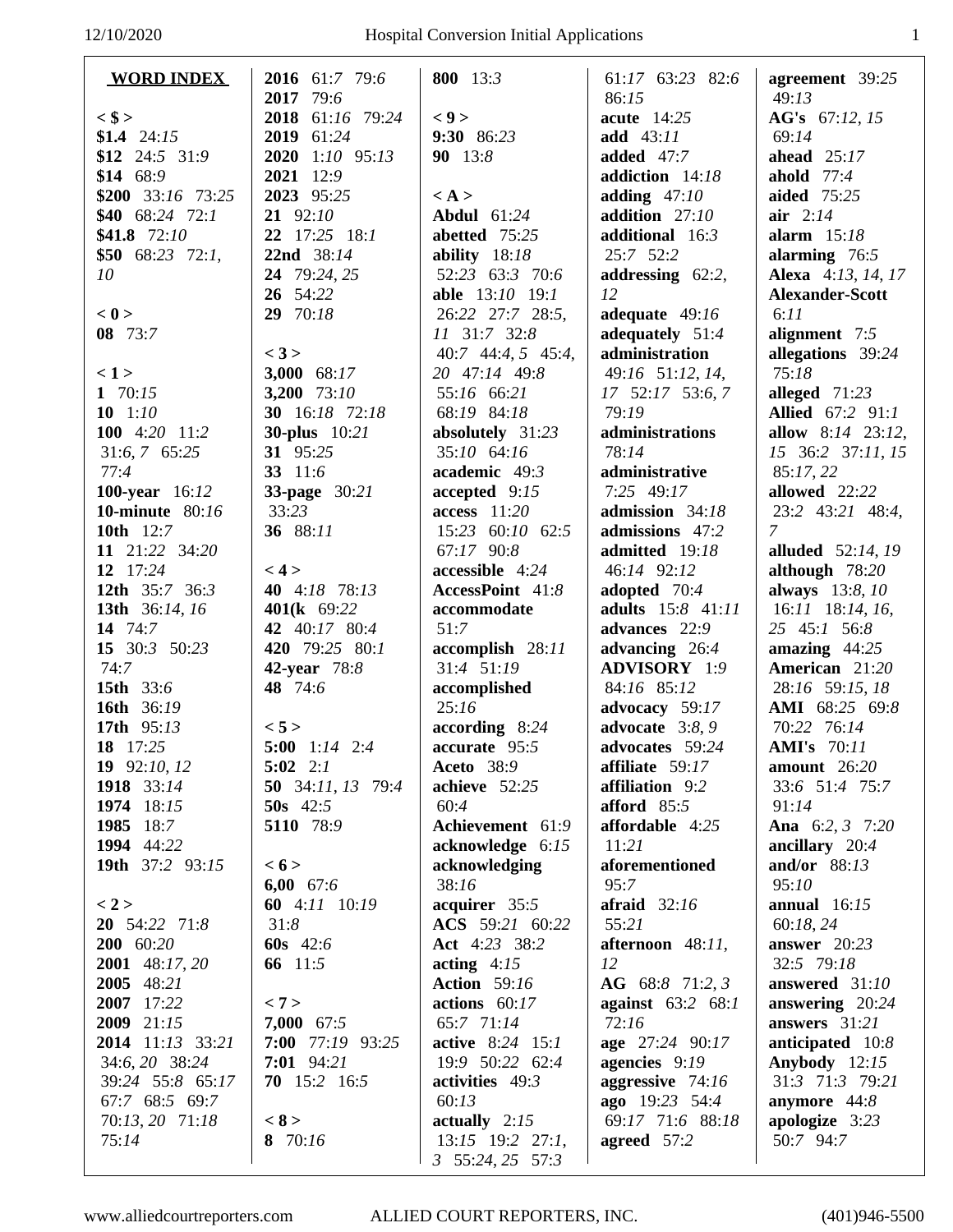| apparently 33:10                       | asking $8:12$ 32:3                | <b>Award</b> 61:10          | $16:19$ 17:4 79:6,                   | boards $21:19$                     |
|----------------------------------------|-----------------------------------|-----------------------------|--------------------------------------|------------------------------------|
| 40:17                                  | 37:14 82:18                       | 62:11                       | 7 81:21                              | $31:19$ 40:8                       |
| <b>APPEARANCES</b>                     | 83:10                             | awards 62:9                 | behind $91:20$                       | bombing $94:11$                    |
| 1:14                                   | assaulted 79:4                    | 84:19                       | 92:4                                 | <b>bond</b> $24:16$ $25:1$         |
| applicant 34:5                         | assemble 26:23                    | award-winning               | Belcher 34:21                        | <b>bonds</b> 74:20                 |
| 67:19                                  | assembled 26:25                   | 74:13                       | 36:4                                 | <b>bone</b> 14:20 24:22            |
| applicants 31:16                       | assigned 79:17                    | away 86:7                   | believe 12:2                         | booking $74:19$                    |
| 93:13                                  | assignments 83:23                 |                             | 25:23 58:19                          | <b>born</b> 44:18                  |
| applicant's 34:8                       | assistant 6:4                     | $<$ B $>$                   | 69:14 76:9                           | borrowed 30:14                     |
| 83:9                                   | associate 6:24                    | <b>back</b> 6:6 13:25       | belongs $13:5$                       | borrowing $41:24$                  |
| application 6:18                       | 62:19                             | 18:3 33:20 38:23            | <b>benefit</b> 15:8 25:9             | 65:8                               |
| $7:1, 3$ 31:14 34:6                    | associated 41:17                  | $42:2, 5$ $45:13$           | 33:13 45:4 72:5                      | borrowings $32:20$                 |
| 39:7 49:22 53:9                        | association 46:5                  | 54:6, 9 55:5, 8             | <b>benefited</b> $32:19$ ,           | <b>Boston</b> 20:10                |
| 68:1, 3 70:18                          | assorted 46:18                    | 66:13 69:7 71:18            | 20                                   | bottom $10:11$                     |
| 71:8 72:4 77:8                         | assure 15:10 36:9                 | 73:21 77:20                 | benefits $22:10$                     | 73:10 74:17                        |
| 83:6 87:15 93:10                       | asymptomatic                      | 80:18 81:4 87:22            | 69:20 73:22 74:1                     | 76:23 78:15 93:2                   |
| <b>APPLICATIONS</b>                    | 81:25                             | 92:17 93:4, 6, 18           | Beretta 10:4                         | bouncing $47:1$                    |
| 1:4 49:24 66:10                        | at-risk $70:3$                    | background                  | <b>BERNACCHIO</b>                    | 74:15                              |
| 77:1                                   | attached 69:16                    | 18:11 21:13                 | 95:3,18                              | bound $71:6$                       |
| appointed $34:4$ ,                     | attacks 56:7                      | <b>Backordered</b>          | <b>best</b> 19:15 20:7               | bow $56:10$                        |
| 12, 13 38:7 39:1                       | attain $36:23$                    | 89:17                       | 27:13, 18 28:23                      | <b>box</b> $46:22$                 |
| appointment                            | attempt 39:12                     | <b>bad</b> 45:7             | 41:22 47:20                          | bragged $79:8$                     |
| 38:14                                  | 61:20                             | bait-and-switch             | 51:19 56:3 75:17                     | braving $2:15$                     |
| appreciate $5:17$                      | attempted 38:17                   | 72:13 89:5                  | 85:23                                | breaches 75:25                     |
| 8:16 17:8 63:15                        | attempts 39:3                     | <b>ball</b> 92:4            | better $14:17$                       | <b>break</b> 53:23                 |
| 87:20 94:4                             | attend 86:9                       | bankruptcy 68:17            | 15:22 17:14 26:5                     | Breakfast 60:19                    |
| appreciative $49:21$                   | attendance 6:23                   | 74:16 76:9                  | 46:3, 10, 17 47:3                    | breaks $72:11$                     |
| approach 51:11                         | 8:8                               | <b>banks</b> 32:18 65:8     | 61:20 74:18 85:2                     | <b>brief</b> 9:21 80:16            |
| approached 51:16                       | attendees 42:23                   | bariatric $27:14$ ,         | bettering $24:12$                    | briefly $63:20$                    |
| approaches 23:3                        | attending $41:3,4$                | 15, 17                      | beyond $24:14$                       | bright $12:9$                      |
| appropriate 70:8,                      | 94:18                             | barriers 62:14              | bid 90:11, 13                        | <b>bring</b> $14:6$ $15:20$        |
| 10                                     | attention 26:21                   | <b>Based</b> 25:21          | big $69:6$ $87:5,6$                  | 25:7 40:10 56:22                   |
| approval 10:24                         | 30:25 40:11, 12                   | 52:12 88:22                 | billing $74:24$                      | 90:3                               |
| 12:4 69:16 70:20                       | 69:8                              | 89:11                       | billions $30:14$                     | bringing $26:2$                    |
| approve 88:20                          | attest 56:20                      | basic $81:13$               | bills 68:21 74:14                    | <b>brink</b> 65:16, 18             |
| approved $4:20$                        | <b>ATTORNEY</b> 1:1,              | <b>basically</b> 65:24      | 85:15                                | <b>broke</b> 19:25                 |
| 65:20 69:6, 13                         | $19 \quad 2:10, 20 \quad 3:5, 6,$ | <b>basis</b> 16:15 46:23    | biotech $22:24$                      | broken $90:16$                     |
| approximately                          | 7, 8, 13, 19 5:23                 | battles 81:11               | 25:25                                | brought $14:4, 5$                  |
| $4:11, 18$ 10:19, 21                   | 6:2, $19$ 7:6 9:21,               | battling $81:23$            | <b>bit</b> 21:12 82:20               | 22:2, 23 24:3                      |
| 11:5,6                                 | 25 10:25 11:24                    | <b>beat</b> 73:21           | black $93:3$                         | 33:24 47:5                         |
| APRA 31:12                             | 30:22 31:12, 22,                  | become 22:7                 | <b>Blais</b> 77:11, 13               | <b>Brown</b> 7:4 47:10             |
| 67:13                                  | 24 32:9, 12 33:19                 | 54:18 89:24                 | 88:3, 4, 6, 10                       | 54:7 55:3 58:18<br><b>BS</b> 75:15 |
| <b>April</b> 55:8<br>areas 11:23 15:24 | 38:12 39:9 40:11<br>87:14         | becomes 92:24               | <b>B-l-a-i-s</b> $77:11$<br>88:3, 10 | <b>build</b> 24:19                 |
| arise 95:11                            | attract 23:16                     | becoming $56:15$<br>84:25   | blanket 58:12                        | building $91:1,24$                 |
| $\textbf{armor} \quad 89:3$            | attracted 22:24                   | <b>beds</b> 13:10 14:25     | bleed $65:21$                        | buildings 45:22                    |
| array $60:13$                          | attracting $25:25$                | 15:2 91:8, 11               | <b>board</b> $14:8$ $21:20$          | bunch $71:17$                      |
| article 74:12                          | attracts 60:19                    | <b>began</b> $22:12$ $45:8$ | $31:19$ $34:2, 8, 9$ ,               | 75:15 86:11                        |
| 76:21                                  | audio 8:5 95:10                   | begging $76:18$             | 18, 22 36:10, 12,                    | <b>burden</b> $60:1$               |
| ascertain $66:3$                       | August 6:6                        | beginning $48:20$           | 21 37:6 38:4, 17,                    | <b>Burns</b> 59:7 88:2             |
| ashamed 91:18, 19                      | <b>Australia</b> 24:2             | 61:5                        | 18, 20 39:13, 22                     | 93:20, 22                          |
| asked 17:19                            | availability 52:17                | <b>behalf</b> $3:5$ 6:9,    | 41:8 55:7, 10, 19                    | <b>B-u-r-n-s</b> $88:2$            |
| 20:22 79:16 80:9                       | available 4:25                    | 10 7:17 76:19               | 56:5 57:2, 19                        | business $18:15$                   |
| 82:16, 19 83:22                        | 13:9 31:13 65:11                  | behavioral 13:17            | 58:5, 24 63:23                       | 32:7 39:7 45:24,                   |
|                                        | avoid $8:14$                      | 14:24 15:25                 | 69:3 72:23 84:16                     | 25 54:25 60:20                     |
|                                        |                                   |                             | 85:13, 14, 18 86:6                   |                                    |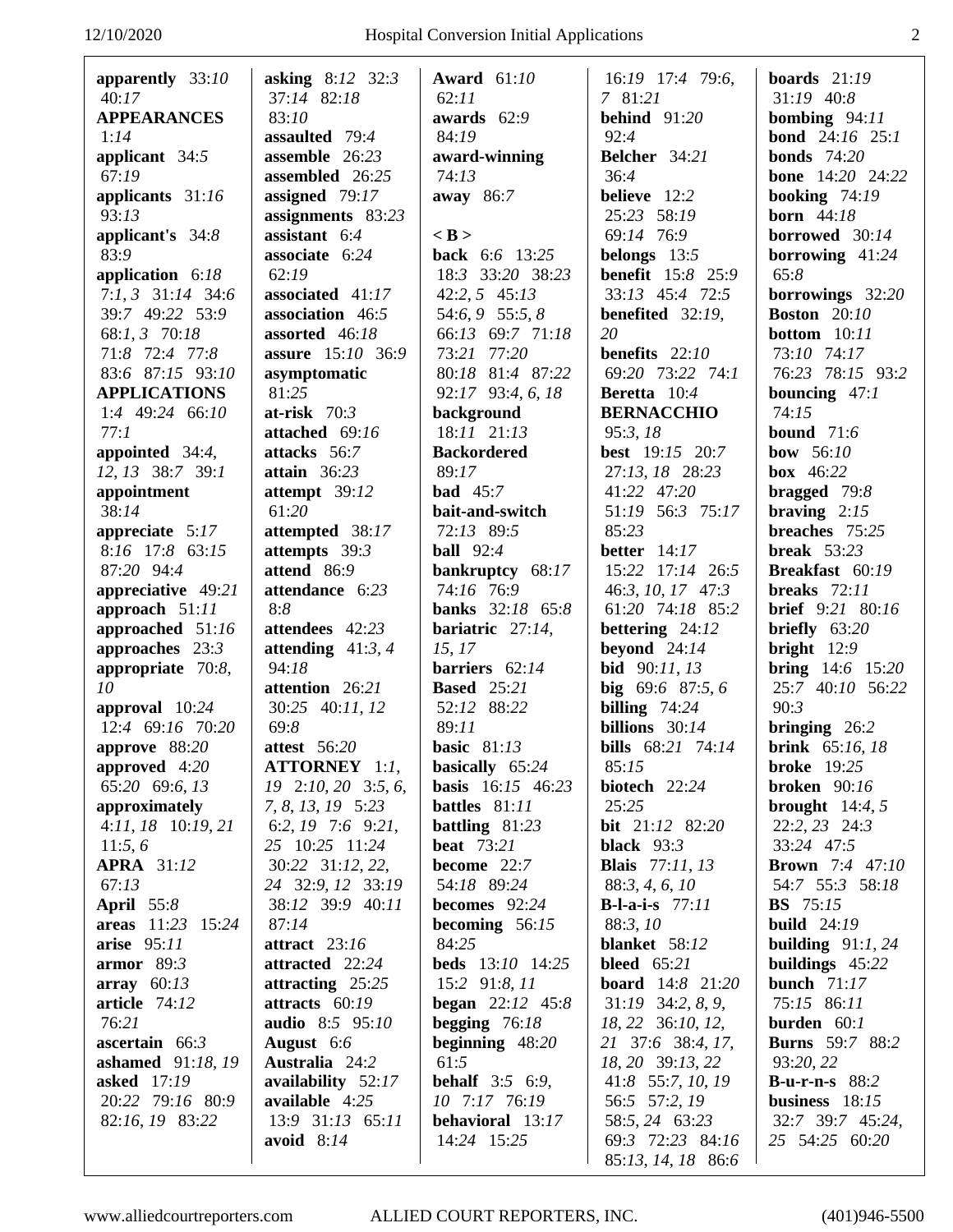| 71:23                             | career $21:15$                  | character 67:20             | claim 70:18                        | 88:15, 17 89:3, 6,                |
|-----------------------------------|---------------------------------|-----------------------------|------------------------------------|-----------------------------------|
| busy $6:12$ 54:25                 | 88:12                           | 71:9                        | clarified 62:22                    | 18                                |
| buy $31:7$                        | caregivers 14:1                 | charge $14:4$               | class-action 82:7                  | comes $15:10$                     |
| buying $46:2$                     | cares 78:21                     | charges $71:13$             | clean $57:24$                      | 18:20 20:24 42:1                  |
| buyout $4:9$                      | <b>Carol</b> 62:10              | charity $70:4$              | 81:10 83:13, 16                    | 90:19                             |
|                                   | case 64:7 74:3                  | chart $10:11$               | clear 9:3 23:6                     | comfortable 80:19                 |
| $<$ C $>$                         | 76:1                            | <b>CHARTERCARE</b>          | 29:19                              | coming $2:14$                     |
| calculated 91:12                  | cases $74:7, 8$                 | $1:10$ $3:1$ $21:10$        | clerical 75:11                     | 25:22 36:8 45:10                  |
| calculation 32:3                  | <b>CASEY</b> 95:3, 18           | $22:20$ $31:17$ $34:1$ ,    | clients 38:17 40:2                 | 48:1 50:23                        |
| call 17:10 21:2                   | cash $13:25$ 65:14,             | 2, 9, 14 36:11, 19,         | clinical $11:14$                   | comitance 74:22                   |
| 37:21 41:1 42:24                  | 22                              | 20, 25 37:7 38:5            | 28:1                               | commence 7:15                     |
| 63:8 66:19 77:10                  | <b>Category</b> 38:5, 24        | 39:8 41:9 47:16             | close 79:17                        | <b>COMMENCED</b>                  |
| 86:7 87:24 89:16                  | 40:3 66:12 73:11                | 48:17, 24 49:21,            | closed 45:11                       | 2:1                               |
| Callaci 66:20, 22,                | catheters $90:3, 6$             | 24 50:24 51:14              | 74:22                              | commendation                      |
| 25 67:1 77:18, 23                 | Catholic 54:22                  | 54:3, 19 58:19              | closely $49:11$                    | 28:15                             |
| called 8:23 34:2                  | cause 14:14                     | 59:19 60:7 61:4,            | 85:21                              | comment 8:21                      |
| calling $40:4$                    | <b>CCHP</b> 36:22               | 13 62:18 63:2, 22,          | closer 77:19                       | 59:19 67:16                       |
| Calvino 28:4                      | <b>CCP</b> 38:8                 | 24 64:25 65:12,             | closet 82:11                       | 93:23                             |
| 61:24 62:3, 12                    | CDC's 62:10                     | $17, 19$ 69:2, 3            | closing $13:24$                    | commenting 67:11                  |
| campaign $64:17$                  | CEC 71:9 72:3                   | 71:22, 23 72:6              | 20:4, 13 74:21                     | comments 3:16                     |
| <b>Campus</b> 24:16, 21           | 74:6 76:18                      | 87:10, 16 88:13,            | closure $50:21$                    | $5:19$ 6:17 7:16,                 |
| 25:1                              | <b>cell</b> 24:20               | 20                          | <b>CMS</b> 73:6                    | 19 8:13, 23 9:8,                  |
| campuses 13:11                    | <b>Center</b> 3:3 5:8           | chat 43:23 87:25            | Coast 27:16                        | 11, 13, 15, 17, 18,               |
| cancer 22:7, 8                    | $7:1$ 10:14 15:6                | chats $9:5$                 | 28:18                              | 19 12:20 29:2, 23                 |
| 23:8 24:11 25:6                   | 26:16 27:22                     | cheat 73:25                 | coauthored 36:4                    | 35:24 40:6 43:15                  |
| 26:16, 23 27:10,                  | 28:10, 14 48:15,                | checks $74:15$              | coffee 79:13                       | 50:20 53:4 87:8                   |
| 22 28:10, 13 49:2                 | 20 49:7 50:18                   | chief 2:9 3:10              | cofounders 11:3                    | 94:4, 19                          |
| 59:16, 18, 23 60:1,               | 61:8 62:21                      | 6:25 7:2, 22<br>26:14 62:19 | Colagiovanni                       | commerce 25:11<br>commercial 57:4 |
| 2, 11, 16, 23 61:2,               | Central 51:9<br>certain $15:24$ | 84:14                       | 44:2, 5, 12, 14, 17<br>52:14 58:17 | commercials $57:1$ ,              |
| 8, 10, 12 62:3, 5,<br>12, 14 63:2 | 31:12                           | children 15:8               | 85:14                              | 11                                |
| Cancer's 61:9                     | certainly 38:12                 | 41:11 45:2 54:22            | Colagiovanni's                     | Commission 61:9                   |
| candidly 39:4                     | 39:22 87:5                      | China 24:1 92:1             | 50:19                              | 95:19                             |
| <b>CAN's</b> 60:22                | certified $27:3,7$              | chip $47:24$                | collaborate 63:4                   | <b>Commissioner</b>               |
| capital 68:23, 24                 | certify $95:4$                  | Chris $67:1$                | collaborated 56:25                 | 95:4                              |
| 76:10                             | certiorari 29:16                | Christopher 66:20           | collaborating                      | commitment                        |
| cardiac $18:8$                    | cetera $82:11$                  | Christy 59:7                | 25:3 60:5                          | 23:23 24:7 25:21                  |
| care 4:25 5:4                     | chain 10:7, 17                  | 88:2 93:19, 22              | collaboration                      | 47:4 56:11 57:5                   |
| 11:17, 18, 21                     | 11:2                            | chronic $46:18$             | 59:20 60:14                        | commitments                       |
| 12:25 13:10                       | chairman $26:14$                | <b>Cindy</b> 77:25          | colleague $27:11$                  | 67:21 68:24, 25                   |
| 14:25 15:24, 25                   | challenged 16:11                | 78:2,7                      | colleagues $53:5$                  | committed $5:9, 10$               |
| 16:2 17:4 19:12,                  | <b>CHAMBER</b> 1:8              | circle 77:20                | collect 73:24                      | 23:7 24:14 35:5                   |
| 20 20:2, 5, 10, 16                | 2:22                            | 87:22 93:18                 | collecting $70:24$                 | 54:19, 24 55:23                   |
| 22:4, 8 24:1                      | chance 57:20                    | circling $88:7$             | collectively $4:11$                | 58:24 61:11 71:5                  |
| $41:16$ $45:21,25$                | 93:19                           | Circuit 73:3                | 60:9                               | committee 34:25                   |
| 46:8 47:3, 20                     | <b>Chandler</b> 59:8, 10,       | circumstances $4:3$         | College $28:16$                    | committees 88:19                  |
| 50:25 51:12, 24                   | 12, 14                          | 53:2                        | colorectal $62:14$                 | communicate 28:5                  |
| 52:3, 6 54:19                     | change $10:6$ 11:1              | citations $71:13$           | <b>Colvin</b> 48:10, 11,           | communities 5:7                   |
| $60:10, 21$ $61:2, 12$            | 14:9 49:6 53:9                  | cities 28:19                | 12 53:10                           | 83:8                              |
| 62:3, 6, 12, 23                   | 66:10 87:15                     | citizen $64:3$              | $C$ -o-l-v-i-n $48:13$             | community $11:10$ ,               |
| $64:2, 4$ 66:5 67:3               | 88:16                           | citizens $5:1$              | come 23:17, 25                     | 19 12:25 15:4                     |
| 69:25 70:4 81:8,                  | changed $16:13$                 | 16:11 19:4                  | 24:13 25:14                        | $16:6, 9$ 18:17                   |
| 10 83:7 84:18, 23                 | 43:20                           | city $68:7$                 | 32:21 42:4 46:1                    | $19:1, 3, 10$ $28:13$             |
| 85:8 87:18 90:19                  | changes $59:25$                 | civil 2:9 3:10              | 47:14, 16 56:6                     | 29:24 34:2 39:1                   |
| 91:3, 10, 13, 15                  | 88:24 94:10                     | 71:14 74:8                  | 60:22 85:2 86:6                    | 41:15 51:2, 10, 21                |
| 92:14 93:11                       | changing $89:24$                |                             |                                    | 59:20 60:5, 12                    |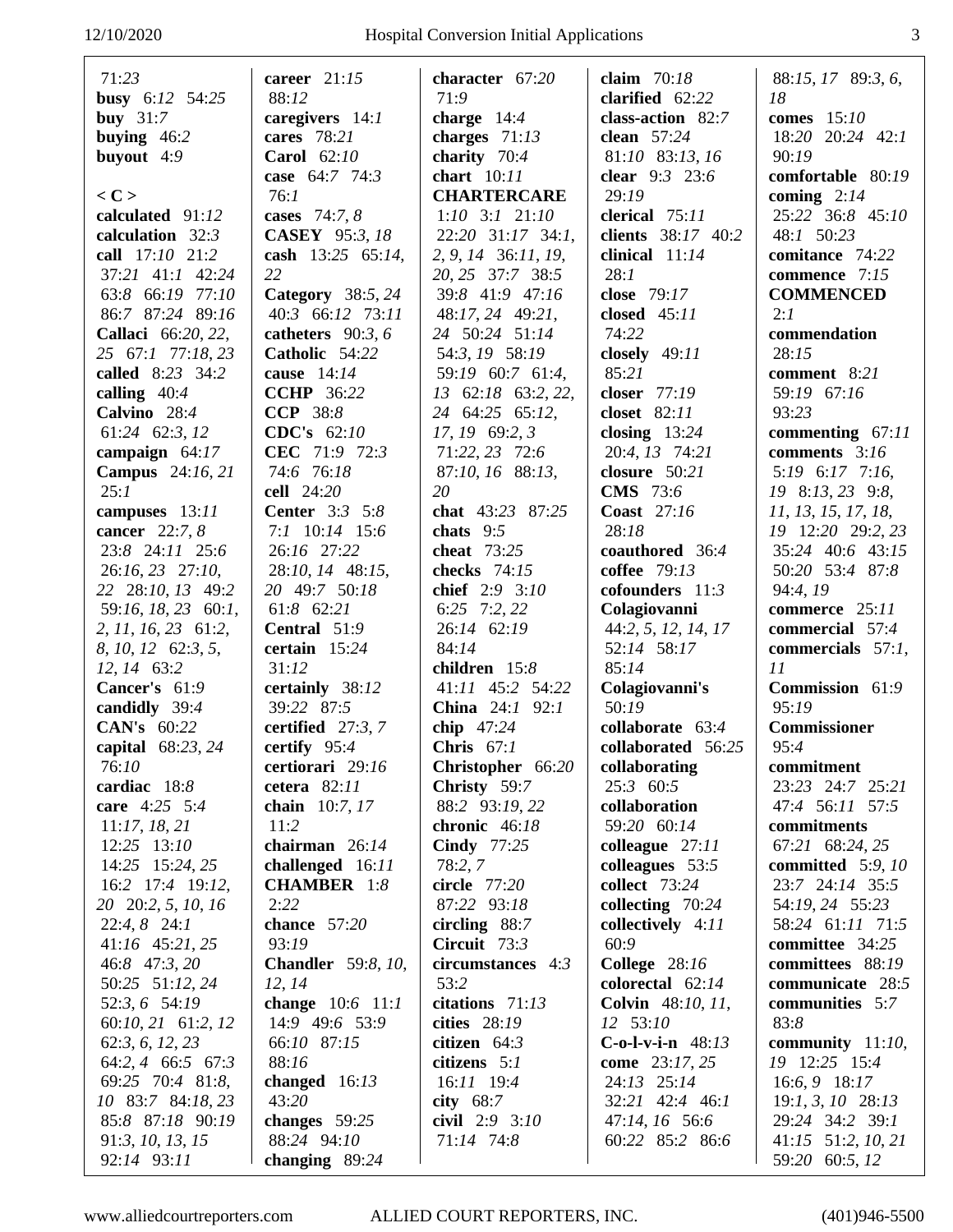| 62:4, 8 63:22        | confirm $68:25$         | corporate $4:9$       | cutting-edge 22:1      | 27:24                  |
|----------------------|-------------------------|-----------------------|------------------------|------------------------|
| 67:22, 23 69:3       | 69:14, 17, 19, 22,      | 10:7, 17 11:2         | 25:4 28:21             | demonstrate 70:25      |
| 71:10 78:18          | 24 70:3, 7, 11          | cost 89:11            | cycles $28:15$         | demonstrating          |
| 87:18 88:24          | confirmed 70:12         | could've $28:20$      |                        | 71:25 81:3             |
| 93:12                | conflict 38:15          | Counsel 1:19          | $<$ D $>$              | denied $84:3$          |
| community-based      | conflicts 95:10         | 6:25 64:11 67:2       | dad $42:5$             | <b>dental</b> 15:6, 11 |
| 70:1                 | Connecticut 54:2        | country $22:3$        | daily 46:23 81:11      | 73:22 74:1             |
| companies 22:2,      | 73:14, 16, 19           | 59:24 60:23 74:9      | damage $83:10$         | deny 88:16             |
| 25 23:16, 19 25:7    | connection 38:21        | County 48:22          | <b>DATE</b> 1:10       | <b>DEPARTMENT</b>      |
| 34:22 65:8           | 54:3                    | couple $26:16$        | 25:22 28:12            | 1:1, 14 2:20 3:14      |
| company 23:20        | consecutive 28:15       | 27:21 29:17           | 72:25 84:20            | 4:8 $5:22$ 6:8, 10,    |
| 36:8 81:23 82:13     | consequences            | 65:15                 | <b>Dave</b> 10:20 14:3 | 19, 20 7:17, 24        |
| 83:19, 21 86:2       | 90:24                   | course 8:25 18:4      | 22:19 23:24 24:9       | $10:1, 24$ 11:25       |
| comparable 69:20,    | consider 67:18          | 20:20 74:4            | 25:18 86:1, 16         | 16:19 17:3 18:21       |
| 23                   | considerations          | court 29:15           | <b>Dave's</b> 87:4     | 19:6 27:4 30:21        |
| compassion 20:5      | 32:15                   | 34:16 39:16           | <b>David</b> 4:13, 17  | 32:13 34:24            |
| competence 67:20     | considered 9:19         | 64:20 71:21           | 15:19 25:3 26:21       | 36:16 37:2 38:13       |
| 71:10                | conspired 75:20         | courts 71:14          | 28:23 86:21 87:2       | 68:8 76:17 80:10       |
| competitive 56:6     | constantly 91:6         | 74:8, 9               | day $3:23$ $23:3$      | 81:1, 20 87:13         |
| complete 5:10        | consultants 76:7        | covers 58:12, 13      | 32:21 83:24 89:6       | departments            |
| 95:5                 | contest 29:25           | <b>COVID</b> $4:16$   | 90:1, 22, 23 91:7      | 78:12                  |
| completely 37:7      | continuance 37:1        | 6:12 13:1, 3, 16      | 95:13                  | depending 64:6         |
| 54:5 64:17 86:13     | continue 9:15           | 47:23 52:15 81:6,     | days 13:8 16:18        | deputy 6:7             |
| compliance 71:1      | 11:13, 16, 17, 20       | 24 82:12, 17          | 29:17 51:13 80:7       | described 61:19        |
| complied 69:15       | 14:21 16:10, 15         | 91:17                 | deadline 33:6          | description $3:14$     |
| compliments          | 29:11 32:17             | <b>COVID-19</b> 5:9   | deal 13:15 69:6        | designed 59:22         |
| 78:23 83:12          | 42:10 49:24             | 61:3                  | dealing $12:23$        | desire 48:25 55:3      |
| composition 36:22    | 51:25 58:24             | <b>COVID-positive</b> | 75:20                  | desperate 23:9         |
| comprehensive        | 65:21                   | 92:8, 11, 15          | dealt $20:9$           | despite 65:7           |
| 28:13                | continued 13:7          | coworker 80:21        | dearly $92:4$          | detail 33:22           |
| computer 84:24       | 52:1 62:13 69:24        | <b>CPAs</b> 76:7      | death $22:13$          | detailed 35:10         |
| conceal 75:20        | continuing $5:14$       | cream $83:1$          | Deb 7:4 53:12          | details 30:20          |
| concentrate 29:10    | contract $49:13$        | create $25:7,8$       | Deborah 53:25          | 39:18 72:21            |
| concern 39:9         | contrast $51:11$        | created 38:25         | decaying $14:1$        | determined 80:25       |
| 76:14                | contributions           | 95:10                 | <b>DECEMBER</b>        | develop 23:2           |
| concerned 31:23      | 68:13 69:4              | creating $16:1$       | 1:10 12:7 95:13,       | developing 23:8        |
| concerns 76:5        | control 35:2, 3, 6      | 25:12 26:1            | 25                     | 24:11 25:4             |
| concise 9:9          | 36:24 37:13 53:9        | credit $13:4$         | decided $54:18$        | <b>Development</b>     |
| concluded $94:1, 21$ | 54:15 66:10             | creditors 72:6        | decision 36:20         | $7:23$ 16:17           |
| conclusion 58:8,     | 87:15 88:16             | criteria 12:4         | 37:2 71:2 89:10        | developmentally        |
| 14                   | controlled 34:3         | 67:24 70:15           | decisions $7:14$       | 41:10                  |
| concussions 79:15    | controversial           | 71:11                 | 39:6                   | Dexter 6:25            |
| condition 37:14      | 35:15                   | critical $4:4$ 5:15   | dedicated 13:5         | difference 55:16       |
| 76:6                 | controversy 36:7        | 6:14 23:12 63:19      | 16:21 83:4 84:22       | different 51:15        |
| conditions 37:8      | convene 38:18           | 66:23                 | 86:13                  | 54:11 84:12            |
| 69:15 70:13, 17,     | <b>CONVERSION</b>       | critically $4:4$      | deeper $85:11$         | difficult $29:10$      |
| 20 71:1              | 1:4 2:22 $6:18$         | culture 85:21         | deficiencies 72:18,    | 67:16 78:25 79:3       |
| conduct 4:5          | <b>Conversions</b> 4:23 | curing $22:14$        | 19                     | difficulties 42:8,     |
| 24:25                | converted 92:7,         | current $10:10$       | definitely 91:2        | 20                     |
| conducted 8:11       | 11, 15                  | 33:18 72:3            | degree $36:24$         | difficult-to-treat     |
| <b>CONFERENCE</b>    | convinced 33:9          | currently $4:13, 18$  | <b>Del</b> 74:6 76:3   | 22:17                  |
| $1:14$ 93:16 95:9    | 35:14                   | 6:3 21:16 78:12       | deliver $52:23$        | difficulty $64:12$     |
| confers 72:4         | coordinator 18:2        | 81:22                 | delivered 92:2         | diligence 70:9         |
| confidential 32:11   | <b>COPD</b> 46:20       | cut 42:13 43:15       | delivery $5:3$ 66:4    | dining $82:15$         |
| confidentiality      | core 13:14 15:12        | cutting $22:8$        | demographics           | dire $45:9$            |
| 38:16                | Cori 59:8, 9, 14        |                       |                        |                        |
|                      |                         |                       |                        |                        |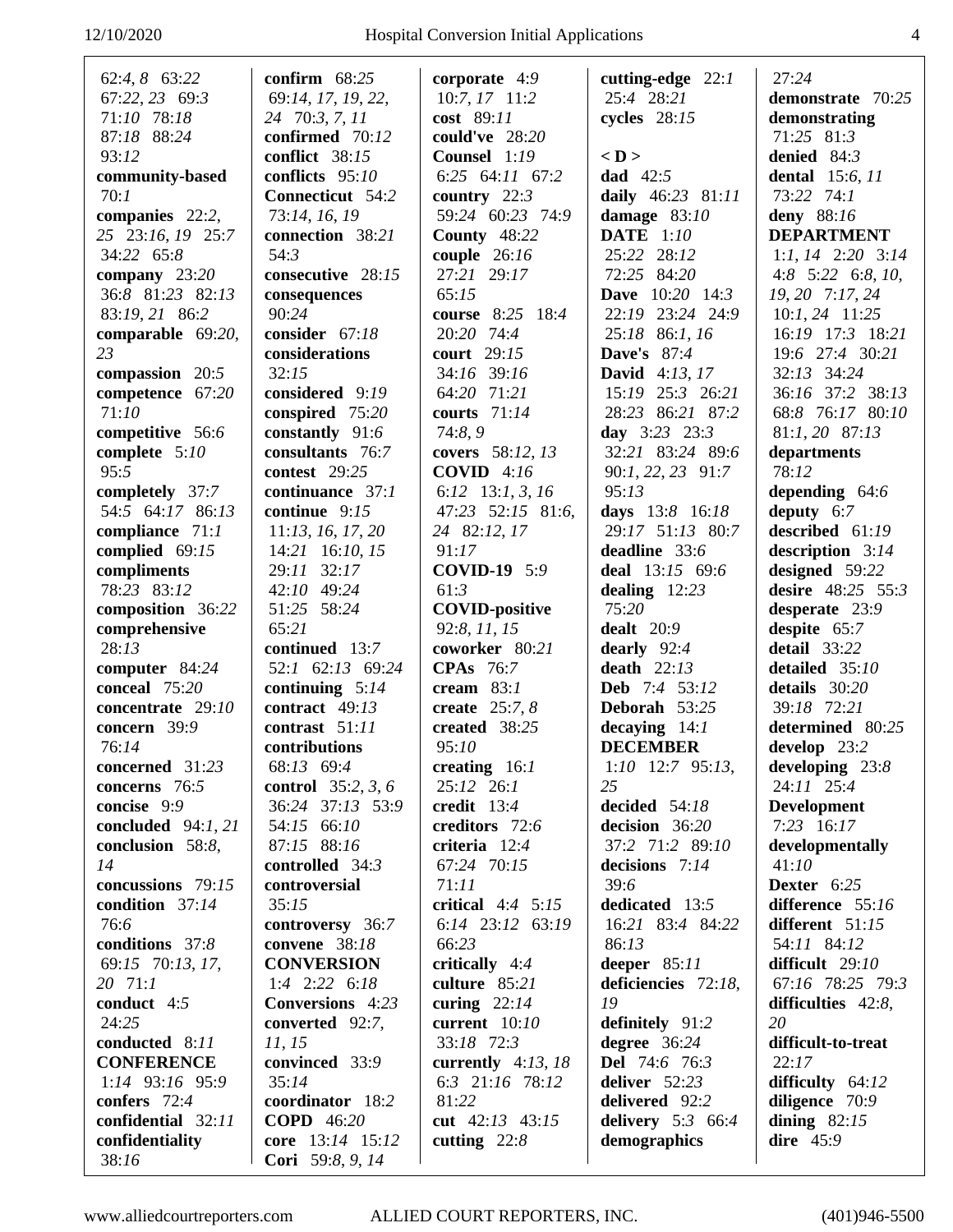| directly 28:6<br>30:15, 17 32:5<br>66:3<br>64:15 66:15<br>12 63:18 92:23<br>director $6:7, 10,$<br>33:14 65:9 72:8<br>effective 57:12<br>79:19 81:21 83:9<br>everyone's $6:16$<br>66:10 87:15<br>42:17 58:4<br>23, 24 26:15<br>93:5<br>enrich $65:25$<br>59:15 62:20<br>done 8:20 12:21<br>effort $62:13$<br>ensure $4:23$<br>evidence-based<br>15:19 21:23<br>34:17 36:25<br>directors 31:19<br>efforts $12:1$ 60:8,<br>59:21<br>23:15 28:20<br>23<br>34:4, 9, 10, 18<br>ensuring $61:12$<br>evident 7:10<br>33:11 42:15<br>eight 34:4, 5, 11<br>entails 60:2<br>evolved 60:12<br>38:5, 24 39:2, 14,<br>45:22 46:5, 10<br>57:20 92:4<br>entering $84:23$<br>exactly 37:11<br>15 40:3 64:21<br>66:12 82:3<br>49:13 58:1 67:8<br>elderly 70:2<br>91:24<br>94:1<br>director's $64:11$<br>70:9 83:9 95:8<br>elected 17:23<br>entire 27:7 88:11<br>examiner $21:19$<br>disabled $41:10$<br>down 10:11 11:7<br>eliminate 59:23<br>entirety 37:17<br>example $16:17$<br>19:24 25:22<br>discontinue 73:22<br>62:14<br>entities 10:18<br>22:13 31:24 32:2<br>43:23 56:10<br>elsewhere 52:25<br>85:16<br>discredited 75:6<br>56:14 79:21 80:2<br>94:16<br>entitled 38:20<br>92:10<br>discuss $54:11$<br>emergency $14:15$<br>Dr $6:11$ $21:2, 4$ ,<br>discussed 57:18<br>15:1, 17, 25 16:19<br>entity 34:15<br>examples $14:12$ ,<br>discussing $13:16$<br>6 25:3 26:9, 10,<br>17:4 18:5 19:23<br>70:23 85:11<br>13, 23 16:7 55:20<br>discussion 51:18<br>$11$ 27:11, 16, 17<br>79:14<br>86:14<br>79:3 81:12 84:4<br>89:12<br>61:15,25<br>28:4 38:9 44:1, 5,<br>emphasize 49:14<br>entrances 58:2<br>60:15<br>diseases $46:19$<br>12, 14, 17 47:9<br>entryways $15:18$<br>excellence 61:11<br>employed 92:16<br>environment 8:17<br>62:11<br>disparities $62:2$ ,<br>48:10, 11, 12<br>employee 48:19<br>12<br>49:12 50:3, 13, 16<br>environmental<br>excellent 84:18, 20<br>78:8 81:13 88:23<br>80:10 81:20<br>except 28:19<br>dispatch $46:24$<br>52:14, 18, 21<br>equal 36:11 40:7<br>disrespected 83:21<br>53:10 58:17<br>employees 45:4<br>exception $52:10$<br>disrupt $5:3$<br>$61:16, 24$ $62:3, 12,$<br>69:18, 19 73:23<br>exceptional $19:13$ ,<br>equipment $14:16$<br>distancing 82:9<br>79:4 80:17, 18<br>23:14 28:21, 22<br>20 20:1<br>17, 22 84:8, 9<br>distinguished<br>85:14<br>46:3 52:18 89:14,<br>excess $24:5$<br>81:2, 9, 16, 19<br>62:18<br>drastic $64:8$<br>82:4 89:9 93:7<br>21, 22 90:8, 12, 15,<br>excited $25:13$<br>distracted 29:8<br>17<br>dropped $95:10$<br>employment 81:14<br>excuse $4:14$<br>distributed 92:3<br>$\mathbf{dry}$ 75:18<br>empower 59:24<br>equity $10:18$<br>executive 6:4<br>diuretic 46:25<br>due 47:11 63:2<br>empty $45:21$<br>equivalence 70:8<br>expanded 15:23<br>70:9<br>expect 81:14<br>dividend 74:20<br>89:15<br><b>ER</b> 19:9<br>dividends 30:17<br>during $5:8$ 8:2,<br><b>EMS</b> 19:1, 4<br>expense 33:11<br>era $4:15$<br><b>EMT</b> 18:8<br>32:4 33:15 65:9<br>21, 25 52:15<br>error 75:12<br>expensive 72:12<br>72:7 73:25 76:11<br>72:20 79:15<br><b>ESD</b> 47:24<br>85:3,4<br>e-n-c-h-e-l 78:7<br>division $2:10$<br>95:11<br>end 31:6 77:22<br>esophogeal 27:5<br>experience 19:14,<br>3:11 26:14 52:22<br>duties $76:1$<br>79:14 90:4 92:21<br><b>Espat</b> 26:10, 11,<br>18 84:12<br><b>duty</b> 75:19<br>13<br>experienced<br>docs $19:9$ 47:8,<br>endorse 53:8<br>15<br>endotracheal<br>especially $5:8$<br>27:13, 15<br>< E ><br>18:22<br>$17:1$ 81:15<br>expertise 61:14<br><b>Doctor</b> 29:4 44:3,<br>earlier 48:18<br>ends 82:13<br>10 47:18 48:9<br>essential 12:25<br>experts 25:2<br>17:1<br>doctors $15:15$<br>61:17<br>enforcement<br><b>EXPIRES</b> 95:19<br>16:25 17:5 33:9<br>71:13 73:2<br>early 53:2 57:18<br>established 27:18<br>explain $30:1$<br>EAST 1:9 27:16<br>62:4<br>63:20<br>45:18, 20 47:13<br>engage $49:3$<br>55:13 58:17 80:5<br>28:18 35:4<br>engaged $51:18$<br>estimates 74:19<br>express 51:4<br>et $82:11$<br>86:11<br>easy 13:24 79:1<br>86:4<br>extensive 61:18<br>evaluate 39:23<br>documents 31:13<br>echo 53:4<br>engagement $60:12$<br>extent $40:5$<br>64:20 66:16<br>engaging $9:5$<br>evening $6:1$ 10:2,<br>economy 45:7<br><b>Extraordinary</b><br>edge $22:9$<br>England $51:12$<br>5 21:5 26:11<br>67:12,14<br>74:12<br>enhance 3:24 5:3<br><b>DOH</b> 70:16<br>editorial 21:19<br>37:24 59:13<br>extremely 49:18<br>doing $29:16$ 30:2<br>educate 51:25<br>85:1<br>61:17 66:22<br>37:12 49:20<br>60:14<br>enjoyed 58:16<br>event 60:18, 19,<br>$\langle F \rangle$<br>55:11, 12 58:4<br>education 16:4<br>78:19<br>24 61:5, 18 95:11<br>face 36:6 79:14<br>80:21 82:12<br>24:8 52:2, 3<br>events $60:13$<br>facilities 42:6<br>enormous 75:7<br>dollar $16:16$<br>60:20<br>76:15<br>everybody $2:7,12$<br>facility 24:20<br>89:10 91:14<br>$3:18$ 4:1 $12:14$<br>91:16 | directed 28:1 | dollars $23:10$ | <b>effect</b> 32:6 53:9 | enough $14:13$ | $17:17$ 26:8 43:10, |
|-----------------------------------------------------------------------------------------------------------------------------------------------------------------------------------------------------------------------------------------------------------------------------------------------------------------------------------------------------------------------------------------------------------------------------------------------------------------------------------------------------------------------------------------------------------------------------------------------------------------------------------------------------------------------------------------------------------------------------------------------------------------------------------------------------------------------------------------------------------------------------------------------------------------------------------------------------------------------------------------------------------------------------------------------------------------------------------------------------------------------------------------------------------------------------------------------------------------------------------------------------------------------------------------------------------------------------------------------------------------------------------------------------------------------------------------------------------------------------------------------------------------------------------------------------------------------------------------------------------------------------------------------------------------------------------------------------------------------------------------------------------------------------------------------------------------------------------------------------------------------------------------------------------------------------------------------------------------------------------------------------------------------------------------------------------------------------------------------------------------------------------------------------------------------------------------------------------------------------------------------------------------------------------------------------------------------------------------------------------------------------------------------------------------------------------------------------------------------------------------------------------------------------------------------------------------------------------------------------------------------------------------------------------------------------------------------------------------------------------------------------------------------------------------------------------------------------------------------------------------------------------------------------------------------------------------------------------------------------------------------------------------------------------------------------------------------------------------------------------------------------------------------------------------------------------------------------------------------------------------------------------------------------------------------------------------------------------------------------------------------------------------------------------------------------------------------------------------------------------------------------------------------------------------------------------------------------------------------------------------------------------------------------------------------------------------------------------------------------------------------------------------------------------------------------------------------------------------------------------------------------------------------------------------------------------------------------------------------------------------------------------------------------------------------------------------------------------------------------------------------------------------------------------------------------------------------------------------------------------------------------------------------------------------------------------------------------------------------------------------------------------------------------------------------------------------------------------------------------------------------------------------------------------------------------------------------------------------------------------------------------------------------------------------------------------------------------------------------------------------------------------------------------------------------|---------------|-----------------|-------------------------|----------------|---------------------|
|                                                                                                                                                                                                                                                                                                                                                                                                                                                                                                                                                                                                                                                                                                                                                                                                                                                                                                                                                                                                                                                                                                                                                                                                                                                                                                                                                                                                                                                                                                                                                                                                                                                                                                                                                                                                                                                                                                                                                                                                                                                                                                                                                                                                                                                                                                                                                                                                                                                                                                                                                                                                                                                                                                                                                                                                                                                                                                                                                                                                                                                                                                                                                                                                                                                                                                                                                                                                                                                                                                                                                                                                                                                                                                                                                                                                                                                                                                                                                                                                                                                                                                                                                                                                                                                                                                                                                                                                                                                                                                                                                                                                                                                                                                                                                                                               |               |                 |                         |                |                     |
|                                                                                                                                                                                                                                                                                                                                                                                                                                                                                                                                                                                                                                                                                                                                                                                                                                                                                                                                                                                                                                                                                                                                                                                                                                                                                                                                                                                                                                                                                                                                                                                                                                                                                                                                                                                                                                                                                                                                                                                                                                                                                                                                                                                                                                                                                                                                                                                                                                                                                                                                                                                                                                                                                                                                                                                                                                                                                                                                                                                                                                                                                                                                                                                                                                                                                                                                                                                                                                                                                                                                                                                                                                                                                                                                                                                                                                                                                                                                                                                                                                                                                                                                                                                                                                                                                                                                                                                                                                                                                                                                                                                                                                                                                                                                                                                               |               |                 |                         |                |                     |
|                                                                                                                                                                                                                                                                                                                                                                                                                                                                                                                                                                                                                                                                                                                                                                                                                                                                                                                                                                                                                                                                                                                                                                                                                                                                                                                                                                                                                                                                                                                                                                                                                                                                                                                                                                                                                                                                                                                                                                                                                                                                                                                                                                                                                                                                                                                                                                                                                                                                                                                                                                                                                                                                                                                                                                                                                                                                                                                                                                                                                                                                                                                                                                                                                                                                                                                                                                                                                                                                                                                                                                                                                                                                                                                                                                                                                                                                                                                                                                                                                                                                                                                                                                                                                                                                                                                                                                                                                                                                                                                                                                                                                                                                                                                                                                                               |               |                 |                         |                |                     |
|                                                                                                                                                                                                                                                                                                                                                                                                                                                                                                                                                                                                                                                                                                                                                                                                                                                                                                                                                                                                                                                                                                                                                                                                                                                                                                                                                                                                                                                                                                                                                                                                                                                                                                                                                                                                                                                                                                                                                                                                                                                                                                                                                                                                                                                                                                                                                                                                                                                                                                                                                                                                                                                                                                                                                                                                                                                                                                                                                                                                                                                                                                                                                                                                                                                                                                                                                                                                                                                                                                                                                                                                                                                                                                                                                                                                                                                                                                                                                                                                                                                                                                                                                                                                                                                                                                                                                                                                                                                                                                                                                                                                                                                                                                                                                                                               |               |                 |                         |                |                     |
|                                                                                                                                                                                                                                                                                                                                                                                                                                                                                                                                                                                                                                                                                                                                                                                                                                                                                                                                                                                                                                                                                                                                                                                                                                                                                                                                                                                                                                                                                                                                                                                                                                                                                                                                                                                                                                                                                                                                                                                                                                                                                                                                                                                                                                                                                                                                                                                                                                                                                                                                                                                                                                                                                                                                                                                                                                                                                                                                                                                                                                                                                                                                                                                                                                                                                                                                                                                                                                                                                                                                                                                                                                                                                                                                                                                                                                                                                                                                                                                                                                                                                                                                                                                                                                                                                                                                                                                                                                                                                                                                                                                                                                                                                                                                                                                               |               |                 |                         |                |                     |
|                                                                                                                                                                                                                                                                                                                                                                                                                                                                                                                                                                                                                                                                                                                                                                                                                                                                                                                                                                                                                                                                                                                                                                                                                                                                                                                                                                                                                                                                                                                                                                                                                                                                                                                                                                                                                                                                                                                                                                                                                                                                                                                                                                                                                                                                                                                                                                                                                                                                                                                                                                                                                                                                                                                                                                                                                                                                                                                                                                                                                                                                                                                                                                                                                                                                                                                                                                                                                                                                                                                                                                                                                                                                                                                                                                                                                                                                                                                                                                                                                                                                                                                                                                                                                                                                                                                                                                                                                                                                                                                                                                                                                                                                                                                                                                                               |               |                 |                         |                |                     |
|                                                                                                                                                                                                                                                                                                                                                                                                                                                                                                                                                                                                                                                                                                                                                                                                                                                                                                                                                                                                                                                                                                                                                                                                                                                                                                                                                                                                                                                                                                                                                                                                                                                                                                                                                                                                                                                                                                                                                                                                                                                                                                                                                                                                                                                                                                                                                                                                                                                                                                                                                                                                                                                                                                                                                                                                                                                                                                                                                                                                                                                                                                                                                                                                                                                                                                                                                                                                                                                                                                                                                                                                                                                                                                                                                                                                                                                                                                                                                                                                                                                                                                                                                                                                                                                                                                                                                                                                                                                                                                                                                                                                                                                                                                                                                                                               |               |                 |                         |                |                     |
|                                                                                                                                                                                                                                                                                                                                                                                                                                                                                                                                                                                                                                                                                                                                                                                                                                                                                                                                                                                                                                                                                                                                                                                                                                                                                                                                                                                                                                                                                                                                                                                                                                                                                                                                                                                                                                                                                                                                                                                                                                                                                                                                                                                                                                                                                                                                                                                                                                                                                                                                                                                                                                                                                                                                                                                                                                                                                                                                                                                                                                                                                                                                                                                                                                                                                                                                                                                                                                                                                                                                                                                                                                                                                                                                                                                                                                                                                                                                                                                                                                                                                                                                                                                                                                                                                                                                                                                                                                                                                                                                                                                                                                                                                                                                                                                               |               |                 |                         |                |                     |
|                                                                                                                                                                                                                                                                                                                                                                                                                                                                                                                                                                                                                                                                                                                                                                                                                                                                                                                                                                                                                                                                                                                                                                                                                                                                                                                                                                                                                                                                                                                                                                                                                                                                                                                                                                                                                                                                                                                                                                                                                                                                                                                                                                                                                                                                                                                                                                                                                                                                                                                                                                                                                                                                                                                                                                                                                                                                                                                                                                                                                                                                                                                                                                                                                                                                                                                                                                                                                                                                                                                                                                                                                                                                                                                                                                                                                                                                                                                                                                                                                                                                                                                                                                                                                                                                                                                                                                                                                                                                                                                                                                                                                                                                                                                                                                                               |               |                 |                         |                |                     |
|                                                                                                                                                                                                                                                                                                                                                                                                                                                                                                                                                                                                                                                                                                                                                                                                                                                                                                                                                                                                                                                                                                                                                                                                                                                                                                                                                                                                                                                                                                                                                                                                                                                                                                                                                                                                                                                                                                                                                                                                                                                                                                                                                                                                                                                                                                                                                                                                                                                                                                                                                                                                                                                                                                                                                                                                                                                                                                                                                                                                                                                                                                                                                                                                                                                                                                                                                                                                                                                                                                                                                                                                                                                                                                                                                                                                                                                                                                                                                                                                                                                                                                                                                                                                                                                                                                                                                                                                                                                                                                                                                                                                                                                                                                                                                                                               |               |                 |                         |                |                     |
|                                                                                                                                                                                                                                                                                                                                                                                                                                                                                                                                                                                                                                                                                                                                                                                                                                                                                                                                                                                                                                                                                                                                                                                                                                                                                                                                                                                                                                                                                                                                                                                                                                                                                                                                                                                                                                                                                                                                                                                                                                                                                                                                                                                                                                                                                                                                                                                                                                                                                                                                                                                                                                                                                                                                                                                                                                                                                                                                                                                                                                                                                                                                                                                                                                                                                                                                                                                                                                                                                                                                                                                                                                                                                                                                                                                                                                                                                                                                                                                                                                                                                                                                                                                                                                                                                                                                                                                                                                                                                                                                                                                                                                                                                                                                                                                               |               |                 |                         |                |                     |
|                                                                                                                                                                                                                                                                                                                                                                                                                                                                                                                                                                                                                                                                                                                                                                                                                                                                                                                                                                                                                                                                                                                                                                                                                                                                                                                                                                                                                                                                                                                                                                                                                                                                                                                                                                                                                                                                                                                                                                                                                                                                                                                                                                                                                                                                                                                                                                                                                                                                                                                                                                                                                                                                                                                                                                                                                                                                                                                                                                                                                                                                                                                                                                                                                                                                                                                                                                                                                                                                                                                                                                                                                                                                                                                                                                                                                                                                                                                                                                                                                                                                                                                                                                                                                                                                                                                                                                                                                                                                                                                                                                                                                                                                                                                                                                                               |               |                 |                         |                |                     |
|                                                                                                                                                                                                                                                                                                                                                                                                                                                                                                                                                                                                                                                                                                                                                                                                                                                                                                                                                                                                                                                                                                                                                                                                                                                                                                                                                                                                                                                                                                                                                                                                                                                                                                                                                                                                                                                                                                                                                                                                                                                                                                                                                                                                                                                                                                                                                                                                                                                                                                                                                                                                                                                                                                                                                                                                                                                                                                                                                                                                                                                                                                                                                                                                                                                                                                                                                                                                                                                                                                                                                                                                                                                                                                                                                                                                                                                                                                                                                                                                                                                                                                                                                                                                                                                                                                                                                                                                                                                                                                                                                                                                                                                                                                                                                                                               |               |                 |                         |                |                     |
|                                                                                                                                                                                                                                                                                                                                                                                                                                                                                                                                                                                                                                                                                                                                                                                                                                                                                                                                                                                                                                                                                                                                                                                                                                                                                                                                                                                                                                                                                                                                                                                                                                                                                                                                                                                                                                                                                                                                                                                                                                                                                                                                                                                                                                                                                                                                                                                                                                                                                                                                                                                                                                                                                                                                                                                                                                                                                                                                                                                                                                                                                                                                                                                                                                                                                                                                                                                                                                                                                                                                                                                                                                                                                                                                                                                                                                                                                                                                                                                                                                                                                                                                                                                                                                                                                                                                                                                                                                                                                                                                                                                                                                                                                                                                                                                               |               |                 |                         |                |                     |
|                                                                                                                                                                                                                                                                                                                                                                                                                                                                                                                                                                                                                                                                                                                                                                                                                                                                                                                                                                                                                                                                                                                                                                                                                                                                                                                                                                                                                                                                                                                                                                                                                                                                                                                                                                                                                                                                                                                                                                                                                                                                                                                                                                                                                                                                                                                                                                                                                                                                                                                                                                                                                                                                                                                                                                                                                                                                                                                                                                                                                                                                                                                                                                                                                                                                                                                                                                                                                                                                                                                                                                                                                                                                                                                                                                                                                                                                                                                                                                                                                                                                                                                                                                                                                                                                                                                                                                                                                                                                                                                                                                                                                                                                                                                                                                                               |               |                 |                         |                |                     |
|                                                                                                                                                                                                                                                                                                                                                                                                                                                                                                                                                                                                                                                                                                                                                                                                                                                                                                                                                                                                                                                                                                                                                                                                                                                                                                                                                                                                                                                                                                                                                                                                                                                                                                                                                                                                                                                                                                                                                                                                                                                                                                                                                                                                                                                                                                                                                                                                                                                                                                                                                                                                                                                                                                                                                                                                                                                                                                                                                                                                                                                                                                                                                                                                                                                                                                                                                                                                                                                                                                                                                                                                                                                                                                                                                                                                                                                                                                                                                                                                                                                                                                                                                                                                                                                                                                                                                                                                                                                                                                                                                                                                                                                                                                                                                                                               |               |                 |                         |                |                     |
|                                                                                                                                                                                                                                                                                                                                                                                                                                                                                                                                                                                                                                                                                                                                                                                                                                                                                                                                                                                                                                                                                                                                                                                                                                                                                                                                                                                                                                                                                                                                                                                                                                                                                                                                                                                                                                                                                                                                                                                                                                                                                                                                                                                                                                                                                                                                                                                                                                                                                                                                                                                                                                                                                                                                                                                                                                                                                                                                                                                                                                                                                                                                                                                                                                                                                                                                                                                                                                                                                                                                                                                                                                                                                                                                                                                                                                                                                                                                                                                                                                                                                                                                                                                                                                                                                                                                                                                                                                                                                                                                                                                                                                                                                                                                                                                               |               |                 |                         |                |                     |
|                                                                                                                                                                                                                                                                                                                                                                                                                                                                                                                                                                                                                                                                                                                                                                                                                                                                                                                                                                                                                                                                                                                                                                                                                                                                                                                                                                                                                                                                                                                                                                                                                                                                                                                                                                                                                                                                                                                                                                                                                                                                                                                                                                                                                                                                                                                                                                                                                                                                                                                                                                                                                                                                                                                                                                                                                                                                                                                                                                                                                                                                                                                                                                                                                                                                                                                                                                                                                                                                                                                                                                                                                                                                                                                                                                                                                                                                                                                                                                                                                                                                                                                                                                                                                                                                                                                                                                                                                                                                                                                                                                                                                                                                                                                                                                                               |               |                 |                         |                |                     |
|                                                                                                                                                                                                                                                                                                                                                                                                                                                                                                                                                                                                                                                                                                                                                                                                                                                                                                                                                                                                                                                                                                                                                                                                                                                                                                                                                                                                                                                                                                                                                                                                                                                                                                                                                                                                                                                                                                                                                                                                                                                                                                                                                                                                                                                                                                                                                                                                                                                                                                                                                                                                                                                                                                                                                                                                                                                                                                                                                                                                                                                                                                                                                                                                                                                                                                                                                                                                                                                                                                                                                                                                                                                                                                                                                                                                                                                                                                                                                                                                                                                                                                                                                                                                                                                                                                                                                                                                                                                                                                                                                                                                                                                                                                                                                                                               |               |                 |                         |                |                     |
|                                                                                                                                                                                                                                                                                                                                                                                                                                                                                                                                                                                                                                                                                                                                                                                                                                                                                                                                                                                                                                                                                                                                                                                                                                                                                                                                                                                                                                                                                                                                                                                                                                                                                                                                                                                                                                                                                                                                                                                                                                                                                                                                                                                                                                                                                                                                                                                                                                                                                                                                                                                                                                                                                                                                                                                                                                                                                                                                                                                                                                                                                                                                                                                                                                                                                                                                                                                                                                                                                                                                                                                                                                                                                                                                                                                                                                                                                                                                                                                                                                                                                                                                                                                                                                                                                                                                                                                                                                                                                                                                                                                                                                                                                                                                                                                               |               |                 |                         |                |                     |
|                                                                                                                                                                                                                                                                                                                                                                                                                                                                                                                                                                                                                                                                                                                                                                                                                                                                                                                                                                                                                                                                                                                                                                                                                                                                                                                                                                                                                                                                                                                                                                                                                                                                                                                                                                                                                                                                                                                                                                                                                                                                                                                                                                                                                                                                                                                                                                                                                                                                                                                                                                                                                                                                                                                                                                                                                                                                                                                                                                                                                                                                                                                                                                                                                                                                                                                                                                                                                                                                                                                                                                                                                                                                                                                                                                                                                                                                                                                                                                                                                                                                                                                                                                                                                                                                                                                                                                                                                                                                                                                                                                                                                                                                                                                                                                                               |               |                 |                         |                |                     |
|                                                                                                                                                                                                                                                                                                                                                                                                                                                                                                                                                                                                                                                                                                                                                                                                                                                                                                                                                                                                                                                                                                                                                                                                                                                                                                                                                                                                                                                                                                                                                                                                                                                                                                                                                                                                                                                                                                                                                                                                                                                                                                                                                                                                                                                                                                                                                                                                                                                                                                                                                                                                                                                                                                                                                                                                                                                                                                                                                                                                                                                                                                                                                                                                                                                                                                                                                                                                                                                                                                                                                                                                                                                                                                                                                                                                                                                                                                                                                                                                                                                                                                                                                                                                                                                                                                                                                                                                                                                                                                                                                                                                                                                                                                                                                                                               |               |                 |                         |                |                     |
|                                                                                                                                                                                                                                                                                                                                                                                                                                                                                                                                                                                                                                                                                                                                                                                                                                                                                                                                                                                                                                                                                                                                                                                                                                                                                                                                                                                                                                                                                                                                                                                                                                                                                                                                                                                                                                                                                                                                                                                                                                                                                                                                                                                                                                                                                                                                                                                                                                                                                                                                                                                                                                                                                                                                                                                                                                                                                                                                                                                                                                                                                                                                                                                                                                                                                                                                                                                                                                                                                                                                                                                                                                                                                                                                                                                                                                                                                                                                                                                                                                                                                                                                                                                                                                                                                                                                                                                                                                                                                                                                                                                                                                                                                                                                                                                               |               |                 |                         |                |                     |
|                                                                                                                                                                                                                                                                                                                                                                                                                                                                                                                                                                                                                                                                                                                                                                                                                                                                                                                                                                                                                                                                                                                                                                                                                                                                                                                                                                                                                                                                                                                                                                                                                                                                                                                                                                                                                                                                                                                                                                                                                                                                                                                                                                                                                                                                                                                                                                                                                                                                                                                                                                                                                                                                                                                                                                                                                                                                                                                                                                                                                                                                                                                                                                                                                                                                                                                                                                                                                                                                                                                                                                                                                                                                                                                                                                                                                                                                                                                                                                                                                                                                                                                                                                                                                                                                                                                                                                                                                                                                                                                                                                                                                                                                                                                                                                                               |               |                 |                         |                |                     |
|                                                                                                                                                                                                                                                                                                                                                                                                                                                                                                                                                                                                                                                                                                                                                                                                                                                                                                                                                                                                                                                                                                                                                                                                                                                                                                                                                                                                                                                                                                                                                                                                                                                                                                                                                                                                                                                                                                                                                                                                                                                                                                                                                                                                                                                                                                                                                                                                                                                                                                                                                                                                                                                                                                                                                                                                                                                                                                                                                                                                                                                                                                                                                                                                                                                                                                                                                                                                                                                                                                                                                                                                                                                                                                                                                                                                                                                                                                                                                                                                                                                                                                                                                                                                                                                                                                                                                                                                                                                                                                                                                                                                                                                                                                                                                                                               |               |                 |                         |                |                     |
|                                                                                                                                                                                                                                                                                                                                                                                                                                                                                                                                                                                                                                                                                                                                                                                                                                                                                                                                                                                                                                                                                                                                                                                                                                                                                                                                                                                                                                                                                                                                                                                                                                                                                                                                                                                                                                                                                                                                                                                                                                                                                                                                                                                                                                                                                                                                                                                                                                                                                                                                                                                                                                                                                                                                                                                                                                                                                                                                                                                                                                                                                                                                                                                                                                                                                                                                                                                                                                                                                                                                                                                                                                                                                                                                                                                                                                                                                                                                                                                                                                                                                                                                                                                                                                                                                                                                                                                                                                                                                                                                                                                                                                                                                                                                                                                               |               |                 |                         |                |                     |
|                                                                                                                                                                                                                                                                                                                                                                                                                                                                                                                                                                                                                                                                                                                                                                                                                                                                                                                                                                                                                                                                                                                                                                                                                                                                                                                                                                                                                                                                                                                                                                                                                                                                                                                                                                                                                                                                                                                                                                                                                                                                                                                                                                                                                                                                                                                                                                                                                                                                                                                                                                                                                                                                                                                                                                                                                                                                                                                                                                                                                                                                                                                                                                                                                                                                                                                                                                                                                                                                                                                                                                                                                                                                                                                                                                                                                                                                                                                                                                                                                                                                                                                                                                                                                                                                                                                                                                                                                                                                                                                                                                                                                                                                                                                                                                                               |               |                 |                         |                |                     |
|                                                                                                                                                                                                                                                                                                                                                                                                                                                                                                                                                                                                                                                                                                                                                                                                                                                                                                                                                                                                                                                                                                                                                                                                                                                                                                                                                                                                                                                                                                                                                                                                                                                                                                                                                                                                                                                                                                                                                                                                                                                                                                                                                                                                                                                                                                                                                                                                                                                                                                                                                                                                                                                                                                                                                                                                                                                                                                                                                                                                                                                                                                                                                                                                                                                                                                                                                                                                                                                                                                                                                                                                                                                                                                                                                                                                                                                                                                                                                                                                                                                                                                                                                                                                                                                                                                                                                                                                                                                                                                                                                                                                                                                                                                                                                                                               |               |                 |                         |                |                     |
|                                                                                                                                                                                                                                                                                                                                                                                                                                                                                                                                                                                                                                                                                                                                                                                                                                                                                                                                                                                                                                                                                                                                                                                                                                                                                                                                                                                                                                                                                                                                                                                                                                                                                                                                                                                                                                                                                                                                                                                                                                                                                                                                                                                                                                                                                                                                                                                                                                                                                                                                                                                                                                                                                                                                                                                                                                                                                                                                                                                                                                                                                                                                                                                                                                                                                                                                                                                                                                                                                                                                                                                                                                                                                                                                                                                                                                                                                                                                                                                                                                                                                                                                                                                                                                                                                                                                                                                                                                                                                                                                                                                                                                                                                                                                                                                               |               |                 |                         |                |                     |
|                                                                                                                                                                                                                                                                                                                                                                                                                                                                                                                                                                                                                                                                                                                                                                                                                                                                                                                                                                                                                                                                                                                                                                                                                                                                                                                                                                                                                                                                                                                                                                                                                                                                                                                                                                                                                                                                                                                                                                                                                                                                                                                                                                                                                                                                                                                                                                                                                                                                                                                                                                                                                                                                                                                                                                                                                                                                                                                                                                                                                                                                                                                                                                                                                                                                                                                                                                                                                                                                                                                                                                                                                                                                                                                                                                                                                                                                                                                                                                                                                                                                                                                                                                                                                                                                                                                                                                                                                                                                                                                                                                                                                                                                                                                                                                                               |               |                 |                         |                |                     |
|                                                                                                                                                                                                                                                                                                                                                                                                                                                                                                                                                                                                                                                                                                                                                                                                                                                                                                                                                                                                                                                                                                                                                                                                                                                                                                                                                                                                                                                                                                                                                                                                                                                                                                                                                                                                                                                                                                                                                                                                                                                                                                                                                                                                                                                                                                                                                                                                                                                                                                                                                                                                                                                                                                                                                                                                                                                                                                                                                                                                                                                                                                                                                                                                                                                                                                                                                                                                                                                                                                                                                                                                                                                                                                                                                                                                                                                                                                                                                                                                                                                                                                                                                                                                                                                                                                                                                                                                                                                                                                                                                                                                                                                                                                                                                                                               |               |                 |                         |                |                     |
|                                                                                                                                                                                                                                                                                                                                                                                                                                                                                                                                                                                                                                                                                                                                                                                                                                                                                                                                                                                                                                                                                                                                                                                                                                                                                                                                                                                                                                                                                                                                                                                                                                                                                                                                                                                                                                                                                                                                                                                                                                                                                                                                                                                                                                                                                                                                                                                                                                                                                                                                                                                                                                                                                                                                                                                                                                                                                                                                                                                                                                                                                                                                                                                                                                                                                                                                                                                                                                                                                                                                                                                                                                                                                                                                                                                                                                                                                                                                                                                                                                                                                                                                                                                                                                                                                                                                                                                                                                                                                                                                                                                                                                                                                                                                                                                               |               |                 |                         |                |                     |
|                                                                                                                                                                                                                                                                                                                                                                                                                                                                                                                                                                                                                                                                                                                                                                                                                                                                                                                                                                                                                                                                                                                                                                                                                                                                                                                                                                                                                                                                                                                                                                                                                                                                                                                                                                                                                                                                                                                                                                                                                                                                                                                                                                                                                                                                                                                                                                                                                                                                                                                                                                                                                                                                                                                                                                                                                                                                                                                                                                                                                                                                                                                                                                                                                                                                                                                                                                                                                                                                                                                                                                                                                                                                                                                                                                                                                                                                                                                                                                                                                                                                                                                                                                                                                                                                                                                                                                                                                                                                                                                                                                                                                                                                                                                                                                                               |               |                 |                         |                |                     |
|                                                                                                                                                                                                                                                                                                                                                                                                                                                                                                                                                                                                                                                                                                                                                                                                                                                                                                                                                                                                                                                                                                                                                                                                                                                                                                                                                                                                                                                                                                                                                                                                                                                                                                                                                                                                                                                                                                                                                                                                                                                                                                                                                                                                                                                                                                                                                                                                                                                                                                                                                                                                                                                                                                                                                                                                                                                                                                                                                                                                                                                                                                                                                                                                                                                                                                                                                                                                                                                                                                                                                                                                                                                                                                                                                                                                                                                                                                                                                                                                                                                                                                                                                                                                                                                                                                                                                                                                                                                                                                                                                                                                                                                                                                                                                                                               |               |                 |                         |                |                     |
|                                                                                                                                                                                                                                                                                                                                                                                                                                                                                                                                                                                                                                                                                                                                                                                                                                                                                                                                                                                                                                                                                                                                                                                                                                                                                                                                                                                                                                                                                                                                                                                                                                                                                                                                                                                                                                                                                                                                                                                                                                                                                                                                                                                                                                                                                                                                                                                                                                                                                                                                                                                                                                                                                                                                                                                                                                                                                                                                                                                                                                                                                                                                                                                                                                                                                                                                                                                                                                                                                                                                                                                                                                                                                                                                                                                                                                                                                                                                                                                                                                                                                                                                                                                                                                                                                                                                                                                                                                                                                                                                                                                                                                                                                                                                                                                               |               |                 |                         |                |                     |
|                                                                                                                                                                                                                                                                                                                                                                                                                                                                                                                                                                                                                                                                                                                                                                                                                                                                                                                                                                                                                                                                                                                                                                                                                                                                                                                                                                                                                                                                                                                                                                                                                                                                                                                                                                                                                                                                                                                                                                                                                                                                                                                                                                                                                                                                                                                                                                                                                                                                                                                                                                                                                                                                                                                                                                                                                                                                                                                                                                                                                                                                                                                                                                                                                                                                                                                                                                                                                                                                                                                                                                                                                                                                                                                                                                                                                                                                                                                                                                                                                                                                                                                                                                                                                                                                                                                                                                                                                                                                                                                                                                                                                                                                                                                                                                                               |               |                 |                         |                |                     |
|                                                                                                                                                                                                                                                                                                                                                                                                                                                                                                                                                                                                                                                                                                                                                                                                                                                                                                                                                                                                                                                                                                                                                                                                                                                                                                                                                                                                                                                                                                                                                                                                                                                                                                                                                                                                                                                                                                                                                                                                                                                                                                                                                                                                                                                                                                                                                                                                                                                                                                                                                                                                                                                                                                                                                                                                                                                                                                                                                                                                                                                                                                                                                                                                                                                                                                                                                                                                                                                                                                                                                                                                                                                                                                                                                                                                                                                                                                                                                                                                                                                                                                                                                                                                                                                                                                                                                                                                                                                                                                                                                                                                                                                                                                                                                                                               |               |                 |                         |                |                     |
|                                                                                                                                                                                                                                                                                                                                                                                                                                                                                                                                                                                                                                                                                                                                                                                                                                                                                                                                                                                                                                                                                                                                                                                                                                                                                                                                                                                                                                                                                                                                                                                                                                                                                                                                                                                                                                                                                                                                                                                                                                                                                                                                                                                                                                                                                                                                                                                                                                                                                                                                                                                                                                                                                                                                                                                                                                                                                                                                                                                                                                                                                                                                                                                                                                                                                                                                                                                                                                                                                                                                                                                                                                                                                                                                                                                                                                                                                                                                                                                                                                                                                                                                                                                                                                                                                                                                                                                                                                                                                                                                                                                                                                                                                                                                                                                               |               |                 |                         |                |                     |
|                                                                                                                                                                                                                                                                                                                                                                                                                                                                                                                                                                                                                                                                                                                                                                                                                                                                                                                                                                                                                                                                                                                                                                                                                                                                                                                                                                                                                                                                                                                                                                                                                                                                                                                                                                                                                                                                                                                                                                                                                                                                                                                                                                                                                                                                                                                                                                                                                                                                                                                                                                                                                                                                                                                                                                                                                                                                                                                                                                                                                                                                                                                                                                                                                                                                                                                                                                                                                                                                                                                                                                                                                                                                                                                                                                                                                                                                                                                                                                                                                                                                                                                                                                                                                                                                                                                                                                                                                                                                                                                                                                                                                                                                                                                                                                                               |               |                 |                         |                |                     |
|                                                                                                                                                                                                                                                                                                                                                                                                                                                                                                                                                                                                                                                                                                                                                                                                                                                                                                                                                                                                                                                                                                                                                                                                                                                                                                                                                                                                                                                                                                                                                                                                                                                                                                                                                                                                                                                                                                                                                                                                                                                                                                                                                                                                                                                                                                                                                                                                                                                                                                                                                                                                                                                                                                                                                                                                                                                                                                                                                                                                                                                                                                                                                                                                                                                                                                                                                                                                                                                                                                                                                                                                                                                                                                                                                                                                                                                                                                                                                                                                                                                                                                                                                                                                                                                                                                                                                                                                                                                                                                                                                                                                                                                                                                                                                                                               |               |                 |                         |                |                     |
|                                                                                                                                                                                                                                                                                                                                                                                                                                                                                                                                                                                                                                                                                                                                                                                                                                                                                                                                                                                                                                                                                                                                                                                                                                                                                                                                                                                                                                                                                                                                                                                                                                                                                                                                                                                                                                                                                                                                                                                                                                                                                                                                                                                                                                                                                                                                                                                                                                                                                                                                                                                                                                                                                                                                                                                                                                                                                                                                                                                                                                                                                                                                                                                                                                                                                                                                                                                                                                                                                                                                                                                                                                                                                                                                                                                                                                                                                                                                                                                                                                                                                                                                                                                                                                                                                                                                                                                                                                                                                                                                                                                                                                                                                                                                                                                               |               |                 |                         |                |                     |
|                                                                                                                                                                                                                                                                                                                                                                                                                                                                                                                                                                                                                                                                                                                                                                                                                                                                                                                                                                                                                                                                                                                                                                                                                                                                                                                                                                                                                                                                                                                                                                                                                                                                                                                                                                                                                                                                                                                                                                                                                                                                                                                                                                                                                                                                                                                                                                                                                                                                                                                                                                                                                                                                                                                                                                                                                                                                                                                                                                                                                                                                                                                                                                                                                                                                                                                                                                                                                                                                                                                                                                                                                                                                                                                                                                                                                                                                                                                                                                                                                                                                                                                                                                                                                                                                                                                                                                                                                                                                                                                                                                                                                                                                                                                                                                                               |               |                 |                         |                |                     |
|                                                                                                                                                                                                                                                                                                                                                                                                                                                                                                                                                                                                                                                                                                                                                                                                                                                                                                                                                                                                                                                                                                                                                                                                                                                                                                                                                                                                                                                                                                                                                                                                                                                                                                                                                                                                                                                                                                                                                                                                                                                                                                                                                                                                                                                                                                                                                                                                                                                                                                                                                                                                                                                                                                                                                                                                                                                                                                                                                                                                                                                                                                                                                                                                                                                                                                                                                                                                                                                                                                                                                                                                                                                                                                                                                                                                                                                                                                                                                                                                                                                                                                                                                                                                                                                                                                                                                                                                                                                                                                                                                                                                                                                                                                                                                                                               |               |                 |                         |                |                     |
|                                                                                                                                                                                                                                                                                                                                                                                                                                                                                                                                                                                                                                                                                                                                                                                                                                                                                                                                                                                                                                                                                                                                                                                                                                                                                                                                                                                                                                                                                                                                                                                                                                                                                                                                                                                                                                                                                                                                                                                                                                                                                                                                                                                                                                                                                                                                                                                                                                                                                                                                                                                                                                                                                                                                                                                                                                                                                                                                                                                                                                                                                                                                                                                                                                                                                                                                                                                                                                                                                                                                                                                                                                                                                                                                                                                                                                                                                                                                                                                                                                                                                                                                                                                                                                                                                                                                                                                                                                                                                                                                                                                                                                                                                                                                                                                               |               |                 |                         |                |                     |
|                                                                                                                                                                                                                                                                                                                                                                                                                                                                                                                                                                                                                                                                                                                                                                                                                                                                                                                                                                                                                                                                                                                                                                                                                                                                                                                                                                                                                                                                                                                                                                                                                                                                                                                                                                                                                                                                                                                                                                                                                                                                                                                                                                                                                                                                                                                                                                                                                                                                                                                                                                                                                                                                                                                                                                                                                                                                                                                                                                                                                                                                                                                                                                                                                                                                                                                                                                                                                                                                                                                                                                                                                                                                                                                                                                                                                                                                                                                                                                                                                                                                                                                                                                                                                                                                                                                                                                                                                                                                                                                                                                                                                                                                                                                                                                                               |               |                 |                         |                |                     |
|                                                                                                                                                                                                                                                                                                                                                                                                                                                                                                                                                                                                                                                                                                                                                                                                                                                                                                                                                                                                                                                                                                                                                                                                                                                                                                                                                                                                                                                                                                                                                                                                                                                                                                                                                                                                                                                                                                                                                                                                                                                                                                                                                                                                                                                                                                                                                                                                                                                                                                                                                                                                                                                                                                                                                                                                                                                                                                                                                                                                                                                                                                                                                                                                                                                                                                                                                                                                                                                                                                                                                                                                                                                                                                                                                                                                                                                                                                                                                                                                                                                                                                                                                                                                                                                                                                                                                                                                                                                                                                                                                                                                                                                                                                                                                                                               |               |                 |                         |                |                     |
|                                                                                                                                                                                                                                                                                                                                                                                                                                                                                                                                                                                                                                                                                                                                                                                                                                                                                                                                                                                                                                                                                                                                                                                                                                                                                                                                                                                                                                                                                                                                                                                                                                                                                                                                                                                                                                                                                                                                                                                                                                                                                                                                                                                                                                                                                                                                                                                                                                                                                                                                                                                                                                                                                                                                                                                                                                                                                                                                                                                                                                                                                                                                                                                                                                                                                                                                                                                                                                                                                                                                                                                                                                                                                                                                                                                                                                                                                                                                                                                                                                                                                                                                                                                                                                                                                                                                                                                                                                                                                                                                                                                                                                                                                                                                                                                               |               |                 |                         |                |                     |
|                                                                                                                                                                                                                                                                                                                                                                                                                                                                                                                                                                                                                                                                                                                                                                                                                                                                                                                                                                                                                                                                                                                                                                                                                                                                                                                                                                                                                                                                                                                                                                                                                                                                                                                                                                                                                                                                                                                                                                                                                                                                                                                                                                                                                                                                                                                                                                                                                                                                                                                                                                                                                                                                                                                                                                                                                                                                                                                                                                                                                                                                                                                                                                                                                                                                                                                                                                                                                                                                                                                                                                                                                                                                                                                                                                                                                                                                                                                                                                                                                                                                                                                                                                                                                                                                                                                                                                                                                                                                                                                                                                                                                                                                                                                                                                                               |               |                 |                         |                |                     |
|                                                                                                                                                                                                                                                                                                                                                                                                                                                                                                                                                                                                                                                                                                                                                                                                                                                                                                                                                                                                                                                                                                                                                                                                                                                                                                                                                                                                                                                                                                                                                                                                                                                                                                                                                                                                                                                                                                                                                                                                                                                                                                                                                                                                                                                                                                                                                                                                                                                                                                                                                                                                                                                                                                                                                                                                                                                                                                                                                                                                                                                                                                                                                                                                                                                                                                                                                                                                                                                                                                                                                                                                                                                                                                                                                                                                                                                                                                                                                                                                                                                                                                                                                                                                                                                                                                                                                                                                                                                                                                                                                                                                                                                                                                                                                                                               |               |                 |                         |                |                     |
|                                                                                                                                                                                                                                                                                                                                                                                                                                                                                                                                                                                                                                                                                                                                                                                                                                                                                                                                                                                                                                                                                                                                                                                                                                                                                                                                                                                                                                                                                                                                                                                                                                                                                                                                                                                                                                                                                                                                                                                                                                                                                                                                                                                                                                                                                                                                                                                                                                                                                                                                                                                                                                                                                                                                                                                                                                                                                                                                                                                                                                                                                                                                                                                                                                                                                                                                                                                                                                                                                                                                                                                                                                                                                                                                                                                                                                                                                                                                                                                                                                                                                                                                                                                                                                                                                                                                                                                                                                                                                                                                                                                                                                                                                                                                                                                               |               |                 |                         |                |                     |
|                                                                                                                                                                                                                                                                                                                                                                                                                                                                                                                                                                                                                                                                                                                                                                                                                                                                                                                                                                                                                                                                                                                                                                                                                                                                                                                                                                                                                                                                                                                                                                                                                                                                                                                                                                                                                                                                                                                                                                                                                                                                                                                                                                                                                                                                                                                                                                                                                                                                                                                                                                                                                                                                                                                                                                                                                                                                                                                                                                                                                                                                                                                                                                                                                                                                                                                                                                                                                                                                                                                                                                                                                                                                                                                                                                                                                                                                                                                                                                                                                                                                                                                                                                                                                                                                                                                                                                                                                                                                                                                                                                                                                                                                                                                                                                                               |               |                 |                         |                |                     |
|                                                                                                                                                                                                                                                                                                                                                                                                                                                                                                                                                                                                                                                                                                                                                                                                                                                                                                                                                                                                                                                                                                                                                                                                                                                                                                                                                                                                                                                                                                                                                                                                                                                                                                                                                                                                                                                                                                                                                                                                                                                                                                                                                                                                                                                                                                                                                                                                                                                                                                                                                                                                                                                                                                                                                                                                                                                                                                                                                                                                                                                                                                                                                                                                                                                                                                                                                                                                                                                                                                                                                                                                                                                                                                                                                                                                                                                                                                                                                                                                                                                                                                                                                                                                                                                                                                                                                                                                                                                                                                                                                                                                                                                                                                                                                                                               |               |                 |                         |                |                     |
|                                                                                                                                                                                                                                                                                                                                                                                                                                                                                                                                                                                                                                                                                                                                                                                                                                                                                                                                                                                                                                                                                                                                                                                                                                                                                                                                                                                                                                                                                                                                                                                                                                                                                                                                                                                                                                                                                                                                                                                                                                                                                                                                                                                                                                                                                                                                                                                                                                                                                                                                                                                                                                                                                                                                                                                                                                                                                                                                                                                                                                                                                                                                                                                                                                                                                                                                                                                                                                                                                                                                                                                                                                                                                                                                                                                                                                                                                                                                                                                                                                                                                                                                                                                                                                                                                                                                                                                                                                                                                                                                                                                                                                                                                                                                                                                               |               |                 |                         |                |                     |
|                                                                                                                                                                                                                                                                                                                                                                                                                                                                                                                                                                                                                                                                                                                                                                                                                                                                                                                                                                                                                                                                                                                                                                                                                                                                                                                                                                                                                                                                                                                                                                                                                                                                                                                                                                                                                                                                                                                                                                                                                                                                                                                                                                                                                                                                                                                                                                                                                                                                                                                                                                                                                                                                                                                                                                                                                                                                                                                                                                                                                                                                                                                                                                                                                                                                                                                                                                                                                                                                                                                                                                                                                                                                                                                                                                                                                                                                                                                                                                                                                                                                                                                                                                                                                                                                                                                                                                                                                                                                                                                                                                                                                                                                                                                                                                                               |               |                 |                         |                |                     |
|                                                                                                                                                                                                                                                                                                                                                                                                                                                                                                                                                                                                                                                                                                                                                                                                                                                                                                                                                                                                                                                                                                                                                                                                                                                                                                                                                                                                                                                                                                                                                                                                                                                                                                                                                                                                                                                                                                                                                                                                                                                                                                                                                                                                                                                                                                                                                                                                                                                                                                                                                                                                                                                                                                                                                                                                                                                                                                                                                                                                                                                                                                                                                                                                                                                                                                                                                                                                                                                                                                                                                                                                                                                                                                                                                                                                                                                                                                                                                                                                                                                                                                                                                                                                                                                                                                                                                                                                                                                                                                                                                                                                                                                                                                                                                                                               |               |                 |                         |                |                     |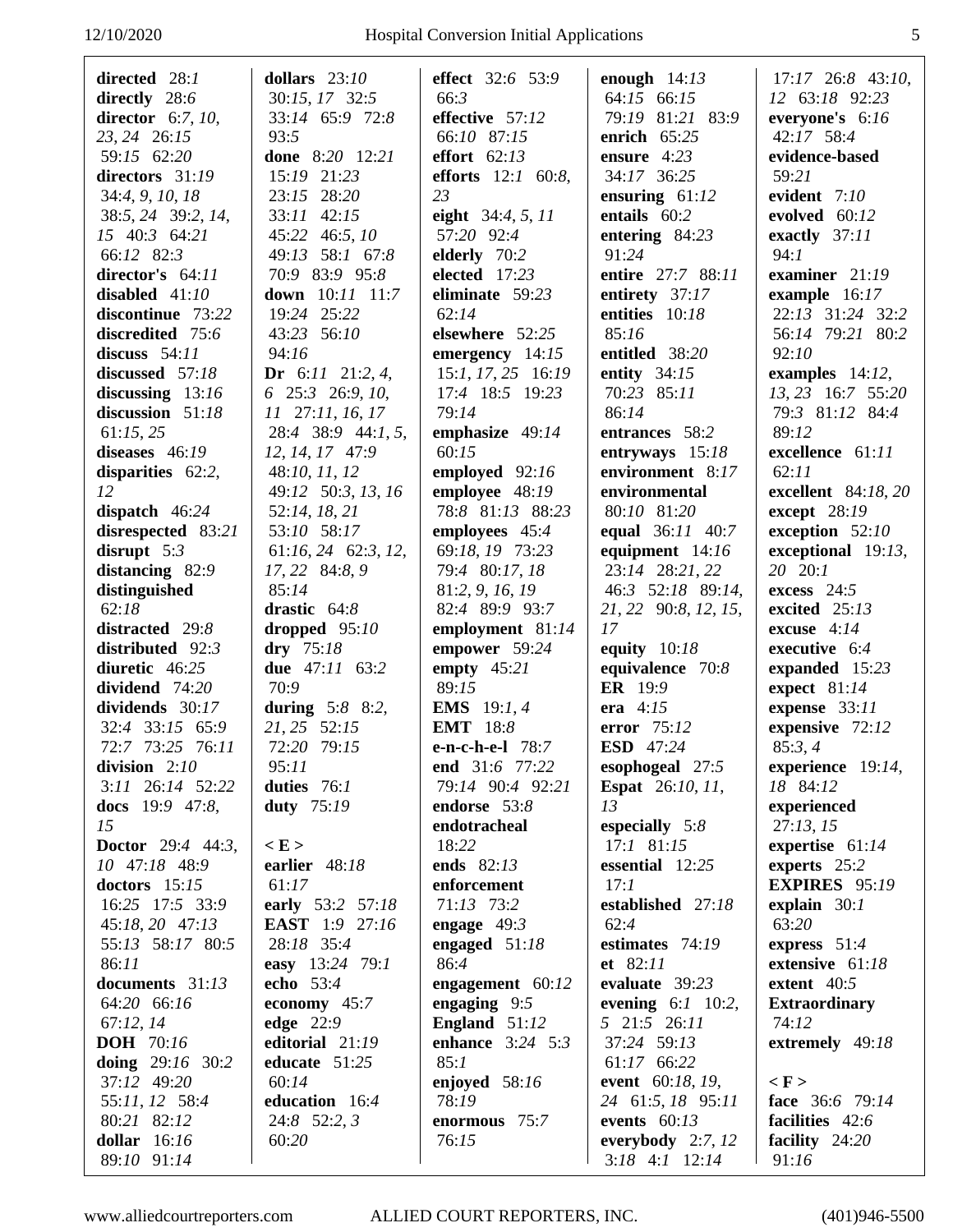| fact $14:10$ 24:18               | field $13:12$ $21:20$            | following $3:15$                           | 31:12, 22, 24                          | 55:16 58:3 64:21                |
|----------------------------------|----------------------------------|--------------------------------------------|----------------------------------------|---------------------------------|
| 57:7                             | 41:20                            | 6:22                                       | 32:12 33:19                            | 65:21, 23 66:6, 19              |
| factors 89:11                    | fifty-fifty $36:17$ ,            | follows $34:10$                            | 38:12 39:9 49:18                       | 68:13 81:22                     |
| fading $86:25$                   | 21 85:18                         | footnote $74:4,6$                          | 67:1 87:14                             | 82:24 83:24                     |
| fail $45:8$                      | <b>fight</b> $56:10$ $60:23$     | forbid $84:1$                              | generalities 35:12                     | 86:20 87:22                     |
| <b>failed</b> 40:1 67:21         | 63:1                             | foregoing 95:5                             | <b>general's</b> $3:6, 7, 8$           | 88:25 89:2 93:18                |
| 70:14 71:24 73:5                 | <b>figure</b> 56:3 57:21         | forgive $33:1$                             | 7:6 10:25 11:25                        | gone 58:9                       |
| failing $70:17$                  | 80:15                            | forgotten 82:22                            | 30:22 32:9 40:11                       | Good 6:1 10:2                   |
| failure 46:19                    | <b>filed</b> 74:5                | form $80:11, 14$                           | generation 25:2                        | 16:17 19:11                     |
| 47:1 70:10 75:9<br>fair $75:20$  | filings $64:20$<br>fill 80:12    | <b>format</b> $2:16$ $3:15$<br>forms 38:16 | 52:8                                   | $26:11$ 31:1, 5                 |
| faith 66:13 75:19                |                                  |                                            | genuine 87:7<br><b>Gerald</b> 48:12    | 37:24 45:22<br>48:11 49:19, 20, |
| 88:22                            | filling $38:15$<br>final $51:13$ | for-profit $5:2$<br>91:3 92:24             | geriatric $28:1$                       | 25 50:14 58:20,                 |
| fallen 19:24                     | Finally 9:6                      | forth $71:1$                               | 62:20, 23 92:9                         | 21 59:13 63:18                  |
| <b>Falls</b> 51:10               | financial $11:14$                | forthcoming $74:19$                        | getting 29:7                           | 66:13, 22 67:23                 |
| false 70:20 75:23                | 38:20 65:11, 15                  | fortunate 78:21                            | 49:12 64:13                            | 75:19 78:24 83:3,               |
| families 12:8                    | 66:5 68:16 71:25                 | 85:5                                       | 75:18 77:3 79:12,                      | 4 84:21 87:8, 11                |
| 68:18                            | 74:17 76:1, 5                    | forum $63:17$                              | 13 84:3                                | 88:21 92:25                     |
| <b>Family</b> 4:13, 17           | financially $15:13$              | forward $5:16$                             | Giannini 53:12,                        | gotten 24:9 33:7                |
| $10:21$ 45:1, 5                  | financing $14:5$                 | 7:11 12:4 16:14                            | 13, 16, 22, 25 59:2                    | 35:10 46:10                     |
| 52:10 80:6                       | find $77:2$                      | 25:25 26:3 35:9                            | $G$ -i-a-n-n-i-n-i                     | 64:15, 16 67:12                 |
| far $25:16$ 31:22                | <b>fine</b> 73:13                | 39:11 66:8 68:14                           | 54:1                                   | 86:15, 19                       |
| 42:4 45:22 57:14                 | finish $35:24$                   | found 53:2 72:18,                          | give 5:19 13:2                         | governance $36:10$ ,            |
| fast 69:9                        | 42:25 93:3, 15                   | 20 73:16                                   | $14:12, 13$ 16:7                       | 25 85:18                        |
| father 29:9                      | finished $44:20$                 | four $31:18$ 34:4,                         | 18:10 21:12                            | government                      |
| 40:18,24                         | 48:14 73:10                      | 5 37:5 57:10                               | 35:23 46:25 55:5,                      | 59:14 60:21                     |
| <b>Fatima</b> $3:3$ 5:7          | finishing $88:8$                 | 79:9                                       | 20 72:21 75:9                          | 72:22                           |
| 10:15 14:22 15:5                 | fire 15:17 18:19,                | fracture 19:24                             | 82:19, 24, 25                          | governor $25:10$                |
| 18:3, 4, 13, 22                  | 21 19:6                          | framework 7:25                             | 89:11                                  | grab 89:14                      |
| $19:8$ , $19$ $20:7$ , $11$ ,    | firefighter $17:24$ ,            | <b>Frank</b> 78:7                          | given $11:12$                          | graduate $16:4$                 |
| 15 28:8 40:22, 25                | 25                               | fraud $72:6$                               | 31:21 44:11 53:1                       | 26:24 88:14                     |
| 42:3 44:19, 21, 24,              | firefighters 18:24               | fraudulent 72:9                            | 66:15 87:2                             | grant $83:6$ $84:5$             |
| 25 45:9 47:16                    | <b>first</b> $2:12 \quad 8:3$    | 75:21                                      | giving $12:19$                         | 93:10                           |
| 48:2 64:6 67:6                   | 17:16 21:12                      | freeze $39:13$                             | 14:23 17:6                             | grants $61:22$                  |
| 72:18, 20 73:9, 24               | 29:11 45:13, 14,                 | Friedman 62:11                             | glad 20:23                             | $grateful$ 25:17                |
| 76:13 78:8 79:10                 | $15, 16$ 53:24                   | friend 40:18                               | glasses $10:12$                        | Great 12:17, 22                 |
| 84:17 88:8                       | 55:11 57:3 64:3                  | frontline 78:24                            | global $23:20$                         | 18:25 20:17                     |
| February 34:20                   | 73:2 75:12 86:20                 | 81:9                                       | gloves 89:25 90:2                      | 22:22 41:14, 19,                |
| federal $72:22$<br>feedback 8:14 | firsts $84:19$<br>fiscal $73:7$  | frozen $39:4$<br>full-time $70:8$          | go $13:12$ $29:13$<br>39:11 42:7 50:12 | 20, 23 42:15<br>43:22 44:15     |
| feel 3:22 13:15                  | five 47:11                       | <b>funded</b> 61:22                        | 67:24 75:3 77:25                       | 53:22 56:12                     |
| 58:25 83:19                      | five-year $24:19$                | funding $15:20$                            | 80:20 81:5 82:20                       | 82:16                           |
| 90:21, 22 91:2                   | flat-out $36:6$                  | 24:4                                       | 83:2 86:12 89:13,                      | greater $63:2$                  |
| <b>feeling</b> $41:3$ $45:5$     | flexibility 8:16                 | further $51:20$                            | 14 90:18 91:4                          | greatly $15:16$                 |
| <b>feels</b> 89:5                | floor $19:20$ 83:25              | <b>Furthermore</b>                         | goal 60:4, 17                          | Green 4:10                      |
| fellows 16:5                     | floors $57:24$                   | 81:18                                      | God 80:24 84:1                         | $10:17$ 30:15 31:8              |
| fellowship 49:5                  | fly $86:8$                       | futures 65:24                              | goes 66:7 74:24                        | 33:17                           |
| fellowship-trained               | <b>focus</b> 52:1, 5             |                                            | 79:9 90:2, 9                           | grievances 82:7                 |
| 47:15                            | focused 22:17                    | $\langle G \rangle$                        | 92:17 93:4                             | grossly $65:1$                  |
| <b>Fenchel</b> 78:1, 3, 6,       |                                  |                                            |                                        |                                 |
|                                  | 70:24                            | gain 78:16                                 | going $2:3, 6$                         | group $27:17$ 46:9              |
| 7                                | folks 12:14 66:22                | gaining $46:24$                            | 12:12 21:8 24:25                       | 83:20 84:3 87:3                 |
| $F-e-n-c-h-e-l$ 78:1             | 67:6                             | gave 75:23                                 | 25:5, 24 29:13, 16                     | $\textbf{grow}$ 22:18           |
| <b>Fernanda</b> $7:2, 15$ ,      | <b>follow</b> 33:5 38:2          | <b>GENERAL</b> 1:1,                        | 30:20 31:2, 17                         | 25:24 48:4                      |
| 21 9:24 10:8                     | 40:9,10                          | 19 2:10, 20 3:6,                           | 32:21, 23 33:21                        | growing $49:1$                  |
| $11:8$ 43:13, 16                 | followed 3:14                    | 13, 19 5:23 6:2,<br>19 9:25 10:1           | 39:17 41:25                            | growth $61:2$                   |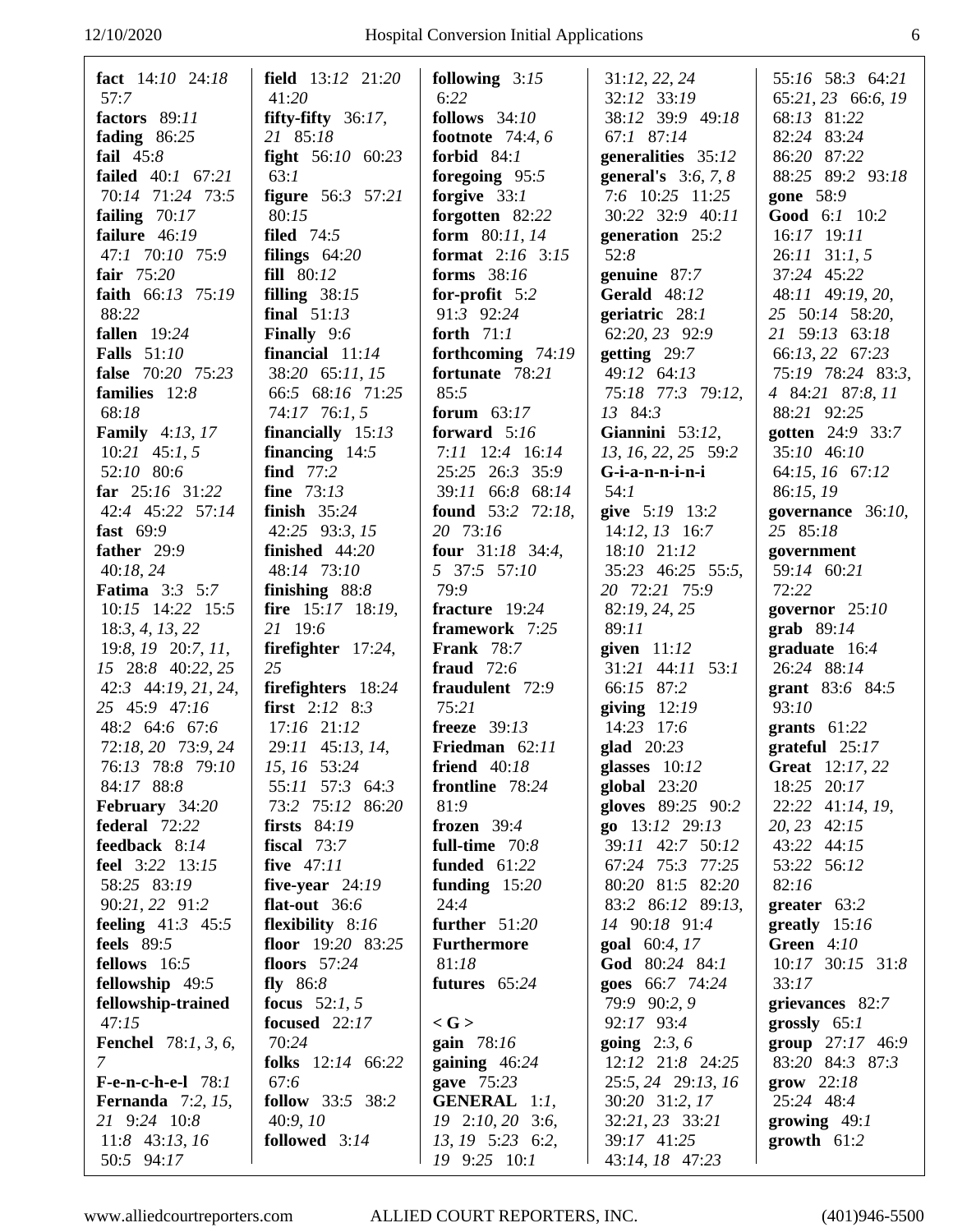| guards 79:17, 20                     | <b>hear</b> $4:5$ $5:14$                 | <b>hike</b> 86:17                     | hospitals $5:2$                             | <b>Immuno-Oncology</b>               |
|--------------------------------------|------------------------------------------|---------------------------------------|---------------------------------------------|--------------------------------------|
| guess 2:13 58:14                     | 8:15 9:10 12:14                          | hiked 86:21                           | 10:14 11:10, 12,                            | 21:17                                |
| guidelines 70:4                      | 15:15 26:12                              | <b>hikes</b> 86:18                    | 20 13:22, 23                                | immunotherapies                      |
| guys 68:6 73:3                       | 29:19 31:18                              | hiking $74:18$                        | $16:13$ 27:2, 6                             | 23:18                                |
| 77:3                                 | 35:12 37:5 44:7,                         | <b>hip</b> $40:23$                    | 29:24 30:4, 7, 9,                           | immunotherapy                        |
|                                      | 12, 14 45:23                             | <b>hire</b> 79:20                     | $11, 12, 14, 18$ 31:1,                      | $21:7$ $22:1, 6, 15$                 |
| $\langle H \rangle$                  | 50:14, 15 53:14,                         | hiring $46:2$                         | 3, 9 32:18, 19                              | 23:7 24:17 25:2,                     |
| half 28:4 38:4                       | 19 59:9, 10 63:13                        | Hispanic $28:4, 5$                    | 35:1, 12 36:5                               | 23 26:4 52:22, 23                    |
| 39:13                                | 65:3 78:3 87:8                           | history 16:12<br>27:12                | 45:8, 11 56:7, 8                            | 61:19                                |
| Hampshire 86:18<br>Hand 50:11 90:1   | 88:5 90:20<br><b>heard</b> $10:5$ 54:10, | hold 66:11                            | 58:2, 13 63:25<br>$64:1, 9$ $65:4, 6, 16$ , | impact $25:13$<br>58:7 60:16 61:3    |
| 95:13                                | 13 58:1 59:25                            | <b>Holding</b> $2:23$                 | 22, 23 66:7 68:14,                          | 62:7 63:1 90:21                      |
| happen $2:17$                        | 61:17 65:2 78:22                         | 63:17 74:22 76:6                      | 15 73:11, 13, 18                            | 91:2                                 |
| happened 69:1                        | 83:12 92:22 94:5,                        | 92:19                                 | 74:15, 21 76:12                             | impacts $62:22$                      |
| 79:5 94:8, 9                         | 12, 20                                   | <b>HOLDINGS</b> $1:8$ ,               | 77:6 83:6                                   | importance 60:15                     |
| happens $4:15$                       | hearing $3:12$ 4:2                       | 9 2:24 3:2 4:12,                      | hospital's $33:10$                          | 89:1                                 |
| 61:1                                 | 5:13, 16 7:12                            | 21 34:12 72:5                         | 70:4                                        | important 4:4                        |
| happy $12:8$                         | 30:11 65:4 91:6                          | 77:5 88:21                            | host $43:7$                                 | 5:5 $6:15$ 7:13                      |
| $17:17$ 26:7, 11                     | 93:21                                    | holiday $20:20$                       | <b>hot</b> 79:13                            | 8:24 11:19 16:9                      |
| 45:17 48:6                           | heart 46:19 47:1                         | 41:5 69:21 86:10                      | hour $93:15$                                | 22:8 28:9 29:23                      |
| hard 47:13, 25                       | 54:13 55:17 56:1                         | holidays 12:9                         | hour-long $61:25$                           | 32:25 33:3 35:13                     |
| 56:11 78:20                          | 58:19 67:24 87:6                         | 17:17 26:8, 12                        | <b>hours</b> 78:13                          | 36:1 57:21 64:1                      |
| 90:22, 25                            | heavily $23:14$                          | Holiver 51:5                          | housekeepers 81:5                           | 69:11 84:5 89:2                      |
| hardworking 56:9                     | <b>Hello</b> 2:2, 8                      | homecoming                            | housekeeping                                | impressed 19:21                      |
| harness 62:24                        | 17:16 53:13                              | 48:18                                 | 67:11 81:20                                 | 45:23                                |
| hazard $82:17$                       | help $8:14$ 19:1                         | hook $42:1$                           | 83:20                                       | improper $74:23$                     |
| HCA 34:7 70:16                       | 24:19 26:5 43:21                         | hope 12:9 30:24                       | <b>How's</b> 17:13                          | <b>improve</b> $60:10$               |
| 71:2, 11 72:4                        | 49:9                                     | 41:4 44:3 49:23                       | <b>HR</b> 82:25                             | 62:5, 24                             |
| head 40:24 55:14                     | helped $14:6$                            | 66:25 67:13                           | huge 13:17 15:1,                            | improved 14:7                        |
| headlight 86:24                      | 15:20 80:24                              | 87:13                                 | 7 58:7                                      | 15:16 33:10                          |
| headlights $87:1$<br>heads 27:16, 18 | helping $2:16,17$<br>54:8 55:4           | hopefully $23:3$<br>25:6, 8 26:12     | Human $6:5$<br>humble $76:24$               | inability 70:11<br>inaccuracies 95:9 |
| <b>HEALTH</b> $1:1, 14$              | hematologist-                            | 42:25 43:21                           | hundreds $30:16$                            | inadequacies                         |
| $2:21$ $3:14$ $4:9,25$               | oncologist 48:14                         | horrible $72:19$                      | 32:4 33:13 65:9                             | 76:14                                |
| 5:4, 22 6:5, 8, 10,                  | hematology 49:4                          | 86:10                                 | 72:8                                        | include $34:18$                      |
| 20, 24 7:22, 24                      | hematology/oncolo                        | HOSPITAL 1:4,                         | <b>hurt</b> 3:25                            | includes 5:11                        |
| $10:2, 25$ 11:17, 18,                | $gy \quad 52:22$                         | 9 2:21 3:3 4:22                       |                                             | including 15:6                       |
| 25 12:25 13:18                       | Hemmendinger                             | 6:18 13:12 14:25                      | < I >                                       | 62:10                                |
| $14:25$ 15:25 16:2,                  | 30:5 34:3 38:7                           | 15:18 16:8 18:3,                      | ice $83:1$                                  | inconsistent 81:2                    |
| 19 17:3, 4 27:4                      | 39:1 63:9, 12, 15                        | 13, 23 19:8, 19                       | icons $41:20$                               | incorporate $85:23$                  |
| 30:22 32:13 34:1,                    | 74:5 76:3                                | 21:24 36:23                           | ICU $13:10$                                 | Incorporated                         |
| 14 38:13 45:25                       | H-e-m-m-e-n-d-i-n-                       | 38:10 45:1 46:3,                      | <b>idea</b> 35:6                            | 2:22,23                              |
| 46:6, 17 48:22                       | <b>g-e-r</b> $63:10$                     | 12, 15, 21 48:2                       | <b>Ideally</b> $34:25$                      | incorrectly 80:22,                   |
| 49:21 51:20                          | Hemmendinger's                           | 50:22 51:2, 13, 22                    | <b>identified</b> 17:2                      | 23                                   |
| 59:20, 23 60:7, 21                   | 34:15                                    | 54:24 55:4, 5                         | identify $9:1$                              | increase 60:9                        |
| 61:4, 13 62:18                       | hereunto 95:12                           | 56:3, 5, 11, 19, 21,                  | identity 85:20                              | increased 61:6                       |
| 63:3, 18 64:2                        | Hi 26:11 40:20                           | 23 57:15, 22                          | illegally $73:21$                           | incredible 53:1                      |
| 66:4 67:3 68:8                       | 53:13 88:4, 5                            | 60:25 65:12 67:6                      | imagined $21:25$                            | incredibly 22:7                      |
| 69:21 70:1 73:16                     | high $35:2$ 44:19                        | 72:19, 20 73:24                       | immediate $73:16$ ,                         | indebtedness                         |
| 76:17 79:7 81:21<br>84:23 87:14      | 73:7, 14 81:18<br>highest $23:16$        | 74:23 78:8, 13, 18<br>79:10 81:12, 15 | 17<br>immediately 23:6                      | 33:12<br>independent 46:4            |
| 88:12 91:3 92:14                     | 92:7,14                                  | 83:2, 13, 16 85:4                     | imminent 76:9                               | India $24:2$                         |
| healthcare 3:7                       | highlighted 60:24                        | 86:9 88:9 91:18,                      | immune $22:6$                               | indicated 38:23                      |
| <b>Health's</b> 34:24                | high-quality                             | 22 92:9, 12, 16                       | immunomodulator                             | individuals $33:15$                  |
| 36:16 37:2                           | $11:21$ 61:12                            | 93:10                                 | $y \quad 52:24$                             | 38:6                                 |
|                                      |                                          | hospitalist 50:17                     |                                             |                                      |
|                                      |                                          |                                       |                                             |                                      |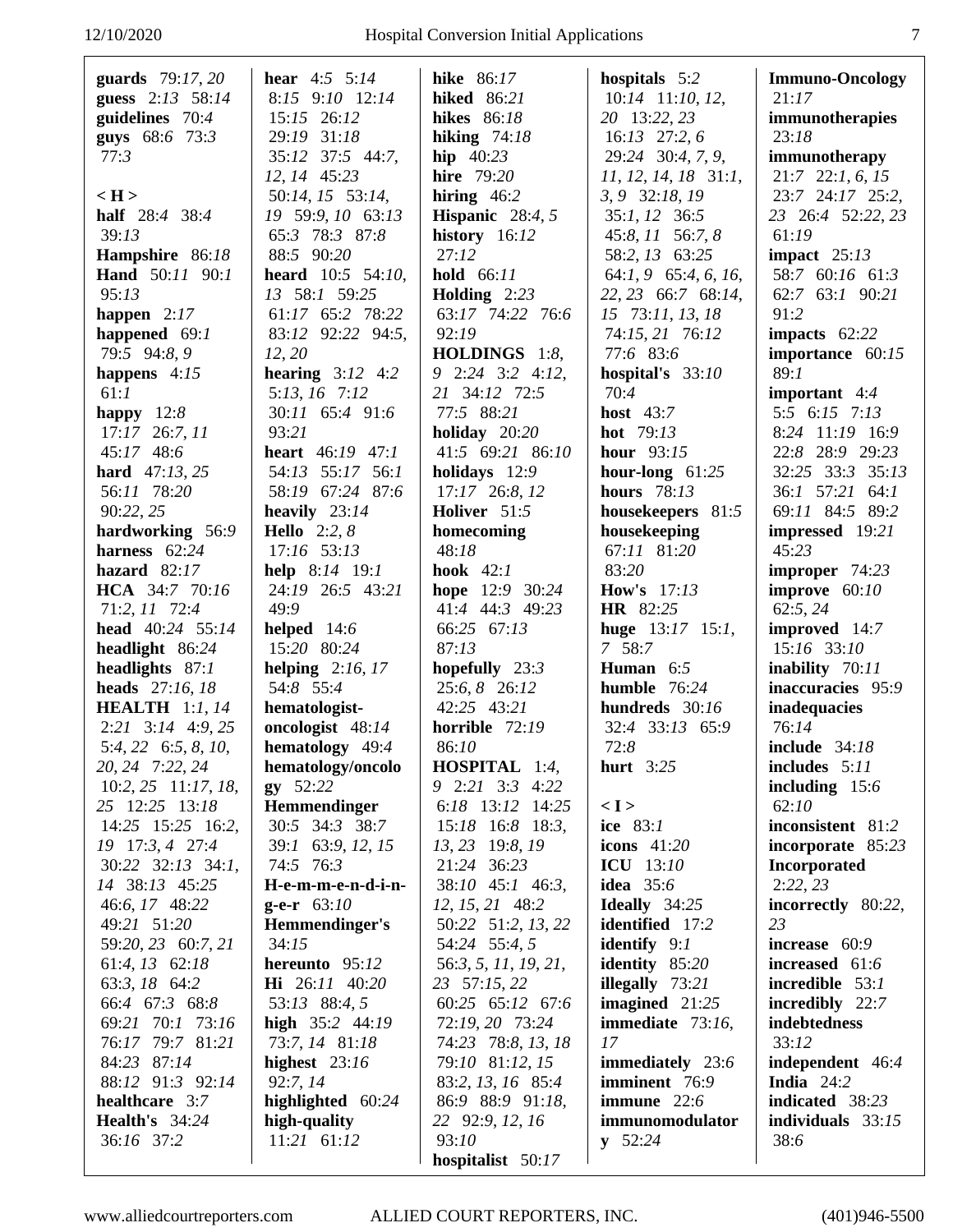| infection $73:8$<br>inflated $74:19$<br>influence 59:25 | internal $52:11$<br>interviewed 85:15<br>intimidation $64:18$ | its $10:20$ 34:11,<br>13 37:1 40:1<br>49:25 50:22 | <b>keep</b> 2:6 29:7<br>30:11 32:14 43:1,<br>16 46:11, 18, 25 | <b>late</b> 86:22<br>law $4:22$ $40:16$<br>lawsuit $69:1$ |
|---------------------------------------------------------|---------------------------------------------------------------|---------------------------------------------------|---------------------------------------------------------------|-----------------------------------------------------------|
| 77:6                                                    | introduce 44:16                                               | 64:25 70:25 72:6                                  | 81:9, 15, 16 83:16                                            | 71:20 72:2, 16                                            |
| information 33:7                                        | introduction 12:22                                            | 87:11                                             | 84:3 85:8                                                     | 73:20 75:16                                               |
| 38:19, 20 39:4, 6,                                      | intubation 18:22                                              | IV 14:18 22:12                                    | <b>keeping</b> 81:8, 10,                                      | lawsuits 33:23                                            |
| 23 64:13, 15 66:2,                                      | invaluable $61:14$                                            | 90:2, 3, 8                                        | 16                                                            | 76:22                                                     |
| 15 67:17 70:25                                          | <b>invented</b> 23:18, 19                                     | <b>IVY</b> 1:8 2:22                               | Kelley 6:25                                                   | lawyers $75:3$                                            |
| $71:15,25$ $72:17$                                      | <b>invest</b> 13:7 24:18                                      |                                                   | Kenneth 34:20                                                 | lead $25:6$                                               |
| 73:1 75:7, 10, 13,                                      | invested 15:3                                                 | < J >                                             | <b>kept</b> 56:16                                             | leader $21:17$                                            |
| 24 76:16 77:2                                           | 23:10, 14 30:13                                               | <b>JACHO</b> 72:18                                | Kettering 21:14                                               | 41:15                                                     |
| informational                                           | $46:2, 4$ 85:7                                                | Jackie 6:24                                       | 26:24                                                         | leaders 56:9                                              |
| 2:19                                                    | investing $16:3$                                              | <b>James</b> 38:9                                 | <b>key</b> $5:13$ $62:13$                                     | 60:20                                                     |
| informed 7:13                                           | investment 13:17                                              | <b>January</b> 33:6                               | 67:24                                                         | leadership 11:15                                          |
| 39:6                                                    | 15:2 23:23 24:7,                                              | <b>Jeff</b> $11:15$ $12:7$ ,                      | keys $16:1$                                                   | 92:18                                                     |
| infrastructure                                          | 16 26:20                                                      | 12 24:22 51:7, 16                                 | kicked 79:12                                                  | <b>learn</b> 89:18                                        |
| 15:16 16:16                                             | investments $16:3$ ,                                          | <b>Jeffrey</b> 49:12                              | kidney $40:23$                                                | leaseback $65:23$                                         |
| 23:15 47:4                                              | 16 23:1, 17 30:12                                             | jeopardies $73:17$                                | kids $41:7$                                                   | <b>led</b> $14:4, 8$                                      |
| infusion $76:10$                                        | investor 4:9                                                  | jeopardy $73:18$                                  | Kingdom $24:2$                                                | <b>Lee</b> $4:12,20$                                      |
| <b>INITIAL</b> 1:4                                      | investors $93:4,6$                                            | <b>Jersey</b> 74:23                               | Kingstown 76:8                                                | 10:20 11:4, 11                                            |
| initially $3:12$                                        | inviting $53:18$                                              | Jessica 3:8                                       | knew 68:10, 15                                                | 14:3 15:19 22:19                                          |
| initiatives $46:11$ ,                                   | <b>invoice</b> 89:19, 20                                      | <b>job</b> $12:22$ $15:22$                        | knight $89:3$                                                 | 23:24 24:9 26:21                                          |
| 22                                                      | involved 13:23                                                | 18:9 42:15 45:23                                  | <b>know</b> 2:4 4:3                                           | 28:23 30:12, 13                                           |
| injury $73:8$                                           | 29:18 72:23                                                   | 66:14 83:23 89:1                                  | 5:5 6:21 8:9                                                  | 31:5 32:17 33:7                                           |
| Innovation 24:15                                        | involvement                                                   | <b>jobs</b> 25:7 26:2                             | 17:21 20:9, 21                                                | 37:12 41:7 65:5                                           |
| 25:1 60:21 61:2                                         | 58:25 61:6                                                    | 64:13 66:16                                       | 21:11 24:9 27:5,                                              | 71:22 72:7 77:3                                           |
| innovations $62:23$                                     | <b>IPA</b> $46:4, 9$ $47:5$                                   | 78:22                                             | 6 30:2 31:25                                                  | 86:1                                                      |
| inpatient $13:3$                                        | 86:6                                                          | <b>Joe's</b> $18:4$ 44:18,                        | 37:9 39:21 40:5,                                              | <b>left</b> 47:12                                         |
| 14:18, 19, 24 51:8                                      | <b>iPhone</b> 77:13                                           | 19 54:4 75:16                                     | 25 41:2, 6, 7, 12,                                            | $leg$ 19:25                                               |
| 92:8                                                    | ISLAND $1:1, 14,$                                             | <b>John</b> 50:3, 16                              | 16 42:3, 18 45:3                                              | legal 6:25 41:20                                          |
| <b>input</b> 35:6 94:4                                  | 19 2:11, 20 3:4                                               | 51:5, 16                                          | 46:16 54:15, 17                                               | legally $71:6$                                            |
| inquiry $35:11$                                         | 4:8 $5:6$ 6:8, 9, 20                                          | Johnston 17:22                                    | 55:6, 13, 19, 23                                              | legislative 59:22                                         |
| inside 83:2<br>insight $62:1$                           | 7:23 10:13 11:10                                              | 19:5                                              | 56:2 57:1, 2, 12,                                             | Leibman $11:15$                                           |
| insolvency 30:19                                        | $17:1, 23$ $20:12$<br>21:14, 24 22:23                         | join $65:23$<br>joined 48:17, 24                  | 15, 19, 24 58:9<br>64:21, 24 66:5                             | 12:7, 13, 17 17:9<br>49:12 51:7 52:18                     |
| inspectors 73:16                                        | 23:5, 25 24:15                                                | 49:15                                             | 68:22 76:16 79:8                                              | <b>Lenz</b> $3:9$                                         |
| Instead 46:13                                           | $27:2, 3$ 29:1                                                | <b>joint</b> $2:18$ 8:19                          | 80:14 83:24 85:9                                              | Leonard 4:10                                              |
| 75:2                                                    | 40:17 41:8, 11, 20                                            | 34:25 36:10 55:7                                  | 86:1, 16, 19 87:8,                                            | $10:17$ 30:15 31:8                                        |
| Institute 21:17                                         | 42:7, 16 45:15                                                | 67:7 68:5 69:2,                                   | 9,25                                                          | 33:17                                                     |
| institution $14:17$                                     | 46:7 47:5, 13, 14                                             | 12                                                | knowingly $75:23$                                             | <b>Leslie</b> $10:3$                                      |
| 20:18                                                   | 48:5, 17 49:25                                                | <b>Joseph</b> 26:10, 13                           | knowledge 20:6                                                | letter $30:21$                                            |
| institutions 14:3                                       | 51:1 52:4 54:2                                                | <b>Joseph's</b> 88:12                             | known $69:3$                                                  | 33:23 54:7                                                |
| 15:14 19:2                                              | 56:16, 24 57:5, 16                                            | Journal 35:8                                      |                                                               | <b>level</b> 2:25 14:18                                   |
| insulting $31:23$                                       | 59:15 60:2, 16, 19                                            | 36:3                                              | < L >                                                         | 23:16 28:11, 12                                           |
| insurance 3:9                                           | 61:1 62:3, 15                                                 | <b>Judge</b> 29:14                                | lab $25:3$ 82:3                                               | 33:1 41:12 46:6                                           |
| 69:22                                                   | 64:4 67:4 76:8                                                | judgment $41:23$                                  | <b>Labor</b> 72:23                                            | 62:10 70:8                                                |
| <b>intend</b> 33:5 79:20                                | 77:7 88:13                                                    | <b>July</b> 38:14                                 | lack 92:18                                                    | levels $70:10$                                            |
| intentional 75:21                                       | Island-based 35:3                                             | juncture 40:6                                     | lacking $67:19,20$                                            | liabilities 76:12                                         |
| intentionally                                           | 54:14 58:6                                                    | junk $74:20$                                      | <b>Lady</b> 3:3 10:15                                         | licensed $10:13$                                          |
| 75:13, 14                                               | <b>Islanders</b> 52:8                                         | justify 66:2                                      | 14:22 15:5                                                    | 15:2 18:6                                                 |
| interest 38:15                                          | 64:3                                                          |                                                   | <b>large</b> $7:5$ 8:7                                        | lies $25:17$                                              |
| 51:20 77:4                                              | issue $31:1, 2$                                               | $<$ K $>$                                         | 15:14 41:11                                                   | life $24:12$ 54:6, 9                                      |
| interested 8:21                                         | 39:15                                                         | Katz 21:2, 4, 6                                   | largest $14:24$                                               | 60:20 69:21                                               |
| <b>INTERMEDIATE</b>                                     | <b>issues</b> 56:6 60:15                                      | 26:9 27:11 52:21                                  | 67:3                                                          | Lifespan $47:10$                                          |
| 1:8                                                     | issuing $74:20$                                               | 61:16                                             | lastly $86:15$                                                | 48:22                                                     |
|                                                         |                                                               |                                                   |                                                               |                                                           |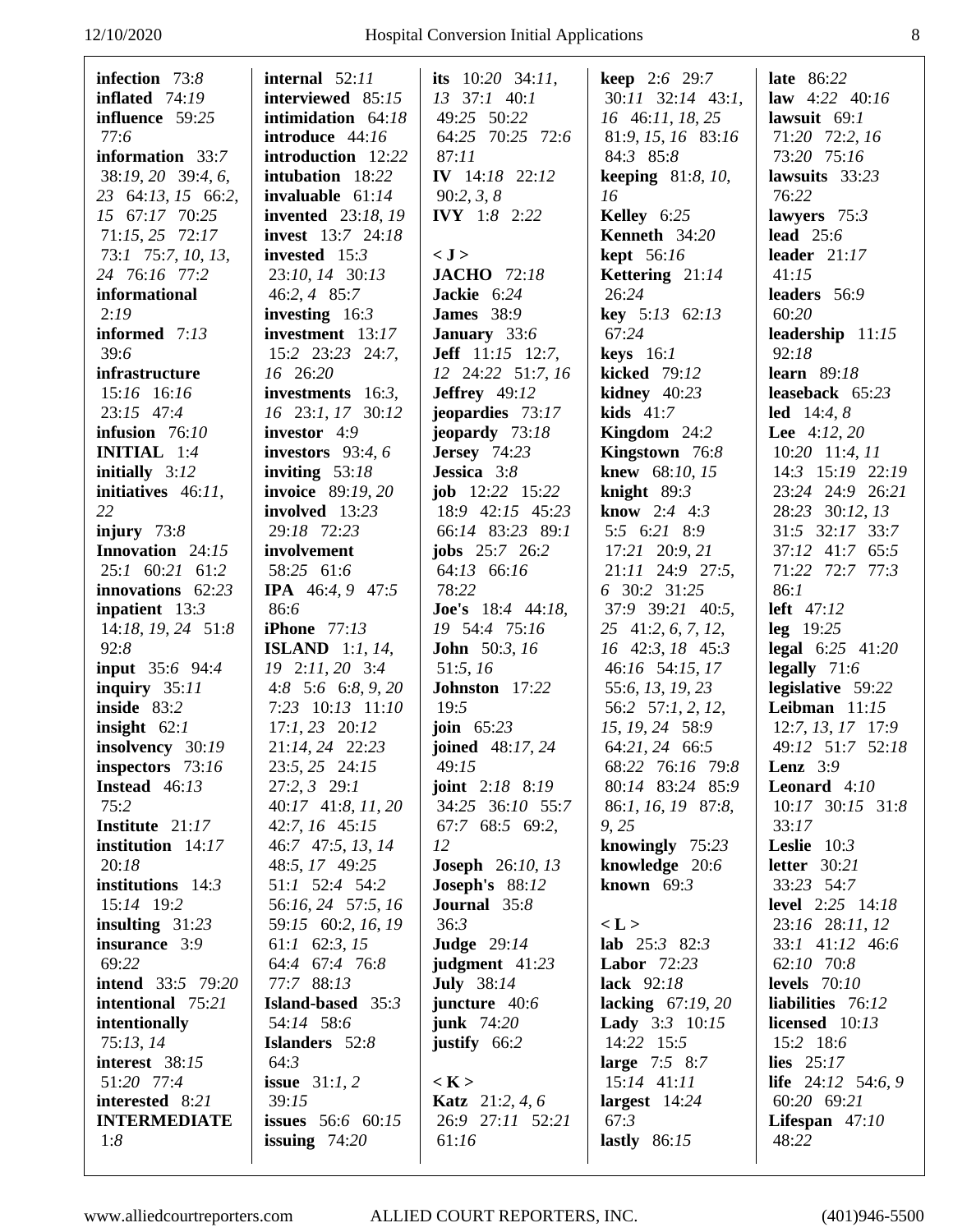| lifetimes $22:12$           | 59:1, 3, 11 63:7,         | Mariorenzi 27:17         | MEETING 1:4             | 35:21 36:2 38:20        |
|-----------------------------|---------------------------|--------------------------|-------------------------|-------------------------|
| limit $93:3$                | 14 66:18, 24              | 84:8, 9, 10              | $2:1, 3, 19$ 3:16       | 69:10                   |
| line 74:17 78:15            | 77:10, 15, 25 78:4        | M-a-r-i-o-r-e-n-z-i      | $6:15$ $8:2, 4, 6, 9$ , | <b>Miriam</b> 2:8 3:10  |
| 93:2                        | 84:7 87:21 88:5           | 84:11                    | $19, 22$ 9:1, 7         |                         |
|                             |                           | Mariorenzis 40:25        |                         | Miskovsky 50:3,         |
| link $8:18, 20$             | 93:17                     |                          | $12:21$ 43:1 56:14,     | 10, 13, 16, 17          |
| liquidating 30:4            | losing $14:1$             | marrow $14:20$           | 17 58:16 77:22          | 53:11                   |
| 38:7                        | loss $51:2$               | 24:22                    | 80:16 94:1, 8, 21       | M-i-s-k-o-v-s-k-y       |
| <b>list</b> 8:24 $74:24$    | lost $47:10$              | masks 91:23              | meetings $38:18$ ,      | 50:8                    |
| 90:9                        | <b>lot</b> 7:8 16:22      | <b>Massachusetts</b>     | 19 42:13 55:10,         | misrepresentations      |
| <b>listen</b> $6:16$ $9:17$ | 19:10, 11 27:5            | 54:2                     | 19 58:5, 10 86:5,       | 68:12 75:22             |
| listening 20:19             | $41:12, 13$ 80:7          | massive 32:10            | 6                       | mission $15:12$         |
| 54:18 55:24                 | 83:14 84:2 85:15          | 33:6                     | melanoma $22:13$        | 37:1 54:17 56:23        |
| literally 14:2              | 92:22                     | materials 32:8           | member 30:8             | 64:2 87:17              |
| litigation $64:7$           | lots 13:9 84:19           | <b>Matt</b> 37:5         | 50:22 51:17 55:6        | mistake 66:23           |
| litigator $41:19$           | Louis 84:8, 10            | <b>matter</b> 5:6 57:23  | 62:18 84:15             | mock 72:20              |
| <b>little</b> 2:4 21:12     | love 55:22                | 95:7                     | 85:12                   | <b>modern</b> 14:16     |
| 32:24 35:23                 | lovefest $82:16$          | matters 32:10            | members 6:22            | 28:21, 22               |
| 57:23 82:20                 | <b>lowest</b> 83:15       | 58:25                    | 13:6 31:19 34:11,       | moment $6:13$           |
| live 8:19 11:22             | 90:14                     | <b>Matthew</b> 37:21, 25 | 13 37:6 38:17           | 94:6,7                  |
| 28:7                        | loyal $15:14$             | Max 29:5 40:18,          | 39:10, 22 40:7          | moments 31:20           |
| <b>lived</b> 50:21          | luckily $80:23$           | 20                       | 56:4 67:5 78:23         | <b>money</b> 15:9       |
| liver $22:18$               | 83:3                      | Mayor 17:10, 12,         | 79:9 81:9 82:17         | 41:13, 24 47:2          |
| lives 23:4 83:7             | <b>Lynch</b> $38:8$       | 21 19:5 21:1             | 83:15 93:7              | 65:8 68:20 78:16        |
| 93:11                       | <b>Lynn</b> 77:11, 12     | mean 11:9 42:12          | Memorial 45:12          | 82:24 84:1 93:4         |
| <b>LLC</b> 1:9, 10          | 88:3, 4, 10               | 58:8 65:13 92:21         | 48:3, 15 50:22          | monitors 69:13          |
| LLC's $34:9$                | <b>Lynn's</b> $77:13, 15$ | meaning $70:23$          | 51:13                   | months $54:5$           |
| <b>local</b> $2:25$ 11:15,  |                           | meaningful 25:9          | mention $12:24$         | morale $45:8$           |
| $19$ 34:17 35:2, 3,         | < M >                     | means 11:11, 14,         | 13:20                   | mortgage $65:24$        |
| 6 36:9, 12 37:1,            | magnifying $10:12$        | 16, 18 70:12 84:2        | mentioned 24:23         | most 6:7 7:13           |
| 13 38:6, 25 39:14           | maintain $5:3$            | 89:19 91:8 92:25         | 27:11 56:17             | 21:24 27:13, 14         |
| 54:15, 16 56:25             | 50:24 69:18               | measure 68:1             | 57:21                   | 28:9 76:16 78:25        |
| 57:7, 15 58:6               | 85:17, 20                 | Medicaid 46:8            | mentioning $57:13$      | 81:13 83:20             |
| 62:9 63:24 65:6,            | maintained 70:7           | 74:24                    | merger 55:9             | 85:25                   |
| 22 76:12 78:9               | maintaining $23:10$       | <b>MEDICAL</b> 1:8       | met 45:13, 16           | mostly 79:6             |
| local-based 55:25           | major $28:19$             | $2:23$ $3:1,3$ $4:12,$   | 58:18                   | <b>motto</b> 46:15      |
| long $12:2$ 42:16           | 59:23                     | 21 5:8 10:14             | <b>method</b> 32:16     | <b>Mount</b> 86:22      |
| 56:24 57:14, 25             |                           | $11:16$ 16:4 20:6        | 46:16                   | mountain $87:3$         |
| 82:20                       | majority 10:18            |                          |                         |                         |
|                             | maker 60:11               | 30:18 34:12              | methods $23:19$         | <b>mouth</b> 75:18      |
| longevity 80:7              | making $7:13$             | 48:13, 15, 20 49:7       | metrics 46:7            | move 59:6               |
| long-term $68:23$           | 46:3 56:3, 25             | 50:18 51:25 52:2,        | midst $80:8$            | moved 21:14             |
| look $12:4$ 13:1,           | 57:14 58:7 60:2           | 3 62:21 72:5             | <b>Mike</b> 6:25        | multilingual $28:3$     |
| 25 15:24 16:14              | <b>man</b> 29:8           | 76:6 77:5 78:12          | million $24:5, 15$      | multimillion $16:15$    |
| 25:24 26:3 32:6             | manage $46:16$            | 85:25 86:5 88:21         | 31:9 33:16 68:9,        | multiple $21:18$        |
| 40:2, 17, 21 74:18          | management 14:6           | 92:19                    | 23, 24 72:1, 10         | 90:5,7                  |
| 77:1 90:11 91:7             | <b>manager</b> 80:9, 12,  | medically 70:5           | 73:25                   | multispecialty          |
| looking $5:16$              | 19, 20, 23                | Medicare 46:8            | millions $23:10$        | 49:2                    |
| 7:11 18:9 46:13             | managers 82:3             | 73:6                     | 30:16 32:5 33:14        | mute 3:20 5:25          |
| 89:16 93:1                  | Manchester 73:19          | medications              | 65:9 72:8 93:5          | 8:12 17:12 43:9         |
| looks 29:9 42:22            | manner 8:11               | 52:20, 24                | <b>mine</b> 40:19       | 50:13                   |
| <b>Lopes</b> 7:2, 15, 20,   | 51:9                      | medicine $14:19$         | $minimum$ 91:9          | <b>muted</b> 43:12 44:9 |
| 21 12:16 17:9               | mantra $45:17$            | 26:4 52:11 86:11         | ministerial 75:11       | Muting $8:14$           |
|                             |                           |                          |                         |                         |
| 21:1 26:9 29:4              | manufacturing             | 92:25                    | minority $4:10$         |                         |
| 37:16, 23 40:13             | 24:20                     | meet 12:3 39:3           | 86:3                    | $\langle N \rangle$     |
| 43:8, 19, 25 44:8,          | <b>Marc</b> 38:9          | 40:1 56:2 60:17          | minutes 9:7             | <b>name</b> 2:8 6:1, 3  |
| 13 48:9 50:2, 7,            | Maria 3:9                 | 67:21 87:17              | 14:14 17:7 33:3         | 7:21 9:1 26:13          |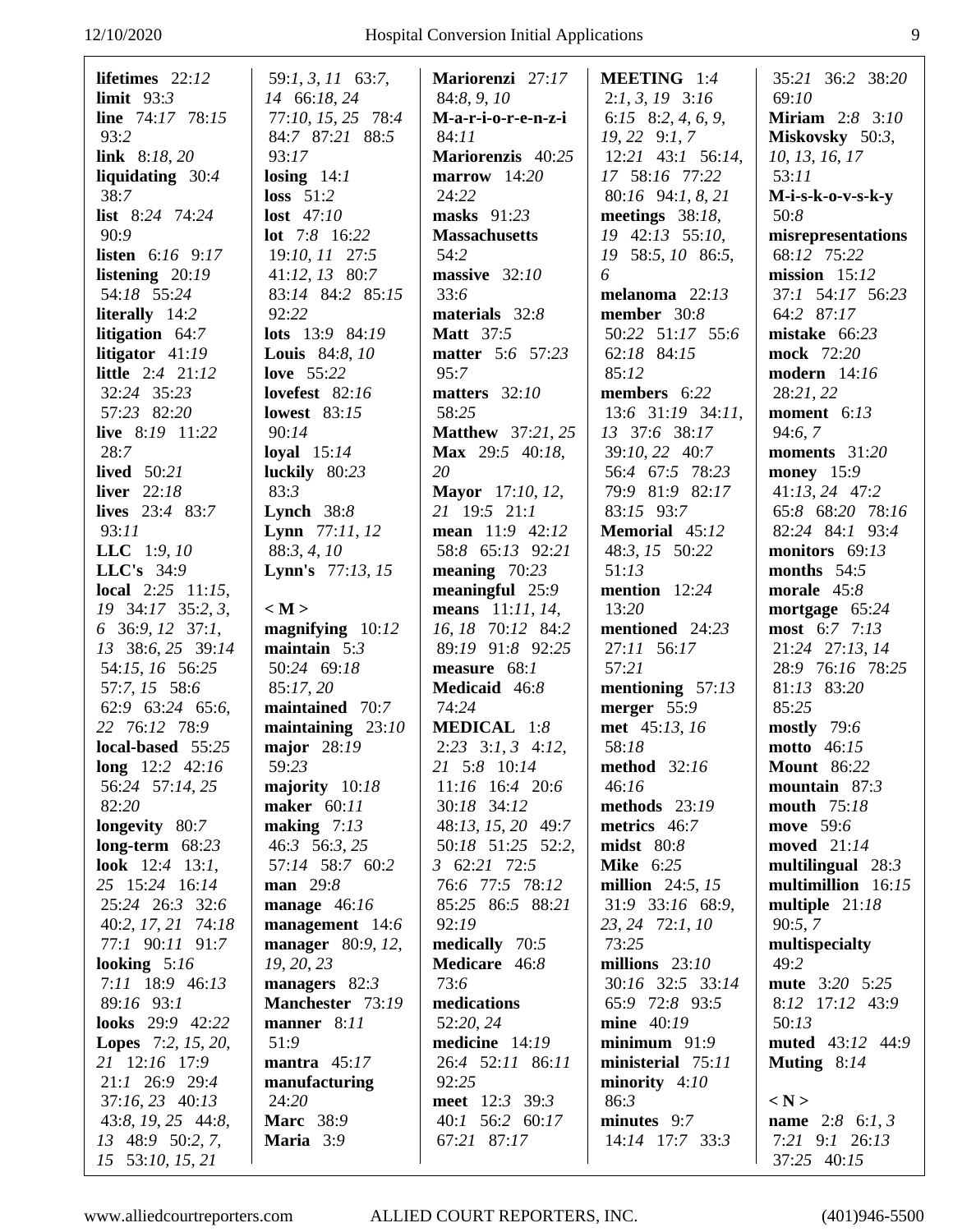| 43:17 44:17 50:6        | <b>North</b> 15:3 16:8 | 43:15 77:19 92:4       | 16 87:20                  | <b>P.M</b> $1:14$ $2:1$  |
|-------------------------|------------------------|------------------------|---------------------------|--------------------------|
| 53:25 54:1 59:13        | 68:6 72:11 76:7        | 93:6                   | <b>oppose</b> $64:22, 23$ | 77:19 94:21              |
|                         | note 8:3 70:21         |                        |                           |                          |
| 63:9 67:1 78:6          |                        | <b>OFFICE</b> 1:1, 19  | options 26:6              | packages 69:23           |
| 88:10                   | notes 95:6             | 2:10, 19 3:6 4:8       | <b>Orange</b> 74:23       | packed 47:11             |
| national $62:10, 11$    | <b>NOTICE</b> 1:4      | 5:10 6:4 7:2, 22       | orchestrated              | page 70:18               |
| 72:23 85:11, 24         | 8:19 38:13             | 10:25 11:25            | 39:12                     | pages 74:7               |
| 89:17                   | noticed 49:5           | 30:22 32:9 36:18       | order 8:10 37:10          | paid 76:11 83:15         |
| nationally 27:19        | <b>NOVAIS</b> 5:24     | 67:12 69:14            | 60:4                      | 89:19, 20 92:4           |
| nationwide 73:11        | 6:2, 3 10:1 43:5,      | offices $82:10$        | orderly 8:11              | pancreas 22:18           |
| nature $57:25$          | 9                      | officials $60:3$       | organization              | pancreatic 27:4          |
| navigation 62:5         | number $2:5$ 8:7       | off-sites $81:24$      | 49:17, 19 58:20           | pandemic 5:9             |
| 84:25                   | 14:24 15:14            | oh 4:14 89:17          | 87:10 91:19               | 13:1, 18 16:22           |
|                         |                        |                        |                           |                          |
| near $12:5$             | 86:17 91:9, 10, 14     | <b>Okay</b> 12:17      | organizational            | 52:15 53:3 80:8          |
| nearly $33:15$          | 92:6, 7, 14            | 35:25 41:13 42:9       | 10:10                     | pandemics 13:15          |
| necessary 28:7          | numbers $46:10$        | 43:22 44:15            | organized 8:11            | <b>panel</b> 61:15, 25   |
| $70:5, 25$ 85:1         | 70:15 91:7             | 53:16, 22, 24          | organizing 70:24          | paralyzed 54:5           |
| need $9:14$ $20:10$ ,   | numerous 18:2          | 54:23 56:12, 21        | original $11:3$           | 56:20 57:22              |
| 14, 17 23:9 25:9        | 38:18 62:8 84:19       | 78:3, 6 88:2, 6        | orthopedic 27:20          | parents 45:2             |
| 26:5 40:2, 9            | <b>Nunes</b> 59:4, 5   | old 29:8 34:21         | 84:14                     | Parker 10:3              |
| 68:20 85:8 91:13,       | 87:23 88:1 93:19,      | 35:1 36:5, 22          | orthopedist 84:17         | part 5:13 9:13           |
| 25                      | 22                     | 40:18 64:6 68:14,      | Otis 54:7 55:3, 5         | 15:12 24:25 30:7         |
| <b>needed</b> 52:20     | N-u-n-e-s 88:1         | 15 90:15               | 57:1 58:18                | 31:14 35:8 37:18         |
| 91:21, 25               | nurse 18:7 19:12,      | Oliverio 31:20         |                           | 38:21 48:21 57:6         |
|                         |                        |                        | ought 39:22               |                          |
| needs $51:8$            | 14 20:1 80:23          | 37:5, 10, 15, 21, 24,  | outcome 63:21             | 63:23                    |
| negotiating $83:18$ ,   | 88:11                  | 25 64:11, 22           | outcomes 13:4             | participant 9:6          |
| 19                      | nurses $13:5$          | O-l-i-v-e-r-i-o 38:1   | 27:14, 19, 25 53:1        | Participants 8:22        |
| negotiations 79:15      | 19:15, 16 20:4         | Olsson $47:9$          | 60:11 62:25               | 40:3 43:20 68:18         |
| neighborhoods           | 47:20 67:2 90:23,      | omissions 75:22        | 84:20 85:3                | participate $2:13$       |
| 28:7                    | 25                     | once 19:25 20:13       | out-of-state 36:7         | 40:7 55:4                |
| <b>Neronha</b> 3:7, 19, | nursing $19:20, 22$    | 49:9 54:6 77:22        | outpatient 50:24          | participated 54:8        |
| 21 5:23 9:25            | 24:24 88:14            | 93:18 94:10            | 51:9                      | 55:7 61:25 75:25         |
| 41:2                    | <b>NYU</b> 21:13       | oncologist $21:7$      | <b>Outrageous</b> 71:7    | participating $3:18$     |
| net 63:25 65:23         |                        | oncology 21:21         | outreach 62:4             | 4:2                      |
| Network 59:16           | < 0>                   | 26:15 28:2 49:4        | outside 14:4              | participation $2:17$     |
| never 19:7 21:25        | object 29:12 40:8      | 62:20, 21              | 15:20, 21 19:25           | 29:12, 21 61:15          |
|                         |                        |                        |                           |                          |
| 22:11 31:10             | objecting $29:20$      | <b>ones</b> 14:4 74:21 | 46:21                     | particular 39:14         |
| 52:19 74:9 78:25        | objection 74:5         | ongoing $36:24$        | outstanding 46:9          | 70:2                     |
| 80:3 82:13, 22          | obligations 38:16      | on-site $13:8$         | 61:9                      | particularly 5:6         |
| new 14:6 15:17,         | 40:1                   | op-ed $36:4$           | overall 33:11             | 26:21                    |
| 18 23:2, 8, 18, 19      | observations 6:17      | opening $16:18$        | 46:6                      | <b>Parties</b> 1:19 5:12 |
| 24:11, 19 25:4, 6,      | observed 80:21         | operate 36:21          | oversight 75:11           | 10:4 12:2                |
| 7 33:7 36:5             | obstruction 64:18      | 94:13                  | overview 9:22             | partner 18:19            |
| 51:12 65:25             | obtain 32:9 39:3       | operated 34:3          | <b>owned</b> 26:19        | $41:9, 14, 15$ $47:8$    |
| 74:23 86:18 90:3        | obtained 31:11         | operates 3:2           | owner 2:23 30:3,          | 60:8 71:23               |
| <b>newest</b> 14:15     | 32:4                   | operating 18:23        | 763:23                    | partnered 23:21          |
| news 86:2               | obviously 3:24         | 39:25                  | owners 58:22              | partners $26:1$          |
| <b>nice</b> 41:5        | 12:21 18:24 19:8       | operational $11:13$    | 65:25 86:3 87:12          | 34:1, 14 59:20           |
|                         |                        |                        |                           |                          |
| night 86:23 92:21       | 20:7, 8 36:2           | opinion $41:23$        | ownership 10:7,           | 60:6, 7 61:4, 13         |
| <b>NIH</b> 24:4 61:22   | 85:19                  | 42:17 76:24            | $19$ 11:3, 5 31:6, 7      | 62:19 63:3 69:2          |
| <b>Nobody</b> 73:9      | occasions 38:18        | opportunities          | 36:24 39:20               | partnership 7:6          |
| nominal $65:14$         | occurring $94:14$      | 28:25 51:23, 25        | 85:17 88:16               | <b>parts</b> 53:24       |
| nonpartisan 59:17       | occurs 13:18           | 60:13 62:2             | <b>owning</b> 4:14, 18    | <b>party</b> 86:10       |
| nonprofit 59:17         | October 86:23          | opportunity 5:17       | owns $3:2$                | passion $57:5$           |
| nonsense 71:17          | off 5:24 15:9          | 9:10 21:5 49:3         |                           | 58:21                    |
| <b>Nope</b> 44:8        | 32:23 42:14            | 59:19 60:17 63:5,      | $\langle P \rangle$       | passthrough 45:14        |
| normal $54:6$           |                        |                        |                           |                          |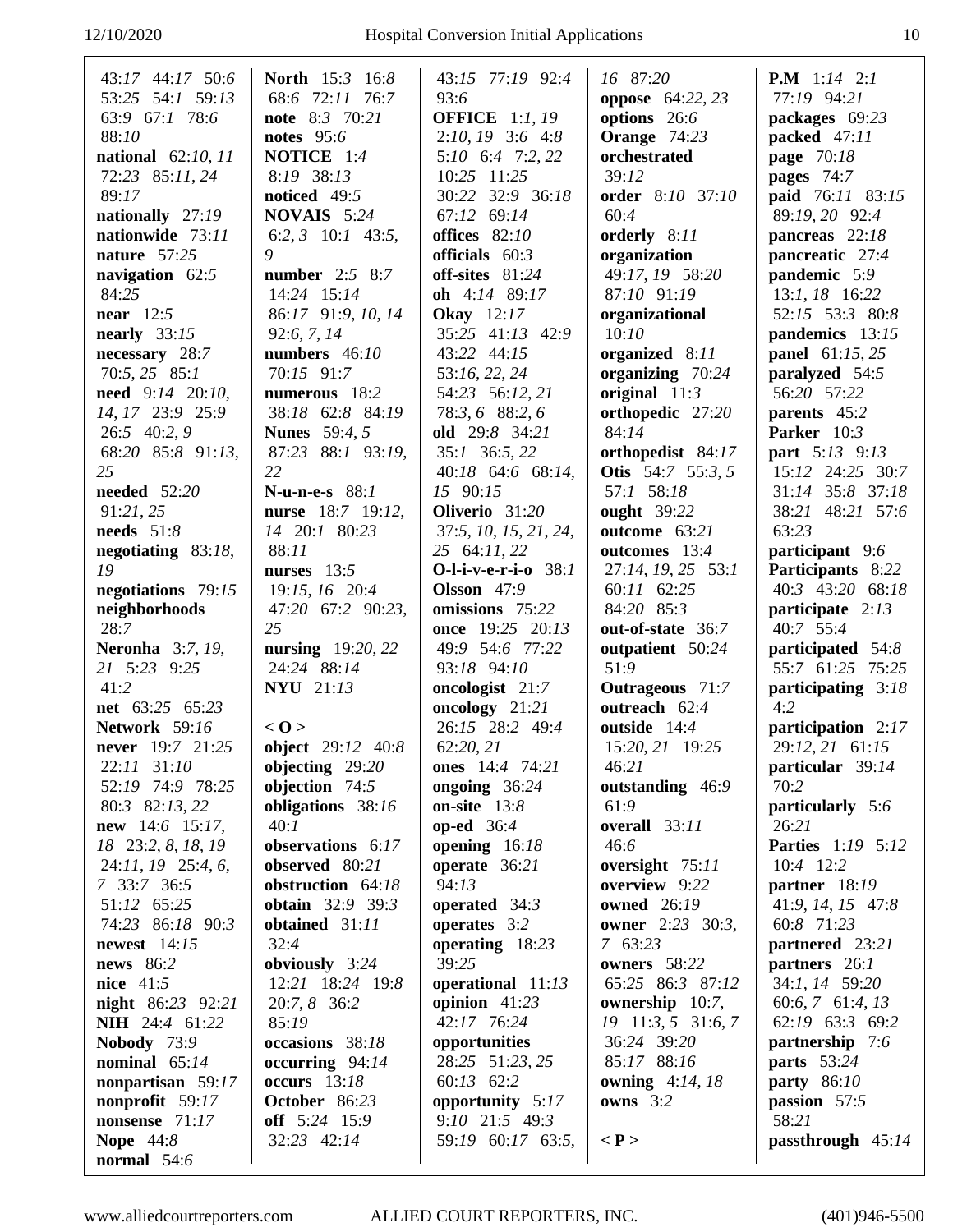| Pat 12:13, 21           | 5, 6 30:3 31:6, 7,        | 20:20 21:3 26:10        | practice 46:5                    | proceedings              |
|-------------------------|---------------------------|-------------------------|----------------------------------|--------------------------|
| 29:12                   | 8 34:11, 13 65:25         | 29:5, 6 35:21           | 47:8 50:25 74:24                 | 71:14 73:2               |
|                         |                           |                         |                                  |                          |
| patience 94:15          | 77:4 79:24, 25            | 36:15 37:3, 14          | practices 85:23                  | process $16:24$          |
| patient 11:21           | percentage 35:2           | 40:14 42:10             | practicing $40:16$               | 39:5 40:9 67:25          |
| 40:22 54:4, 20, 21      | <b>Perfect</b> 59:12      | 48:10 50:4 59:4,        | 42:5 44:22 47:12                 | processes $8:1$          |
| 56:19 57:8 73:7         | perform $49:25$           | 8 63:9 66:20            | 48:16 54:21                      | processing $7:1, 3$      |
| 82:1                    | performance 14:8          | 67:18 76:18 77:7        | preceding 51:6                   | productivity 91:7        |
| patients 13:3, 11,      | performed 70:19           | pleased $36:8$          | predators 33:8                   | professional 20:6        |
| 13 18:5 22:2, 10,       | period $24:19$            | pleasure 60:5           | predecessor 33:18                | <b>Professionals</b>     |
| 14, 23 23:9, 25         | 84:23                     | 62:16                   | prefer $90:13$                   | 67:3 91:1                |
| 24:13 25:9 26:2,        | permission 29:14          | <b>PMH</b> 4:19 34:12   | pregnant 79:11                   | profit $46:14$           |
| 5 28:6 44:20            | 30:6 44:11                | pocket 30:16            | presence $34:17$                 | 78:16 79:21 80:2         |
| 45:3, 17, 19 46:8,      | permit 36:22              | 33:16                   | 38:25 54:14, 15                  | 82:4 93:1                |
| 11, 17, 19, 20, 22,     | person $8:25$             | pockets 85:11           | 55:10 56:1 57:16                 | profit-making            |
| 24 47:1, 3, 19          | 37:20 43:13, 17,          | Pohl 27:16              | 58:7                             | 36:7                     |
| 49:10 51:8, 20, 21,     | 18 44:1 53:12             | <b>point</b> 37:4 46:14 | <b>present</b> 37:6 47:6         | profits $74:18$          |
| 24 56:18 57:10          | 57:7 59:6 66:19           | 64:14 65:10 66:1        | presentation 38:11               | program $14:19$ ,        |
| 60:11 62:25 70:5        | 77:14                     | pointed 9:9 64:22       | presently 50:17                  | 20 15:7 16:16, 21        |
|                         |                           |                         |                                  |                          |
| 73:17 78:17, 22,        | personal 52:18            | Polano 7:4              | preservation 36:9                | 18:9, 22 22:1, 16,       |
| 24 79:5 80:3            | personally 64:4           | policy $16:12$          | 89:1                             | 21 23:7 24:16, 19,       |
| 81:16, 24 82:1          | 86:16                     | 59:22 60:11             | preserved 30:9                   | 22, 24 25:1, 5, 12,      |
| 89:8 90:6, 20, 21,      | personnel 18:20           | policymakers 60:3       | president 35:4                   | 23 49:2, 5 62:5          |
| 24 91:2, 8, 11, 12,     | 19:5 28:23                | Polisena 17:11, 13,     | 51:6 78:9                        | programs $15:5$ ,        |
| 15 92:7, 10             | perspective 5:20          | 15                      | press $71:4$                     | 10 27:25 28:1            |
| patient's 56:22         | perspectives 94:19        | Ponnandai 62:17         | pressed 71:2                     | 29:1 52:6, 9             |
| Pawtucket 45:12         | <b>Peter</b> 3:6, 19, 20  | poor 70:2               | pretty 45:22                     | 61:10 70:1               |
| 48:3 50:25 51:3,        | 40:14, 15 41:2            | population 27:24        | 72:12 73:4 86:19                 | project 7:9 34:24        |
| 9 52:12                 | petition $29:15$          | 62:23                   | prevent 37:13                    | 36:17                    |
|                         |                           |                         |                                  |                          |
| pay 18:18 30:25         | pharmaceutical            | populations 11:22       | 94:13                            | promised 37:13           |
| 65:9 68:21 70:6         | 22:25 23:20 26:1          | 28:3 62:6               | prevention 60:10                 | promises $37:8$          |
| 82:17 85:15             | pharmacies 15:17          | position 6:5            | previously 48:19                 | 88:22                    |
| paying $74:14$          | phenomenal 20:5           | 14:10, 11 16:6          | 52:12 76:11                      |                          |
|                         |                           | 18:11 19:17             |                                  | propaganda $35:8$        |
| payments 32:21          | phlebotomists             |                         | <b>pride</b> 45:5 47:21<br>83:14 | proper $82:9$            |
| 73:6 74:21              | 81:23 82:8                | 30:18, 19 41:19         |                                  | proposal 36:9            |
| pedaled 75:15           | phone $77:15$             | 55:15 66:14             | primary $15:24$                  | proposed $2:21$          |
| pedaling $71:17$        | 86:7 89:16                | positive 49:6           | 17:3 50:25 52:3,                 | 4:6, 19 9:22 10:6        |
| pending $71:21$         | physical 14:2             | 55:18 81:19 93:2        | 6 60:8                           | 38:22                    |
| 74:7                    | physician 34:19           | possible $21:25$        | priorities 83:9                  | ProPublica 74:11         |
| pension $64:6, 9$       | 44:18 45:15               | 22:11 23:22 24:6        | 93:13                            | 75:4, 5 76:21            |
| 68:9, 20 71:17          | 86:12                     | 42:25                   | priority 7:10                    | <b>PROSPECT</b> 1:8,     |
| 75:15, 16, 24           | physicians 13:5           | posted 8:18 67:15       | 60:3, 14                         | $9, 10$ $2:23, 25$ $3:1$ |
| pensioners 64:5         | 41:16 46:2 52:4           | posting $9:4$           | private $10:18$                  | $4:12,21$ 11:4           |
| <b>people</b> 2:5 16:22 | 82:15                     | potential 62:24         | 24:5 32:18                       | 13:22 14:2 21:10         |
| 19:11 27:6 33:13        | <b>pick</b> 50:19         | pouring $86:23$         | privilege $25:10$                | 22:20 23:5, 9, 13        |
| 35:9, 11 41:1, 12,      | <b>piggy</b> $32:18$ 65:8 | <b>Powell</b> 6:23, 24  | 27:22 52:13                      | 24:10, 13, 14            |
| 24 46:14 48:5           | pitch-black $86:23$       | $7:4$ 42:10, 22         | 76:20                            | 25:19 26:19, 20          |
| 49:14, 20 54:11,        | <b>PLACE</b> 1:14         | $43:11, 22$ $44:3, 7,$  | privileged $49:8$                | 30:17 31:17 34:9,        |
| 13 55:13 56:16          | 9:15 20:7 23:13           | $10$ 50:5, 9 77:12,     | <b>Prize-winning</b>             | 12 35:4 36:12, 19,       |
| 57:3, 12 58:20          | 29:1 47:25 80:6,          | 17, 20, 24 78:2, 5      | 74:12                            | 20, 25 37:6, 12          |
| 68:13, 17 73:25         | 20 81:14                  | 94:6                    | probably $27:16$                 | 38:5 39:8, 25            |
| 76:19 77:21 80:1,       | placed $73:17$            | power $22:14$           | 65:2 83:15 92:6                  | 44:23 45:10 46:1,        |
| 9 81:1 83:3, 4          | plan 64:6 68:9,           | powers $36:13$          | problem $59:23$                  | 9 48:1 49:21             |
| 87:7, 9 90:12           | 10, 14, 16, 18            | <b>PPE</b> 13:8 80:12,  | 92:24                            | 55:9 58:22 63:23         |
| 91:9, 15 92:22          | plant $14:2$              | 14, 22 81:4 82:9        | procedural 8:1                   | 64:25 65:12, 17,         |
| percent $4:11, 18,$     | <b>please</b> 8:12, 22    | <b>PPEs</b> 91:22       | proceeding 66:11                 | 18 69:15, 24 70:3,       |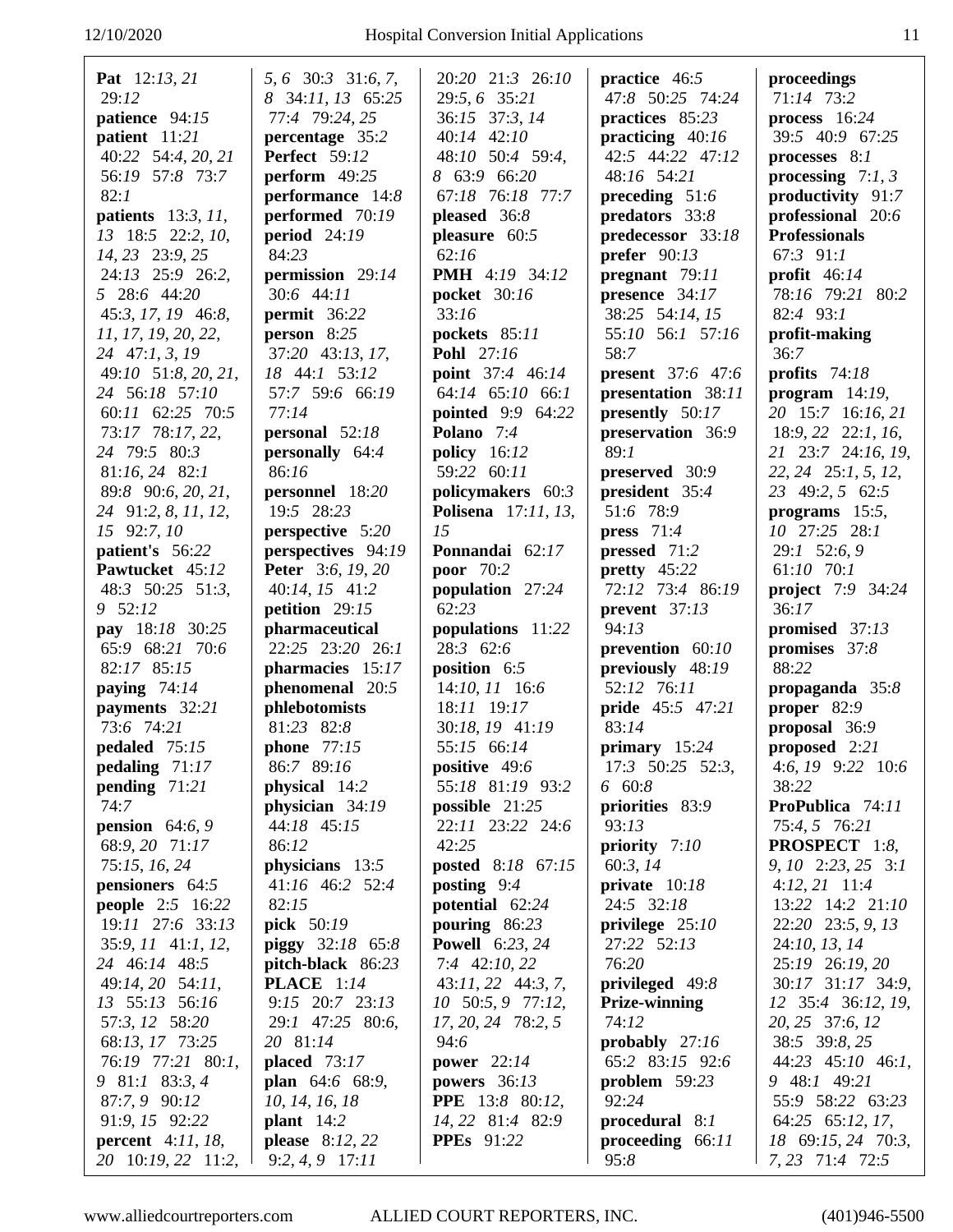|                                     | 58:12 63:1 66:11         | reason $10:5$          |                                     |                                |
|-------------------------------------|--------------------------|------------------------|-------------------------------------|--------------------------------|
| 76:6 77:4 78:15,                    |                          |                        | regulators 49:23                    | <b>rescue</b> 18:1, 2, 20      |
| 19, 25 79:2, 8, 23                  | 68:23 72:1, 3, 9         | 58:23 67:22 87:1       | 63:16 68:1 71:16                    | 19:6 89:4                      |
| 80:2, 4 81:8                        | 77:19 78:16              | reasonable 35:10       | 75:10                               | research $23:7, 12,$           |
| 82:16 84:1, 6, 13                   | 80:14 90:1, 10           | reasons $63:25$        | Rehab $54:4$                        | 14 24:7 60:19, 22,             |
| 85:6, 16, 23 87:11,                 | putting 7:8 68:9         | 64:10 68:2 69:6        | reiterate 92:23                     | 25 61:3, 19, 21, 22            |
| 16 88:21 92:19                      | 74:15, 16 80:2, 22       | receive $24:1$         | reject 66:9 77:7                    | 62:1, 24                       |
| <b>Prospect's</b> 65:21             |                          | received $29:14$       | rejected $68:3$                     | researcher 21:7                |
| protect 81:7                        | < Q >                    | 53:6, 8 54:20          | related 39:7                        | residencies 52:11              |
| protective 52:18                    | quality 11:18            | 55:18 62:8 79:18       | relating $32:11$                    | residency $15:7, 11$           |
| proud $17:24$                       | 44:24 45:20 46:7         | receiver 30:4          | relations 59:14                     | 44:21 52:6, 9, 11              |
| 44:25 47:18, 19                     | 47:25 58:20 64:2         | 38:8 63:22             | 72:23                               | residents 16:5                 |
|                                     |                          |                        |                                     |                                |
| 48:6 83:17                          | 66:4 87:10 88:25         | receiving $61:8$       | relationship 84:12                  | $18:14$ $20:14$ $52:1$ ,       |
| prouder $25:15$                     | 89:7, 23 90:11           | recent $13:1$          | relevant $67:17$                    | 5                              |
| proved $12:3$                       | 92:17                    | recently $6:6, 7$      | 71:11                               | resource $51:3$                |
| provide $8:13,23$                   | quarrel $30:10$          | 24:14 38:3             | remain $8:12$                       | resources $7:8$                |
| $11:18,20$ 41:10                    | quartile $73:10$         | receptive $85:6, 19$   | remarkable 22:10                    | 52:2                           |
| 45:20 48:5 51:24                    | question $31:10$         | recognitions 62:9      | 25:8, 12 69:5                       | respect $41:21$                |
| 52:3, 6 59:19                       | 71:8                     | recognized 27:19       | remarks 94:2                        | 42:17 52:17 53:5               |
| 60:16 61:14 64:2                    | questions $20:21$ ,      | 61:7                   | remotely 95:8                       | 69:20 70:9                     |
| 69:25 71:24                         | 22, 24 31:15 32:2        | recognizes $61:10$     | remove $42:24$                      | respectfully 76:25             |
| 84:18 85:2, 9                       | quick 13:2 94:7          | <b>record</b> 8:7 9:3, | removed $42:11$                     | 83:5                           |
| 87:17 93:23                         | quickly 94:17            | 13 37:18 38:1          | repaired 90:17                      | respectively 93:9              |
| provided 9:8                        | quite $27:11$            | 39:19 64:19            | repeat $18:16$                      | respects 12:10                 |
| 22:21 25:19 51:5                    | quote 32:11 34:6,        | recorded 8:4           | 19:7 20:3 37:17                     | 33:20                          |
| 52:16 61:14                         |                          |                        |                                     |                                |
|                                     | 7, 23, 25 76:8           | recording $8:6$        | repeated $9:14$                     | responded 75:6                 |
| 69:20 73:1                          | quotes $2:14$            | recouped 93:6          | repeatedly $84:3$                   | 77:21                          |
| Providence 15:4,                    | quoting 70:22            | recovery 64:7          | repetitively 46:15                  | responding $6:12$              |
| 9 16:8 35:7 36:3                    |                          | recruit $47:13$        | replaced 90:16                      | response $67:13$               |
| 44:18 68:7 71:21                    | $<$ R $>$                | recruited 27:1         | replacements                        | 75:6                           |
| 72:11,12                            | rain 86:24               | recruiting $16:25$     | 40:23                               | responses 31:15                |
| providers 11:17                     | raise 44:24 46:6         | 52:5                   | <b>report</b> 66:13                 | responsibility                 |
| providing $8:21$                    | raised $41:13$           | redactions 32:10       | 68:25 69:9 70:22,                   | 32:14 55:1 92:19               |
| 49:16 62:1 83:7                     | <b>rate</b> 81:18        | redoing $58:1$         | 23                                  | restricted 65:14               |
| 85:8 93:11                          | <b>rates</b> 69:19 73:7, | reduce $60:1$          | reported $72:15$                    | result $95:9$                  |
| prowess $27:10$                     | 15                       | 94:10                  | 74:18                               | results $85:10$                |
| psych 92:9                          | reach $90:24$            | reducing $60:15$       | reporter $74:13$                    | résumé $18:10$                 |
| <b>PUBLIC</b> 1:4                   | reached 19:2             | reduction 73:6         | 95:3,19                             | retained 38:4                  |
| $2:17, 18$ 3:16 4:2,                | reaching $19:10$         | refer 31:24            | reporting $76:14$                   | retire $52:7$                  |
| 5 5:13, 15 7:16                     | reactions 9:4            | referred 33:22         | reportings 39:20                    | retirement 47:11               |
| 8:18, 19, 23 9:11                   | read 36:14, 15           | 76:4                   | reports $79:4,11$                   | return $48:25$                 |
| 24:4 30:8 31:13                     | 37:3                     | reflect $13:21$        | represent $10:4$                    | 76:10                          |
| 33:19 35:14                         | readmission 73:14        | refrain $9:4$          | 30:2 38:3, 4 67:5                   | reveal $71:12$                 |
| 36:15 39:10, 19                     |                          |                        |                                     |                                |
| 60:3 67:16                          |                          |                        |                                     |                                |
|                                     | <b>ready</b> 2:12 18:25  | refused 19:7           | 76:20                               | revenue $74:20$                |
|                                     | 52:7                     | 71:24 72:21            | representation                      | <b>review</b> 4:6, 7, 23       |
| publication $74:13$                 | real 36:12 83:2          | refute $75:4$          | 36:11                               | 5:2, 12, 14, 15                |
| publicly $65:11$                    | realize 36:1             | regard $33:17$         | representations                     | $7:10, 24$ 12:3                |
| public's $9:18$                     | <b>really</b> 8:16 13:4  | 70:19                  | 68:6                                | 34:24 67:25                    |
| 40:12                               | 32:25 33:19 35:5         | regarding $2:21$       | representative                      | 70:17 71:12                    |
| published 36:4                      | 49:13 52:8 55:1,         | $6:17$ $61:18$         | 34:19,21                            | 76:25                          |
| <b>Pulitzer</b> 74:12               | 2, 15 57:6, 14           | regardless $18:17$ ,   | representatives                     | reviews $70:16$                |
| punched $79:13$                     | 58:15, 16 83:16,         | 18 70:6                | 31:18                               | <b>RHODE</b> 1:1, 14,          |
| purchase 88:20                      | 17 84:18 88:17           | registered 18:6        | represents 37:5                     | 19 2:11, 20 3:4                |
| <b>pure</b> 46:13                   | 89:7,8                   | 19:12 88:11            | request $10:9$                      | 4:8 $5:6$ 6:8, 9, 20           |
| purpose $34:16$                     | realtor 54:1             | regret $67:8$          | 38:19 67:13 68:4                    | 7:23 10:13 11:10               |
| put 28:25 30:16<br>33:16 35:9 38:11 | Reardon 35:3<br>36:5     |                        | 79:17 88:15, 18<br>requesting 88:19 | 16:25 17:23<br>20:11 21:14, 24 |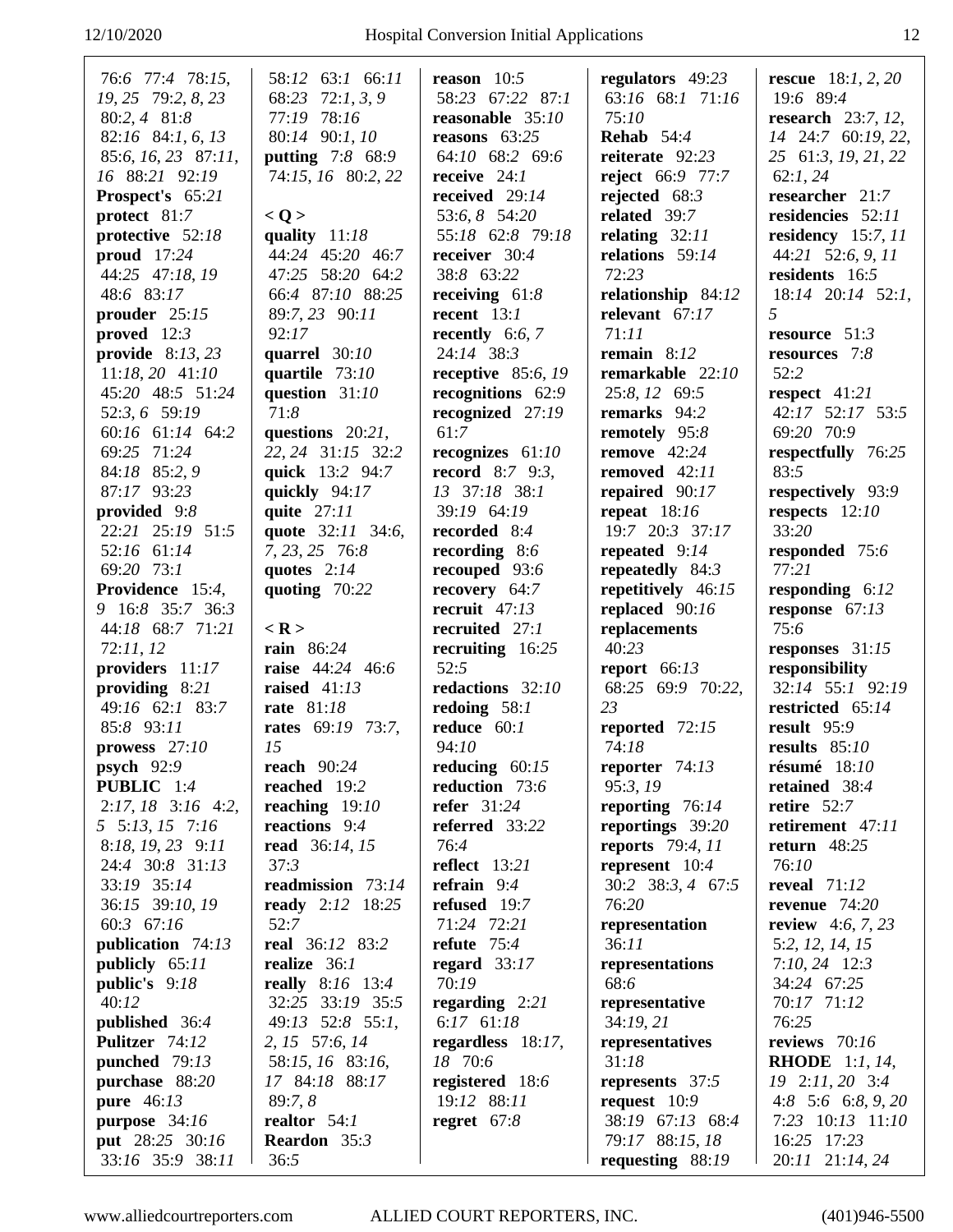| 22:23 23:5, 25                | 43:3                   | secure $68:10$            | $65:13$ $86:4, 5, 8$     | <b>Sorry</b> 17:15       |
|-------------------------------|------------------------|---------------------------|--------------------------|--------------------------|
| 24:15 27:2, 3                 | routine 68:24          | secured 61:22             | showing $57:4$           | 42:10 44:9 50:5          |
|                               |                        |                           |                          |                          |
| 29:1 35:2 40:16               | <b>Rowley's</b> $25:3$ | security 79:17, 20        | shut 43:23 64:17         | 53:11 89:17              |
| $41:8$ , $11$ , $20$ $42:6$ , | run $8:10$ 32:15       | see 7:5 10:13, 17         | 94:16                    | sort 50:19 54:6,         |
| 16 45:14 46:7                 | running $91:5$         | 13:25 19:3 29:8           | shuttered 48:3           | 16 55:14                 |
| 47:5, 12, 14 48:5,            | <b>RWMC</b> 1:10       | 30:9 46:23 47:24          | shy 20:24                | sorts 48:19              |
| 16 49:25 50:25                |                        | 50:11 52:15 56:8          | sic $33:14$              | sound 15:13              |
| 52:4, 8 54:2, 14              | $\langle S \rangle$    | 89:6, 23 92:20            | sick 69:21 91:12         | sources $24:4, 5$        |
| 56:16, 24 57:5, 16            | <b>S-315</b> 32:2, 6   | seen 14:7 39:13,          | side 45:25 71:9          | <b>South</b> 15:4, 8     |
| 58:6 59:15 60:2,              | saddened 88:17         | 19 44:23 52:1, 9          | 74:6 76:18               | 48:22                    |
| $16, 18$ 61:1 62:3,           | 89:4                   | 56:4 79:4, 11             | sign $8:22$ $80:10$ ,    | space $61:3$             |
| 15 64:2, 4 67:4               | sadly $92:17$          | 80:3                      | 13 93:24                 | <b>speak</b> 2:5 9:7     |
| 76:8 77:6 88:13               | safe 4:24 20:20        | <b>Senate</b> 17:23       | significant $36:23$      | 17:7 18:11, 12           |
| Richard $10:3$                |                        | sent 30:21 80:16          | 76:10                    |                          |
|                               | 81:11, 15, 16, 17      |                           |                          | $19:13$ $21:5$ $30:6$ ,  |
| ride 33:20                    | safety 63:18, 24       | sentence 22:13            | significantly $27:23$    | 8 33:4 37:11, 15         |
| <b>Rider</b> 3:8, 20          | 65:22 79:22 82:5       | serious 55:2              | simple $79:16$           | 43:14, 18 44:1           |
| 35:16, 18, 22                 | <b>Saied</b> 61:24     | seriously 32:16           | 83:22 89:25              | 55:9, 22, 24 63:6,       |
| ridiculous 33:2               | salaries $69:18$       | serve 7:22 21:18          | simply $20:5$ 63:1       | 16 66:21 87:4, 5,        |
| <b>RIDOT</b> 6:22             | sale 65:23             | 70:1 93:12                | 83:8                     | 20 93:24                 |
| right $14:17$                 | sales 88:20            | served 17:22 18:1         | sincere $24:11$          | speaking $8:15,25$       |
| 20:11 43:25                   | <b>Sam</b> 14:3 15:19  | serves $62:19$            | single $90:1, 23$        | 9:8 53:20 54:21          |
| 50:11 61:21 82:6              | 22:19 23:24 24:9       | service 78:10             | sitting $92:1$           | 56:5 69:9 80:25          |
| 87:10 90:5                    | 25:18 26:21            | 79:25 80:10               | situation $14:5$         | speaks 71:9              |
| righty $50:12$                | 28:23 86:1             | <b>SERVICES</b> 1:9       | 36:23 66:6 82:7          | specific $27:25$         |
| <b>Riley</b> 38:9             | Samuel 4:12            | 6:5 $15:25$ 16:1          | 87:3                     | spectacular $13:4$       |
| risk 32:15 94:11              | 10:20                  | 17:2 41:10 48:4           | situations 78:25         | speech $54:12$           |
| <b>road</b> 25:22             | Sandra 6:23            | 70:5 85:9 88:13           | $\sin 9:7$ 14:14         | <b>spell</b> 9:2 50:6    |
| robotic $84:25$               | satisfied 45:19        | serving $5:8$ 27:23       | 26:18, 22 28:16          | spelled $63:10$          |
|                               |                        |                           |                          |                          |
| <b>Rocha</b> 9:21, 24         | satisfy 70:15, 17      | Sesto 74:6 76:3           | 33:3 36:2 47:11          | <b>spent</b> 19:19 88:12 |
| 17:12, 14 29:12               | save $23:3$            | set 34:22 43:3            | 54:5 69:10, 12, 17       | spoke $61:17$            |
| <b>Rocha's</b> 12:21          | saved 14:2             | 47:5 71:1 95:12           | 71:6 88:18 92:13         | 64:12                    |
| <b>rodeo</b> 75:12            | saves 47:2             | setting $51:22$           | <b>SJHSRI</b> 1:10       | sponsor $61:4$           |
| <b>Roger</b> 3:2 5:7          | saving $45:11$         | seventh 60:24             | skills 3:24 85:1         | sponsored 57:4           |
| 10:14 14:14                   | 48:1 83:7 93:11        | several $19:18$           | 87:5                     | sponsorship 69:25        |
| 16:20 20:8, 9, 11,            | saw $57:13$            | 28:3                      | slide 10:23              | spouses $73:23$          |
| 16 21:8, 9, 15, 18,           | saying $33:1$ 69:4     | severance 69:23           | <b>Sloan</b> 21:14       | St 18:4 44:18, 19        |
| 23 22:4, 16, 20               | 76:8                   | severe $46:20$            | 26:24                    | 54:4 75:16 88:12         |
| $23:13$ $24:1, 20$            | scene $91:17$          | share 9:11 21:8           | small 21:24 57:9         | staff $11:16$ 13:6       |
| 25:16, 23 26:16               | schedule 2:6           | 75:2 85:18 86:20          | 82:11 85:4               | 19:21, 22 20:4           |
| 28:8 38:10 42:3               | school 44:19           | shared $61:22$            | social $82:9$            | 23:12 47:24, 25          |
| 44:24 45:9 47:17              | 88:14                  | shareholders 4:10         | <b>Society</b> 59:16, 18 | 50:23 52:14 56:5         |
| 48:2, 20 49:7                 | science 26:4           | sharing $7:19$            | socioeconomically        | 78:21 80:3 85:25         |
| 50:18 51:6 61:7               | 60:21                  | 43:6 94:18                | 16:10                    | 86:5                     |
| 62:21 73:8 76:13              | scientific 21:18       | shelf 89:15               | <b>solid</b> 16:2        | staffing $70:10$         |
| 84:15, 16, 17                 | scientists 23:11       | shift 88:8                | solo $32:13$             | <b>Stage</b> 22:12       |
| 85:13                         | scores $74:7$          | shining $89:3$            | solution 13:12           | stake $63:21$            |
| Rogers $40:23$                | screen 29:9 43:5       | shiny $57:23$             | solutions 59:22          | stakeholders 60:6        |
| <b>room</b> $14:15$ $15:1$    | screening 60:9         | shortage $52:19$          | solvency 30:19           | standing $67:23$         |
| 17:4 18:5, 23                 | screenings $62:15$     | 89:18                     | Somasundar               | 71:10                    |
|                               |                        |                           |                          | stark $51:15$            |
| 19:23 79:14                   | scroll 10:11, 15, 16   | shortfall 64:8            | 62:17,22                 |                          |
| 89:13                         | second 29:22           | <b>Shorthand</b> $95:3$ , | somebody 30:25           | start $2:3$              |
| rooms $15:17$                 | 64:5                   | 19                        | sometimes $42:13$        | started $6:6$ 18:15,     |
| 81:6,10                       | secret 32:14           | shots $40:4$              | son 19:18                | 21 55:11 92:3            |
| <b>Rotelli</b> 40:14, 15,     | secretary 6:4          | should've 72:15           | soon 83:10               | state $5:1, 4$ 13:18     |
| $16\quad 42:9, 12, 21$        | 25:11 78:13            | show $64:19$              | sophisticated            | $14:16, 20$ 15:21        |
|                               |                        |                           | 60:25                    | $16:9, 20, 25$ 17:23     |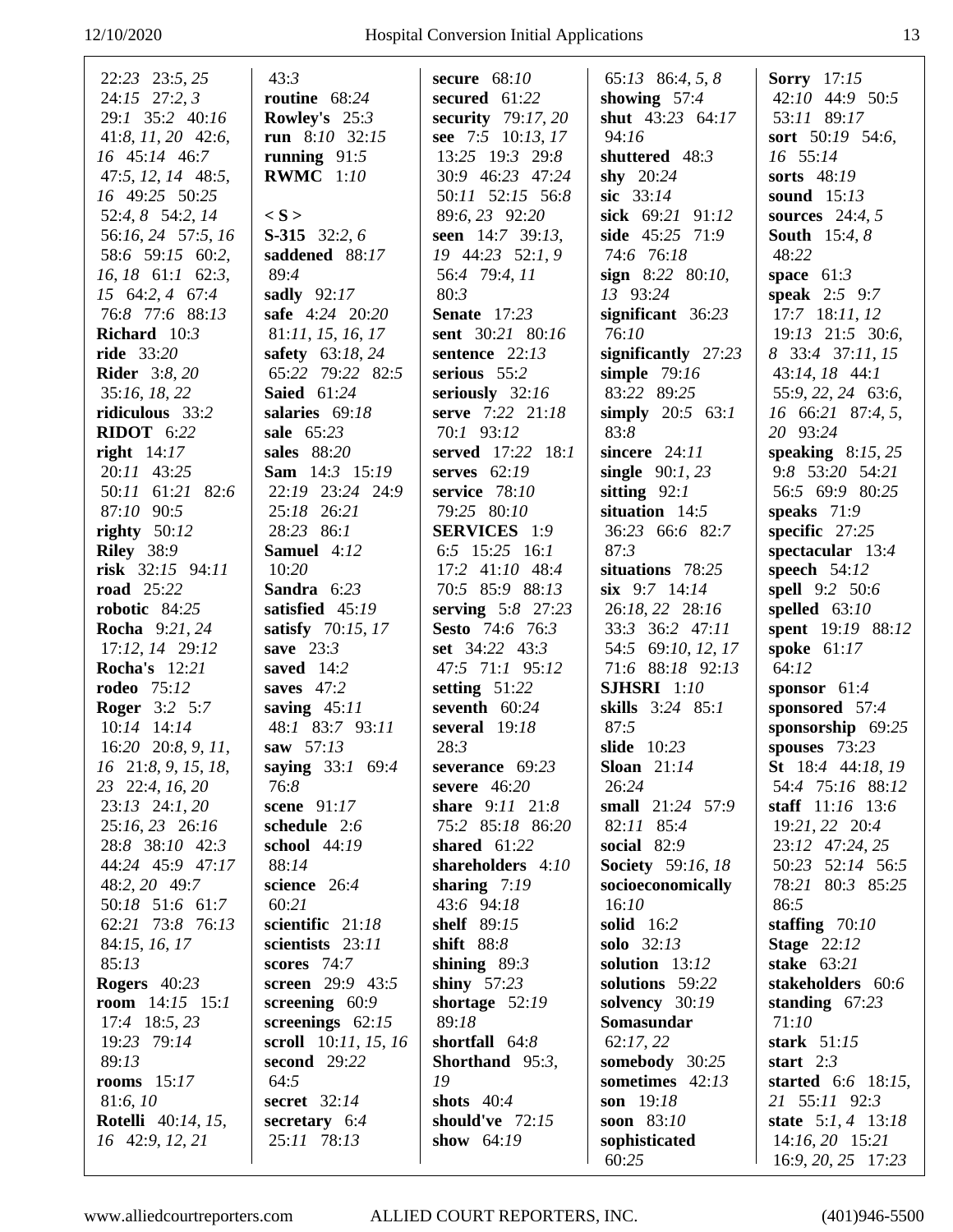| 19:16 22:5 23:1,         | subsidiaries 64:25    | 70:14 71:4, 12           | 47:21                  | 64:24 70:21          |
|--------------------------|-----------------------|--------------------------|------------------------|----------------------|
| 17 25:8, 14 26:1         | 65:13                 | 86:25                    | technologies 85:7      | 81:13                |
| 27:7, 15 28:14, 18       | subsidiary $3:1$      | supreme $29:15$          | technology 84:24       | things $21:9, 23$    |
| 31:5 46:7 52:4,          | substandard 89:24     | sure 2:7 7:9             | tell 19:12, 14, 17     | 32:12 35:13 46:5,    |
| $10, 25$ 56:16, 23       | substantiable         | 30:5 35:22 53:19         | 20:23 37:7, 11         | 18 54:11, 13         |
| 57:4, 16 58:13           | 30:23                 | 73:4 77:14               | 39:18 55:17 58:3,      | 57:23, 25 58:1, 9    |
| 60:6 61:23 67:4          | substantial 23:23     | surgeons $26:23$ ,       | 5, 23 67:8 71:20       | 71:9 72:14 76:20,    |
| 71:3 73:15 91:23         | 24:6, 17 25:21        | 25 27:15 28:17           | 73:12, 15, 20 74:2     | 22 83:23 90:18       |
| stated 82:25             | succeed $64:1, 9$     | 84:22 85:1               | telling $56:17$        | think $3:23$ $5:21$  |
| statements 36:15         | successes $65:1, 3$   | Surgery $21:20$          | ten 57:20              | 18:11 28:9 29:18     |
| 65:11 74:17              | successfully 5:25     | 26:14 27:5, 8, 14,       | term $12:5$            | 39:8 42:15 53:1      |
| state-of-the-art         | 43:1                  | 20 84:14, 25             | terms $49:12$          | 57:14 67:11 72:2     |
| 14:16                    | succinct 9:9          | surgical $21:6, 21$      | 67:10 70:19            | 77:1 81:5 85:25      |
| States $92:3$            | succinctly $27:12$    | 26:15 27:17 62:6,        | terrific $86:17$       | 86:19 87:16          |
| <b>State's</b> 4:23      | sued 69:3 72:22,      | 20 91:23                 | tertiary $27:8$        | 94:12                |
| statewide 16:2           | 24                    | survey $72:21$           | test $82:4$            | thinking $46:21$     |
| status 92:8, 11, 15      | suffer $45:8$         | survival $87:4$          | tested $81:19$         | 58:15                |
| statute 68:2             | suffered $51:1$       | survive $92:13$          | testified 80:5         | <b>Thomas</b> $30:5$ |
| statutory $12:3$         | 73:13                 | Swiftly 75:5             | testimony $37:18$      | 34:3, 14 35:3        |
| steepest $73:13$         | suffering $90:6$      | symptoms 82:2            | testing $81:24,25$     | 63:8                 |
| stenographer 8:5         | sufficient 66:2       | system $4:25$            | 82:12                  | thorough $5:10$      |
| 9:3                      | suggest $58:10$       | 12:25 16:2 24:13         | <b>Texas</b> 74:22     | 76:25 81:2           |
| stenographic 95:6        | suggested 56:21       | 33:12 48:22, 23          | thank $2:13$ $3:17$ ,  | thoroughly 75:5      |
| stepped 80:24            | suggestion $57:9$ ,   | 85:4, 24 89:4            | 21 5:18, 23, 25        | thought 18:24        |
| <b>Stern</b> 29:14       | 17                    | 91:3                     | 6:2 7:16, $19, 20$     | 22:11 51:19          |
| <b>Steve</b> 44:17 50:19 | suggestions $55:18$   | Systems 7:23             | 9:22, 24 10:16         | 55:12 79:16          |
| <b>Steven</b> 21:2, 6    | summer $39:2$         | 14:6 15:18 22:7          | $11:24$ 12:11, 13,     | thread $58:11$       |
| 61:16                    | superior $29:15$      |                          | 17, 19 17:6, 9         | 90:4                 |
| stick 90:7               | 71:21                 | < T                      | $20:19, 24$ $21:1, 4$  | <b>three</b> 28:15   |
| stomach 79:12            | supervision $34:16$   | table $83:19$            | 26:7, 9 28:24          | 35:20 61:13          |
| stones $40:24$           | supplement $9:16$     | take 10:12 11:7          | 29:3, 4 35:24          | thrilled $90:20$     |
| stop $43:5$ 83:10        | supplemental          | $13:10$ $23:13$ $32:6$ , | 37:16, 22, 23          | through $10:20$      |
| stories $82:14$          | $31:14$ $32:2$        | 13 55:2 83:14            | $40:12, 13$ $41:2$     | 22:18 24:13          |
| 83:2 90:20               | supplementing         | 90:13 91:10, 15          | $42:9, 18, 21$ $43:3,$ | 31:12 32:20          |
| story 86:20              | 64:19                 | 94:7                     | 19 44:15 48:8, 9       | 45:14 48:21          |
| straits $45:10$          | supplies 13:8         | <b>Takeda</b> 23:20      | 49:25 50:2 53:10,      | 50:21 58:10          |
| strength $18:12$         | 89:15, 16, 20, 23     | taken 30:15              | 17, 18 59:1, 2, 11,    | 69:25 70:16          |
| 56:19                    | 92:17                 | 33:20 39:15, 16          | 18 63:5, 7, 10, 12,    | 75:21 78:14 90:2     |
| strengths $56:18$        | supply $89:13$        | 47:19 95:6               | 17 66:17, 18 77:9,     | thrown $76:15$       |
| 57:10                    | 91:22                 | talk 16:23 36:17         | 10, 23 80:24 84:6,     | 79:13                |
| stressed $47:23$         | support $11:11, 13$ , | 54:13 73:5               | 7, 9 87:19, 21         | <b>TIME</b> 1:14 2:7 |
| strictly $91:13$         | 14 14:21 22:19        | <b>talked</b> 34:22      | 88:6, 7 93:14, 17,     | $8:15$ 12:1, 2, 19   |
| strides $22:22$          | 23:12 24:21           | talking $32:1$ 33:2      | 25 94:3, 5, 15, 18,    | 13:20 14:13          |
| strive 61:11             | 25:18 41:17           | 56:15 86:11              | 20                     | 19:19 21:22 26:7     |
| strong $14:11$           | 49:17, 22, 23 51:4    | 92:22                    | thankful $47:22$       | 32:24 33:22          |
| 34:17 49:1 58:6          | 52:15 53:5 55:8       | tax $72:11$              | 48:7                   | 42:17 47:9 48:8      |
| stronger $14:10$         | 58:22 60:22 65:6      | teach 18:8               | thanking $4:1$         | 51:16 55:1 58:10     |
| structure 11:1           | 69:25 87:11, 14       | team $6:22$ 7:5, 6,      | 54:7                   | 61:6 63:19 86:20     |
| 34:17                    | supported 28:24       | 18 10:1, 2 23:11         | <b>Thanks</b> 11:7     | 87:19 94:3 95:7      |
| structured 34:10         | 67:7                  | 26:23, 25                | theme $91:5$           | times $17:18$        |
| stuff $69:11$ $75:1$     | supportive $49:15$ ,  | teamwork 52:21           | therapeutic 23:2       | 19:18 82:18 90:2,    |
| 76:21                    | 18                    | technical 30:25          | therapies $25:6$       | 7                    |
| submission 76:2          | supports $59:21$      | 42:8,20                  | therapy $14:20$        | today 7:7, 18 8:8    |
| submit $37:19$           | supposed 31:4         | technician $18:8$        | thick 82:17            | 9:9, 14, 17 14:9     |
| submitted 9:12           | 32:10 68:22           | technicians 23:11        | thing $28:9$ 29:22     | 54:11, 14, 20        |
| <b>Suboxone</b> 15:6, 11 |                       |                          | 43:12 56:13            | 63:17 93:24 94:5     |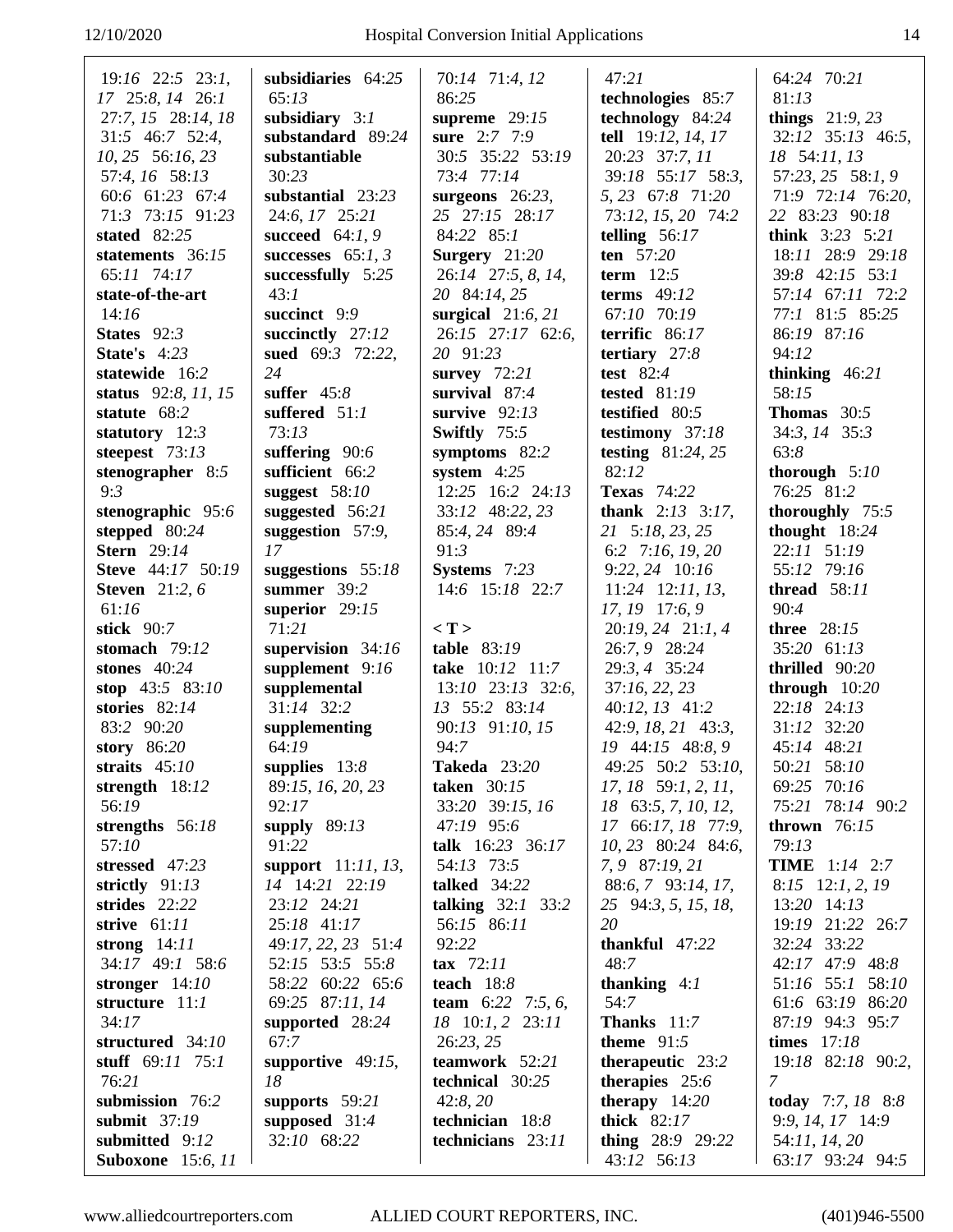| 9:1<br>unrestricted 65:14<br>18:10 20:13, 19<br>transcript 8:6<br>$86:3, 4, 16$ 87:1<br>transcription 95:6<br>to-do $29:13$<br>91:20<br>unusual $4:3$<br>26:17 28:24<br>transfer 72:9<br>together $2:15$<br>type 27:8 94:11<br>update $13:2$<br>29:17, 18, 19, 22<br>45:2 54:9 56:25<br>upstate $86:18$<br>32:13 33:25 34:6<br>transferring $13:13$<br>60:22 87:17<br>transformational<br>$<$ U $>$<br><b>urge</b> 83:5 93:9<br>35:18, 19 36:18<br>14:9<br><b>U.S</b> 24:3<br>told 82:2, 23<br><b>URI</b> 24:25 25:4<br>45:21 47:15<br>49:13 50:18 53:4,<br>89:17 91:24<br>transplant 24:22<br>ultimate $50:21$<br>urologist $47:7$<br>ton $45:5$ $47:21$<br>transported 18:5<br>ultimately $42:1$<br>urology $40:24$<br>19 54:10, 17 64:9<br><b>Toni</b> 59:5<br>transporting<br><b>UMass</b> 48:15<br>use 32:17 41:22<br>77:2 83:23, 24<br><b>Toni-Ann</b> 59:3<br>44:20<br>56:22 87:24 90:8,<br>91:14 92:23 94:6<br><b>unacceptable</b> $93:8$<br>87:22, 23 88:1<br>travel $20:10$<br>9,14<br>unanswered 90:18<br>wanted $6:15$<br><b>UNAP</b> 78:9<br>usually $94:12$<br>35:23 40:10 55:4<br>93:19, 22<br><b>treat</b> 16:10 22:7<br>utilized 52:25<br>Tonight 3:12<br>treated 13:2<br>unbelievable<br>wants $30:8$<br>5:13, 17 12:20, 24<br>19:24<br>19:16, 21 20:2<br>utmost $89:1$<br>warning $35:23$<br>$13:19$ $15:15$ $17:7$ ,<br>treating $65:7$<br>uncommon $28:18$<br>Washington 86:22<br>20 63:6 65:2<br>treatment 23:19<br>$<$ V $>$<br>Waterbury 73:19<br>undercapitalized<br>26:5<br>wave 87:24<br>78:23 79:8 80:5<br>65:1<br>vacancies 91:4<br>82:15 83:13<br>treatments 23:8<br>underprivileged<br>vacation 69:21<br>waving $50:11$<br>49:9<br>top $10:7, 16$ 11:2<br>24:12 25:4<br>various $29:23$<br>way 28:12 30:1<br>29:8 39:20 60:2<br>tremendous 22:19<br>33:20 38:15<br>31:17 57:14<br>underrepresented<br>27:23 28:2<br>top-10 $23:20$<br>25:18 26:19<br>ventilation 82:10<br>67:25 80:17<br>82:21 85:3 94:13<br>topic 13:19<br>27:12 42:6 51:23<br>ventilators 13:9<br>underserved<br>11:22 49:9 62:6<br><b>Topper</b> 4:13, 17,<br>52:19<br>ways 16:6 56:3,<br>tremendously<br>20 10:20 11:4, 6,<br>$41:21$ $51:1$<br>understand $31:3$<br>venture 35:1<br>15 79:2<br>36:10 55:8 67:7<br>12 14:3 15:20<br>tried 73:22 94:16<br>41:18 45:18 93:1<br>wear 80:11 81:4<br>22:20 23:24<br>89:25<br>trips $18:2$<br>understanding<br>68:5 69:2, 13<br>true 39:21 75:5<br>24:10 26:22<br>80:11 81:3, 7<br><b>verbal</b> 9:16, 18<br>wearing $91:23$<br>95:5<br>28:23 30:12, 13<br>undertaken 8:1<br>web 95:8<br>verge $13:23$<br>31:5 32:17 33:8<br>truly 58:18 89:5,<br>unfamiliar $31:25$<br>versus $71:22$<br>web-based 95:11<br>37:12 45:13 65:5<br>9<br>unfilled $91:4$<br>vet 76:20<br>website 67:15<br><b>Trust</b> 4:13, 18<br>unfortunately<br>72:7 77:3 86:1,<br><b>veto</b> 36:12<br>week 83:1<br>16<br>10:21<br>77:17 83:17<br>weeks 19:22<br>vetting $5:11$<br><b>Total 40:23</b><br>92:13<br>viability $4:24$<br>91:20<br>try 2:6 $42:24$<br>totally $41:18$<br>46:16, 18 56:2<br>uninvited 42:23<br>vibrant $49:4$<br>weigh $46:23$<br>tough $38:2$<br>94:13<br><b>union</b> $67:4, 7$<br>weight $46:24$<br>view $46:14$<br>68:8 73:23 80:25<br>towards $13:12$<br>trying $5:24$<br>violated 37:9<br>Weinberg 38:9<br>16:21<br>35:25 43:1 47:25<br>unique 16:6, 20<br>75:19<br>WEIZENBAUM<br>unit $92:9$<br>violations $71:13$<br><b>town</b> $18:14$ 19:5<br>51:7, 18 75:17<br>$2:2, 9$ $3:10$ $5:21$<br>68:6<br>Tubing $90:8$<br><b>United</b> 24:2 67:2<br>virtual $8:17$<br>welcome 2:12<br>virtually $8:10$<br>5:18 77:24<br>train $25:1$<br>tumors $22:17$<br>92:2<br>tune 72:8<br>units 79:7, 18<br>vision $73:22$ $74:1$<br>welcomed $55:3,6$<br>trained 16:5<br>turn $3:18$ 5:22<br>81:21<br>vocal 56:15<br>21:13<br>welcoming $49:14$<br>trainers 81:4<br>8:13 9:21 12:6,<br>universe 68:12<br>voice 56:22 58:5<br>62:17<br>training $15:7$<br>12 69:8 81:16<br>voices $59:25$<br>University 47:10<br>well $15:6$ $18:3, 7$<br>turned 57:11<br>$18:20$ $22:12$ $24:7$ ,<br>60:25<br>volume 76:15<br>19:4 24:10, 14<br>24 28:22 48:15<br>Turning $14:22$<br>unmute 29:6<br><b>VP</b> 82:25<br>25:20 28:2 37:19<br>80:11 81:1 92:17<br>turnover 79:24<br>43:13, 17 44:4, 6,<br>41:3 43:15 55:18<br>64:23 67:1, 6<br>Transacting 1:19<br>80:1,4<br>$\langle W \rangle$<br>11 50:6 77:16<br>78:2<br>10:4 12:2<br>$TV$ 57:13<br>wage 69:18<br>80:18, 21 82:2, 18<br>unmuted $63:11$<br>waiver $29:20$<br>transaction $4:6, 7$ ,<br>two $10:13$ 11:10,<br>86:19 94:16, 20<br>19 5:11, 12 9:22<br>19 13:15 16:7<br>unmuting $66:23$<br>56:10<br>well-established<br>11:9 31:4 38:22<br>19:22 27:2, 6<br>unparalleled<br>walk 89:13<br>48:25<br>39:11 40:8 64:23<br>30:4 33:13, 14<br>28:17<br>well-respected<br>walls $79:9$<br>65:20, 24 66:3, 4,<br>47:8 53:23 54:22<br>unprecedented<br>want 2:5 5:18<br>49:1 | today's $8:2, 21$ | 7           | 73:18 77:6 82:6 | 17:18        | $11:24$ 17:16, 20    |
|----------------------------------------------------------------------------------------------------------------------------------------------------------------------------------------------------------------------------------------------------------------------------------------------------------------------------------------------------------------------------------------------------------------------------------------------------------------------------------------------------------------------------------------------------------------------------------------------------------------------------------------------------------------------------------------------------------------------------------------------------------------------------------------------------------------------------------------------------------------------------------------------------------------------------------------------------------------------------------------------------------------------------------------------------------------------------------------------------------------------------------------------------------------------------------------------------------------------------------------------------------------------------------------------------------------------------------------------------------------------------------------------------------------------------------------------------------------------------------------------------------------------------------------------------------------------------------------------------------------------------------------------------------------------------------------------------------------------------------------------------------------------------------------------------------------------------------------------------------------------------------------------------------------------------------------------------------------------------------------------------------------------------------------------------------------------------------------------------------------------------------------------------------------------------------------------------------------------------------------------------------------------------------------------------------------------------------------------------------------------------------------------------------------------------------------------------------------------------------------------------------------------------------------------------------------------------------------------------------------------------------------------------------------------------------------------------------------------------------------------------------------------------------------------------------------------------------------------------------------------------------------------------------------------------------------------------------------------------------------------------------------------------------------------------------------------------------------------------------------------------------------------------------------------------------------------------------------------------------------------------------------------------------------------------------------------------------------------------------------------------------------------------------------------------------------------------------------------------------------------------------------------------------------------------------------------------------------------------------------------------------------------------------------------------------------------------------------------------------------------------------------------------------------------------------------------------------------------------------------------------------------------------------------------------------------------------------------------------------------------------------------------------------------------------------------------------------------------------------------------------------------------------------------------------------------------------------------------------------------------------------------------------------------------------------------------------------------------------------------------------------------------------------------------------------------------------------------------------------------------------------------------------------------------------------------------------------------------------------------------------------------------------------------------------------------------------------------------------------------------------------------------------------------------------------------------------------------------------------|-------------------|-------------|-----------------|--------------|----------------------|
|                                                                                                                                                                                                                                                                                                                                                                                                                                                                                                                                                                                                                                                                                                                                                                                                                                                                                                                                                                                                                                                                                                                                                                                                                                                                                                                                                                                                                                                                                                                                                                                                                                                                                                                                                                                                                                                                                                                                                                                                                                                                                                                                                                                                                                                                                                                                                                                                                                                                                                                                                                                                                                                                                                                                                                                                                                                                                                                                                                                                                                                                                                                                                                                                                                                                                                                                                                                                                                                                                                                                                                                                                                                                                                                                                                                                                                                                                                                                                                                                                                                                                                                                                                                                                                                                                                                                                                                                                                                                                                                                                                                                                                                                                                                                                                                                                                                          |                   |             |                 |              |                      |
|                                                                                                                                                                                                                                                                                                                                                                                                                                                                                                                                                                                                                                                                                                                                                                                                                                                                                                                                                                                                                                                                                                                                                                                                                                                                                                                                                                                                                                                                                                                                                                                                                                                                                                                                                                                                                                                                                                                                                                                                                                                                                                                                                                                                                                                                                                                                                                                                                                                                                                                                                                                                                                                                                                                                                                                                                                                                                                                                                                                                                                                                                                                                                                                                                                                                                                                                                                                                                                                                                                                                                                                                                                                                                                                                                                                                                                                                                                                                                                                                                                                                                                                                                                                                                                                                                                                                                                                                                                                                                                                                                                                                                                                                                                                                                                                                                                                          |                   |             |                 |              |                      |
|                                                                                                                                                                                                                                                                                                                                                                                                                                                                                                                                                                                                                                                                                                                                                                                                                                                                                                                                                                                                                                                                                                                                                                                                                                                                                                                                                                                                                                                                                                                                                                                                                                                                                                                                                                                                                                                                                                                                                                                                                                                                                                                                                                                                                                                                                                                                                                                                                                                                                                                                                                                                                                                                                                                                                                                                                                                                                                                                                                                                                                                                                                                                                                                                                                                                                                                                                                                                                                                                                                                                                                                                                                                                                                                                                                                                                                                                                                                                                                                                                                                                                                                                                                                                                                                                                                                                                                                                                                                                                                                                                                                                                                                                                                                                                                                                                                                          |                   |             |                 |              |                      |
|                                                                                                                                                                                                                                                                                                                                                                                                                                                                                                                                                                                                                                                                                                                                                                                                                                                                                                                                                                                                                                                                                                                                                                                                                                                                                                                                                                                                                                                                                                                                                                                                                                                                                                                                                                                                                                                                                                                                                                                                                                                                                                                                                                                                                                                                                                                                                                                                                                                                                                                                                                                                                                                                                                                                                                                                                                                                                                                                                                                                                                                                                                                                                                                                                                                                                                                                                                                                                                                                                                                                                                                                                                                                                                                                                                                                                                                                                                                                                                                                                                                                                                                                                                                                                                                                                                                                                                                                                                                                                                                                                                                                                                                                                                                                                                                                                                                          |                   |             |                 |              |                      |
|                                                                                                                                                                                                                                                                                                                                                                                                                                                                                                                                                                                                                                                                                                                                                                                                                                                                                                                                                                                                                                                                                                                                                                                                                                                                                                                                                                                                                                                                                                                                                                                                                                                                                                                                                                                                                                                                                                                                                                                                                                                                                                                                                                                                                                                                                                                                                                                                                                                                                                                                                                                                                                                                                                                                                                                                                                                                                                                                                                                                                                                                                                                                                                                                                                                                                                                                                                                                                                                                                                                                                                                                                                                                                                                                                                                                                                                                                                                                                                                                                                                                                                                                                                                                                                                                                                                                                                                                                                                                                                                                                                                                                                                                                                                                                                                                                                                          |                   |             |                 |              |                      |
|                                                                                                                                                                                                                                                                                                                                                                                                                                                                                                                                                                                                                                                                                                                                                                                                                                                                                                                                                                                                                                                                                                                                                                                                                                                                                                                                                                                                                                                                                                                                                                                                                                                                                                                                                                                                                                                                                                                                                                                                                                                                                                                                                                                                                                                                                                                                                                                                                                                                                                                                                                                                                                                                                                                                                                                                                                                                                                                                                                                                                                                                                                                                                                                                                                                                                                                                                                                                                                                                                                                                                                                                                                                                                                                                                                                                                                                                                                                                                                                                                                                                                                                                                                                                                                                                                                                                                                                                                                                                                                                                                                                                                                                                                                                                                                                                                                                          |                   |             |                 |              |                      |
|                                                                                                                                                                                                                                                                                                                                                                                                                                                                                                                                                                                                                                                                                                                                                                                                                                                                                                                                                                                                                                                                                                                                                                                                                                                                                                                                                                                                                                                                                                                                                                                                                                                                                                                                                                                                                                                                                                                                                                                                                                                                                                                                                                                                                                                                                                                                                                                                                                                                                                                                                                                                                                                                                                                                                                                                                                                                                                                                                                                                                                                                                                                                                                                                                                                                                                                                                                                                                                                                                                                                                                                                                                                                                                                                                                                                                                                                                                                                                                                                                                                                                                                                                                                                                                                                                                                                                                                                                                                                                                                                                                                                                                                                                                                                                                                                                                                          |                   |             |                 |              |                      |
|                                                                                                                                                                                                                                                                                                                                                                                                                                                                                                                                                                                                                                                                                                                                                                                                                                                                                                                                                                                                                                                                                                                                                                                                                                                                                                                                                                                                                                                                                                                                                                                                                                                                                                                                                                                                                                                                                                                                                                                                                                                                                                                                                                                                                                                                                                                                                                                                                                                                                                                                                                                                                                                                                                                                                                                                                                                                                                                                                                                                                                                                                                                                                                                                                                                                                                                                                                                                                                                                                                                                                                                                                                                                                                                                                                                                                                                                                                                                                                                                                                                                                                                                                                                                                                                                                                                                                                                                                                                                                                                                                                                                                                                                                                                                                                                                                                                          |                   |             |                 |              |                      |
|                                                                                                                                                                                                                                                                                                                                                                                                                                                                                                                                                                                                                                                                                                                                                                                                                                                                                                                                                                                                                                                                                                                                                                                                                                                                                                                                                                                                                                                                                                                                                                                                                                                                                                                                                                                                                                                                                                                                                                                                                                                                                                                                                                                                                                                                                                                                                                                                                                                                                                                                                                                                                                                                                                                                                                                                                                                                                                                                                                                                                                                                                                                                                                                                                                                                                                                                                                                                                                                                                                                                                                                                                                                                                                                                                                                                                                                                                                                                                                                                                                                                                                                                                                                                                                                                                                                                                                                                                                                                                                                                                                                                                                                                                                                                                                                                                                                          |                   |             |                 |              |                      |
|                                                                                                                                                                                                                                                                                                                                                                                                                                                                                                                                                                                                                                                                                                                                                                                                                                                                                                                                                                                                                                                                                                                                                                                                                                                                                                                                                                                                                                                                                                                                                                                                                                                                                                                                                                                                                                                                                                                                                                                                                                                                                                                                                                                                                                                                                                                                                                                                                                                                                                                                                                                                                                                                                                                                                                                                                                                                                                                                                                                                                                                                                                                                                                                                                                                                                                                                                                                                                                                                                                                                                                                                                                                                                                                                                                                                                                                                                                                                                                                                                                                                                                                                                                                                                                                                                                                                                                                                                                                                                                                                                                                                                                                                                                                                                                                                                                                          |                   |             |                 |              |                      |
|                                                                                                                                                                                                                                                                                                                                                                                                                                                                                                                                                                                                                                                                                                                                                                                                                                                                                                                                                                                                                                                                                                                                                                                                                                                                                                                                                                                                                                                                                                                                                                                                                                                                                                                                                                                                                                                                                                                                                                                                                                                                                                                                                                                                                                                                                                                                                                                                                                                                                                                                                                                                                                                                                                                                                                                                                                                                                                                                                                                                                                                                                                                                                                                                                                                                                                                                                                                                                                                                                                                                                                                                                                                                                                                                                                                                                                                                                                                                                                                                                                                                                                                                                                                                                                                                                                                                                                                                                                                                                                                                                                                                                                                                                                                                                                                                                                                          |                   |             |                 |              |                      |
|                                                                                                                                                                                                                                                                                                                                                                                                                                                                                                                                                                                                                                                                                                                                                                                                                                                                                                                                                                                                                                                                                                                                                                                                                                                                                                                                                                                                                                                                                                                                                                                                                                                                                                                                                                                                                                                                                                                                                                                                                                                                                                                                                                                                                                                                                                                                                                                                                                                                                                                                                                                                                                                                                                                                                                                                                                                                                                                                                                                                                                                                                                                                                                                                                                                                                                                                                                                                                                                                                                                                                                                                                                                                                                                                                                                                                                                                                                                                                                                                                                                                                                                                                                                                                                                                                                                                                                                                                                                                                                                                                                                                                                                                                                                                                                                                                                                          |                   |             |                 |              |                      |
|                                                                                                                                                                                                                                                                                                                                                                                                                                                                                                                                                                                                                                                                                                                                                                                                                                                                                                                                                                                                                                                                                                                                                                                                                                                                                                                                                                                                                                                                                                                                                                                                                                                                                                                                                                                                                                                                                                                                                                                                                                                                                                                                                                                                                                                                                                                                                                                                                                                                                                                                                                                                                                                                                                                                                                                                                                                                                                                                                                                                                                                                                                                                                                                                                                                                                                                                                                                                                                                                                                                                                                                                                                                                                                                                                                                                                                                                                                                                                                                                                                                                                                                                                                                                                                                                                                                                                                                                                                                                                                                                                                                                                                                                                                                                                                                                                                                          |                   |             |                 |              |                      |
|                                                                                                                                                                                                                                                                                                                                                                                                                                                                                                                                                                                                                                                                                                                                                                                                                                                                                                                                                                                                                                                                                                                                                                                                                                                                                                                                                                                                                                                                                                                                                                                                                                                                                                                                                                                                                                                                                                                                                                                                                                                                                                                                                                                                                                                                                                                                                                                                                                                                                                                                                                                                                                                                                                                                                                                                                                                                                                                                                                                                                                                                                                                                                                                                                                                                                                                                                                                                                                                                                                                                                                                                                                                                                                                                                                                                                                                                                                                                                                                                                                                                                                                                                                                                                                                                                                                                                                                                                                                                                                                                                                                                                                                                                                                                                                                                                                                          |                   |             |                 |              |                      |
|                                                                                                                                                                                                                                                                                                                                                                                                                                                                                                                                                                                                                                                                                                                                                                                                                                                                                                                                                                                                                                                                                                                                                                                                                                                                                                                                                                                                                                                                                                                                                                                                                                                                                                                                                                                                                                                                                                                                                                                                                                                                                                                                                                                                                                                                                                                                                                                                                                                                                                                                                                                                                                                                                                                                                                                                                                                                                                                                                                                                                                                                                                                                                                                                                                                                                                                                                                                                                                                                                                                                                                                                                                                                                                                                                                                                                                                                                                                                                                                                                                                                                                                                                                                                                                                                                                                                                                                                                                                                                                                                                                                                                                                                                                                                                                                                                                                          |                   |             |                 |              |                      |
|                                                                                                                                                                                                                                                                                                                                                                                                                                                                                                                                                                                                                                                                                                                                                                                                                                                                                                                                                                                                                                                                                                                                                                                                                                                                                                                                                                                                                                                                                                                                                                                                                                                                                                                                                                                                                                                                                                                                                                                                                                                                                                                                                                                                                                                                                                                                                                                                                                                                                                                                                                                                                                                                                                                                                                                                                                                                                                                                                                                                                                                                                                                                                                                                                                                                                                                                                                                                                                                                                                                                                                                                                                                                                                                                                                                                                                                                                                                                                                                                                                                                                                                                                                                                                                                                                                                                                                                                                                                                                                                                                                                                                                                                                                                                                                                                                                                          |                   |             |                 |              |                      |
|                                                                                                                                                                                                                                                                                                                                                                                                                                                                                                                                                                                                                                                                                                                                                                                                                                                                                                                                                                                                                                                                                                                                                                                                                                                                                                                                                                                                                                                                                                                                                                                                                                                                                                                                                                                                                                                                                                                                                                                                                                                                                                                                                                                                                                                                                                                                                                                                                                                                                                                                                                                                                                                                                                                                                                                                                                                                                                                                                                                                                                                                                                                                                                                                                                                                                                                                                                                                                                                                                                                                                                                                                                                                                                                                                                                                                                                                                                                                                                                                                                                                                                                                                                                                                                                                                                                                                                                                                                                                                                                                                                                                                                                                                                                                                                                                                                                          |                   |             |                 |              |                      |
|                                                                                                                                                                                                                                                                                                                                                                                                                                                                                                                                                                                                                                                                                                                                                                                                                                                                                                                                                                                                                                                                                                                                                                                                                                                                                                                                                                                                                                                                                                                                                                                                                                                                                                                                                                                                                                                                                                                                                                                                                                                                                                                                                                                                                                                                                                                                                                                                                                                                                                                                                                                                                                                                                                                                                                                                                                                                                                                                                                                                                                                                                                                                                                                                                                                                                                                                                                                                                                                                                                                                                                                                                                                                                                                                                                                                                                                                                                                                                                                                                                                                                                                                                                                                                                                                                                                                                                                                                                                                                                                                                                                                                                                                                                                                                                                                                                                          |                   |             |                 |              |                      |
|                                                                                                                                                                                                                                                                                                                                                                                                                                                                                                                                                                                                                                                                                                                                                                                                                                                                                                                                                                                                                                                                                                                                                                                                                                                                                                                                                                                                                                                                                                                                                                                                                                                                                                                                                                                                                                                                                                                                                                                                                                                                                                                                                                                                                                                                                                                                                                                                                                                                                                                                                                                                                                                                                                                                                                                                                                                                                                                                                                                                                                                                                                                                                                                                                                                                                                                                                                                                                                                                                                                                                                                                                                                                                                                                                                                                                                                                                                                                                                                                                                                                                                                                                                                                                                                                                                                                                                                                                                                                                                                                                                                                                                                                                                                                                                                                                                                          |                   |             |                 |              |                      |
|                                                                                                                                                                                                                                                                                                                                                                                                                                                                                                                                                                                                                                                                                                                                                                                                                                                                                                                                                                                                                                                                                                                                                                                                                                                                                                                                                                                                                                                                                                                                                                                                                                                                                                                                                                                                                                                                                                                                                                                                                                                                                                                                                                                                                                                                                                                                                                                                                                                                                                                                                                                                                                                                                                                                                                                                                                                                                                                                                                                                                                                                                                                                                                                                                                                                                                                                                                                                                                                                                                                                                                                                                                                                                                                                                                                                                                                                                                                                                                                                                                                                                                                                                                                                                                                                                                                                                                                                                                                                                                                                                                                                                                                                                                                                                                                                                                                          |                   |             |                 |              |                      |
|                                                                                                                                                                                                                                                                                                                                                                                                                                                                                                                                                                                                                                                                                                                                                                                                                                                                                                                                                                                                                                                                                                                                                                                                                                                                                                                                                                                                                                                                                                                                                                                                                                                                                                                                                                                                                                                                                                                                                                                                                                                                                                                                                                                                                                                                                                                                                                                                                                                                                                                                                                                                                                                                                                                                                                                                                                                                                                                                                                                                                                                                                                                                                                                                                                                                                                                                                                                                                                                                                                                                                                                                                                                                                                                                                                                                                                                                                                                                                                                                                                                                                                                                                                                                                                                                                                                                                                                                                                                                                                                                                                                                                                                                                                                                                                                                                                                          |                   |             |                 |              |                      |
|                                                                                                                                                                                                                                                                                                                                                                                                                                                                                                                                                                                                                                                                                                                                                                                                                                                                                                                                                                                                                                                                                                                                                                                                                                                                                                                                                                                                                                                                                                                                                                                                                                                                                                                                                                                                                                                                                                                                                                                                                                                                                                                                                                                                                                                                                                                                                                                                                                                                                                                                                                                                                                                                                                                                                                                                                                                                                                                                                                                                                                                                                                                                                                                                                                                                                                                                                                                                                                                                                                                                                                                                                                                                                                                                                                                                                                                                                                                                                                                                                                                                                                                                                                                                                                                                                                                                                                                                                                                                                                                                                                                                                                                                                                                                                                                                                                                          |                   |             |                 |              |                      |
|                                                                                                                                                                                                                                                                                                                                                                                                                                                                                                                                                                                                                                                                                                                                                                                                                                                                                                                                                                                                                                                                                                                                                                                                                                                                                                                                                                                                                                                                                                                                                                                                                                                                                                                                                                                                                                                                                                                                                                                                                                                                                                                                                                                                                                                                                                                                                                                                                                                                                                                                                                                                                                                                                                                                                                                                                                                                                                                                                                                                                                                                                                                                                                                                                                                                                                                                                                                                                                                                                                                                                                                                                                                                                                                                                                                                                                                                                                                                                                                                                                                                                                                                                                                                                                                                                                                                                                                                                                                                                                                                                                                                                                                                                                                                                                                                                                                          |                   |             |                 |              |                      |
|                                                                                                                                                                                                                                                                                                                                                                                                                                                                                                                                                                                                                                                                                                                                                                                                                                                                                                                                                                                                                                                                                                                                                                                                                                                                                                                                                                                                                                                                                                                                                                                                                                                                                                                                                                                                                                                                                                                                                                                                                                                                                                                                                                                                                                                                                                                                                                                                                                                                                                                                                                                                                                                                                                                                                                                                                                                                                                                                                                                                                                                                                                                                                                                                                                                                                                                                                                                                                                                                                                                                                                                                                                                                                                                                                                                                                                                                                                                                                                                                                                                                                                                                                                                                                                                                                                                                                                                                                                                                                                                                                                                                                                                                                                                                                                                                                                                          |                   |             |                 |              |                      |
|                                                                                                                                                                                                                                                                                                                                                                                                                                                                                                                                                                                                                                                                                                                                                                                                                                                                                                                                                                                                                                                                                                                                                                                                                                                                                                                                                                                                                                                                                                                                                                                                                                                                                                                                                                                                                                                                                                                                                                                                                                                                                                                                                                                                                                                                                                                                                                                                                                                                                                                                                                                                                                                                                                                                                                                                                                                                                                                                                                                                                                                                                                                                                                                                                                                                                                                                                                                                                                                                                                                                                                                                                                                                                                                                                                                                                                                                                                                                                                                                                                                                                                                                                                                                                                                                                                                                                                                                                                                                                                                                                                                                                                                                                                                                                                                                                                                          |                   |             |                 |              |                      |
|                                                                                                                                                                                                                                                                                                                                                                                                                                                                                                                                                                                                                                                                                                                                                                                                                                                                                                                                                                                                                                                                                                                                                                                                                                                                                                                                                                                                                                                                                                                                                                                                                                                                                                                                                                                                                                                                                                                                                                                                                                                                                                                                                                                                                                                                                                                                                                                                                                                                                                                                                                                                                                                                                                                                                                                                                                                                                                                                                                                                                                                                                                                                                                                                                                                                                                                                                                                                                                                                                                                                                                                                                                                                                                                                                                                                                                                                                                                                                                                                                                                                                                                                                                                                                                                                                                                                                                                                                                                                                                                                                                                                                                                                                                                                                                                                                                                          |                   |             |                 |              |                      |
|                                                                                                                                                                                                                                                                                                                                                                                                                                                                                                                                                                                                                                                                                                                                                                                                                                                                                                                                                                                                                                                                                                                                                                                                                                                                                                                                                                                                                                                                                                                                                                                                                                                                                                                                                                                                                                                                                                                                                                                                                                                                                                                                                                                                                                                                                                                                                                                                                                                                                                                                                                                                                                                                                                                                                                                                                                                                                                                                                                                                                                                                                                                                                                                                                                                                                                                                                                                                                                                                                                                                                                                                                                                                                                                                                                                                                                                                                                                                                                                                                                                                                                                                                                                                                                                                                                                                                                                                                                                                                                                                                                                                                                                                                                                                                                                                                                                          |                   |             |                 |              |                      |
|                                                                                                                                                                                                                                                                                                                                                                                                                                                                                                                                                                                                                                                                                                                                                                                                                                                                                                                                                                                                                                                                                                                                                                                                                                                                                                                                                                                                                                                                                                                                                                                                                                                                                                                                                                                                                                                                                                                                                                                                                                                                                                                                                                                                                                                                                                                                                                                                                                                                                                                                                                                                                                                                                                                                                                                                                                                                                                                                                                                                                                                                                                                                                                                                                                                                                                                                                                                                                                                                                                                                                                                                                                                                                                                                                                                                                                                                                                                                                                                                                                                                                                                                                                                                                                                                                                                                                                                                                                                                                                                                                                                                                                                                                                                                                                                                                                                          |                   |             |                 |              |                      |
|                                                                                                                                                                                                                                                                                                                                                                                                                                                                                                                                                                                                                                                                                                                                                                                                                                                                                                                                                                                                                                                                                                                                                                                                                                                                                                                                                                                                                                                                                                                                                                                                                                                                                                                                                                                                                                                                                                                                                                                                                                                                                                                                                                                                                                                                                                                                                                                                                                                                                                                                                                                                                                                                                                                                                                                                                                                                                                                                                                                                                                                                                                                                                                                                                                                                                                                                                                                                                                                                                                                                                                                                                                                                                                                                                                                                                                                                                                                                                                                                                                                                                                                                                                                                                                                                                                                                                                                                                                                                                                                                                                                                                                                                                                                                                                                                                                                          |                   |             |                 |              |                      |
|                                                                                                                                                                                                                                                                                                                                                                                                                                                                                                                                                                                                                                                                                                                                                                                                                                                                                                                                                                                                                                                                                                                                                                                                                                                                                                                                                                                                                                                                                                                                                                                                                                                                                                                                                                                                                                                                                                                                                                                                                                                                                                                                                                                                                                                                                                                                                                                                                                                                                                                                                                                                                                                                                                                                                                                                                                                                                                                                                                                                                                                                                                                                                                                                                                                                                                                                                                                                                                                                                                                                                                                                                                                                                                                                                                                                                                                                                                                                                                                                                                                                                                                                                                                                                                                                                                                                                                                                                                                                                                                                                                                                                                                                                                                                                                                                                                                          |                   |             |                 |              |                      |
|                                                                                                                                                                                                                                                                                                                                                                                                                                                                                                                                                                                                                                                                                                                                                                                                                                                                                                                                                                                                                                                                                                                                                                                                                                                                                                                                                                                                                                                                                                                                                                                                                                                                                                                                                                                                                                                                                                                                                                                                                                                                                                                                                                                                                                                                                                                                                                                                                                                                                                                                                                                                                                                                                                                                                                                                                                                                                                                                                                                                                                                                                                                                                                                                                                                                                                                                                                                                                                                                                                                                                                                                                                                                                                                                                                                                                                                                                                                                                                                                                                                                                                                                                                                                                                                                                                                                                                                                                                                                                                                                                                                                                                                                                                                                                                                                                                                          |                   |             |                 |              |                      |
|                                                                                                                                                                                                                                                                                                                                                                                                                                                                                                                                                                                                                                                                                                                                                                                                                                                                                                                                                                                                                                                                                                                                                                                                                                                                                                                                                                                                                                                                                                                                                                                                                                                                                                                                                                                                                                                                                                                                                                                                                                                                                                                                                                                                                                                                                                                                                                                                                                                                                                                                                                                                                                                                                                                                                                                                                                                                                                                                                                                                                                                                                                                                                                                                                                                                                                                                                                                                                                                                                                                                                                                                                                                                                                                                                                                                                                                                                                                                                                                                                                                                                                                                                                                                                                                                                                                                                                                                                                                                                                                                                                                                                                                                                                                                                                                                                                                          |                   |             |                 |              |                      |
|                                                                                                                                                                                                                                                                                                                                                                                                                                                                                                                                                                                                                                                                                                                                                                                                                                                                                                                                                                                                                                                                                                                                                                                                                                                                                                                                                                                                                                                                                                                                                                                                                                                                                                                                                                                                                                                                                                                                                                                                                                                                                                                                                                                                                                                                                                                                                                                                                                                                                                                                                                                                                                                                                                                                                                                                                                                                                                                                                                                                                                                                                                                                                                                                                                                                                                                                                                                                                                                                                                                                                                                                                                                                                                                                                                                                                                                                                                                                                                                                                                                                                                                                                                                                                                                                                                                                                                                                                                                                                                                                                                                                                                                                                                                                                                                                                                                          |                   |             |                 |              |                      |
|                                                                                                                                                                                                                                                                                                                                                                                                                                                                                                                                                                                                                                                                                                                                                                                                                                                                                                                                                                                                                                                                                                                                                                                                                                                                                                                                                                                                                                                                                                                                                                                                                                                                                                                                                                                                                                                                                                                                                                                                                                                                                                                                                                                                                                                                                                                                                                                                                                                                                                                                                                                                                                                                                                                                                                                                                                                                                                                                                                                                                                                                                                                                                                                                                                                                                                                                                                                                                                                                                                                                                                                                                                                                                                                                                                                                                                                                                                                                                                                                                                                                                                                                                                                                                                                                                                                                                                                                                                                                                                                                                                                                                                                                                                                                                                                                                                                          |                   |             |                 |              |                      |
|                                                                                                                                                                                                                                                                                                                                                                                                                                                                                                                                                                                                                                                                                                                                                                                                                                                                                                                                                                                                                                                                                                                                                                                                                                                                                                                                                                                                                                                                                                                                                                                                                                                                                                                                                                                                                                                                                                                                                                                                                                                                                                                                                                                                                                                                                                                                                                                                                                                                                                                                                                                                                                                                                                                                                                                                                                                                                                                                                                                                                                                                                                                                                                                                                                                                                                                                                                                                                                                                                                                                                                                                                                                                                                                                                                                                                                                                                                                                                                                                                                                                                                                                                                                                                                                                                                                                                                                                                                                                                                                                                                                                                                                                                                                                                                                                                                                          |                   |             |                 |              |                      |
|                                                                                                                                                                                                                                                                                                                                                                                                                                                                                                                                                                                                                                                                                                                                                                                                                                                                                                                                                                                                                                                                                                                                                                                                                                                                                                                                                                                                                                                                                                                                                                                                                                                                                                                                                                                                                                                                                                                                                                                                                                                                                                                                                                                                                                                                                                                                                                                                                                                                                                                                                                                                                                                                                                                                                                                                                                                                                                                                                                                                                                                                                                                                                                                                                                                                                                                                                                                                                                                                                                                                                                                                                                                                                                                                                                                                                                                                                                                                                                                                                                                                                                                                                                                                                                                                                                                                                                                                                                                                                                                                                                                                                                                                                                                                                                                                                                                          |                   |             |                 |              |                      |
|                                                                                                                                                                                                                                                                                                                                                                                                                                                                                                                                                                                                                                                                                                                                                                                                                                                                                                                                                                                                                                                                                                                                                                                                                                                                                                                                                                                                                                                                                                                                                                                                                                                                                                                                                                                                                                                                                                                                                                                                                                                                                                                                                                                                                                                                                                                                                                                                                                                                                                                                                                                                                                                                                                                                                                                                                                                                                                                                                                                                                                                                                                                                                                                                                                                                                                                                                                                                                                                                                                                                                                                                                                                                                                                                                                                                                                                                                                                                                                                                                                                                                                                                                                                                                                                                                                                                                                                                                                                                                                                                                                                                                                                                                                                                                                                                                                                          |                   |             |                 |              |                      |
|                                                                                                                                                                                                                                                                                                                                                                                                                                                                                                                                                                                                                                                                                                                                                                                                                                                                                                                                                                                                                                                                                                                                                                                                                                                                                                                                                                                                                                                                                                                                                                                                                                                                                                                                                                                                                                                                                                                                                                                                                                                                                                                                                                                                                                                                                                                                                                                                                                                                                                                                                                                                                                                                                                                                                                                                                                                                                                                                                                                                                                                                                                                                                                                                                                                                                                                                                                                                                                                                                                                                                                                                                                                                                                                                                                                                                                                                                                                                                                                                                                                                                                                                                                                                                                                                                                                                                                                                                                                                                                                                                                                                                                                                                                                                                                                                                                                          |                   |             |                 |              |                      |
|                                                                                                                                                                                                                                                                                                                                                                                                                                                                                                                                                                                                                                                                                                                                                                                                                                                                                                                                                                                                                                                                                                                                                                                                                                                                                                                                                                                                                                                                                                                                                                                                                                                                                                                                                                                                                                                                                                                                                                                                                                                                                                                                                                                                                                                                                                                                                                                                                                                                                                                                                                                                                                                                                                                                                                                                                                                                                                                                                                                                                                                                                                                                                                                                                                                                                                                                                                                                                                                                                                                                                                                                                                                                                                                                                                                                                                                                                                                                                                                                                                                                                                                                                                                                                                                                                                                                                                                                                                                                                                                                                                                                                                                                                                                                                                                                                                                          |                   |             |                 |              |                      |
|                                                                                                                                                                                                                                                                                                                                                                                                                                                                                                                                                                                                                                                                                                                                                                                                                                                                                                                                                                                                                                                                                                                                                                                                                                                                                                                                                                                                                                                                                                                                                                                                                                                                                                                                                                                                                                                                                                                                                                                                                                                                                                                                                                                                                                                                                                                                                                                                                                                                                                                                                                                                                                                                                                                                                                                                                                                                                                                                                                                                                                                                                                                                                                                                                                                                                                                                                                                                                                                                                                                                                                                                                                                                                                                                                                                                                                                                                                                                                                                                                                                                                                                                                                                                                                                                                                                                                                                                                                                                                                                                                                                                                                                                                                                                                                                                                                                          |                   |             |                 |              |                      |
|                                                                                                                                                                                                                                                                                                                                                                                                                                                                                                                                                                                                                                                                                                                                                                                                                                                                                                                                                                                                                                                                                                                                                                                                                                                                                                                                                                                                                                                                                                                                                                                                                                                                                                                                                                                                                                                                                                                                                                                                                                                                                                                                                                                                                                                                                                                                                                                                                                                                                                                                                                                                                                                                                                                                                                                                                                                                                                                                                                                                                                                                                                                                                                                                                                                                                                                                                                                                                                                                                                                                                                                                                                                                                                                                                                                                                                                                                                                                                                                                                                                                                                                                                                                                                                                                                                                                                                                                                                                                                                                                                                                                                                                                                                                                                                                                                                                          |                   |             |                 |              |                      |
|                                                                                                                                                                                                                                                                                                                                                                                                                                                                                                                                                                                                                                                                                                                                                                                                                                                                                                                                                                                                                                                                                                                                                                                                                                                                                                                                                                                                                                                                                                                                                                                                                                                                                                                                                                                                                                                                                                                                                                                                                                                                                                                                                                                                                                                                                                                                                                                                                                                                                                                                                                                                                                                                                                                                                                                                                                                                                                                                                                                                                                                                                                                                                                                                                                                                                                                                                                                                                                                                                                                                                                                                                                                                                                                                                                                                                                                                                                                                                                                                                                                                                                                                                                                                                                                                                                                                                                                                                                                                                                                                                                                                                                                                                                                                                                                                                                                          |                   |             |                 |              |                      |
|                                                                                                                                                                                                                                                                                                                                                                                                                                                                                                                                                                                                                                                                                                                                                                                                                                                                                                                                                                                                                                                                                                                                                                                                                                                                                                                                                                                                                                                                                                                                                                                                                                                                                                                                                                                                                                                                                                                                                                                                                                                                                                                                                                                                                                                                                                                                                                                                                                                                                                                                                                                                                                                                                                                                                                                                                                                                                                                                                                                                                                                                                                                                                                                                                                                                                                                                                                                                                                                                                                                                                                                                                                                                                                                                                                                                                                                                                                                                                                                                                                                                                                                                                                                                                                                                                                                                                                                                                                                                                                                                                                                                                                                                                                                                                                                                                                                          |                   |             |                 |              |                      |
|                                                                                                                                                                                                                                                                                                                                                                                                                                                                                                                                                                                                                                                                                                                                                                                                                                                                                                                                                                                                                                                                                                                                                                                                                                                                                                                                                                                                                                                                                                                                                                                                                                                                                                                                                                                                                                                                                                                                                                                                                                                                                                                                                                                                                                                                                                                                                                                                                                                                                                                                                                                                                                                                                                                                                                                                                                                                                                                                                                                                                                                                                                                                                                                                                                                                                                                                                                                                                                                                                                                                                                                                                                                                                                                                                                                                                                                                                                                                                                                                                                                                                                                                                                                                                                                                                                                                                                                                                                                                                                                                                                                                                                                                                                                                                                                                                                                          |                   |             |                 |              |                      |
|                                                                                                                                                                                                                                                                                                                                                                                                                                                                                                                                                                                                                                                                                                                                                                                                                                                                                                                                                                                                                                                                                                                                                                                                                                                                                                                                                                                                                                                                                                                                                                                                                                                                                                                                                                                                                                                                                                                                                                                                                                                                                                                                                                                                                                                                                                                                                                                                                                                                                                                                                                                                                                                                                                                                                                                                                                                                                                                                                                                                                                                                                                                                                                                                                                                                                                                                                                                                                                                                                                                                                                                                                                                                                                                                                                                                                                                                                                                                                                                                                                                                                                                                                                                                                                                                                                                                                                                                                                                                                                                                                                                                                                                                                                                                                                                                                                                          |                   |             |                 |              |                      |
|                                                                                                                                                                                                                                                                                                                                                                                                                                                                                                                                                                                                                                                                                                                                                                                                                                                                                                                                                                                                                                                                                                                                                                                                                                                                                                                                                                                                                                                                                                                                                                                                                                                                                                                                                                                                                                                                                                                                                                                                                                                                                                                                                                                                                                                                                                                                                                                                                                                                                                                                                                                                                                                                                                                                                                                                                                                                                                                                                                                                                                                                                                                                                                                                                                                                                                                                                                                                                                                                                                                                                                                                                                                                                                                                                                                                                                                                                                                                                                                                                                                                                                                                                                                                                                                                                                                                                                                                                                                                                                                                                                                                                                                                                                                                                                                                                                                          |                   |             |                 |              |                      |
|                                                                                                                                                                                                                                                                                                                                                                                                                                                                                                                                                                                                                                                                                                                                                                                                                                                                                                                                                                                                                                                                                                                                                                                                                                                                                                                                                                                                                                                                                                                                                                                                                                                                                                                                                                                                                                                                                                                                                                                                                                                                                                                                                                                                                                                                                                                                                                                                                                                                                                                                                                                                                                                                                                                                                                                                                                                                                                                                                                                                                                                                                                                                                                                                                                                                                                                                                                                                                                                                                                                                                                                                                                                                                                                                                                                                                                                                                                                                                                                                                                                                                                                                                                                                                                                                                                                                                                                                                                                                                                                                                                                                                                                                                                                                                                                                                                                          |                   |             |                 |              |                      |
|                                                                                                                                                                                                                                                                                                                                                                                                                                                                                                                                                                                                                                                                                                                                                                                                                                                                                                                                                                                                                                                                                                                                                                                                                                                                                                                                                                                                                                                                                                                                                                                                                                                                                                                                                                                                                                                                                                                                                                                                                                                                                                                                                                                                                                                                                                                                                                                                                                                                                                                                                                                                                                                                                                                                                                                                                                                                                                                                                                                                                                                                                                                                                                                                                                                                                                                                                                                                                                                                                                                                                                                                                                                                                                                                                                                                                                                                                                                                                                                                                                                                                                                                                                                                                                                                                                                                                                                                                                                                                                                                                                                                                                                                                                                                                                                                                                                          |                   |             |                 |              |                      |
|                                                                                                                                                                                                                                                                                                                                                                                                                                                                                                                                                                                                                                                                                                                                                                                                                                                                                                                                                                                                                                                                                                                                                                                                                                                                                                                                                                                                                                                                                                                                                                                                                                                                                                                                                                                                                                                                                                                                                                                                                                                                                                                                                                                                                                                                                                                                                                                                                                                                                                                                                                                                                                                                                                                                                                                                                                                                                                                                                                                                                                                                                                                                                                                                                                                                                                                                                                                                                                                                                                                                                                                                                                                                                                                                                                                                                                                                                                                                                                                                                                                                                                                                                                                                                                                                                                                                                                                                                                                                                                                                                                                                                                                                                                                                                                                                                                                          |                   |             |                 |              |                      |
|                                                                                                                                                                                                                                                                                                                                                                                                                                                                                                                                                                                                                                                                                                                                                                                                                                                                                                                                                                                                                                                                                                                                                                                                                                                                                                                                                                                                                                                                                                                                                                                                                                                                                                                                                                                                                                                                                                                                                                                                                                                                                                                                                                                                                                                                                                                                                                                                                                                                                                                                                                                                                                                                                                                                                                                                                                                                                                                                                                                                                                                                                                                                                                                                                                                                                                                                                                                                                                                                                                                                                                                                                                                                                                                                                                                                                                                                                                                                                                                                                                                                                                                                                                                                                                                                                                                                                                                                                                                                                                                                                                                                                                                                                                                                                                                                                                                          |                   |             |                 |              |                      |
|                                                                                                                                                                                                                                                                                                                                                                                                                                                                                                                                                                                                                                                                                                                                                                                                                                                                                                                                                                                                                                                                                                                                                                                                                                                                                                                                                                                                                                                                                                                                                                                                                                                                                                                                                                                                                                                                                                                                                                                                                                                                                                                                                                                                                                                                                                                                                                                                                                                                                                                                                                                                                                                                                                                                                                                                                                                                                                                                                                                                                                                                                                                                                                                                                                                                                                                                                                                                                                                                                                                                                                                                                                                                                                                                                                                                                                                                                                                                                                                                                                                                                                                                                                                                                                                                                                                                                                                                                                                                                                                                                                                                                                                                                                                                                                                                                                                          |                   |             |                 |              |                      |
|                                                                                                                                                                                                                                                                                                                                                                                                                                                                                                                                                                                                                                                                                                                                                                                                                                                                                                                                                                                                                                                                                                                                                                                                                                                                                                                                                                                                                                                                                                                                                                                                                                                                                                                                                                                                                                                                                                                                                                                                                                                                                                                                                                                                                                                                                                                                                                                                                                                                                                                                                                                                                                                                                                                                                                                                                                                                                                                                                                                                                                                                                                                                                                                                                                                                                                                                                                                                                                                                                                                                                                                                                                                                                                                                                                                                                                                                                                                                                                                                                                                                                                                                                                                                                                                                                                                                                                                                                                                                                                                                                                                                                                                                                                                                                                                                                                                          |                   |             |                 |              |                      |
|                                                                                                                                                                                                                                                                                                                                                                                                                                                                                                                                                                                                                                                                                                                                                                                                                                                                                                                                                                                                                                                                                                                                                                                                                                                                                                                                                                                                                                                                                                                                                                                                                                                                                                                                                                                                                                                                                                                                                                                                                                                                                                                                                                                                                                                                                                                                                                                                                                                                                                                                                                                                                                                                                                                                                                                                                                                                                                                                                                                                                                                                                                                                                                                                                                                                                                                                                                                                                                                                                                                                                                                                                                                                                                                                                                                                                                                                                                                                                                                                                                                                                                                                                                                                                                                                                                                                                                                                                                                                                                                                                                                                                                                                                                                                                                                                                                                          |                   |             |                 |              |                      |
|                                                                                                                                                                                                                                                                                                                                                                                                                                                                                                                                                                                                                                                                                                                                                                                                                                                                                                                                                                                                                                                                                                                                                                                                                                                                                                                                                                                                                                                                                                                                                                                                                                                                                                                                                                                                                                                                                                                                                                                                                                                                                                                                                                                                                                                                                                                                                                                                                                                                                                                                                                                                                                                                                                                                                                                                                                                                                                                                                                                                                                                                                                                                                                                                                                                                                                                                                                                                                                                                                                                                                                                                                                                                                                                                                                                                                                                                                                                                                                                                                                                                                                                                                                                                                                                                                                                                                                                                                                                                                                                                                                                                                                                                                                                                                                                                                                                          |                   |             |                 |              |                      |
|                                                                                                                                                                                                                                                                                                                                                                                                                                                                                                                                                                                                                                                                                                                                                                                                                                                                                                                                                                                                                                                                                                                                                                                                                                                                                                                                                                                                                                                                                                                                                                                                                                                                                                                                                                                                                                                                                                                                                                                                                                                                                                                                                                                                                                                                                                                                                                                                                                                                                                                                                                                                                                                                                                                                                                                                                                                                                                                                                                                                                                                                                                                                                                                                                                                                                                                                                                                                                                                                                                                                                                                                                                                                                                                                                                                                                                                                                                                                                                                                                                                                                                                                                                                                                                                                                                                                                                                                                                                                                                                                                                                                                                                                                                                                                                                                                                                          |                   | 63:25 65:12 |                 | 7:9, 16 9:16 | well-trained $47:15$ |